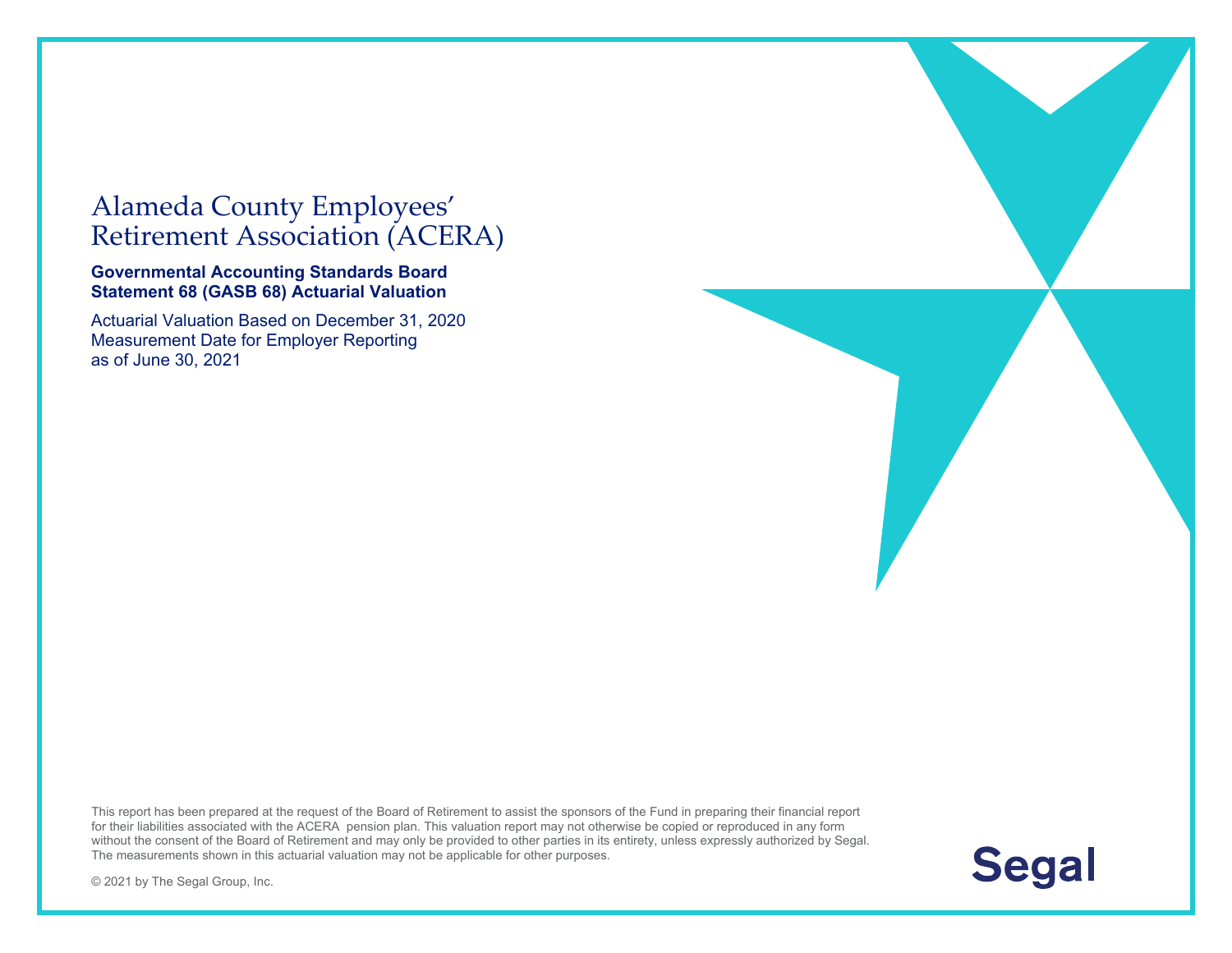

 180 Howard Street, Suite 1100 San Francisco, CA 94105-6147 segalco.com T 415.263.8200

June 4, 2021

Board of Retirement Alameda County Employees' Retirement Association 475 14th Street, Suite 1000 Oakland, CA 94612

Dear Board Members:

We are pleased to submit this Governmental Accounting Standards Board Statement 68 (GASB 68) Actuarial Valuation based on a December 31, 2020 measurement date for employer reporting as of June 30, 2021. It contains various information that will need to be disclosed in order for ACERA employers to comply with GASB 68.

This report was prepared in accordance with generally accepted actuarial principles and practices at the request of the Board to assist the sponsors in preparing their financial report for their liabilities associated with the ACERA pension plan. The census and financial information on which our calculations were based were provided by ACERA. That assistance is gratefully acknowledged.

The measurements shown in this actuarial valuation may not be applicable for other purposes. Future actuarial measurements may differ significantly from the current measurements presented in this report due to such factors as the following: plan experience differing from that anticipated by the economic or demographic assumptions; changes in economic or demographic assumptions; increases or decreases expected as part of the natural operation of the methodology used for these measurements (such as the end of an amortization period); and changes in plan provisions or applicable law.

The actuarial calculations were completed under the supervision of Eva Yum, FSA, MAAA, Enrolled Actuary. We are members of the American Academy of Actuaries and we meet the Qualification Standards of the American Academy of Actuaries to render the actuarial opinion herein. To the best of our knowledge, the information supplied in the actuarial valuation is complete and accurate. Further, in our opinion, the assumptions as approved by the Board are reasonably related to the experience of and expectations for the Retirement Association.

We look forward to reviewing this report with you and to answering any questions.

Sincerely,

Segal

Vice President and Actuary New York Senior Actuary

Andy Yeung, ASA, MAAA, FCA, EA EA Exa Exa Yum, FSA, MAAA, EA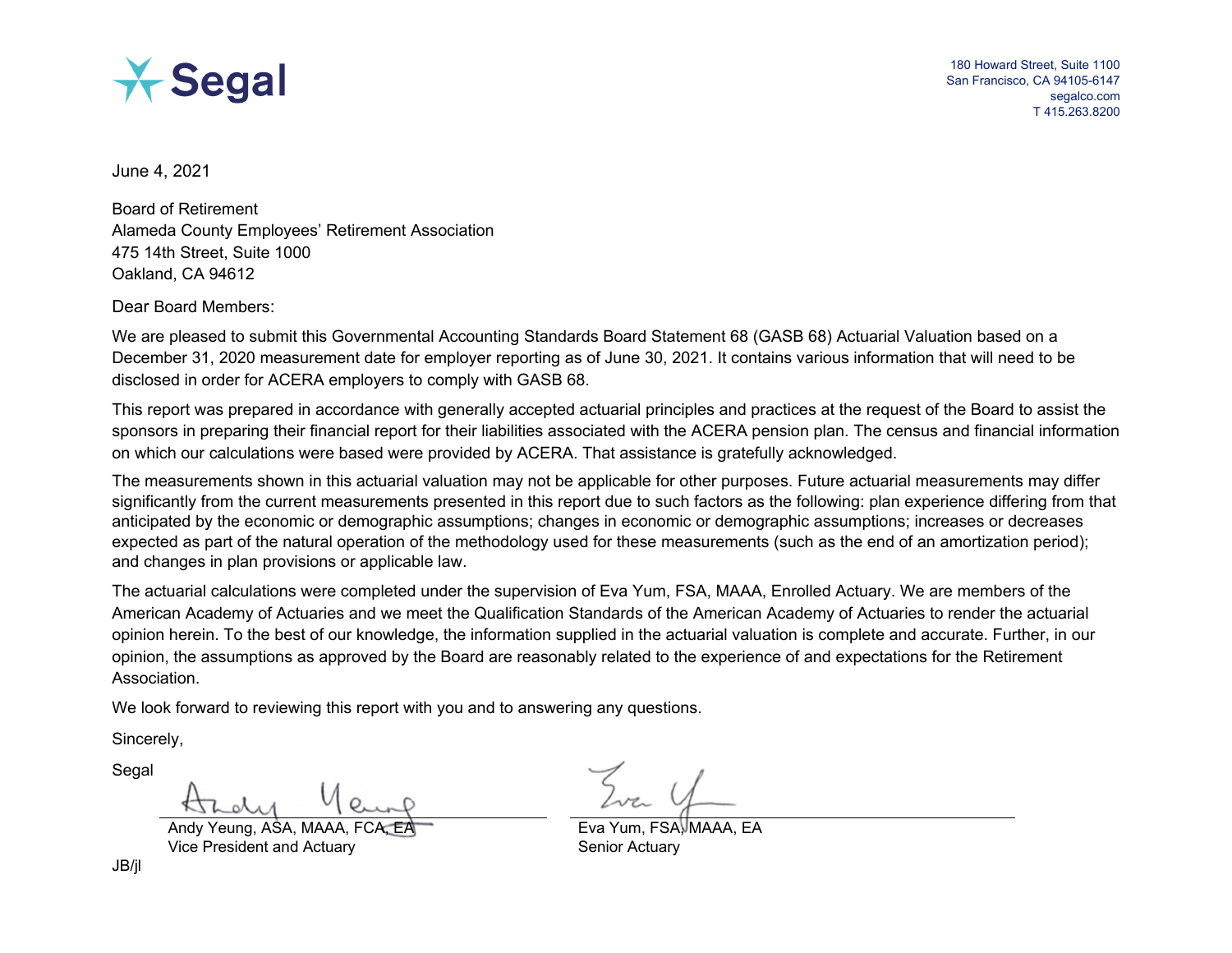# **Table of Contents**

| Appendix A: Projection of Plan's Fiduciary Net Position for Use in the Calculation of Discount Rate as of December 31, 2020 91 |  |
|--------------------------------------------------------------------------------------------------------------------------------|--|
|                                                                                                                                |  |

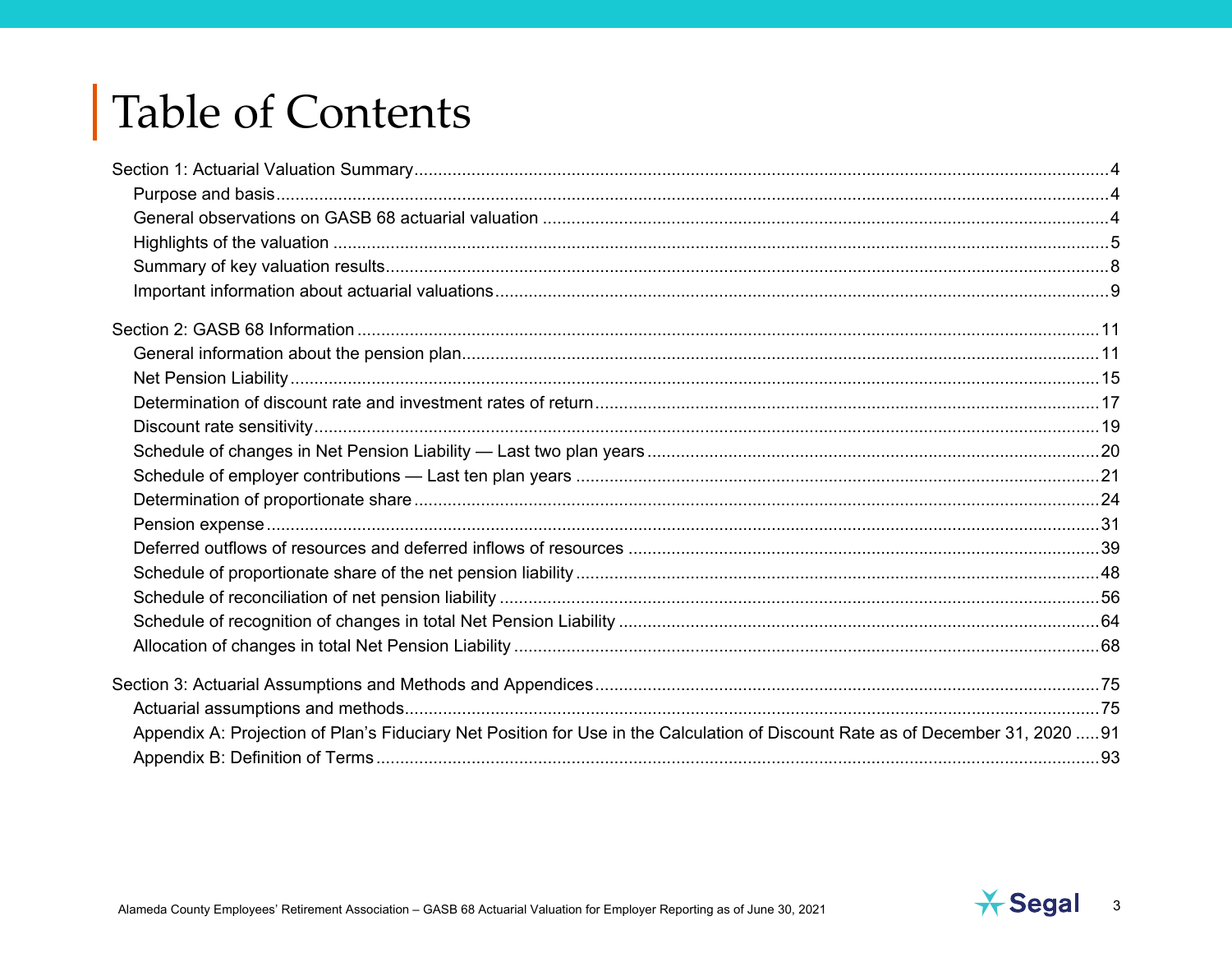### **Purpose and basis**

This report has been prepared by Segal to present certain disclosure information required by Governmental Accounting Standards Board Statement 68 (GASB 68) for employer reporting as of June 30, 2021. The results used in preparing this GASB 68 report are comparable to those used in preparing the Governmental Accounting Standards Board (GASB) Statement 67 report for the plan based on a reporting date and a measurement date as of December 31, 2020. This valuation is based on:

- The benefit provisions of ACERA, as administered by the Board of Retirement;
- The characteristics of covered active members, inactive vested members, and retired members and beneficiaries as of November 30, 2019, provided by ACERA;<sup>1</sup>
- The assets of the Plan as of December 31, 2020, provided by ACERA;
- Economic assumptions regarding future salary increases and investment earnings adopted by the Board for the December 31, 2020 valuation; and
- Other actuarial assumptions, regarding employee terminations, retirement, death, etc. adopted by the Board for the December 31, 2020 valuation.

## **General observations on GASB 68 actuarial valuation**

- 1. It is important to note that Governmental Accounting Standards Board (GASB) rules only define pension liability and expense for financial reporting purposes, and do not apply to contribution amounts for pension funding purposes. Employers and plans develop and adopt funding policies under current practices.
- 2. When measuring pension liability, GASB uses the same actuarial cost method (Entry Age method) and the same type of discount rate (expected return on assets) as ACERA uses for funding. This means that the Total Pension Liability (TPL) measure for financial reporting shown in this report is determined on generally the same basis as ACERA's Actuarial Accrued Liability (AAL) measure for funding. We note that the same is generally true for the Normal Cost component of the annual plan cost for funding and financial reporting.

 $1$  It should be noted that starting with this year's valuation, we have also reflected the actual COLA granted by the Board on the April 1 immediately after the December 31, 2019 actuarial valuation that is used to roll forward the liabilities to determine the December 31, 2020 Net Pension Liability. In the past, we had used the expected COLA in the calculation.



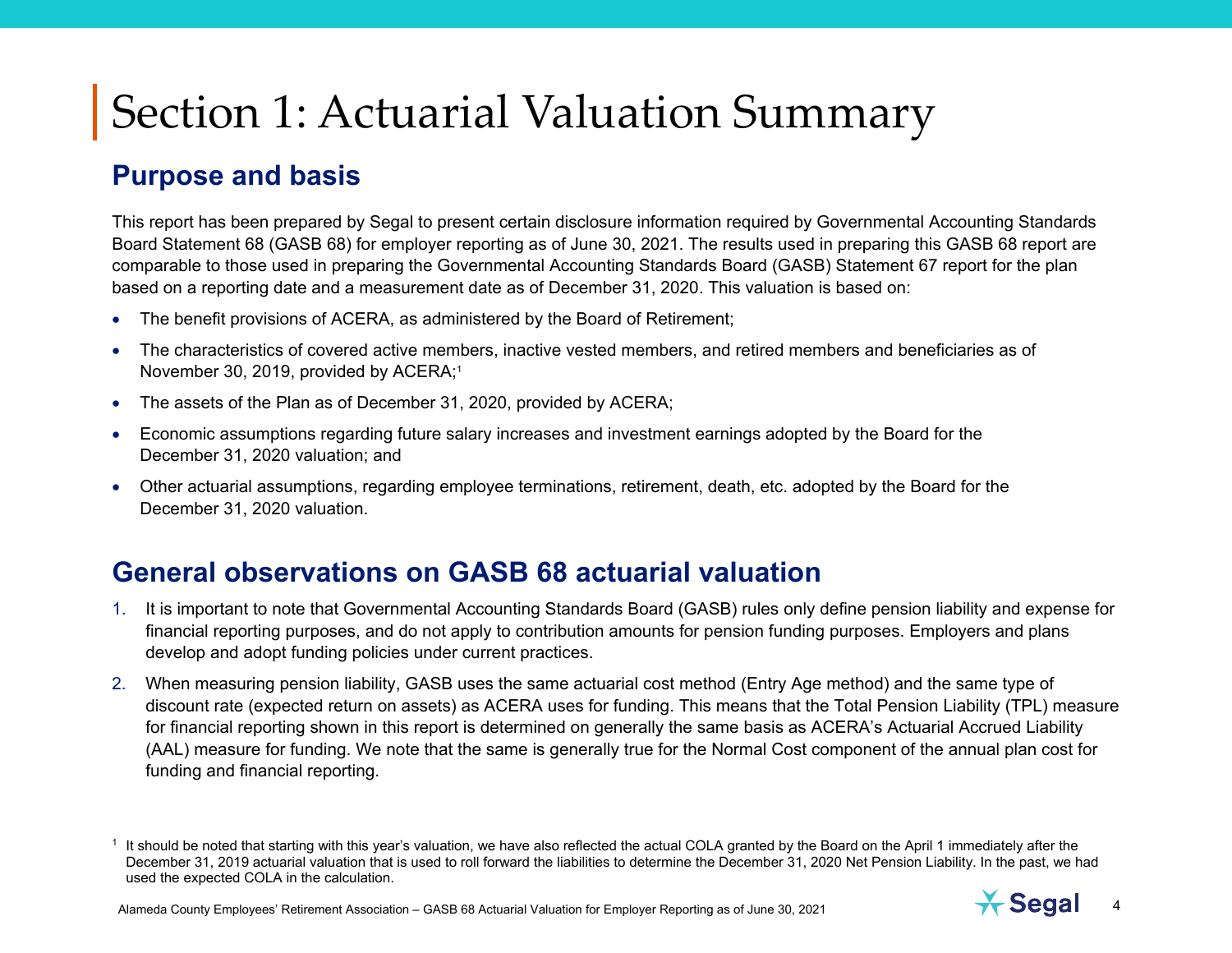3. The Net Pension Liability (NPL) is equal to the difference between the TPL and the Plan's Fiduciary Net Position. The Plan's Fiduciary Net Position is equal to the fair value of assets and therefore, the NPL measure is very similar to an Unfunded Actuarial Accrued Liability (UAAL) calculated on a market value basis.

# **Highlights of the valuation**

- 1. For this report, the reporting dates for the employers are June 30, 2021 and June 30, 2020. The NPLs measured as of December 31, 2020 and 2019 have been determined by rolling forward the TPL as of December 31, 2019 and 2018, respectively. The Plan's Fiduciary Net Positions were valued as of the measurement dates. In addition, any changes in actuarial assumptions or plan provisions that occurred between the valuation date and the measurement date have been reflected. Consistent with the provisions of GASB 68, the assets and liabilities measured as of December 31, 2020 and 2019 are not adjusted or rolled forward to the June 30, 2021 and June 30, 2020 reporting dates, respectively.
- 2. As we disclosed in our December 31, 2020 funding valuation report, the 7.00% investment return assumption that the Board approved on October 15, 2020 for determining the liabilities for funding purposes and used for establishing the employer and employee contribution rates has continued to be developed without considering the impact of any future 50/50 excess earnings allocation. This is based on our understanding that Article 5.5 of the Statute, which authorizes the allocation of 50% of excess earnings to the SRBR, does not allow for the use of a different investment return for funding than is used for interest crediting. This would appear in effect to preclude the prefunding of the SRBR through the use of an assumption lower than the market earnings assumption of 7.00%.

As required by the Actuarial Standard of Practice (ASOP) No. 4 ("Measuring Pension Obligations and Determining Pension Plan Costs or Contributions"), we performed a stochastic model to estimate the impact of the 50% allocation of future excess earnings to the SRBR. The results of our model indicated that the 50/50 allocation of future excess earnings would have about the same impact as an "outflow" (i.e., assets not available to fund the benefits included in the determination of the TPL) that would average approximately 0.65% of assets over time. This approximated outflow was incorporated into our GASB crossover test<sup>1</sup> (Appendix A), along with the additional future employer contributions that would result from those future allocations of excess earnings to the SRBR under ACERA's funding policy.

3. The NPL measured as of December 31, 2020 was determined by rolling forward the TPL for the funded benefits as of December 31, 2019. Similar to last year, we have included in the TPL as of December 31, 2020 the non-OPEB unlimited



<sup>&</sup>lt;sup>1</sup> The purpose of the GASB crossover test is to determine if the full expected return (or 7.00% in this case) can be used as the discount rate to determine the TPL and the NPL. That is, if there is no crossover point where the projected benefit payments would exceed the Plan's Fiduciary Net Position, then the full expected return assumption can be used. As detailed later in this report, ACERA does pass the crossover test, which means that the full 7.00% investment rate of return assumption can be used as the discount rate to determine the TPL and the resulting NPL.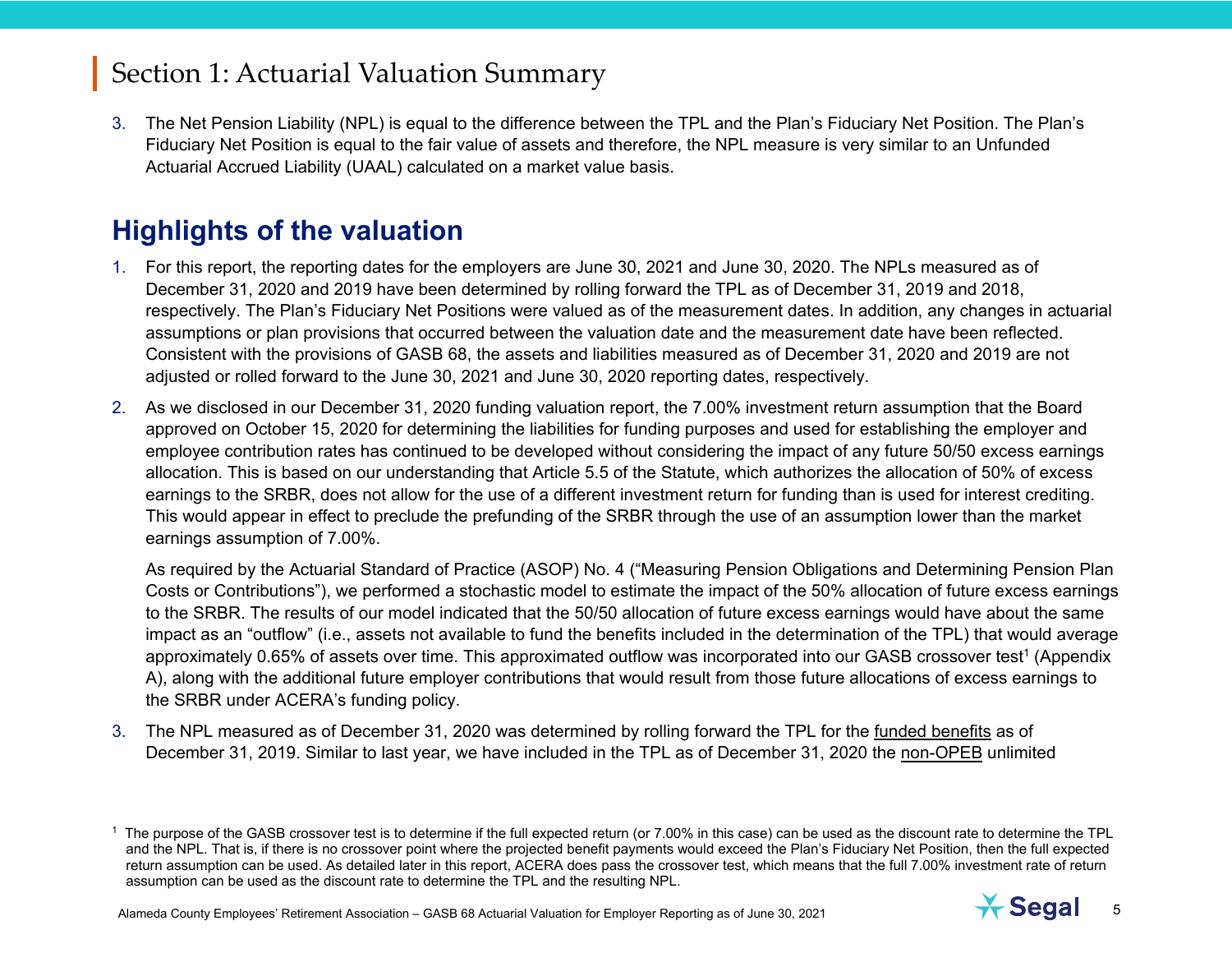Actuarial Accrued Liability (AAL) of \$116.4 million, which was calculated by rolling forward the total unlimited non-OPEB AAL as of December 31, 2019.

- 4. The results of this valuation reflect an experience study of the actuarial assumptions based on the experience during the period December 1, 2016 through November 30, 2019. Based on that study and the recommendations provided in our report dated September 9, 2020, the Board adopted updated actuarial assumptions for use in this valuation.
- 5. We have also continued the practice of adjusting the Plan's Fiduciary Net Position as of December 31, 2020 to include the \$41.7 million set aside by the Retirement Board in the SRBR reserve to pay non-vested Supplemental COLA and retired member death benefits<sup>1</sup> as of December 31, 2020. It should be noted that as of December 31, 2020, the deferred investment gain for the entire Plan was \$643.3 million. Consequently, after first replenishing the Contingency Reserve from \$69.0 million to \$98.7 million (1% of total assets), we have added to the Plan's Fiduciary Net Position the proportionate share of one-half of the net deferred investment gain that is commensurate with the size of the non-OPEB SRBR reserve, or \$13.8 million. The net effect of the adjustments to the Plan's Fiduciary Net Position as of December 31, 2020 for non-OPEB SRBR benefits was an addition of \$55.5 million.

Note that the proportionate share of one-half of the net deferred market gain as of December 31, 2020 for the Pension Plan was equal to \$306.4 million, and in calculating the Plan's Fiduciary Net Position we have adjusted the Pension Plan's valuation value of assets in the funding valuation to reflect that amount.

- 6. The \$60.9 million difference between the \$116.4 million added to the TPL and the net \$55.5 million added to the Plan's Fiduciary Net Position as of December 31, 2020 represents the NPL attributable to non-OPEB SRBR benefits.
- 7. In 2019, the Alameda County Office of Education (ACOE) made a lump sum contribution of \$750,000 to partially pay off their UAAL. That lump sum is greater than the amount that ACOE would have to make on an installment basis over 20 years. The non-OPEB SRBR NPL is allocated to the employers in proportion to the total employer contributions made by those employers to the Pension Plan. In order to have a more level allocation of the NPL to ACOE, ACERA approved an approach outlined in our March 2, 2020 letter to determine ACOE's proportionate share of the non-OPEB SRBR NPL by using the total annual UAAL contribution ACOE would have made of \$138,832 in 2020 if they did not make the additional contribution to partially pay off their UAAL.
- 8. The NPL increased from \$2,141 million as of December 31, 2019 to \$2,194 million as of December 31, 2020 primarily as a result of the changes in the actuarial assumptions (which increased the NPL by about \$237 million), offset somewhat by the favorable investment return during calendar year 2020 of about \$193 million<sup>2</sup> more than assumed. Changes in these values during the last



<sup>&</sup>lt;sup>1</sup> We have excluded the liability and the assets associated with the OPEB component of the SRBR reserve account because it is our understanding that those amounts are reportable under GASB 74/75.

<sup>&</sup>lt;sup>2</sup> This amount represents the investment income on the Plan's Fiduciary Net Position for the Pension Plan and non-OPEB SRBR that is above the assumed earnings (at 7.25%) for the year ending December 31, 2020.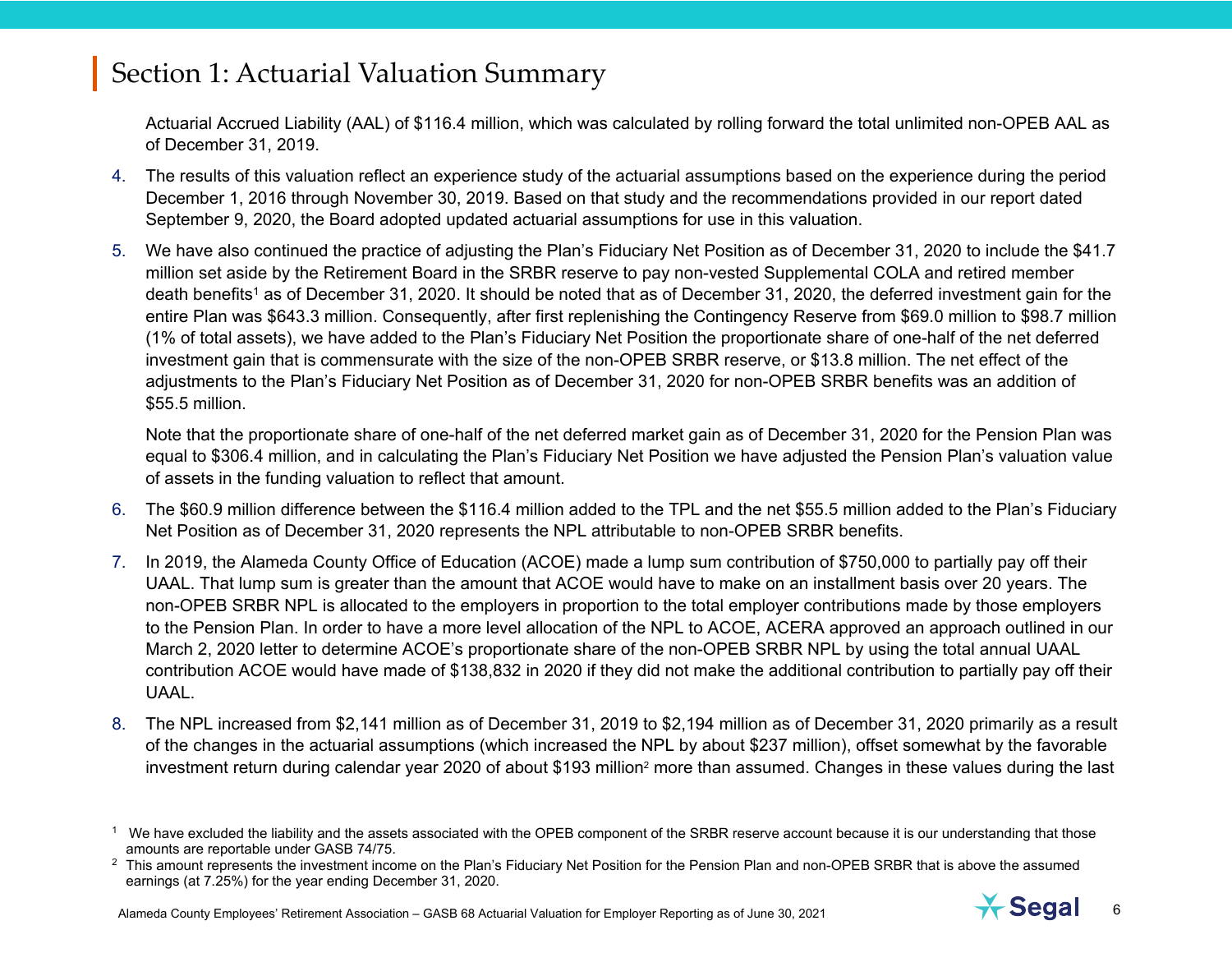two fiscal years ending December 31, 2019 and December 31, 2020 can be found in *Section 2*, *Schedule of Changes in Net Pension Liability* on page 20.

- 9. There was a decrease in the total employer pension expense from \$420.5 million calculated last year to \$271.8 million calculated this year. The primary cause of the decrease was due to the full recognition of: (a) expense from assumption changes implemented in the December 31, 2014 valuation and (b) investment loss from the December 31, 2015 valuation used in developing last year's pension expense.
- 10. The discount rates used to measure the TPL and NPL as of December 31, 2020 and December 31, 2019 were 7.00% and 7.25%, respectively, following the same assumptions used by ACERA in the pension funding valuations as of December 31, 2020 and December 31, 2019, respectively. As the Board adopted new actuarial assumptions (which includes a new discount rate of 7.00% along with other new demographic assumptions) for use in the pension funding valuation as of December 31, 2020, we have estimated the impact of these assumption changes by revaluing the TPL as of December 31, 2019 and rolling forward those results from December 31, 2019 to December 31, 2020. The detailed calculations used in the derivation of the discount rate of 7.00% as of December 31, 2020 can be found in *Section 3, Appendix A*. Various other information that is required to be disclosed can be found throughout *Section 2*.
- 11. It is important to note that this actuarial valuation is based on plan assets as of December 31, 2020. Due to the COVID-19 pandemic, market conditions have changed significantly since the onset of the Public Health Emergency. The plan's funded status does not reflect short-term fluctuations of the market, but rather is based on the market values on the last day of the plan year. Moreover, this actuarial valuation does not include any possible short-term or long-term impacts on mortality of the covered population that may emerge after December 31, 2020. While it is impossible to determine how the pandemic will affect market conditions and other demographic experience of the plan in future valuations, Segal is available to prepare projections of potential outcomes upon request.
- 12. On July 30, 2020, the California Supreme Court issued a decision in the case of Alameda County Deputy Sheriff's Association et. al. v. Alameda County Employees' Retirement Association and Board of Retirement of ACERA. We were informed that the decision will not affect the Additional Cashout pay elements for Legacy members. Also, ACERA further indicated that they "will await the Trial Court ruling to determine any future changes which should be minor and only impact a few pay items." In early March 2021, ACERA informed us that there were no new updated on the Trial Court ruling. It should be noted that neither the December 31, 2020 assets provided by ACERA nor the liabilities we calculated using the membership data provided by ACERA reflect the financial impact of the Supreme Court decision, if any.

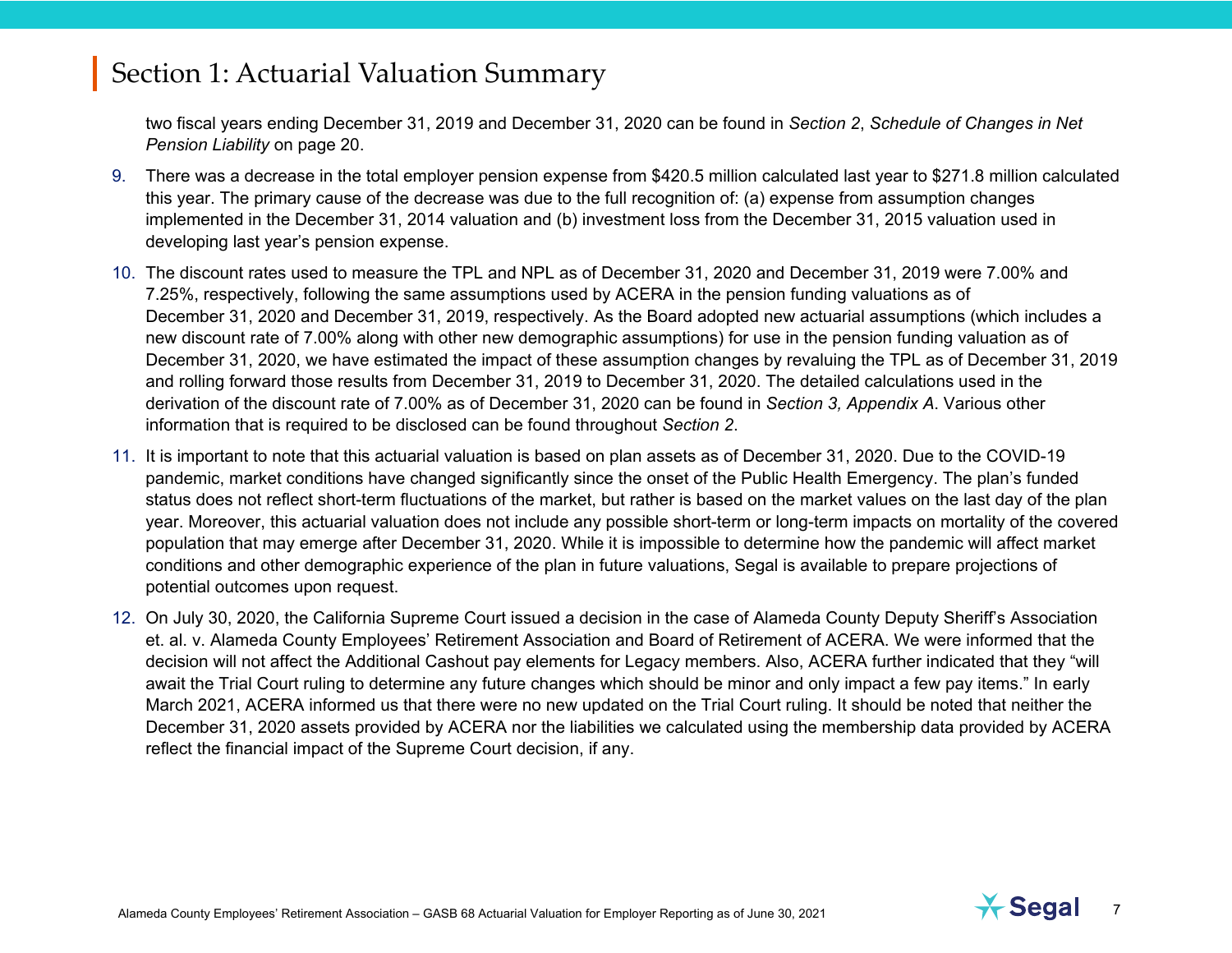# **Summary of key valuation results**

| Reporting Date for Employer under GASB 681         |                                                  | June 30, 2021                                             | June 30, 2020                                             |
|----------------------------------------------------|--------------------------------------------------|-----------------------------------------------------------|-----------------------------------------------------------|
| <b>Measurement Date for Employer under GASB 68</b> |                                                  | <b>December 31, 2020</b>                                  | December 31, 2019                                         |
| Disclosure elements for                            | • Service cost <sup>2</sup>                      | \$221,824,117                                             | \$215,625,191                                             |
| fiscal year ending                                 | • Total Pension Liability                        | 10,639,300,371                                            | 9,959,791,606                                             |
| December 31:                                       | • Plan's Fiduciary Net Position <sup>3</sup>     | 8,444,884,496                                             | 7,819,098,646                                             |
|                                                    | • Net Pension Liability                          | 2, 194, 415, 875                                          | 2,140,692,960                                             |
|                                                    | • Pension expense                                | 271,828,215                                               | 420,460,898                                               |
| <b>Schedule of contributions</b>                   | • Actuarially determined contributions           | \$309,758,947                                             | \$298,526,950                                             |
| For plan year ending                               | • Actual contributions <sup>4</sup>              | 309,752,998                                               | 298,526,950                                               |
| December 31:                                       | • Contribution deficiency / (excess)             | 5,949                                                     | 0                                                         |
| Demographic data for plan                          | • Number of retired members and beneficiaries    | 10,292                                                    | 10,078                                                    |
| year ending December 31:5                          | • Number of inactive vested members <sup>6</sup> | 3,028                                                     | 2,821                                                     |
|                                                    | • Number of active members                       | 11,322                                                    | 11,336                                                    |
| Key assumptions as of                              | • Investment rate of return                      | 7.00%                                                     | 7.25%                                                     |
| December 31:                                       | • Inflation rate                                 | 2.75%                                                     | $3.00\%$                                                  |
|                                                    | • Projected salary increases <sup>7</sup>        | General: 8.35% to<br>3.65% and Safety:<br>11.25% to 4.05% | General: 8.30% to<br>3.90% and Safety:<br>11.30% to 4.30% |

1 The reporting date and measurement date for the plan are December 31, 2020 and December 31, 2019, respectively.

 $2$  The Service Cost is based on the previous year's valuation, meaning the December 31, 2020 and December 31, 2019 measurement date values are based on the valuations as of December 31, 2019 and December 31, 2018, respectively. Both service costs have been calculated using the assumptions shown in the December 31, 2019 measurement date column, as there had been no changes in the actuarial assumptions between the December 31, 2018 and December 31, 2019 valuations.

 $3$  For the December 31, 2020 measurement date, the Plan's Fiduciary Net Position amount shown  $($8,444,884,496)$  includes the net fair value of assets  $(\$9,629,767,350)$ less OPEB-related SRBR assets (\$1,184,882,854). The OPEB-related SRBR assets include \$882,528,291 in the SRBR-OPEB reserve (after reducing the reserve by the \$7,548,683 SRBR implicit subsidy transfer), and \$9,051,620 in the 401(h) reserve, plus a proportionate share of one half of the deferred market gains (after adjustment to replenish the balance in the Contingency Reserve) commensurate with the size of the OPEB to total SRBR and 401(h) reserve to valuation and 401(h) reserves (\$293,302,943). For the December 31, 2019 measurement date, the Plan's Fiduciary Net Position amount shown (\$7,819,098,646) includes the net fair value of assets (\$8,789,279,051) less OPEB-related SRBR assets (\$970,180,405). The OPEB-related SRBR assets include \$877,769,175 in the SRBR-OPEB reserve (after reducing the reserve by the \$6,510,876 SRBR implicit subsidy transfer), and \$10,415,538 in the 401(h) reserve, plus a proportionate share of one half of the deferred market gains (after adjustment to replenish the balance in the Contingency Reserve) commensurate with the size of the OPEB to total SRBR and 401(h) reserve to valuation and 401(h) reserves (\$81,995,692). Note that amounts may not total properly due to rounding.

 $4$  Employer contributions are on a net basis after (i) considering the total cash contributions made by the employers, (ii) reducing by the employer contributions made to the 401(h) account, and (iii) increasing by the amount of transfer from the SRBR to the Employers Advance Reserve for employer contributions made to the 401(h) account in (ii). For the year ending December 31, 2020, the actual employer contributions are less than the actuarially determined contributions by \$5,949 due to an underpayment by the Alameda County Office of Education in 2020.

- 5 Data as of December 31, 2019 is used in the measurement of the TPL as of December 31, 2020.
- $6$  Includes members who left their contributions on deposit even though they have less than five years of service.

 $^7$  For measurement dates December 31, 2020 and December 31, 2019, includes inflation at 2.75% and 3.00%, respectively, plus real across-the-board salary increase of 0.50% plus merit and promotion increases.

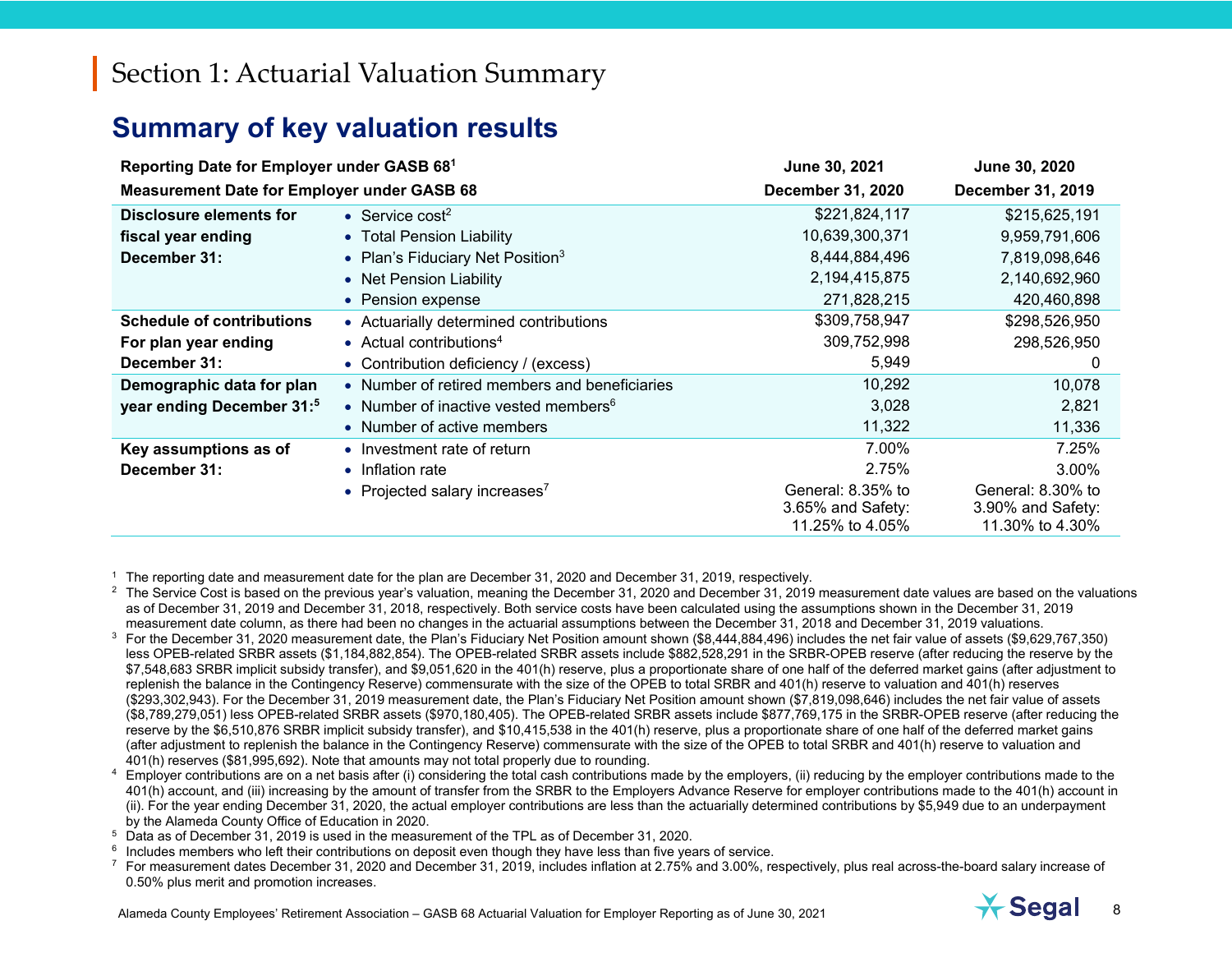### **Important information about actuarial valuations**

An actuarial valuation is a budgeting tool with respect to the financing of future projected obligations of a pension plan. It is an estimated forecast – the actual long-term cost of the plan will be determined by the actual benefits and expenses paid and the actual investment experience of the plan.

In order to prepare a valuation, Segal relies on a number of input items. These include:

| <b>Plan of Benefits</b>                | Plan provisions define the rules that will be used to determine benefit payments, and those rules, or the interpretation of<br>them, may change over time. It is important to keep Segal informed with respect to plan provisions and administrative<br>procedures, and to review the plan description in this report (as well as the plan summary included in our funding<br>valuation report) to confirm that Segal has correctly interpreted the plan of benefits.                                                                                                                                                                                                                                                                                                                                                                                                                                                                                                                                                                                                                                                                                                                                                                                                                                                                                                                                                                                                                      |
|----------------------------------------|--------------------------------------------------------------------------------------------------------------------------------------------------------------------------------------------------------------------------------------------------------------------------------------------------------------------------------------------------------------------------------------------------------------------------------------------------------------------------------------------------------------------------------------------------------------------------------------------------------------------------------------------------------------------------------------------------------------------------------------------------------------------------------------------------------------------------------------------------------------------------------------------------------------------------------------------------------------------------------------------------------------------------------------------------------------------------------------------------------------------------------------------------------------------------------------------------------------------------------------------------------------------------------------------------------------------------------------------------------------------------------------------------------------------------------------------------------------------------------------------|
| <b>Participant Data</b>                | An actuarial valuation for a plan is based on data provided to the actuary by ACERA. Segal does not audit such data for<br>completeness or accuracy, other than reviewing it for obvious inconsistencies compared to prior data and other<br>information that appears unreasonable. It is important for Segal to receive the best possible data and to be informed<br>about any known incomplete or inaccurate data.                                                                                                                                                                                                                                                                                                                                                                                                                                                                                                                                                                                                                                                                                                                                                                                                                                                                                                                                                                                                                                                                       |
| <b>Assets</b>                          | This valuation is based on the fair value of assets as of the measurement date, as provided by ACERA.                                                                                                                                                                                                                                                                                                                                                                                                                                                                                                                                                                                                                                                                                                                                                                                                                                                                                                                                                                                                                                                                                                                                                                                                                                                                                                                                                                                      |
| <b>Actuarial</b><br><b>Assumptions</b> | In preparing an actuarial valuation, Segal projects the benefits to be paid to existing plan participants for the rest of their<br>lives and the lives of their beneficiaries. This projection requires actuarial assumptions as to the probability of death,<br>disability, withdrawal, and retirement of each participant for each year. In addition, the benefits projected to be paid for<br>each of those events in each future year reflect actuarial assumptions as to salary increases and cost-of-living<br>adjustments. The forecasted benefits are then discounted to a present value, typically based on an estimate of the rate<br>of return that will be achieved on the plan's assets or, if there are no assets, a rate of return based on a yield or index<br>rate of 20-year, tax-exempt general obligation municipal bonds with an average rating of AA/Aa or higher (or equivalent<br>quality on another rating scale). There is a reasonable range for each assumption used in the projection and the results<br>may vary materially based on which assumptions are selected. It is important for any user of an actuarial valuation to<br>understand this concept. Actuarial assumptions are periodically reviewed to ensure that future valuations reflect<br>emerging plan experience. While future changes in actuarial assumptions may have a significant impact on the reported<br>results, that does not mean that the previous assumptions were unreasonable. |
| <b>Models</b>                          | Segal valuation results are based on proprietary actuarial modeling software. The actuarial valuation models generate a<br>comprehensive set of liability and cost calculations that are presented to meet regulatory, legislative and client<br>requirements. Our Actuarial Technology and Systems unit, comprised of both actuaries and programmers, is responsible<br>for the initial development and maintenance of these models. The models have a modular structure that allows for a high<br>degree of accuracy, flexibility and user control. The client team programs the assumptions and the plan provisions,<br>validates the models, and reviews test lives and results, under the supervision of the responsible actuary.                                                                                                                                                                                                                                                                                                                                                                                                                                                                                                                                                                                                                                                                                                                                                     |

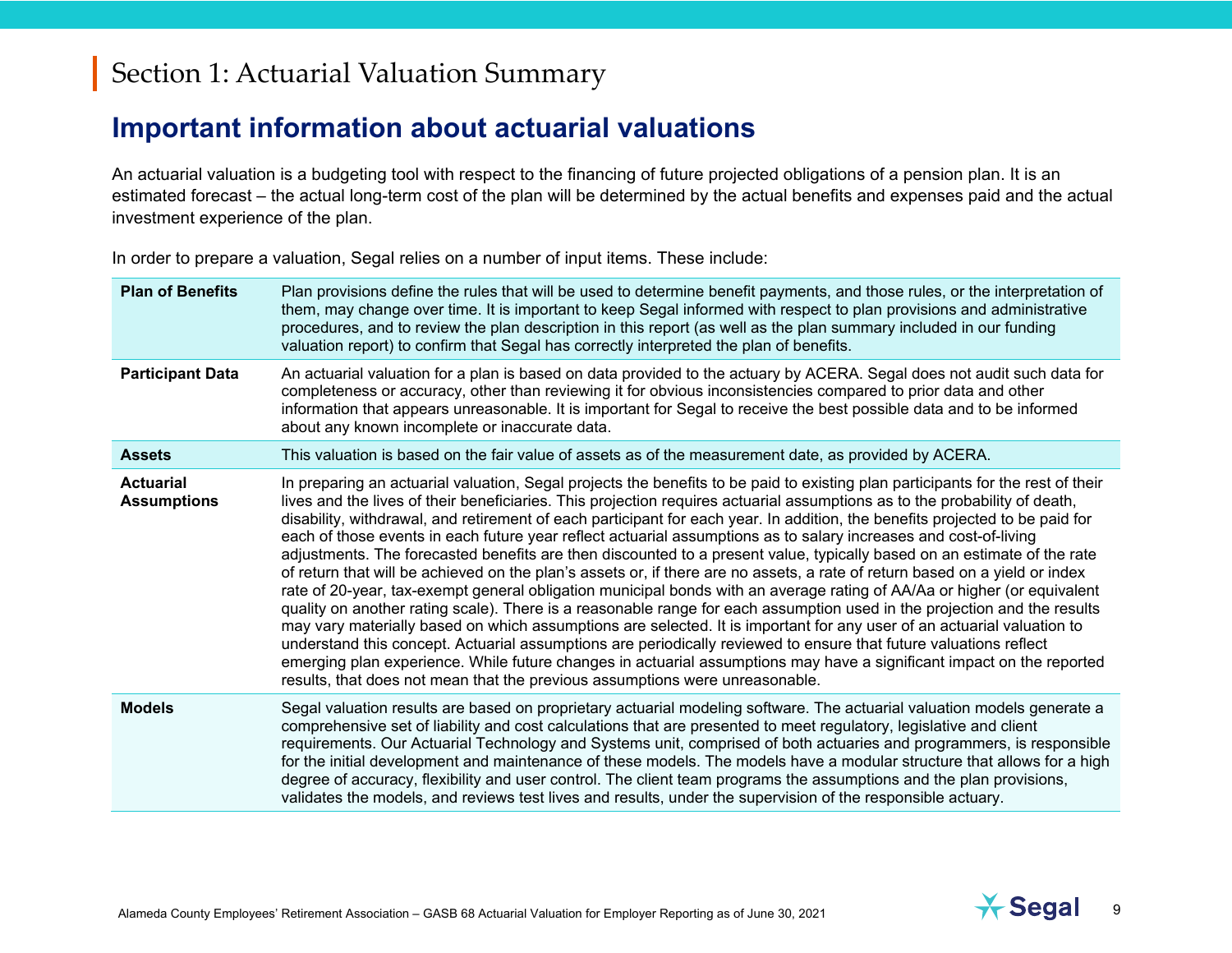The user of Segal's actuarial valuation (or other actuarial calculations) should keep the following in mind:

The valuation is prepared at the request of the Board to assist the sponsors of the Fund in preparing items related to the pension plan in their financial reports. Segal is not responsible for the use or misuse of its report, particularly by any other party.

An actuarial valuation is a measurement of the plan's assets and liabilities at a specific date. Accordingly, except where otherwise noted, Segal did not perform an analysis of the potential range of future financial measures. The actual long-term cost of the plan will be determined by the actual benefits and expenses paid and the actual investment experience of the plan.

If ACERA is aware of any event or trend that was not considered in this valuation that may materially change the results of the valuation, Segal should be advised, so that we can evaluate it.

Segal does not provide investment, legal, accounting, or tax advice. Segal's valuation is based on our understanding of applicable guidance in these areas and of the plan's provisions, but they may be subject to alternative interpretations. The Board should look to their other advisors for expertise in these areas.

As Segal has no discretionary authority with respect to the management or assets of ACERA, it is not a fiduciary in its capacity as actuaries and consultants with respect to ACERA.

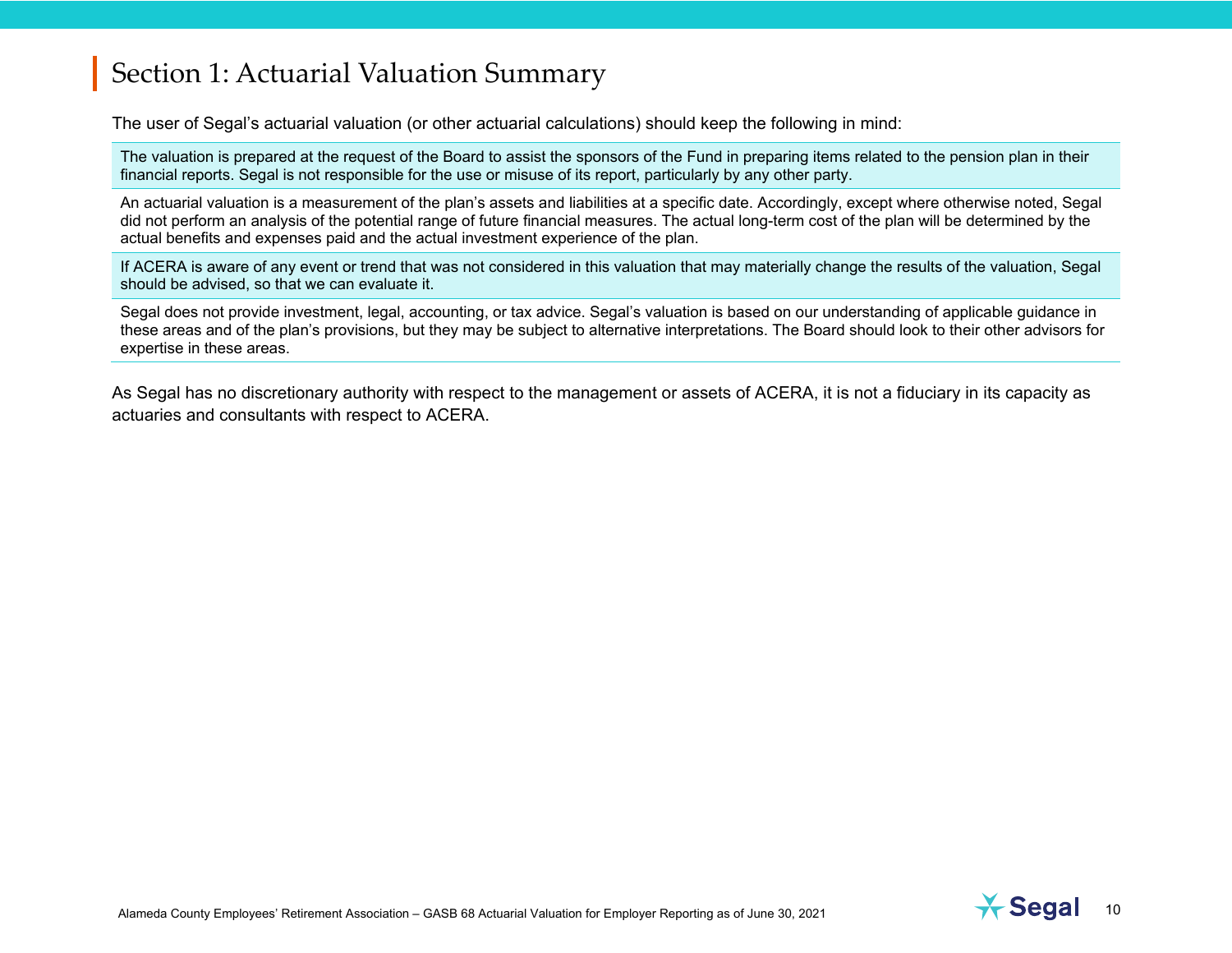# **General information about the pension plan**

### **Plan Description**

*Plan administration.* The Alameda County Employees' Retirement Association (ACERA) was established by the Alameda County Board of Supervisors in 1947. ACERA is administered by the Board of Retirement and governed by the County Employees' Retirement Law of 1937 (California Government Code Section 31450 et. seq.). ACERA is a cost-sharing, multiple employer, defined benefit, public employee retirement system whose main function is to provide service retirement, disability, death, and survivor benefits to the General and Safety members employed by the County of Alameda. ACERA also provides retirement benefits to the employee members of First 5 Alameda County, Housing Authority of the County of Alameda, Alameda Health System, Livermore Area Recreation and Park District (LARPD), Superior Court of California—County of Alameda, and Alameda County Office of Education (ACOE).

The management of ACERA is vested with the ACERA Board of Retirement. The Board consists of nine members and two alternates. The County Treasurer is a member of the Board of Retirement by law and is elected by the general public. Four members are appointed by the Board of Supervisors, one of whom may be a County Supervisor. Two active members are elected by the General members; one active member and one alternate are elected by the Safety members; one retired member and one alternate are elected by the retired members. All members of the Board of Retirement serve terms of three years except for the County Treasurer whose term runs concurrent with his term as County Treasurer.

*Plan membership.* At December 31, 2020, pension plan membership consisted of the following:

| Retired members or beneficiaries currently receiving benefits                   | 10.292 |
|---------------------------------------------------------------------------------|--------|
| Inactive vested members entitled to but not yet receiving benefits <sup>1</sup> | 3.028  |
| Active members                                                                  | 11.322 |
| <b>Total</b>                                                                    | 24.642 |

Note: Data as of December 31, 2020 is not used in the measurement of the TPL as of December 31, 2020.



 $1$  Includes terminated members due a refund of member contributions.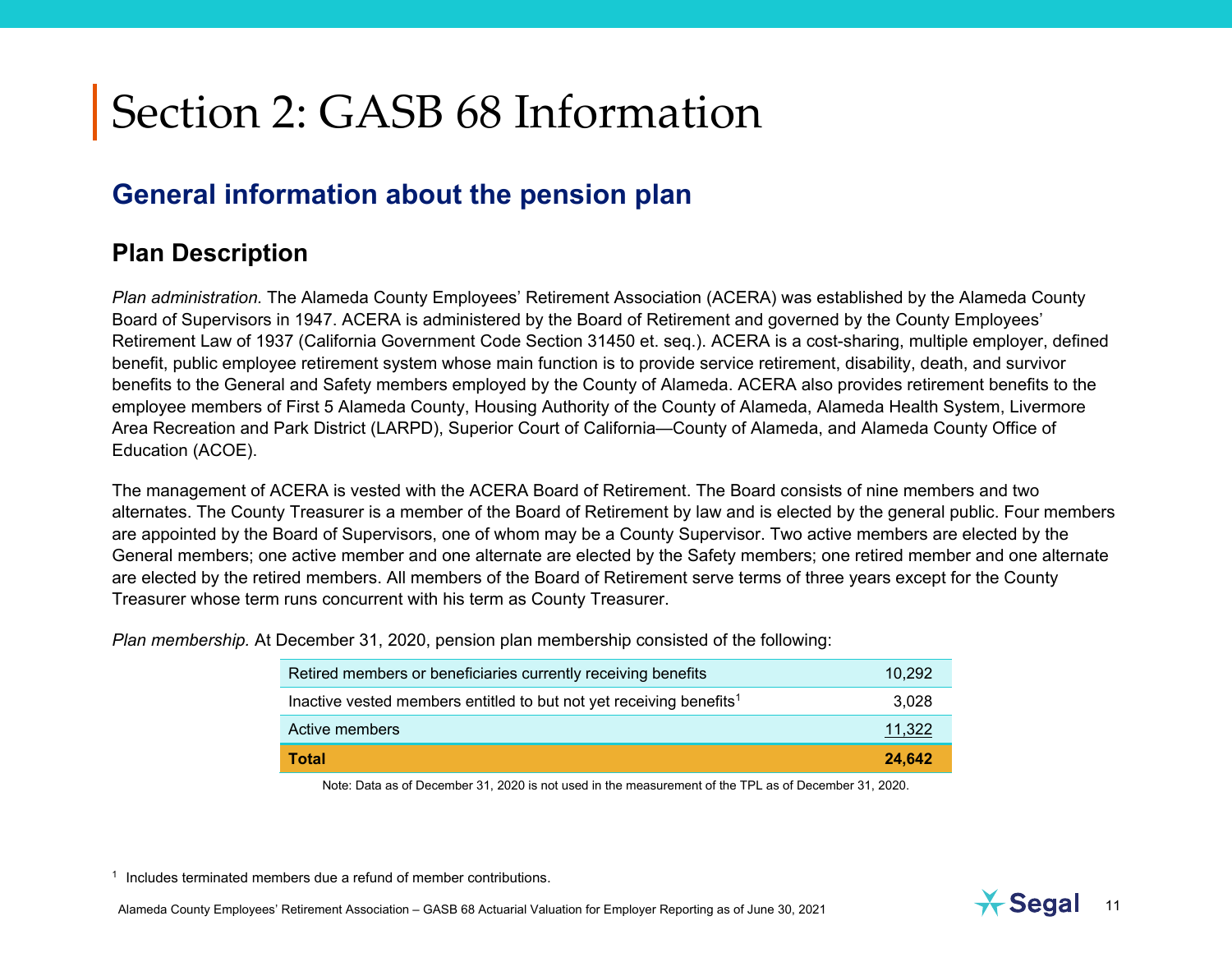*Benefits provided.* ACERA provides service retirement, disability, death, and survivor benefits to eligible employees. The first date of ACERA membership varies by employer, as follows:

- Alameda County, Alameda Health System and Alameda Superior Court Employees: Membership for these employees is effective on the first day of the second pay period following the employee's hire date in an ACERA covered position. This is the date of entry into ACERA membership. As of the date of entry, payroll deductions for retirement contributions begin and service credit for each hour worked is earned. During the short period between the beginning of employment and the ACERA plan date of entry, the employee does not pay contributions or earn service credit. A member may purchase this service credit (referred to as "days prior to entry") any time before retirement without changing the membership, but date of entry does not change.
- Housing Authority and Livermore Area Recreation and Park District Employees: Membership for these employees is effective on the first day of employee's hire in an ACERA covered position. The first date of employment is the date of entry into ACERA membership. As of this date of entry, payroll deductions for retirement contributions begin and service credit for each hour work is earned.
- First 5 Employees: Membership for these employees is effective on the first day of the second pay period following the employee's hire date.
- Office of Education Employees: This is a closed plan with no more active employees (i.e., there is no new ACERA membership. However, the employer does retain retired members and beneficiaries in the Retirement Association as of the December 31, 2020 valuation date).

There are separate retirement benefits for General and Safety members. Safety membership is extended to those involved in active law enforcement, deferred firefighters, or positions that have been designated as Safety by the Board of Retirement (e.g. Juvenile Hall Group Counselor, Probation Officer, etc.). All other employees are classified as General members.

Any new member who becomes a member on or after January 1, 2013 is placed into Tier 4 and is subject to the provisions of California Public Employees' Pension Reform Act of 2013 (PEPRA), California Government Code 7522 et seq. and Assembly Bill (AB) 197.

General members enrolled in Tiers 1, 2, or 3 are eligible to retire once they attain the age of 70 regardless of service or at age 50 with five or more years of retirement service credit and a total of 10 years of qualifying membership. A non-Tier 4 General member with 30 years of service is eligible to retire regardless of age. General members enrolled in Tier 4 are eligible to retire once they have attained the age of 52 and have acquired five years of retirement service credit, or at age 70 regardless of service.

Safety members enrolled in Tiers 1, 2, 2C, or 2D are eligible to retire once they attain the age of 70 regardless of service or at age 50 with five or more years of retirement service credit and a total of 10 years of qualifying membership. A non-Tier 4 Safety member with 20 years of service is eligible to retire regardless of age. Safety members enrolled in Tier 4 are eligible to retire once they have attained the age of 50 and have acquired five years of retirement service credit, or at age 70 regardless of service.

The retirement benefit the member will receive is based upon age at retirement, final average compensation, years of retirement service credit and retirement plan and tier.

The tiers and their basic provisions are listed below: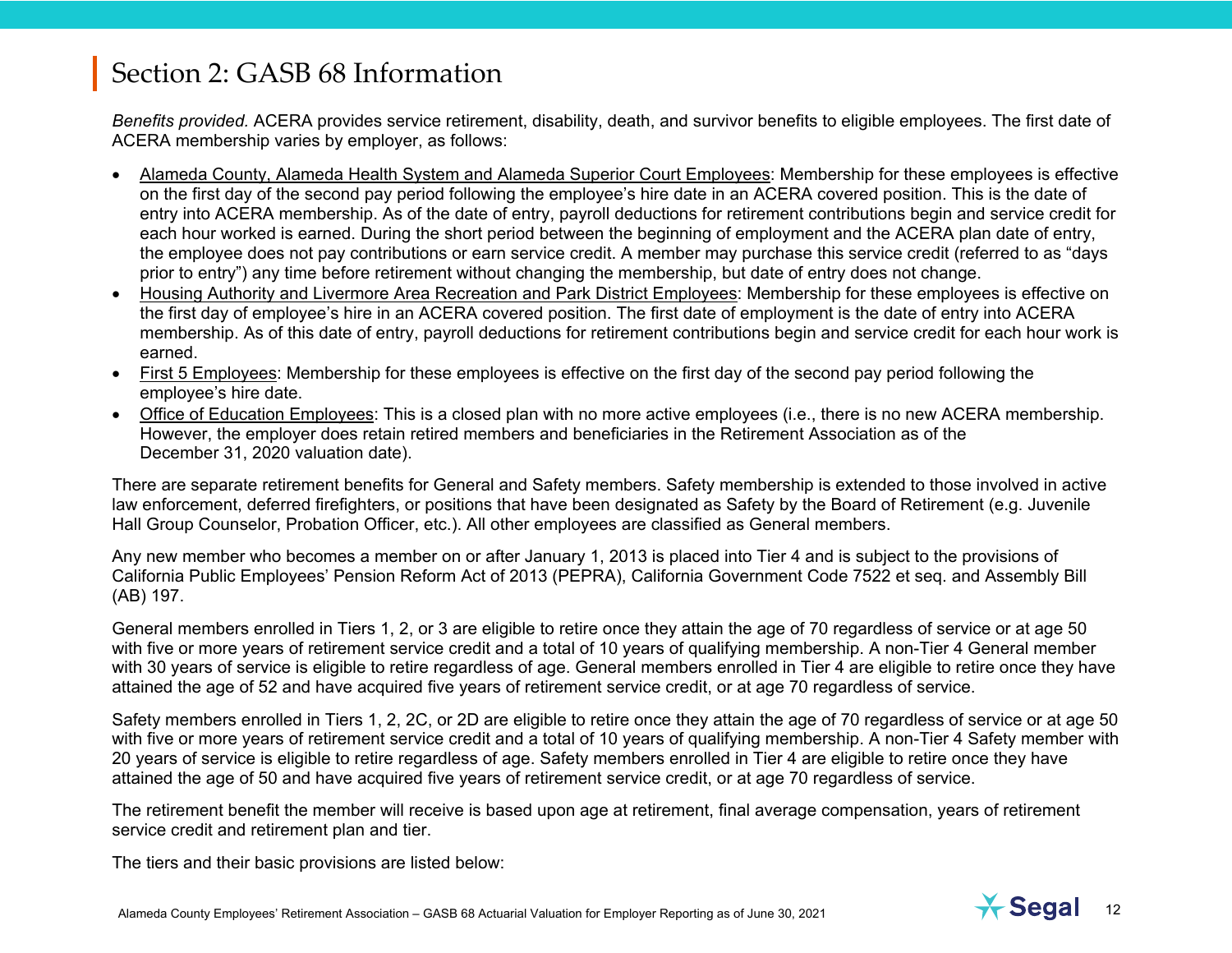| <b>Tier Name</b>      | <b>Service Retirement</b><br><b>Governing Code</b><br><b>Section</b> | <b>Effective Date</b> | <b>Basic Provisions</b>           | <b>Final Average</b><br><b>Salary Period</b> | <b>Plan Sponsors</b> |
|-----------------------|----------------------------------------------------------------------|-----------------------|-----------------------------------|----------------------------------------------|----------------------|
| <b>General Tier 1</b> | §31676.12                                                            | Various               | 2.0% at 57;<br>maximum 3% COLA    | Highest 1-year                               | All                  |
| <b>General Tier 2</b> | §31676.1                                                             | June 30, 1983*        | $2.0\%$ at 61;<br>maximum 2% COLA | Highest 3-years                              | All except LARPD     |
| <b>General Tier 3</b> | §31676.18                                                            | October 1, 2008       | $2.5\%$ at 55;<br>maximum 3% COLA | Highest 1-year                               | <b>LARPD</b>         |
| <b>General Tier 4</b> | §7522.20(a)                                                          | January 1, 2013       | 2.5% at 67;<br>maximum 2% COLA    | Highest 3-years                              | All                  |
| Safety Tier 1         | §31664.1                                                             | Various               | $3.0\%$ at 50;<br>maximum 3% COLA | Highest 1-year                               | County               |
| Safety Tier 2         | §31664.1                                                             | June 30, 1983         | $3.0\%$ at 50;<br>maximum 2% COLA | Highest 3-years                              | County               |
| Safety Tier 2C        | §31664                                                               | October 17, 2010      | $2.6\%$ at 55;<br>maximum 2% COLA | Highest 3-years                              | County               |
| Safety Tier 2D        | §31664.2                                                             | October 17, 2010      | 3.0% at 55;<br>maximum 2% COLA    | Highest 3-years                              | County               |
| Safety Tier 4         | §7522.25(d)                                                          | January 1, 2013       | 2.7% at 57;<br>maximum 2% COLA    | Highest 3-years                              | County               |

*\* For Housing Authority members, the effective date is September 30, 2011.* 

For members enrolled in Tiers 1, 2, 2C, 2D, or 3, the maximum monthly retirement allowance is 100% of final compensation. There is no maximum for members enrolled in Tier 4.

The member may elect an unmodified retirement allowance, or choose an optional retirement allowance. The unmodified retirement allowance provides the highest monthly benefit and a 60% continuance to an eligible surviving spouse or domestic partner. An eligible surviving spouse or domestic partner is one married to or registered with the member one year prior to the effective retirement date. There are four optional retirement allowances the member may choose. Each of the optional retirement allowances requires a reduction in the unmodified retirement allowance in order to allow the member the ability to provide certain benefits to a surviving spouse, domestic partner, or named beneficiary having an insurable interest in the life of the member.

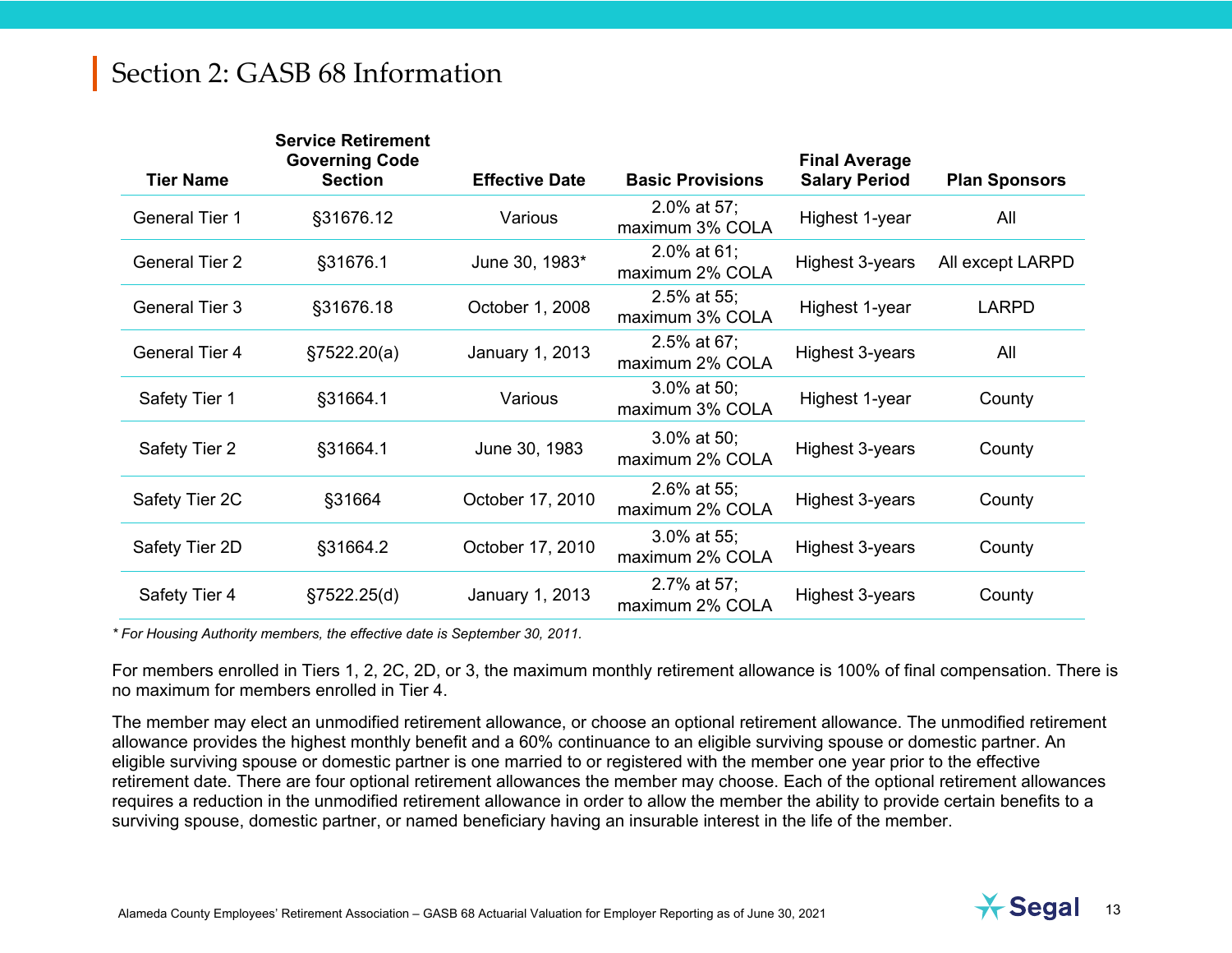ACERA provides an annual cost-of-living benefit to all retirees. The cost-of-living adjustment, based upon the Consumer Price Index for the San Francisco-Oakland-Hayward Area (with 1982-84 as the base period), is capped at 3.0% for General Tiers 1 and 3 and Safety Tier 1, and at 2.0% for General Tiers 2 and 4 and Safety Tiers 2, 2C, 2D, and 4.

The County of Alameda and the other participating agencies contribute to the retirement plan based upon actuarially determined contribution rates adopted by the Board of Retirement. Employer contribution rates are adopted annually based upon recommendations received from ACERA's actuary after the completion of the annual actuarial valuation. The average employer contribution rate as of December 31, 2020 for 2020 (based on the December 31, 2018 valuation for the second half of 2019/2020 and on the December 31, 2019 valuation for the first half of 2020/2021) was 27.86% of compensation.

Members are required to make contributions to ACERA regardless of the retirement plan or tier in which they are included. The average member contribution rate as of December 31, 2020 for 2020 (based on the December 31, 2018 valuation for the second half of 2019/2020 and on the December 31, 2019 valuation for the first half of 2020/2021) was 9.54% of compensation.

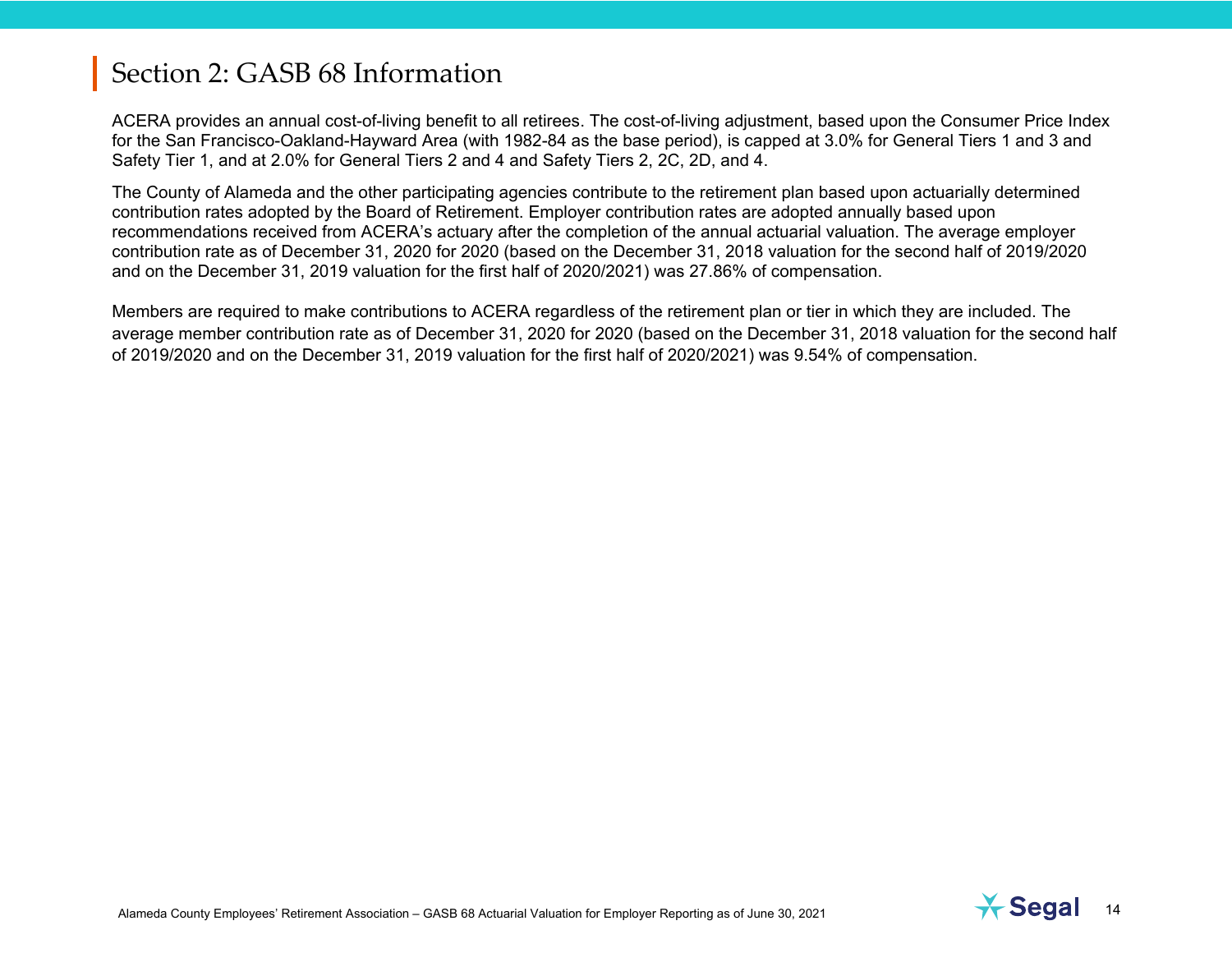# **Net Pension Liability**

| <b>Reporting Date for Employer under GASB 68</b>                             | June 30, 2021            | June 30, 2020     |
|------------------------------------------------------------------------------|--------------------------|-------------------|
| <b>Measurement Date for Employer under GASB 68</b>                           | <b>December 31, 2020</b> | December 31, 2019 |
| <b>Components of the Net Pension Liability</b>                               |                          |                   |
| <b>Total Pension Liability</b>                                               | \$10,639,300,371         | \$9,959,791,606   |
| Plan's Fiduciary Net Position                                                | (8,444,884,496)          | (7,819,098,646)   |
| <b>Net Pension Liability</b>                                                 | \$2,194,415,875          | \$2,140,692,960   |
| Plan's Fiduciary Net Position as a percentage of the Total Pension Liability | 79.37%                   | 78.51%            |

The Net Pension Liability (NPL) was measured as of December 31, 2020 and 2019. The Plan's Fiduciary Net Position (plan assets) was valued as of the measurement date and the Total Pension Liability (TPL) was determined based upon rolling forward the TPL from actuarial valuations as of December 31, 2019 and 2018, respectively.

*Plan provisions.* The plan provisions used in the measurement of the NPL as of December 31, 2020 and 2019 are the same as those used in the ACERA actuarial valuations as of December 31, 2020 and 2019, respectively.

*Actuarial* assumptions*.* The TPL as of December 31, 2020 that was determined by an actuarial valuation as of December 31, 2019, was re-valued as of December 31, 2019 (before roll forward) using the following actuarial assumptions, which were based on the results of an experience study for the period December 1, 2016 through November 30, 2019. This revalued TPL was then rolled forward to December 31, 2020 to determine the final TPL as of December 31, 2020. The actuarial assumptions are the same assumptions used in the December 31, 2020 funding valuation for ACERA and they are applied to all periods included in the measurement.

| <b>Inflation</b>                 | 2.75%                                                                                                |
|----------------------------------|------------------------------------------------------------------------------------------------------|
| <b>Salary Increases</b>          | General: 8.35% to 3.65% and Safety: 11.25% to 4.05%, vary by service,<br>including inflation         |
| <b>Investment Rate of Return</b> | 7.00%, net of pension plan investment expense, including inflation                                   |
| <b>Other Assumptions</b>         | See analysis of actuarial experience during the period December 1, 2016<br>through November 30, 2019 |

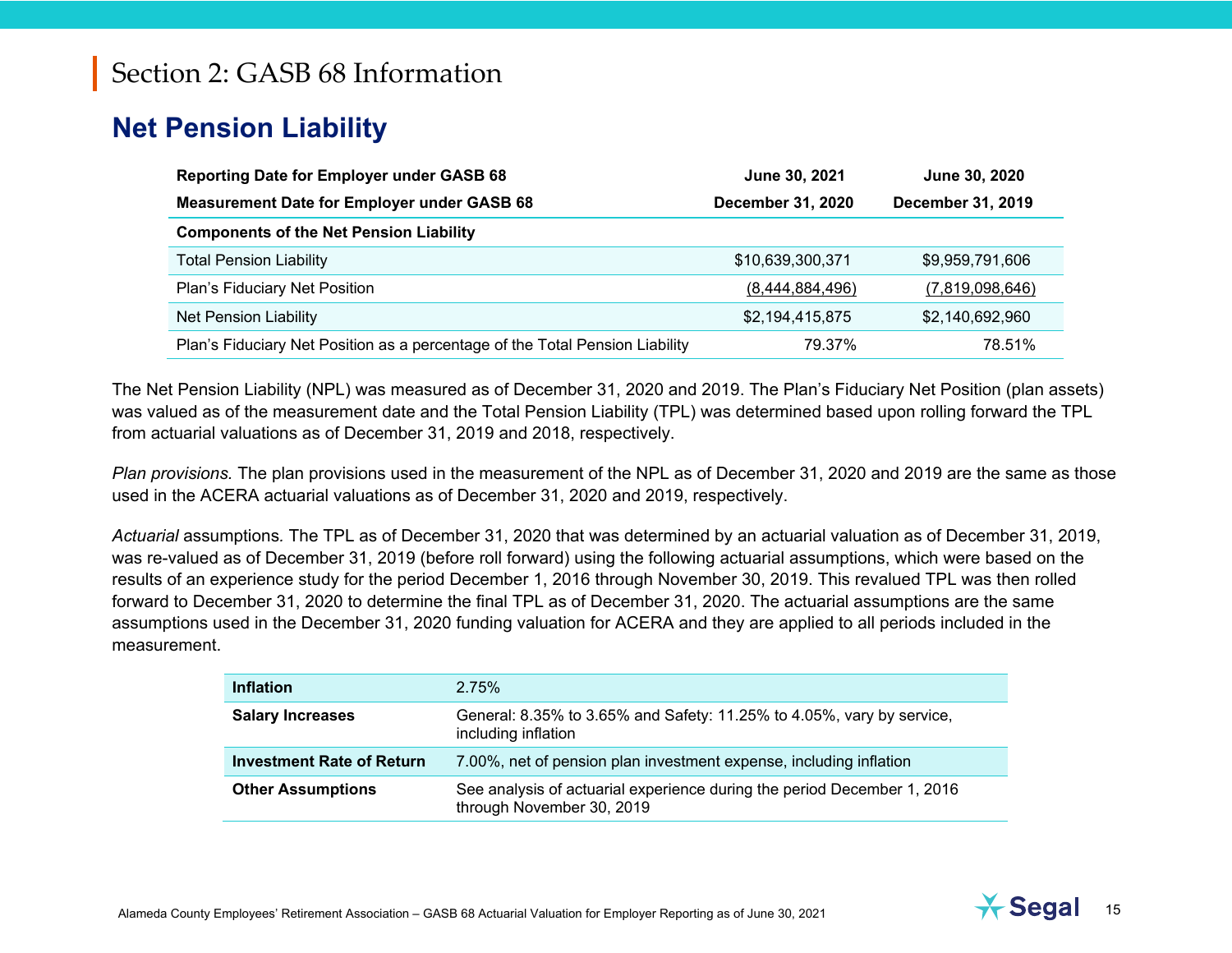The TPL as of December 31, 2019, that was determined by an actuarial valuation as of December 31, 2018, used the following actuarial assumptions, which were based on the results of an experience study for the period December 1, 2013 through November 30, 2016, applied to all periods included in the measurement. They are the same assumptions used in the December 31, 2019 funding valuation for ACERA.

| <b>Inflation</b>                 | $3.00\%$                                                                                             |
|----------------------------------|------------------------------------------------------------------------------------------------------|
| <b>Salary Increases</b>          | General: 8.30% to 3.90% and Safety: 11.30% to 4.30%, vary by service,<br>including inflation         |
| <b>Investment Rate of Return</b> | 7.25%, net of pension plan investment expense, including inflation                                   |
| <b>Other Assumptions</b>         | See analysis of actuarial experience during the period December 1, 2013<br>through November 30, 2016 |

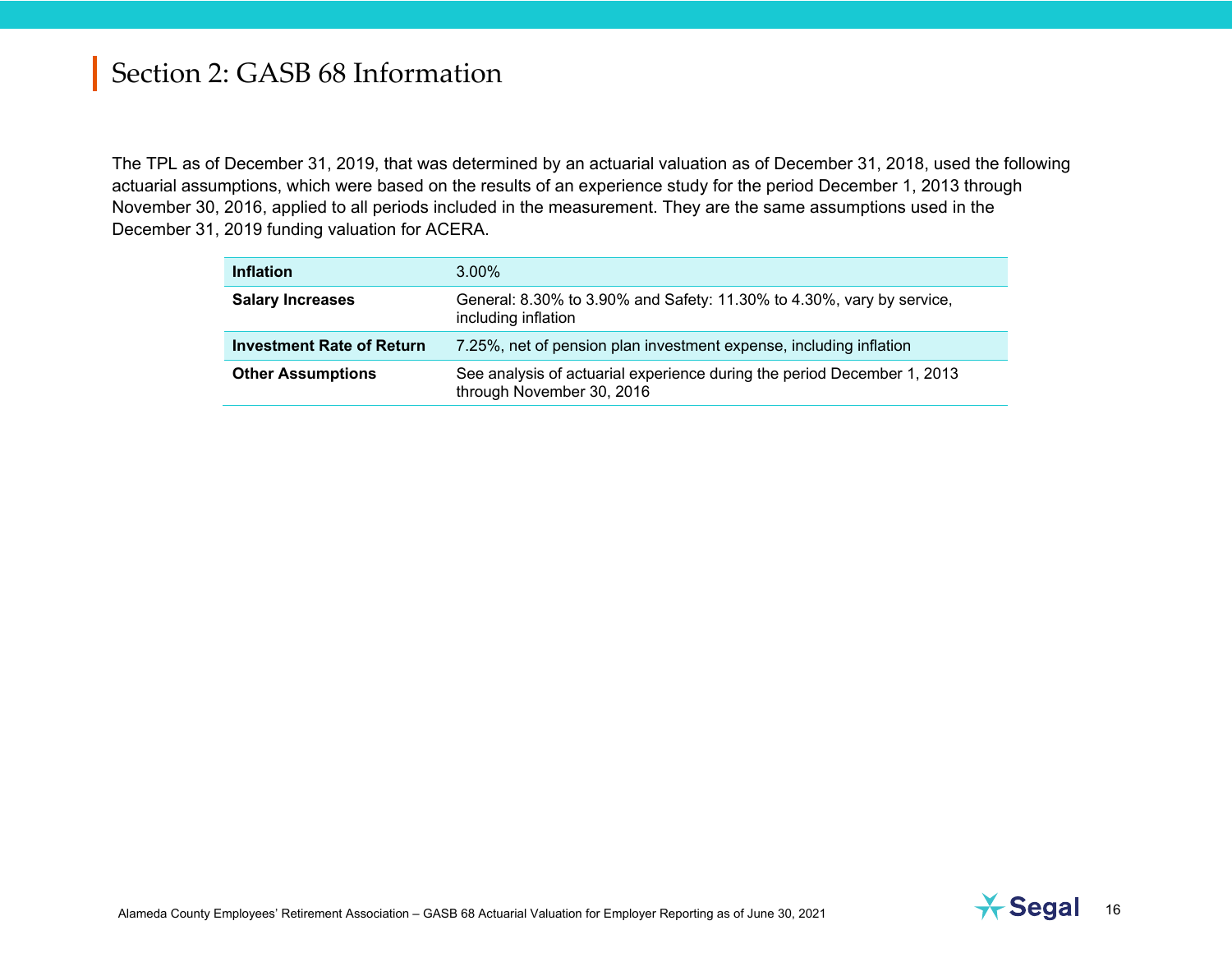### **Determination of discount rate and investment rates of return**

The long-term expected rate of return on pension plan investments<sup>1</sup> was determined in 2020 using a building-block method in which expected future real rates of return (expected returns, net of inflation) are developed for each major asset class. These returns are combined to produce the long-term expected rate of return by weighting the expected future real rates of return by the target asset allocation percentage, adding expected inflation and subtracting expected investment expenses and a risk margin. The target allocation (approved by the Board) and projected arithmetic real rates of return for each major asset class, after deducting inflation, but before investment expenses are shown in the following table. This information was used in the derivation of the long-term expected investment rate of return assumption for the December 31, 2020 actuarial valuation. This information will be subject to change every three years based on the results of an actuarial experience study.

**Long-Term Expected** 

| <b>Asset Class</b>                    | <b>Target</b><br><b>Allocation</b> | Long-Term Expected<br><b>Arithmetic Real</b><br><b>Rate of Return</b> |
|---------------------------------------|------------------------------------|-----------------------------------------------------------------------|
| <b>US Large Cap Equity</b>            | 22.40%                             | 5.43%                                                                 |
| <b>US Small Cap Equity</b>            | 2.50%                              | 6.21%                                                                 |
| International Developed Equity        | 17.00%                             | 6.67%                                                                 |
| <b>International Small Cap Equity</b> | 3.00%                              | 7.36%                                                                 |
| <b>Emerging Markets Equity</b>        | 5.00%                              | 8.58%                                                                 |
| Core Plus Fixed Income                | 11.50%                             | 1.10%                                                                 |
| <b>High Yield Bonds</b>               | 1.60%                              | 2.91%                                                                 |
| <b>Global Fixed Income</b>            | 3.00%                              | $-0.63\%$                                                             |
| <b>Private Equity</b>                 | 10.50%                             | 10.00%                                                                |
| <b>Core Real Estate</b>               | 8.00%                              | 4.58%                                                                 |
| Commodities                           | 0.75%                              | 3.46%                                                                 |
| Infrastructure                        | 1.75%                              | 7.80%                                                                 |
| <b>Private Credit</b>                 | 4.00%                              | 8.50%                                                                 |
| Absolute Return                       | 9.00%                              | 3.70%                                                                 |
| <b>Total</b>                          | 100.00%                            | 5.56%                                                                 |

<sup>1</sup> Note that the investment return assumption for funding purposes was developed net of both investment and administrative expenses; however, the same investment return assumption was used for financial reporting purposes, and it was considered gross of administrative expenses for financial reporting purposes. (This resulted in an increase in the margin for adverse deviation when using that investment return assumption for financial reporting.)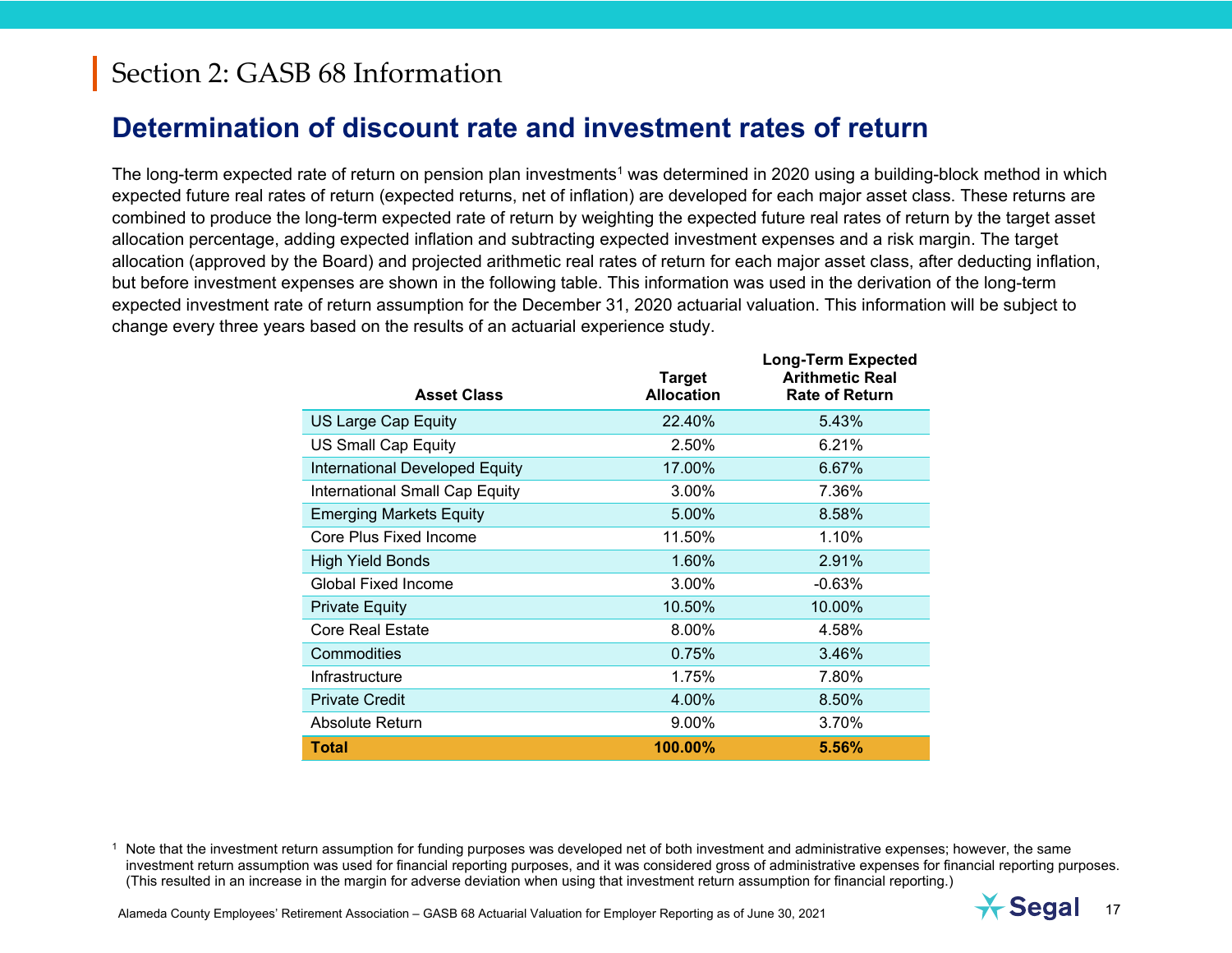*Discount rate.* The discount rate used to measure the Total Pension Liability (TPL) was 7.00% as of December 31, 2020 and 7.25% as of December 31, 2019. Our understanding is that Article 5.5 of the Statute, which authorizes the allocation of 50% of excess earnings to the SRBR, does not allow for the use of a different investment return assumption for funding than is used for interest crediting. In order to reflect the provisions of Article 5.5, we have treated future allocations to the SRBR as an additional outflow against the Plan's Fiduciary Net Position in the GASB crossover test, as mentioned earlier in Section 1. Again, we are estimating that the additional outflow would average approximately 0.65% of assets over time, based on the results of our stochastic modeling of the 50% allocation of future excess earnings to the SRBR.

The projection of cash flows used to determine the discount rate assumes plan member contributions will be made at the current contribution rates and that employer contributions will be made at rates equal to the actuarially determined contribution rates<sup>1</sup> plus additional future contributions that would follow from the future allocation of excess earnings to the SRBR. Projected employer contributions that are intended to fund the service costs for future plan members and their beneficiaries, as well as projected contributions from future plan members, are not included. Based on those assumptions, the pension plan's Fiduciary Net Position was projected to be available to make all projected future benefit payments for current plan members. Therefore, the long-term expected rate of return on pension plan investments was applied to all periods of projected benefit payments to determine the Total Pension Liability as of both December 31, 2020 and December 31, 2019.

 $<sup>1</sup>$  For this purpose, only employer contributions that are intended to fund benefits of current plan members and their beneficiaries are included.</sup>

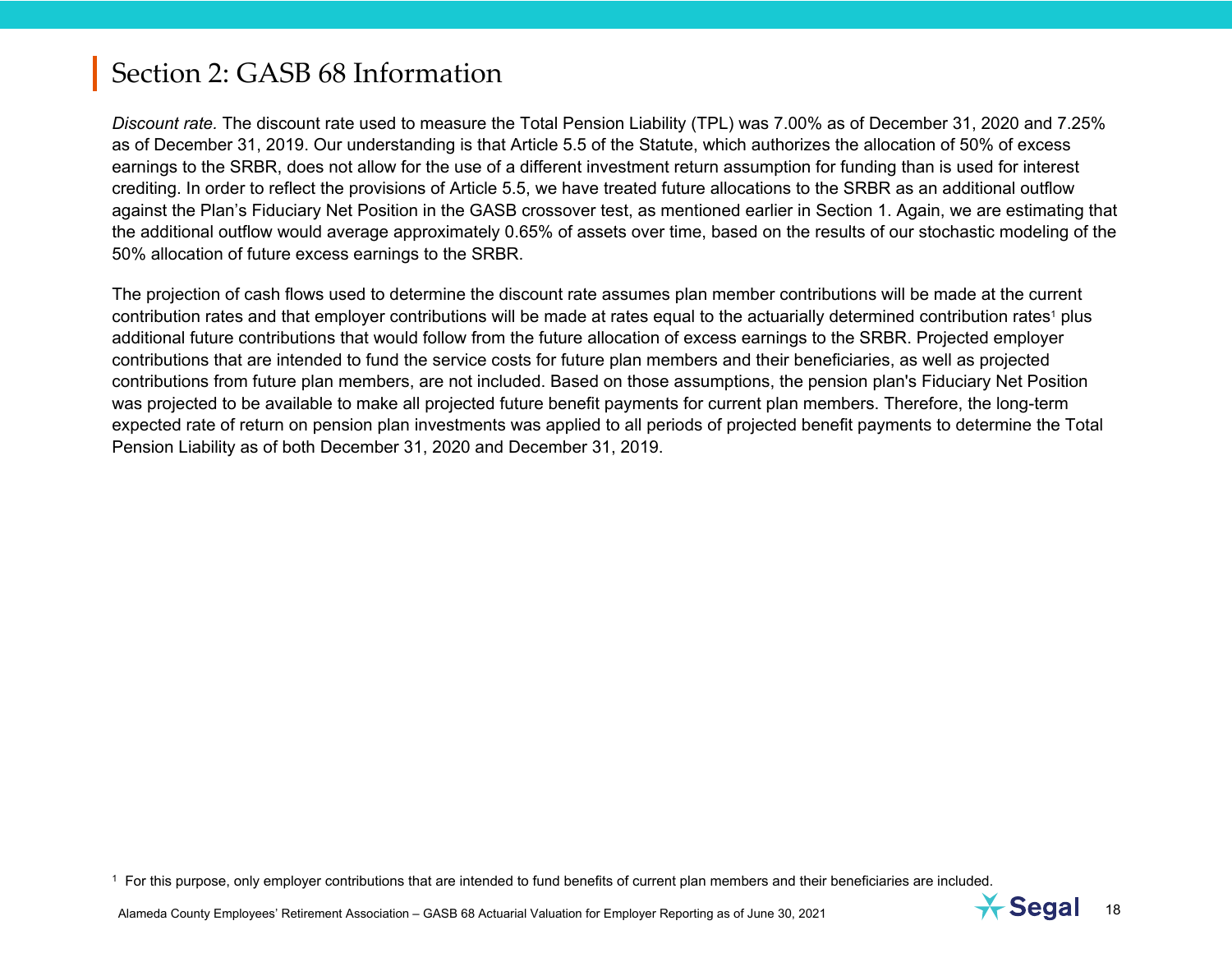### **Discount rate sensitivity**

*Sensitivity of the Net Pension Liability to changes in the discount rate.* The following presents the NPL as of December 31, 2020, calculated using the discount rate of 7.00%, as well as what the NPL would be if it were calculated using a discount rate that is 1-percentage-point lower (6.00%) or 1-percentage-point higher (8.00%) than the current rate:

|                                | 1% Decrease<br>$(6.00\%)$ | <b>Current</b><br><b>Discount Rate</b><br>$(7.00\%)$ | 1% Increase<br>$(8.00\%)$ |
|--------------------------------|---------------------------|------------------------------------------------------|---------------------------|
| <b>Alameda County</b>          | \$2,759,833,375           | \$1,724,179,473                                      | \$871,981,795             |
| <b>Health System</b>           | 620,723,870               | 356,559,512                                          | 138,078,254               |
| <b>Superior Court</b>          | 141,475,480               | 81,267,099                                           | 31,470,817                |
| First 5                        | 15,198,435                | 8,730,366                                            | 3,380,849                 |
| <b>Housing Authority</b>       | 15, 133, 873              | 8,693,280                                            | 3,366,487                 |
| LARPD                          | 21,973,172                | 14,126,234                                           | 7,768,341                 |
| <b>ACOE</b>                    | 1,262,525                 | 859,911                                              | 509,335                   |
| <b>Total for all Employers</b> | \$3,575,600,730           | \$2,194,415,875                                      | \$1,056,555,878           |

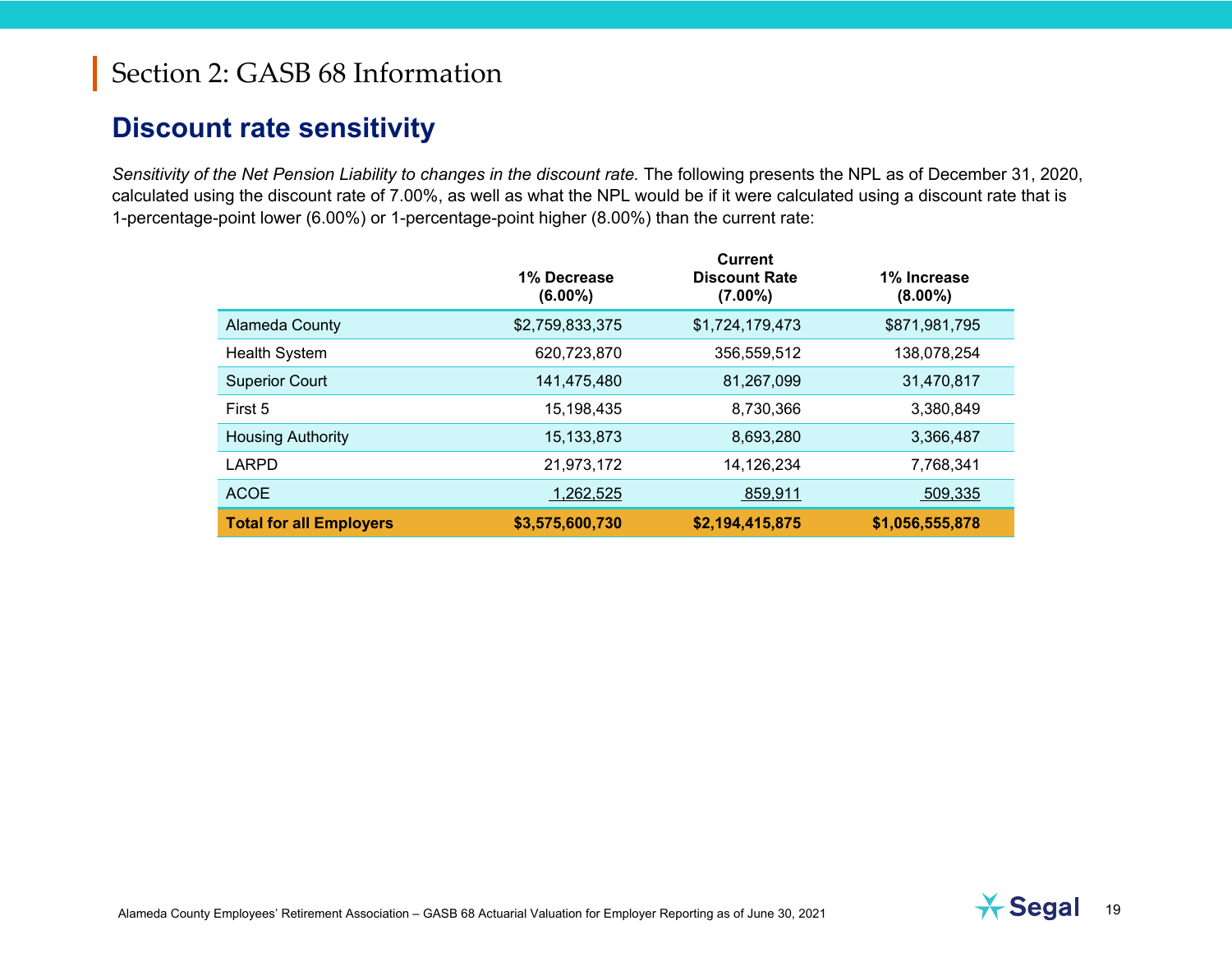### **Schedule of changes in Net Pension Liability — Last two plan years**

| <b>Reporting Date for Employer under GASB 68</b><br><b>Measurement Date for Employer under GASB 68</b> | June 30, 2021<br>December 31, 2020 | June 30, 2020<br>December 31, 2019 |
|--------------------------------------------------------------------------------------------------------|------------------------------------|------------------------------------|
| <b>Total Pension Liability</b>                                                                         |                                    |                                    |
| • Service cost                                                                                         | \$221,824,117                      | \$215,625,191                      |
| • Interest                                                                                             | 718,926,969                        | 688,654,389                        |
| • Change of benefit terms                                                                              | $\mathbf 0$                        | 0                                  |
| • Differences between expected and actual experience                                                   | 33,007,683                         | 24,548,056                         |
| • Changes of assumptions                                                                               | 236,513,333                        | 0                                  |
| • Benefit payments, including refunds of member contributions                                          | (530, 763, 337)                    | (504, 184, 139)                    |
| Net change in Total Pension Liability                                                                  | \$679,508,765                      | \$424,643,497                      |
| <b>Total Pension Liability - beginning</b>                                                             | 9,959,791,606                      | 9,535,148,109                      |
| <b>Total Pension Liability - ending</b>                                                                | \$10.639.300.371                   | \$9,959,791,606                    |
| <b>Plan's Fiduciary Net Position</b>                                                                   |                                    |                                    |
| • Contributions – employer <sup>1</sup>                                                                | \$309,752,998                      | \$298,526,950                      |
| • Contributions $-$ member                                                                             | 106, 104, 226                      | 103,117,022                        |
| • Net investment income                                                                                | 755,501,876                        | 1,165,766,104                      |
| • Benefit payments, including refunds of member contributions                                          | (530, 763, 337)                    | (504, 184, 139)                    |
| • Administrative expense                                                                               | (14,809,913)                       | (15, 273, 425)                     |
| • Other                                                                                                | $\overline{0}$                     | $\overline{0}$                     |
| Net change in Plan's Fiduciary Net Position                                                            | \$625,785,850                      | \$1,047,952,512                    |
| Plan's Fiduciary Net Position <sup>2</sup> - beginning                                                 | 7,819,098,646                      | 6,771,146,134                      |
| Plan's Fiduciary Net Position <sup>2</sup> - ending                                                    | \$8.444.884.496                    | \$7,819,098,646                    |
| <b>Net Pension Liability - ending</b>                                                                  | \$2,194,415,875                    | \$2,140,692,960                    |
| Plan's Fiduciary Net Position as a percentage of the Total Pension Liability                           | 79.37%                             | 78.51%                             |
| Covered payroll <sup>3</sup>                                                                           | \$1,111,848,569                    | \$1,081,586,887                    |
| Plan Net Pension Liability as percentage of covered payroll                                            | 197.37%                            | 197.92%                            |



<sup>1</sup> Employer contributions are on a net basis after (i) considering the total cash contributions made by the employers, (ii) reducing by the employer contributions made to the 401(h) account, and (iii) increasing by the amount of transfer from the SRBR to the Employers Advance Reserve for employer contributions made to the 401(h) account in (ii).

 $^2\,$  See footnote (3) on page 8 for a discussion on the development of the December 31, 2020 measurement date "Plan's Fiduciary Net Position – beginning" amount of \$7,819,098,646 and the December 31, 2020 measurement date "Plan's Fiduciary Net Position – ending" amount of \$8,444,884,496.

 $3$  Covered payroll represents Compensation Earnable and Pensionable Compensation and is defined as the payroll on which contributions to the pension plan are based.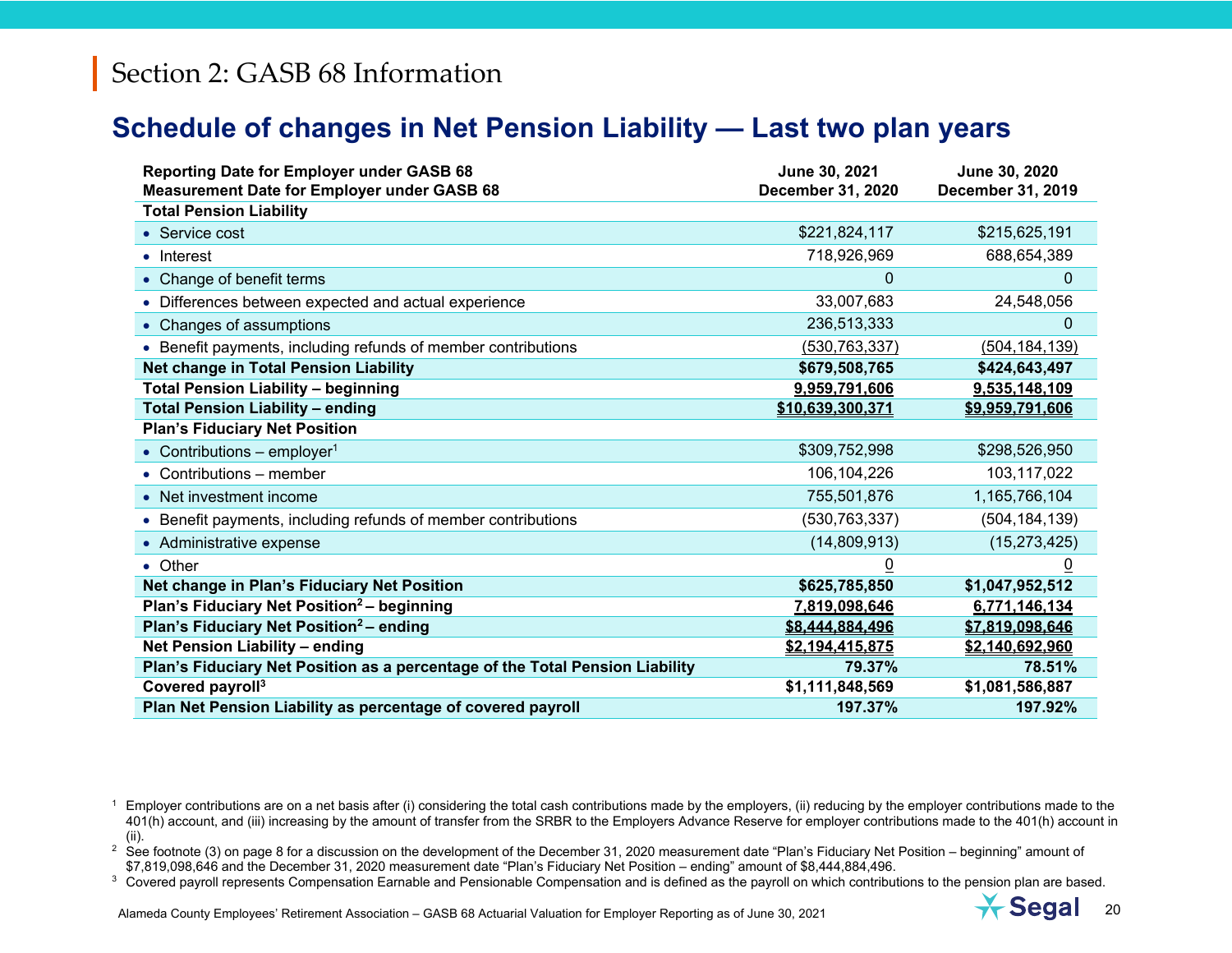### **Schedule of employer contributions — Last ten plan years**

| <b>Year Ended</b><br>December 31 | <b>Actuarially</b><br><b>Determined</b><br><b>Contributions</b> | <b>Contributions in</b><br><b>Relation to the</b><br><b>Actuarially</b><br><b>Determined</b><br><b>Contributions</b> | <b>Contribution</b><br>Deficiency /<br>(Excess) | <b>Covered Payroll1</b> | <b>Contributions as</b><br>a Percentage of<br><b>Covered Payroll1</b> |
|----------------------------------|-----------------------------------------------------------------|----------------------------------------------------------------------------------------------------------------------|-------------------------------------------------|-------------------------|-----------------------------------------------------------------------|
| 2011                             | \$162,879,221                                                   | \$162,879,221                                                                                                        | \$0                                             | \$837,482,162           | 19.45%                                                                |
| 2012                             | 179,648,812                                                     | 179,648,812                                                                                                          | 0                                               | 845,932,592             | 21.24%                                                                |
| 2013                             | 191,180,146                                                     | 191,180,146                                                                                                          | $\mathbf{0}$                                    | 853,349,657             | 22.40%                                                                |
| 2014                             | 213,254,775                                                     | 213,254,775                                                                                                          | $\Omega$                                        | 886,924,862             | 24.04%                                                                |
| 2015                             | 224,607,104                                                     | 224,607,104                                                                                                          | $\Omega$                                        | 945,858,0172            | 23.75%                                                                |
| 2016                             | 241,728,451                                                     | 241,728,451                                                                                                          | $\Omega$                                        | 947,567,631             | 25.51%                                                                |
| 2017                             | 247,063,550                                                     | 247,063,550                                                                                                          | $\Omega$                                        | 995,178,209             | 24.83%                                                                |
| 2018                             | 269,684,809                                                     | 269,684,809                                                                                                          | $\Omega$                                        | 1,046,033,851           | 25.78%                                                                |
| 2019                             | 298,526,950                                                     | 298,526,950                                                                                                          | $\Omega$                                        | 1,081,586,887           | 27.60%                                                                |
| 2020                             | 309,758,947                                                     | 309,752,998                                                                                                          | $5,949^3$                                       | 1,111,848,569           | 27.86%                                                                |

<sup>1</sup> For years ended December 31, 2017 and later, covered payroll represents Compensation Earnable and Pensionable Compensation and is defined as the payroll on which contributions to the pension plan are based. For the years ended before December 31, 2017, covered payroll was referred to as covered-employee payroll and only Compensation Earnable and Pensionable Compensation that would go into the determination of retirement benefits was included.

<sup>2</sup> ACERA indicated that this amount is based on 27 pay periods for 2015.

<sup>3</sup> Actuarially Determined Contribution for the Alameda County Office of Education of \$78,000 less actual contributions paid of \$72,051.



Alameda County Employees' Retirement Association – GASB 68 Actuarial Valuation for Employer Reporting as of June 30, 2021 **21**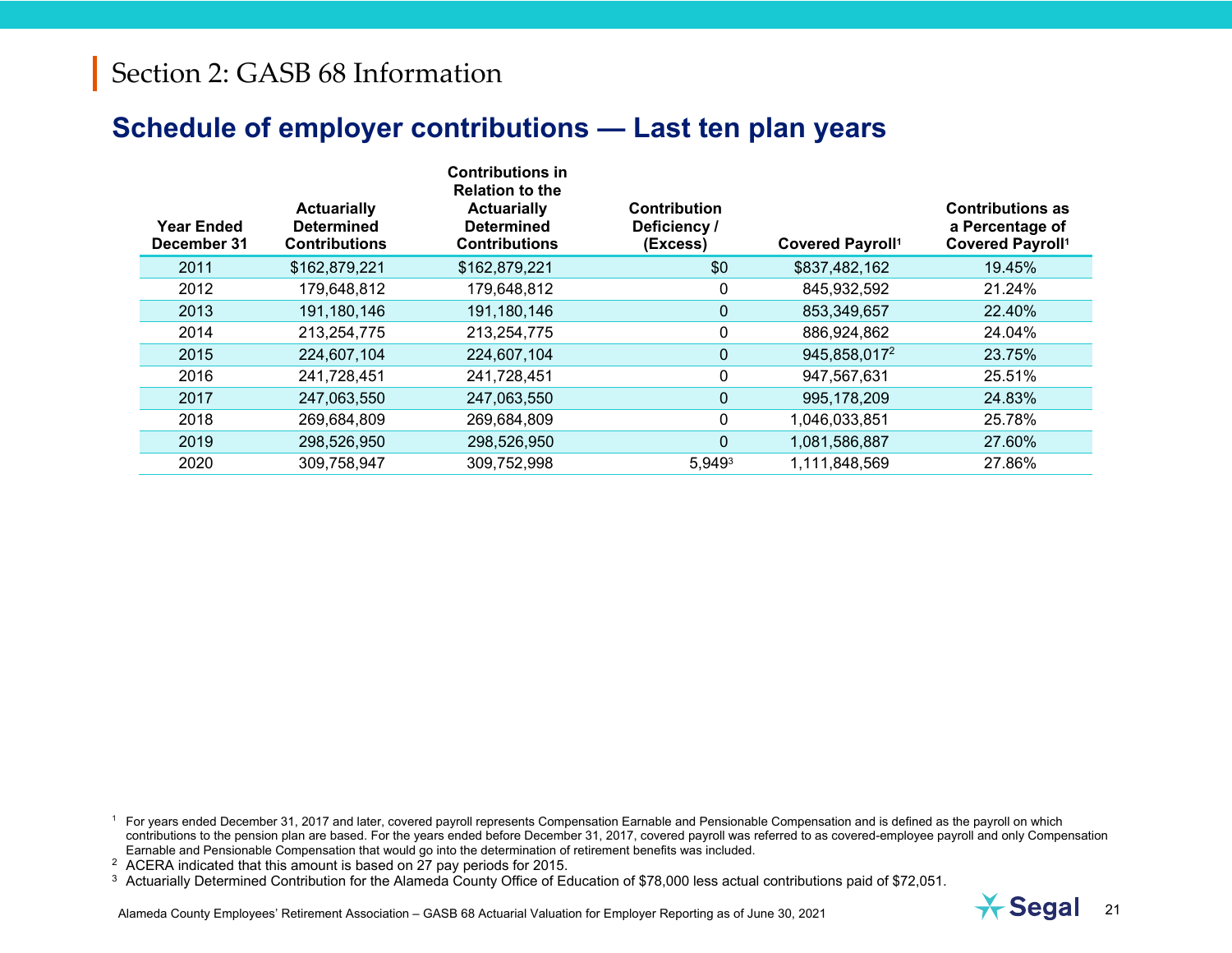#### **Notes to Schedule:**

**Methods and assumptions used to establish "actuarially determined contribution" rates:**

| <b>Valuation Date:</b>                   | Actuarially determined contribution rates for the first six months of calendar year 2020 (or the second half of fiscal<br>year 2019/2020) are calculated based on the December 31, 2018 valuation. Actuarially determined contribution<br>rates for the last six months of calendar year 2020 (or the first half of fiscal year 2020/2021) are calculated based on<br>the December 31, 2019 valuation.                                                                                                                                                                                                                                                                                                                                                                                                                                                                                                                                                                                                                                                                                                                                                                                                                                                                                                                 |
|------------------------------------------|------------------------------------------------------------------------------------------------------------------------------------------------------------------------------------------------------------------------------------------------------------------------------------------------------------------------------------------------------------------------------------------------------------------------------------------------------------------------------------------------------------------------------------------------------------------------------------------------------------------------------------------------------------------------------------------------------------------------------------------------------------------------------------------------------------------------------------------------------------------------------------------------------------------------------------------------------------------------------------------------------------------------------------------------------------------------------------------------------------------------------------------------------------------------------------------------------------------------------------------------------------------------------------------------------------------------|
| <b>Actuarial Cost Method:</b>            | <b>Entry Age Actuarial Cost Method</b>                                                                                                                                                                                                                                                                                                                                                                                                                                                                                                                                                                                                                                                                                                                                                                                                                                                                                                                                                                                                                                                                                                                                                                                                                                                                                 |
| <b>Amortization Method</b>               | Level percent of payroll (3.50% payroll growth assumed in the December 31, 2019 valuation and 3.50% payroll<br>growth assumed in the December 31, 2018 valuation)                                                                                                                                                                                                                                                                                                                                                                                                                                                                                                                                                                                                                                                                                                                                                                                                                                                                                                                                                                                                                                                                                                                                                      |
| <b>Remaining Amortization</b><br>Period: | December 31, 2018 valuation<br>Prior to January 1, 2012, the total UAAL was amortized on a 30-year decreasing period, with 21 years remaining as<br>of December 31, 2011 (and 14 years remaining as of December 31, 2018). On or after January 1, 2012, any new<br>UAAL resulting from plan amendments are amortized over separate decreasing 15-year periods; early retirement<br>incentive programs (ERIPs) are amortized over separate decreasing 5-year periods; assumption and method<br>changes are amortized over separate decreasing 20-year periods; and experience gains/losses are also amortized<br>over separate decreasing 20-year periods.<br>December 31, 2019 valuation<br>Prior to January 1, 2012, the total UAAL was amortized on a 30-year decreasing period, with 21 years remaining as<br>of December 31, 2011 (and 13 years remaining as of December 31, 2019). On or after January 1, 2012, any new<br>UAAL resulting from plan amendments are amortized over separate decreasing 15-year periods; early retirement<br>incentive programs (ERIPs) are amortized over separate decreasing 5-year periods; assumption and method<br>changes are amortized over separate decreasing 20-year periods; and experience gains/losses are also amortized<br>over separate decreasing 20-year periods. |
| <b>Asset Valuation Method:</b>           | The actuarial value of assets is determined by recognizing any difference between the actual and the expected<br>market return over 10 six-month interest crediting periods. The actuarial value of assets is further adjusted, if<br>necessary, to be within 40% of the market value of assets. The valuation value of assets is the actuarial value of<br>assets reduced by the value of the non-valuation reserves.                                                                                                                                                                                                                                                                                                                                                                                                                                                                                                                                                                                                                                                                                                                                                                                                                                                                                                 |

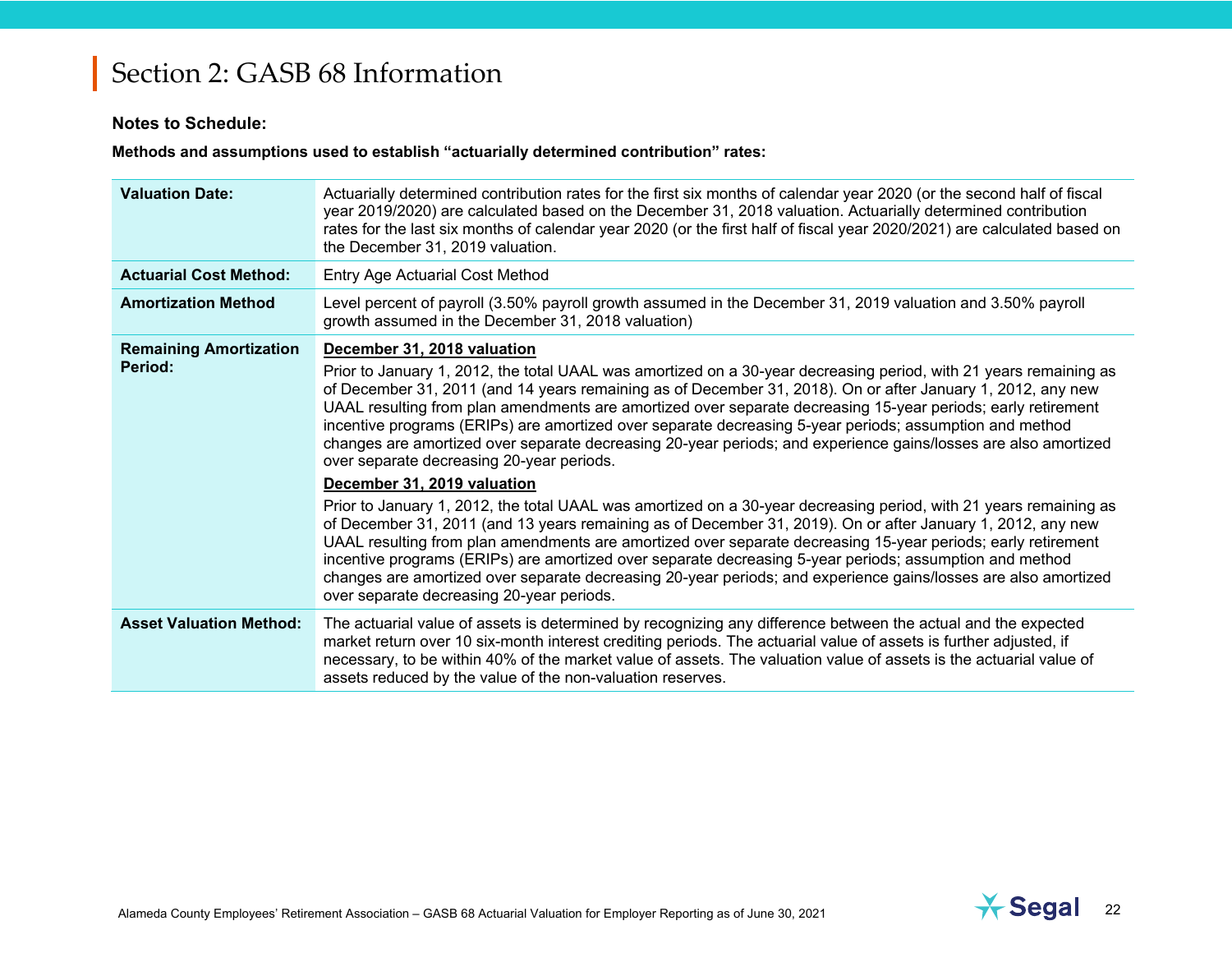#### **Actuarial assumptions**

| <b>Valuation Date</b>                  | December 31, 2018 Valuation                                                                                                                          | December 31, 2019 Valuation                                                                                                                          |
|----------------------------------------|------------------------------------------------------------------------------------------------------------------------------------------------------|------------------------------------------------------------------------------------------------------------------------------------------------------|
| Investment rate of return:             | 7.25%, net of pension plan administrative and<br>investment expense, including inflation                                                             | 7.25%, net of pension plan administrative and<br>investment expense, including inflation                                                             |
| Inflation rate:                        | $3.00\%$                                                                                                                                             | 3.00%                                                                                                                                                |
| Real across-the-board salary increase: | $0.50\%$                                                                                                                                             | 0.50%                                                                                                                                                |
| <b>Projected salary increases:</b>     | General: 8.30% to 3.90% and Safety: 11.30%<br>to 4.30%, vary by service, including inflation                                                         | General: 8.30% to 3.90% and Safety: 11.30%<br>to 4.30%, vary by service, including inflation                                                         |
| <b>Cost of living adjustments:</b>     | 3.00% of retirement income for General Tiers<br>1 and 3, and Safety Tier 1; 2.00% for General<br>Tiers 2 and 4, and Safety Tiers 2, 2C, 2D, and<br>4 | 3.00% of retirement income for General Tiers<br>1 and 3, and Safety Tier 1; 2.00% for General<br>Tiers 2 and 4, and Safety Tiers 2, 2C, 2D, and<br>4 |
| <b>Other assumptions:</b>              | funding actuarial valuation                                                                                                                          | Same as those used in the December 31, 2018 Same as those used in the December 31, 2019<br>funding actuarial valuation                               |

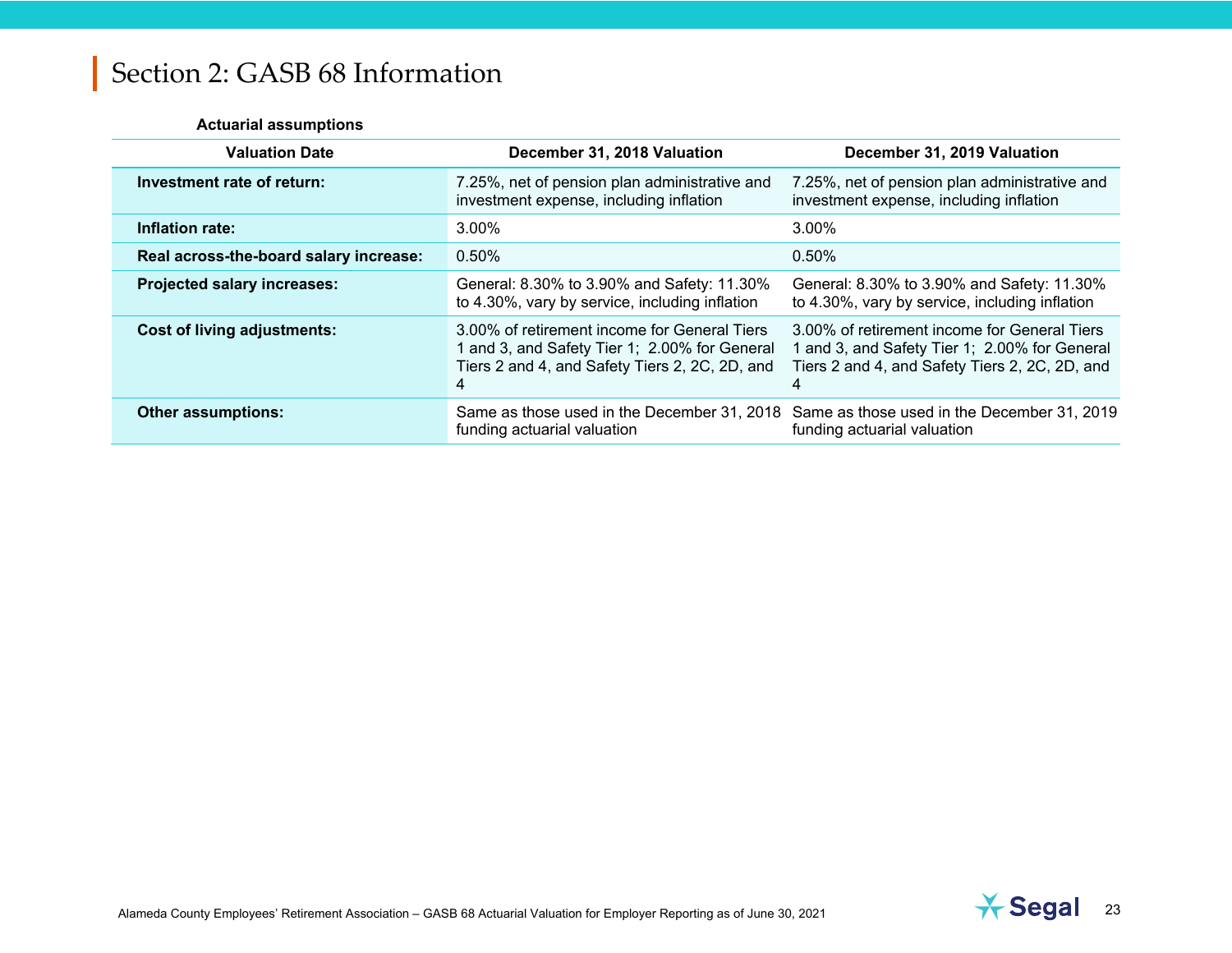### **Determination of proportionate share**

### Schedule of Employer Allocations as of December 31, 2019

| Actual Employer Contributions by Employer and Membership Class |
|----------------------------------------------------------------|
| January 1, 2019 to December 31, 2019                           |
|                                                                |

|                                | <b>General Members,</b><br><b>Excluding ACOE and</b><br><b>LARPD</b> |                         | <b>General ACOE Members</b><br>Only |            | <b>General LARPD Members</b><br>Only |            | <b>All General Members</b><br><b>Combined</b> |            |
|--------------------------------|----------------------------------------------------------------------|-------------------------|-------------------------------------|------------|--------------------------------------|------------|-----------------------------------------------|------------|
| <b>Employer</b>                | <b>Contributions</b>                                                 | Percentage <sup>1</sup> | <b>Contributions</b>                | Percentage | <b>Contributions</b>                 | Percentage | <b>Contributions</b>                          | Percentage |
| Alameda County                 | \$124,398,408                                                        | 64.606%                 | \$0                                 | $0.000\%$  | \$0                                  | $0.000\%$  | \$124,398,408                                 | 63.924%    |
| <b>Health System</b>           | 54,239,577                                                           | 28.169%                 |                                     | $0.000\%$  | 0                                    | $0.000\%$  | 54.239.577                                    | 27.872%    |
| <b>Superior Court</b>          | 11.501.609                                                           | 5.973%                  |                                     | $0.000\%$  | 0                                    | 0.000%     | 11.501.609                                    | 5.910%     |
| First 5                        | .200.993                                                             | 0.624%                  |                                     | $0.000\%$  | 0                                    | $0.000\%$  | 1.200.993                                     | 0.617%     |
| <b>Housing Authority</b>       | ,208,258                                                             | 0.628%                  |                                     | $0.000\%$  | 0                                    | $0.000\%$  | 1,208,258                                     | 0.621%     |
| LARPD                          | 0                                                                    | $0.000\%$               |                                     | $0.000\%$  | 1.306.574                            | 100.000%   | 1,306,574                                     | 0.671%     |
| <b>ACOE</b>                    | υ                                                                    | $0.000\%$               | 750,000                             | 100.000%   |                                      | 0.000%     | 750,000                                       | 0.385%     |
| <b>Total for all Employers</b> | \$192,548,845                                                        | 100.000%                | \$750,000                           | 100.000%   | \$1,306,574                          | 100.000%   | \$194,605,419                                 | 100.000%   |

#### **Actual Employer Contributions by Employer and Membership Class January 1, 2019 to December 31, 2019**

|                                | <b>Safety Members</b> |            | Total                |            | <b>Adjusted Total<sup>2</sup></b> |                         |  |  |
|--------------------------------|-----------------------|------------|----------------------|------------|-----------------------------------|-------------------------|--|--|
| <b>Employer</b>                | Contributions         | Percentage | <b>Contributions</b> | Percentage | <b>Contributions</b>              | Percentage <sup>1</sup> |  |  |
| Alameda County                 | \$103,921,531         | 100.000%   | \$228,319,939        | 76.482%    | \$228,319,939                     | 76.639%                 |  |  |
| Health System                  | 0                     | $0.000\%$  | 54,239,577           | 18.169%    | 54,239,577                        | 18.207%                 |  |  |
| <b>Superior Court</b>          | 0                     | $0.000\%$  | 11,501,609           | 3.853%     | 11.501.609                        | 3.861%                  |  |  |
| First 5                        | 0                     | $0.000\%$  | 1.200.993            | 0.402%     | 1.200.993                         | 0.403%                  |  |  |
| <b>Housing Authority</b>       | 0                     | $0.000\%$  | 1,208,258            | 0.405%     | 1.208.258                         | 0.406%                  |  |  |
| LARPD                          | 0                     | $0.000\%$  | 1,306,574            | 0.438%     | 1.306.574                         | 0.439%                  |  |  |
| <b>ACOE</b>                    |                       | $0.000\%$  | 750,000              | 0.251%     | 132,883 <sup>2</sup>              | 0.045%                  |  |  |
| <b>Total for all Employers</b> | \$103,921,531         | 100.000%   | \$298,526,950        | 100.000%   | \$297.909.833                     | 100.000%                |  |  |

 $1$  The unrounded percentages are used in the allocation of the NPL amongst the employers.

 $2\text{ ACOE}$  made a lump sum contribution of \$750,000 in 2019 to partially pay off their UAAL. That lump sum is greater than the amount that ACOE would have to make on an installment basis over 20 years. In order to have a more level allocation of the NPL to ACOE, ACERA approved an approach outlined in our March 2, 2020 letter to determine ACOE's proportionate share of the non-OPEB SRBR NPL by using the total annual UAAL contribution ACOE would have made of \$132,883 in 2019 if they did not make the additional contribution to partially pay off their UAAL.

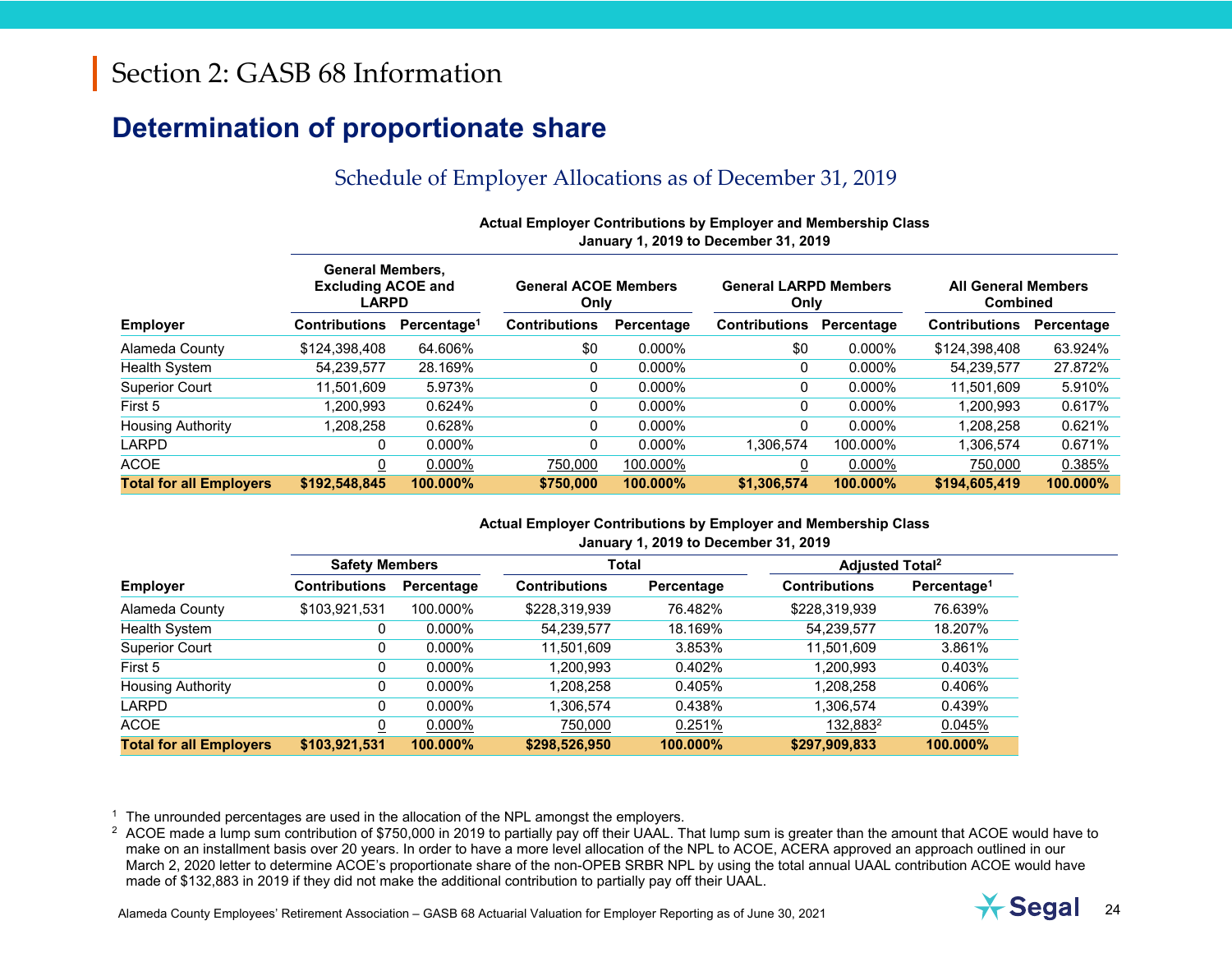### Schedule of Employer Allocations as of December 31, 2019

|                                |                                                                                         | Allocation of December 31, 2019 Net Pension Liability |                                                               |                         |                                                                |                         |                                                          |            |  |  |  |
|--------------------------------|-----------------------------------------------------------------------------------------|-------------------------------------------------------|---------------------------------------------------------------|-------------------------|----------------------------------------------------------------|-------------------------|----------------------------------------------------------|------------|--|--|--|
|                                | <b>General NPL, Excluding</b><br><b>ACOE and LARPD</b><br>(Excl. non-OPEB SRBR)<br>NPL) |                                                       | <b>General ACOE NPL Only</b><br>(Excl. non-OPEB SRBR)<br>NPL) |                         | <b>General LARPD NPL Only</b><br>(Excl. non-OPEB SRBR)<br>NPL) |                         | <b>Total General NPL</b><br>(Excl. non-OPEB SRBR<br>NPL) |            |  |  |  |
| <b>Employer</b>                | <b>NPL</b>                                                                              | Percentage <sup>1</sup>                               | <b>NPL</b>                                                    | Percentage <sup>1</sup> | <b>NPL</b>                                                     | Percentage <sup>1</sup> | <b>NPL</b>                                               | Percentage |  |  |  |
| Alameda County                 | \$750,950,156                                                                           | 64.606%                                               | \$0                                                           | $0.000\%$               | \$0                                                            | 0.000%                  | \$750,950,156                                            | 63.849%    |  |  |  |
| Health System                  | 327,425,563                                                                             | 28.169%                                               | 0                                                             | $0.000\%$               | 0                                                              | 0.000%                  | 327,425,563                                              | 27.838%    |  |  |  |
| <b>Superior Court</b>          | 69.431.235                                                                              | 5.973%                                                | 0                                                             | $0.000\%$               | 0                                                              | 0.000%                  | 69,431,235                                               | 5.903%     |  |  |  |
| First 5                        | 7,249,979                                                                               | 0.624%                                                | 0                                                             | $0.000\%$               | 0                                                              | $0.000\%$               | 7,249,979                                                | 0.616%     |  |  |  |
| <b>Housing Authority</b>       | 7.293.836                                                                               | 0.628%                                                | 0                                                             | $0.000\%$               | 0                                                              | $0.000\%$               | 7,293,836                                                | 0.620%     |  |  |  |
| <b>LARPD</b>                   | 0                                                                                       | $0.000\%$                                             | 0                                                             | $0.000\%$               | 13,024,823                                                     | 100.000%                | 13,024,823                                               | 1.107%     |  |  |  |
| <b>ACOE</b>                    | 0                                                                                       | 0.000%                                                | 793,504                                                       | 100.000%                |                                                                | 0.000%                  | 793,504                                                  | 0.067%     |  |  |  |
| <b>Total for all Employers</b> | \$1,162,350,769                                                                         | 100.000%                                              | \$793.504                                                     | 100.000%                | \$13,024,823                                                   | 100.000%                | \$1,176,169,096                                          | 100.000%   |  |  |  |

#### **Allocation of December 31, 2019 Net Pension Liability**

#### **Allocation of December 31, 2019 Net Pension Liability**

|                                | <b>Safety NPL</b><br>(Excl. non-OPEB SRBR<br>NPL) |                         | <b>General &amp; Safety Total</b><br>(Excl. non-OPEB SRBR<br>NPL) |            | <b>General &amp; Safety</b><br><b>Non-OPEB SRBR NPL</b> |                         | <b>Total</b>    |            |
|--------------------------------|---------------------------------------------------|-------------------------|-------------------------------------------------------------------|------------|---------------------------------------------------------|-------------------------|-----------------|------------|
| <b>Employer</b>                | <b>NPL</b>                                        | Percentage <sup>1</sup> | <b>NPL</b>                                                        | Percentage | <b>NPL</b>                                              | Percentage <sup>2</sup> | <b>NPL</b>      | Percentage |
| Alameda County                 | \$810,219,254                                     | 100.000%                | \$1,561,169,410                                                   | 78.594%    | \$118,260,007                                           | 76.639%                 | \$1,679,429,417 | 78.452%    |
| Health System                  |                                                   | $0.000\%$               | 327,425,563                                                       | 16.483%    | 28,093,792                                              | 18.207%                 | 355,519,355     | 16.608%    |
| <b>Superior Court</b>          |                                                   | $0.000\%$               | 69,431,235                                                        | 3.495%     | 5,957,344                                               | 3.861%                  | 75,388,579      | 3.522%     |
| First 5                        |                                                   | $0.000\%$               | 7.249.979                                                         | 0.365%     | 622.063                                                 | 0.403%                  | 7.872.042       | 0.368%     |
| <b>Housing Authority</b>       |                                                   | $0.000\%$               | 7,293,836                                                         | 0.367%     | 625,826                                                 | 0.406%                  | 7,919,662       | 0.370%     |
| <b>LARPD</b>                   |                                                   | $0.000\%$               | 13.024.823                                                        | 0.656%     | 676.750                                                 | 0.439%                  | 13,701,573      | 0.640%     |
| ACOE                           |                                                   | $0.000\%$               | 793,504                                                           | 0.040%     | 68,828                                                  | 0.045%                  | 862,332         | 0.040%     |
| <b>Total for all Employers</b> | \$810,219,254                                     | 100.000%                | \$1,986,388,350                                                   | 100.000%   | \$154,304,610                                           | 100.000%                | \$2,140,692,960 | 100.000%   |

 $1$  Allocated based on the actual employer contributions within each membership class.

<sup>2</sup> Allocated based on the actual employer contributions in total, with an adjustment to reflect the total annual UAAL contribution ACOE would have made of \$132,883 in 2019 if they did not make the additional contribution to partially pay off their UAAL. This approach is outlined in our March 2, 2020 letter and is approved by ACERA.

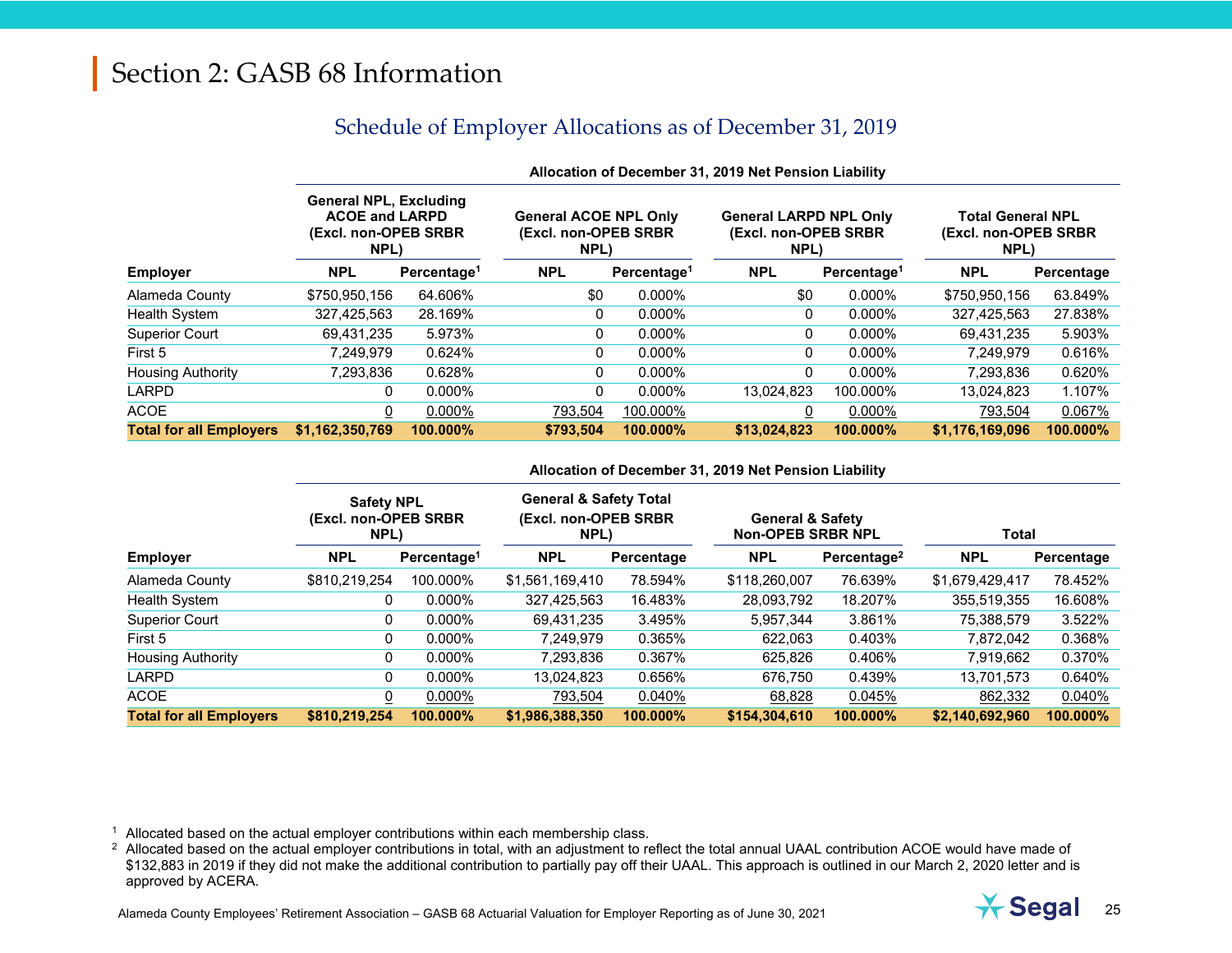#### **Notes regarding determination of proportionate share as of December 31, 2019 measurement date**

Based on the January 1, 2019 through December 31, 2019 employer contributions as provided by ACERA.

#### **Pension (excluding non-OPEB SRBR)**

The Net Pension Liability (NPL) for each membership class is the Total Pension Liability (TPL) minus the Plan's Fiduciary Net Position (plan assets). The Total Pension Liability for each membership class is obtained from internal valuation results. The Plan's Fiduciary Net Position for each membership class is obtained by allocating the total Plan's Fiduciary Net Position for Pension (excluding non-OPEB SRBR) proportionally based on the valuation value of assets for each membership class relative to the total valuation value of assets for all membership classes.1 The total Plan's Fiduciary Net Position for pension as of December 31, 2019 includes the net fair value of assets less SRBR assets. The SRBR assets include the SRBR-OPEB reserve (after reducing the reserve by the SRBR implicit subsidy transfer), the 401(h) reserve, and the non-OPEB SRBR reserve, plus a proportionate share of one half of the deferred market gains (after adjustment to replenish the balance in the Contingency Reserve) commensurate with the size of those SRBR reserves and 401(h) reserve to valuation and 401(h) reserves.

The General ACOE membership class has only one employer (ACOE), so all of the NPL for General ACOE is allocated to the ACOE. The General LARPD membership class has only one employer (LARPD), so all of the NPL for General LARPD is allocated to LARPD. The Safety membership class also has only one employer (County), so all of the NPL for Safety is allocated to the County.

For General excluding ACOE and LARPD, the NPL is allocated based on the actual employer contributions within the General membership class excluding any contributions made by ACOE and LARPD. The steps used for the allocation are as follows:

- First calculate the ratio of the employer's contributions to the total contributions for the membership class.
- This ratio is multiplied by the NPL for the membership class to determine the employer's proportionate share of the NPL for the membership class.

#### **Non-OPEB SRBR**

The non-OPEB SRBR assets include the non-OPEB SRBR reserve, plus a proportionate share of one half of the deferred market gains (after adjustment to replenish the balance in the Contingency Reserve) commensurate with the size of the non-OPEB to total SRBR reserves.

For non-OPEB SRBR, the NPL is allocated based on the actual employer contributions in total. <sup>2</sup> The steps used for the allocation are as follows:

- First calculate the ratio of the employer's total contributions to the total contributions for all employers.
- This ratio is multiplied by the NPL for the non-OPEB SRBR to determine the employer's proportionate share of the NPL for the non-OPEB SRBR.

#### **Total**

The employer's total allocated NPL is the sum of its allocated pension NPL from each membership class and the non-OPEB SRBR. The proportionate share of the total plan NPL is then the ratio of the employer's total allocated NPL to the total NPL of all employers.

1 As of December 31, 2019, the total Plan's Fiduciary Net Position for Pension (excluding non-OPEB SRBR) is \$174.9 million **higher** than the valuation value of assets as of the same date due to the inclusion of deferred market **gains**.

 $2$  Includes an adjustment to reflect the total annual UAAL contribution ACOE would have made of \$132,883 in 2019 if they did not make the additional contribution to partially pay off their UAAL. This approach is outlined in our March 2, 2020 letter and is approved by ACERA.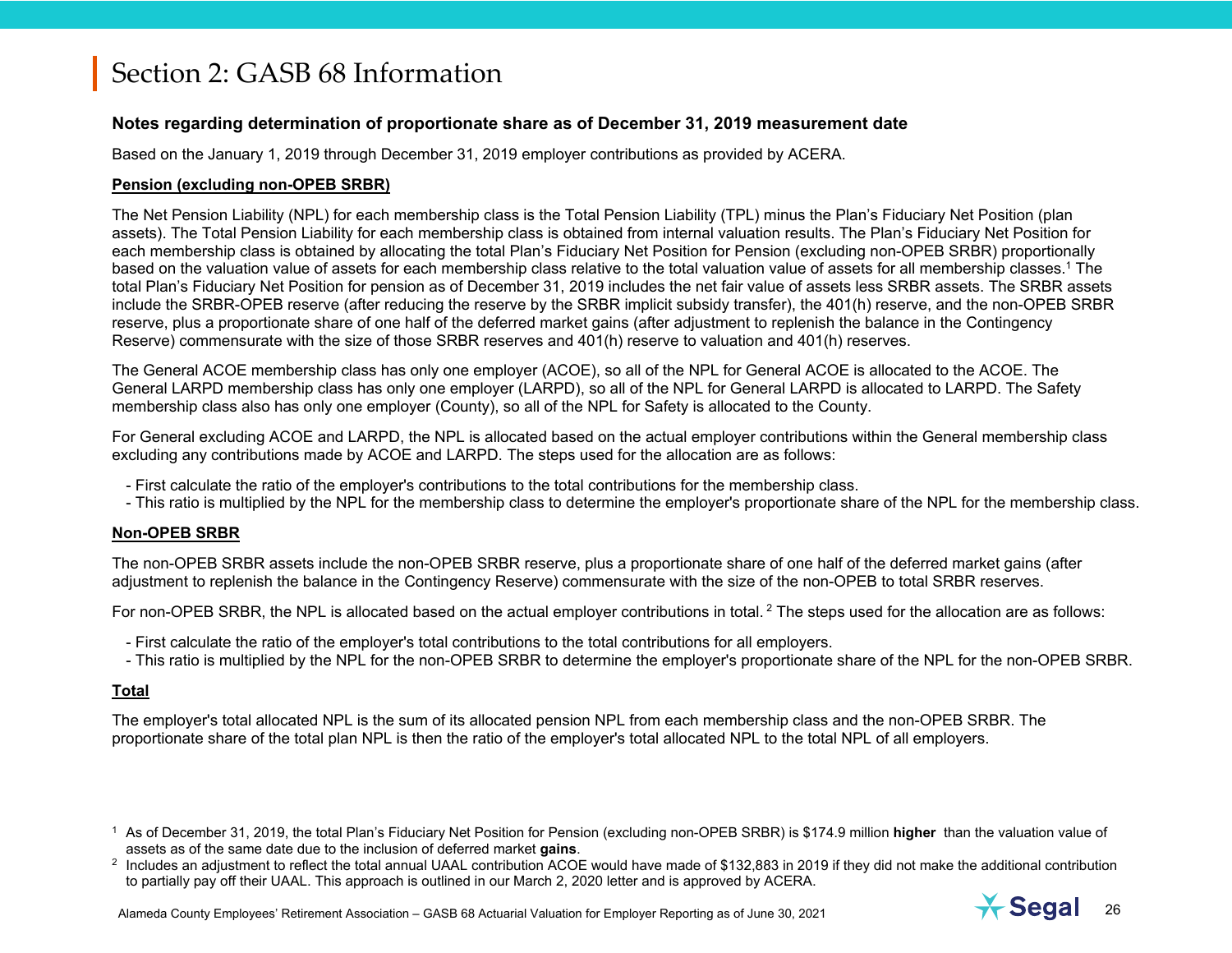### Schedule of Employer Allocations as of December 31, 2020

|                                |                                                                      | January 1, 2020 to December 31, 2020 |                                     |            |                                      |            |                                               |            |  |  |  |
|--------------------------------|----------------------------------------------------------------------|--------------------------------------|-------------------------------------|------------|--------------------------------------|------------|-----------------------------------------------|------------|--|--|--|
|                                | <b>General Members,</b><br><b>Excluding ACOE and</b><br><b>LARPD</b> |                                      | <b>General ACOE Members</b><br>Only |            | <b>General LARPD Members</b><br>Only |            | <b>All General Members</b><br><b>Combined</b> |            |  |  |  |
| <b>Employer</b>                | <b>Contributions</b>                                                 | Percentage <sup>1</sup>              | <b>Contributions</b>                | Percentage | <b>Contributions</b>                 | Percentage | <b>Contributions</b>                          | Percentage |  |  |  |
| Alameda County                 | \$129,742,973                                                        | 65.180%                              | \$0                                 | $0.000\%$  | \$0                                  | $0.000\%$  | \$129,742,973                                 | 64.672%    |  |  |  |
| <b>Health System</b>           | 54,283,769                                                           | 27.271%                              | 0                                   | $0.000\%$  | 0                                    | $0.000\%$  | 54,283,769                                    | 27.059%    |  |  |  |
| <b>Superior Court</b>          | 12.372.365                                                           | 6.216%                               | 0                                   | $0.000\%$  | 0                                    | $0.000\%$  | 12.372.365                                    | 6.167%     |  |  |  |
| First 5                        | 1.329.139                                                            | 0.668%                               | 0                                   | 0.000%     | 0                                    | $0.000\%$  | 1,329,139                                     | 0.663%     |  |  |  |
| <b>Housing Authority</b>       | 1,323,493                                                            | 0.665%                               | 0                                   | $0.000\%$  | 0                                    | $0.000\%$  | 1.323.493                                     | 0.660%     |  |  |  |
| LARPD                          | 0                                                                    | $0.000\%$                            | 0                                   | $0.000\%$  | 1.490.917                            | 100.000%   | 1.490.917                                     | 0.743%     |  |  |  |
| <b>ACOE</b>                    | 0                                                                    | $0.000\%$                            | 72,051                              | 100.000%   | 0                                    | $0.000\%$  | 72,051                                        | 0.036%     |  |  |  |
| <b>Total for all Employers</b> | \$199,051,739                                                        | 100.000%                             | \$72,051                            | 100.000%   | \$1,490,917                          | 100.000%   | \$200,614,707                                 | 100.000%   |  |  |  |

### **Actual Employer Contributions by Employer and Membership Class**

#### **Actual Employer Contributions by Employer and Membership Class January 1, 2020 to December 31, 2020**

| <b>Safety Members</b> |            |                      |            | <b>Adjusted Total<sup>2</sup></b> |                         |
|-----------------------|------------|----------------------|------------|-----------------------------------|-------------------------|
| <b>Contributions</b>  | Percentage | <b>Contributions</b> | Percentage | <b>Contributions</b>              | Percentage <sup>1</sup> |
| \$109,138,291         | 100.000%   | \$238,881,264        | 77.121%    | \$238,881,264                     | 77.104%                 |
| 0                     | $0.000\%$  | 54,283,769           | 17.525%    | 54,283,769                        | 17.521%                 |
| 0                     | $0.000\%$  | 12.372.365           | 3.994%     | 12,372,365                        | 3.993%                  |
| 0                     | $0.000\%$  | 1,329,139            | 0.429%     | 1,329,139                         | 0.429%                  |
| 0                     | $0.000\%$  | 1,323,493            | 0.427%     | 1,323,493                         | 0.427%                  |
| 0                     | $0.000\%$  | 1,490,917            | 0.481%     | 1.490.917                         | 0.481%                  |
| 0                     | $0.000\%$  | 72,051               | 0.023%     | 138,832 <sup>2</sup>              | 0.045%                  |
| \$109,138,291         | 100.000%   | \$309,752,998        | 100.000%   | \$309,819,779                     | 100.000%                |
|                       |            |                      |            | Total                             |                         |

 $<sup>1</sup>$  The unrounded percentages are used in the allocation of the NPL amongst the employers.</sup>

<sup>2</sup> ACOE made a lump sum contribution of \$750,000 in 2019 to partially pay off their UAAL. That lump sum is greater than the amount that ACOE would have to make on an installment basis over 20 years. In order to have a more level allocation of the NPL to ACOE, ACERA approved an approach outlined in our March 2, 2020 letter to determine ACOE's proportionate share of the non-OPEB SRBR NPL by using ACOE's required contributions determined in our December 31, 2018 valuation in the amount of \$78,000 based on an April 1, 2020 payment date plus the amortization of the remaining balance of the original \$750,000 lump sum amount (an amount of \$60,832 which represents the additional UAAL contribution ACOE would have been required to pay if they did not make the additional lump sum contribution in 2019). Note that in 2020, the actual contribution made by ACOE is \$72,051 which is \$5,949 less than the required contribution. Since \$5,949 is part of the required contributions, we included this amount for purposes of determining ACOE's proportionate share of the non-OPEB SRBR NPL.

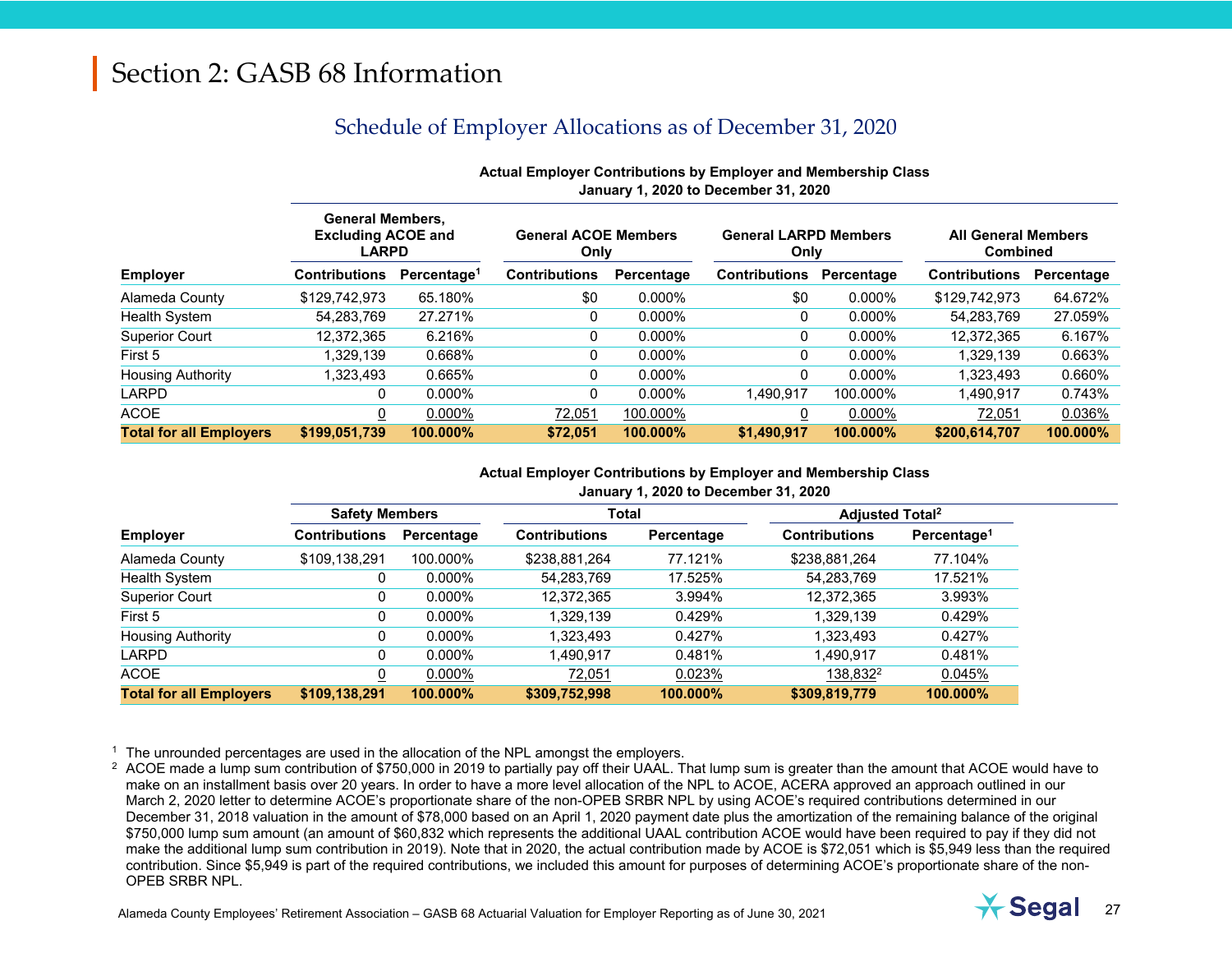### Schedule of Employer Allocations as of December 31, 2020

|                                | Allocation of December 31, 2020 Net Pension Liability                                   |                         |                                                               |                         |                                                                |                         |                                                           |            |  |
|--------------------------------|-----------------------------------------------------------------------------------------|-------------------------|---------------------------------------------------------------|-------------------------|----------------------------------------------------------------|-------------------------|-----------------------------------------------------------|------------|--|
|                                | <b>General NPL, Excluding</b><br><b>ACOE and LARPD</b><br>(Excl. non-OPEB SRBR)<br>NPL) |                         | <b>General ACOE NPL Only</b><br>(Excl. non-OPEB SRBR)<br>NPL) |                         | <b>General LARPD NPL Only</b><br>(Excl. non-OPEB SRBR)<br>NPL) |                         | <b>Total General NPL</b><br>(Excl. non-OPEB SRBR)<br>NPL) |            |  |
| <b>Employer</b>                | <b>NPL</b>                                                                              | Percentage <sup>1</sup> | <b>NPL</b>                                                    | Percentage <sup>1</sup> | <b>NPL</b>                                                     | Percentage <sup>1</sup> | <b>NPL</b>                                                | Percentage |  |
| Alameda County                 | \$826,710,745                                                                           | 65.180%                 | \$0                                                           | $0.000\%$               | \$0                                                            | 0.000%                  | \$826,710,745                                             | 64.436%    |  |
| <b>Health System</b>           | 345,891,373                                                                             | 27.271%                 | 0                                                             | $0.000\%$               | 0                                                              | 0.000%                  | 345.891.373                                               | 26.959%    |  |
| <b>Superior Court</b>          | 78.835.615                                                                              | 6.216%                  | 0                                                             | $0.000\%$               | 0                                                              | 0.000%                  | 78,835,615                                                | 6.145%     |  |
| First 5                        | 8,469,156                                                                               | 0.668%                  | 0                                                             | $0.000\%$               | 0                                                              | 0.000%                  | 8,469,156                                                 | 0.660%     |  |
| <b>Housing Authority</b>       | 8.433.180                                                                               | 0.665%                  | 0                                                             | $0.000\%$               | 0                                                              | 0.000%                  | 8,433,180                                                 | 0.657%     |  |
| <b>LARPD</b>                   | 0                                                                                       | $0.000\%$               | 0                                                             | $0.000\%$               | 13.833.231                                                     | 100.000%                | 13,833,231                                                | 1.078%     |  |
| <b>ACOE</b>                    | 0                                                                                       | $0.000\%$               | 832,627                                                       | 100.000%                |                                                                | 0.000%                  | 832,627                                                   | 0.065%     |  |
| <b>Total for all Employers</b> | \$1,268,340,069                                                                         | 100.000%                | \$832,627                                                     | 100.000%                | \$13,833,231                                                   | 100.000%                | \$1,283,005,927                                           | 100.000%   |  |

#### **Allocation of December 31, 2020 Net Pension Liability**

#### **Allocation of December 31, 2020 Net Pension Liability**

|                                | <b>Safety NPL</b><br>(Excl. non-OPEB SRBR)<br>NPL) |                         | <b>General &amp; Safety Total</b><br>(Excl. non-OPEB SRBR<br>NPL) |            |              | <b>General &amp; Safety</b><br><b>Non-OPEB SRBR NPL</b> |                 | <b>Total</b> |  |
|--------------------------------|----------------------------------------------------|-------------------------|-------------------------------------------------------------------|------------|--------------|---------------------------------------------------------|-----------------|--------------|--|
| <b>Employer</b>                | <b>NPL</b>                                         | Percentage <sup>1</sup> | <b>NPL</b>                                                        | Percentage | <b>NPL</b>   | Percentage <sup>2</sup>                                 | <b>NPL</b>      | Percentage   |  |
| Alameda County                 | \$850,522,497                                      | 100.000%                | \$1,677,233,242                                                   | 78.614%    | \$46,946,231 | 77.104%                                                 | \$1,724,179,473 | 78.572%      |  |
| Health System                  |                                                    | $0.000\%$               | 345.891.373                                                       | 16.212%    | 10,668,139   | 17.521%                                                 | 356,559,512     | 16.248%      |  |
| <b>Superior Court</b>          |                                                    | $0.000\%$               | 78,835,615                                                        | 3.695%     | 2,431,484    | 3.993%                                                  | 81.267.099      | 3.703%       |  |
| First 5                        |                                                    | $0.000\%$               | 8,469,156                                                         | 0.397%     | 261,210      | 0.429%                                                  | 8,730,366       | 0.398%       |  |
| <b>Housing Authority</b>       |                                                    | $0.000\%$               | 8.433.180                                                         | 0.395%     | 260.100      | 0.427%                                                  | 8,693,280       | 0.396%       |  |
| LARPD                          |                                                    | $0.000\%$               | 13,833,231                                                        | 0.648%     | 293,003      | 0.481%                                                  | 14,126,234      | 0.644%       |  |
| <b>ACOE</b>                    |                                                    | $0.000\%$               | 832,627                                                           | 0.039%     | 27,284       | 0.045%                                                  | 859,911         | 0.039%       |  |
| <b>Total for all Employers</b> | \$850,522,497                                      | 100.000%                | \$2,133,528,424                                                   | 100.000%   | \$60,887,451 | 100.000%                                                | \$2,194,415,875 | 100.000%     |  |

 $1$  Allocated based on the actual employer contributions within each membership class.

<sup>2</sup> Allocated based on the actual employer contributions in total, with an adjustment to reflect the total annual UAAL contribution ACOE would have been required to make of \$138,832 in 2020 if they did not make the additional contribution in 2019 to partially pay off their UAAL. This approach is outlined in our March 2, 2020 letter and is approved by ACERA.

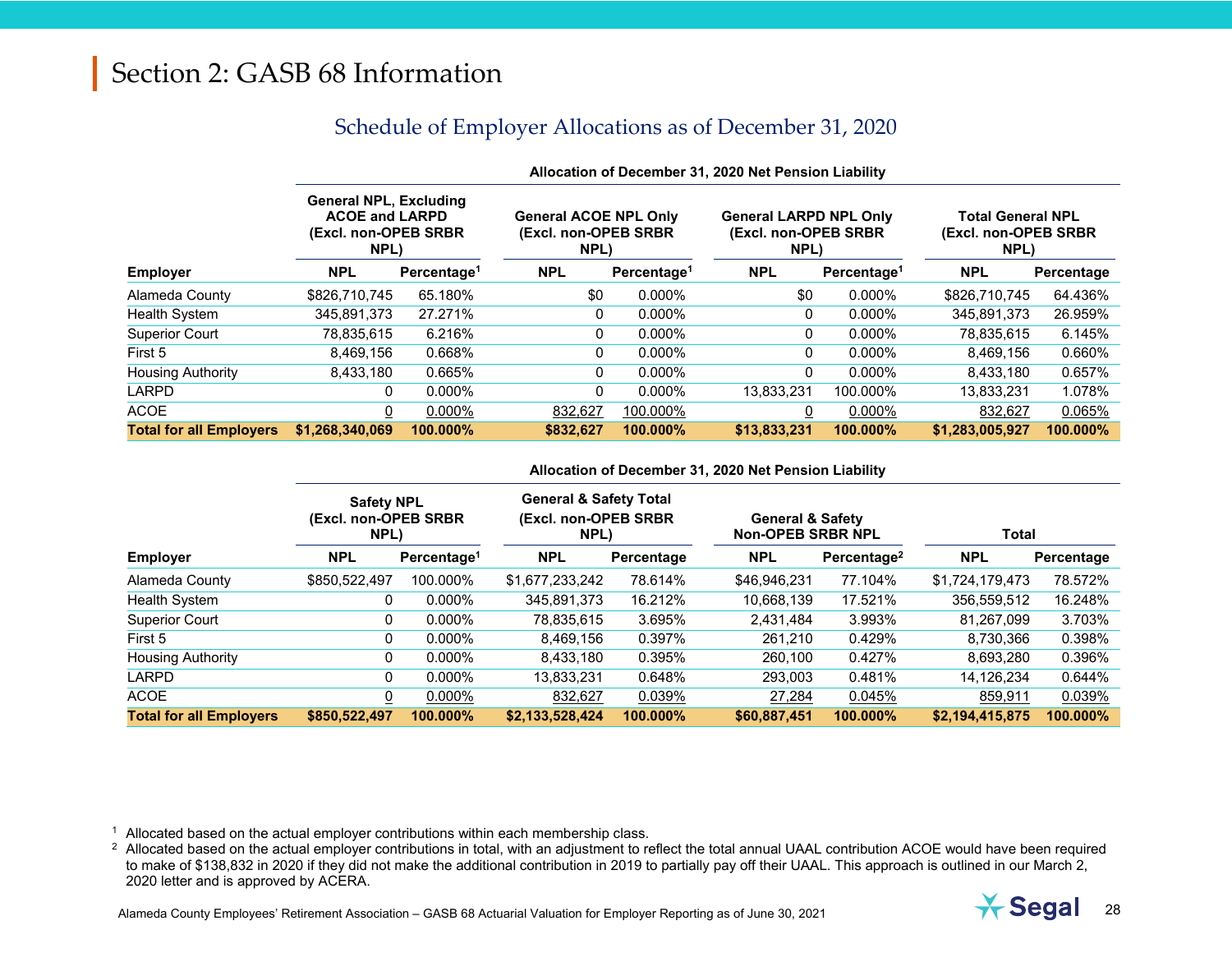#### **Notes regarding determination of proportionate share as of December 31, 2020 measurement date**

Based on the January 1, 2020 through December 31, 2020 employer contributions as provided by ACERA.

#### **Pension (excluding non-OPEB SRBR)**

The Net Pension Liability (NPL) for each membership class is the Total Pension Liability (TPL) minus the Plan's Fiduciary Net Position (plan assets). The Total Pension Liability for each membership class is obtained from internal valuation results. The Plan's Fiduciary Net Position for each membership class is obtained by allocating the total Plan's Fiduciary Net Position for Pension (excluding non-OPEB SRBR) proportionally based on the valuation value of assets for each membership class relative to the total valuation value of assets for all membership classes.1 The total Plan's Fiduciary Net Position for pension as of December 31, 2020 includes the net fair value of assets less SRBR assets. The SRBR assets include the SRBR-OPEB reserve (after reducing the reserve by the SRBR implicit subsidy transfer), the 401(h) reserve, and the non-OPEB SRBR reserve, plus a proportionate share of one half of the deferred market gains (after adjustment to replenish the balance in the Contingency Reserve) commensurate with the size of those SRBR reserves and 401(h) reserve to valuation and 401(h) reserves.

The General ACOE membership class has only one employer (ACOE), so all of the NPL for General ACOE is allocated to the ACOE. The General LARPD membership class has only one employer (LARPD), so all of the NPL for General LARPD is allocated to LARPD. The Safety membership class also has only one employer (County), so all of the NPL for Safety is allocated to the County.

For General excluding ACOE and LARPD, the NPL is allocated based on the actual employer contributions within the General membership class excluding any contributions made by ACOE and LARPD. The steps used for the allocation are as follows:

- First calculate the ratio of the employer's contributions to the total contributions for the membership class.
- This ratio is multiplied by the NPL for the membership class to determine the employer's proportionate share of the NPL for the membership class.

#### **Non-OPEB SRBR**

The non-OPEB SRBR assets include the non-OPEB SRBR reserve, plus a proportionate share of one half of the deferred market gains (after adjustment to replenish the balance in the Contingency Reserve) commensurate with the size of the non-OPEB to total SRBR reserves.

For non-OPEB SRBR, the NPL is allocated based on the actual employer contributions in total.<sup>2</sup> The steps used for the allocation are as follows:

- First calculate the ratio of the employer's total contributions to the total contributions for all employers.
- This ratio is multiplied by the NPL for the non-OPEB SRBR to determine the employer's proportionate share of the NPL for the non-OPEB SRBR.

#### **Total**

The employer's total allocated NPL is the sum of its allocated pension NPL from each membership class and the non-OPEB SRBR. The proportionate share of the total plan NPL is then the ratio of the employer's total allocated NPL to the total NPL of all employers.

1 As of December 31, 2020, the total Plan's Fiduciary Net Position for Pension (excluding non-OPEB SRBR) is \$306.4 million **higher** than the valuation value of assets as of the same date due to the inclusion of deferred market **gains**. The total Plan's Fiduciary Net Position also includes the Contingency Reserve and the deferred market gains for replenishing the Contingency Reserve from \$69.0 million to \$98.7 million.

 $2$  Includes an adjustment to reflect the total annual UAAL contribution ACOE would have been required to make of \$138,832 in 2020 if they did not make the additional contribution to partially pay off their UAAL. This approach is outlined in our March 2, 2020 letter and is approved by ACERA.

Alameda County Employees' Retirement Association – GASB 68 Actuarial Valuation for Employer Reporting as of June 30, 2021 29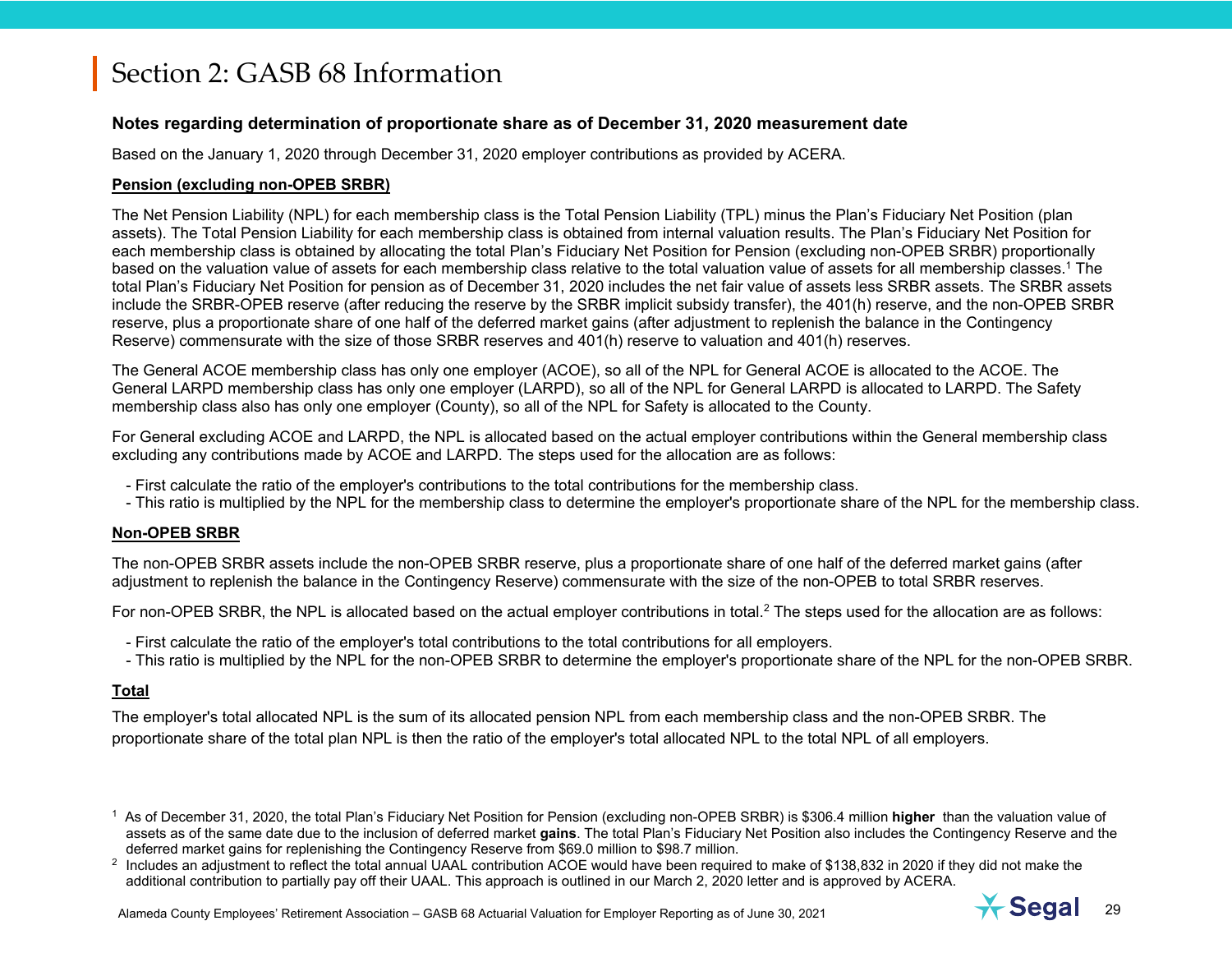The following items are allocated based on the corresponding proportionate share within each membership class:

- a. Net Pension Liability
- b. Service cost
- c. Interest on the Total Pension Liability
- d. Current-period benefit changes
- e. Expensed portion of current-period difference between expected and actual experience in the Total Pension Liability
- f. Expensed portion of current-period changes of assumptions or other inputs
- g. Member contributions
- h. Projected earnings on plan investments
- i. Expensed portion of current-period differences between actual and projected earnings on plan investments
- Administrative expense
- k. Recognition of beginning of year deferred outflows of resources as pension expense
- l. Recognition of beginning of year deferred inflows of resources as pension expense

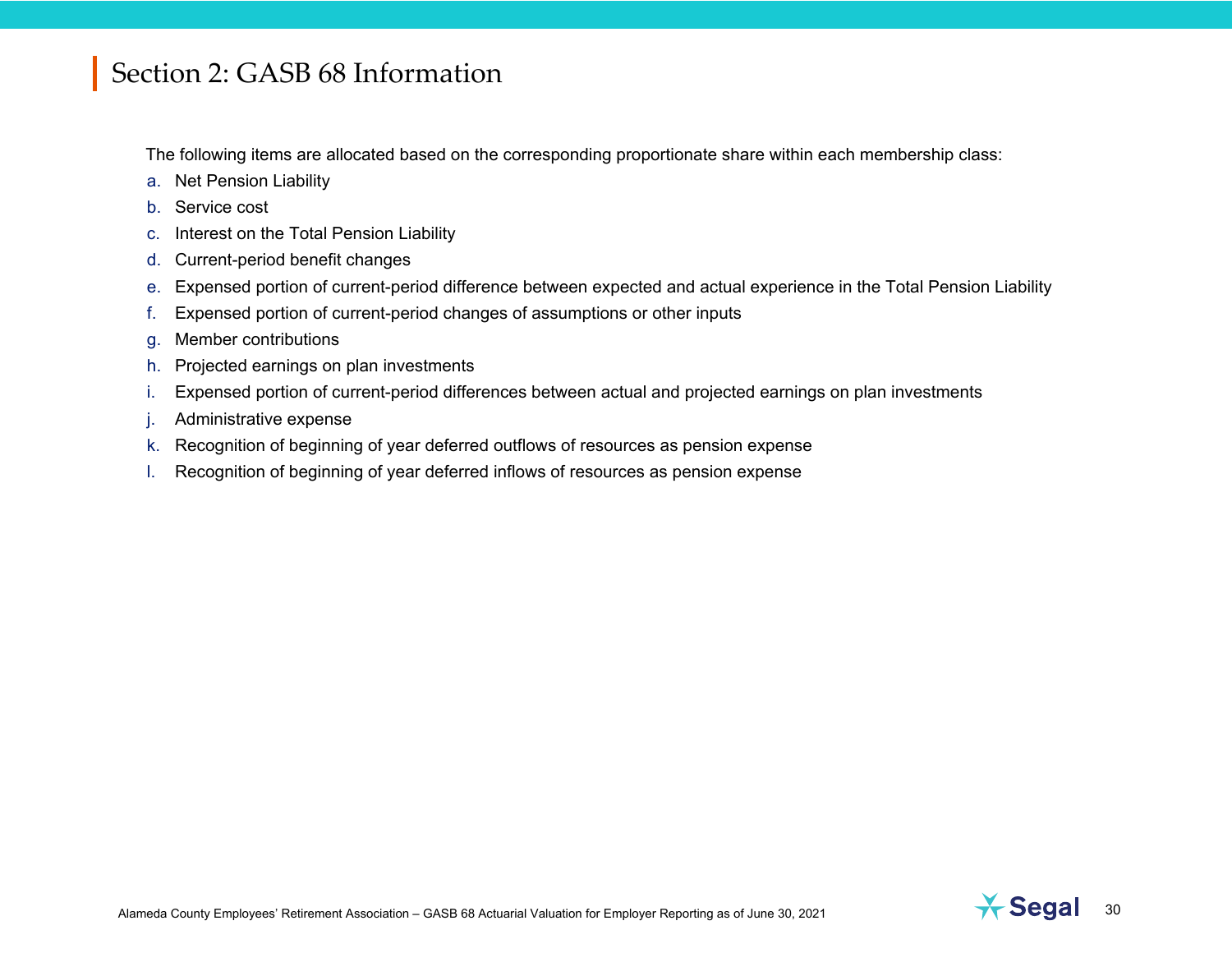### **Pension expense**

### Total for All Employers

| <b>Reporting Date for Employer under GASB 68</b><br><b>Measurement Date for Employer under GASB 68</b>                                                         | June 30, 2021<br>December 31, 2020 | June 30, 2020<br>December 31, 2019 |
|----------------------------------------------------------------------------------------------------------------------------------------------------------------|------------------------------------|------------------------------------|
| <b>Components of Pension Expense</b>                                                                                                                           |                                    |                                    |
| • Service cost                                                                                                                                                 | \$221,824,117                      | \$215,625,191                      |
| • Interest on the Total Pension Liability                                                                                                                      | 718,926,969                        | 688,654,390                        |
| • Expensed portion of current-period changes in proportion and differences between<br>employer's contributions and proportionate share of contributions        | $\Omega$                           | $\Omega$                           |
| • Current-period benefit changes                                                                                                                               | 0                                  | 0                                  |
| • Expensed portion of current-period difference between expected and actual experience in<br>the Total Pension Liability                                       | 6,275,224                          | 4,571,332                          |
| • Expensed portion of current-period changes of assumptions or other inputs                                                                                    | 44,964,513                         | 0                                  |
| • Member contributions                                                                                                                                         | (106, 104, 226)                    | (103, 117, 022)                    |
| • Projected earnings on plan investments                                                                                                                       | (562, 182, 446)                    | (486, 637, 351)                    |
| • Expensed portion of current-period differences between actual and projected earnings on<br>plan investments                                                  | (38,663,887)                       | (135, 825, 750)                    |
| • Administrative expense                                                                                                                                       | 14,809,913                         | 15,273,425                         |
| • Other                                                                                                                                                        | $\Omega$                           | $\Omega$                           |
| • Recognition of beginning of year deferred outflows of resources as pension expense                                                                           | 255,647,833                        | 382,022,415                        |
| • Recognition of beginning of year deferred inflows of resources as pension expense                                                                            | (283, 669, 795)                    | (160, 105, 732)                    |
| • Net amortization of deferred amounts from changes in proportion and differences between<br>employer's contributions and proportionate share of contributions | $\underline{0}$                    | $\overline{0}$                     |
| <b>Pension Expense</b>                                                                                                                                         | \$271,828,215                      | \$420,460,898                      |

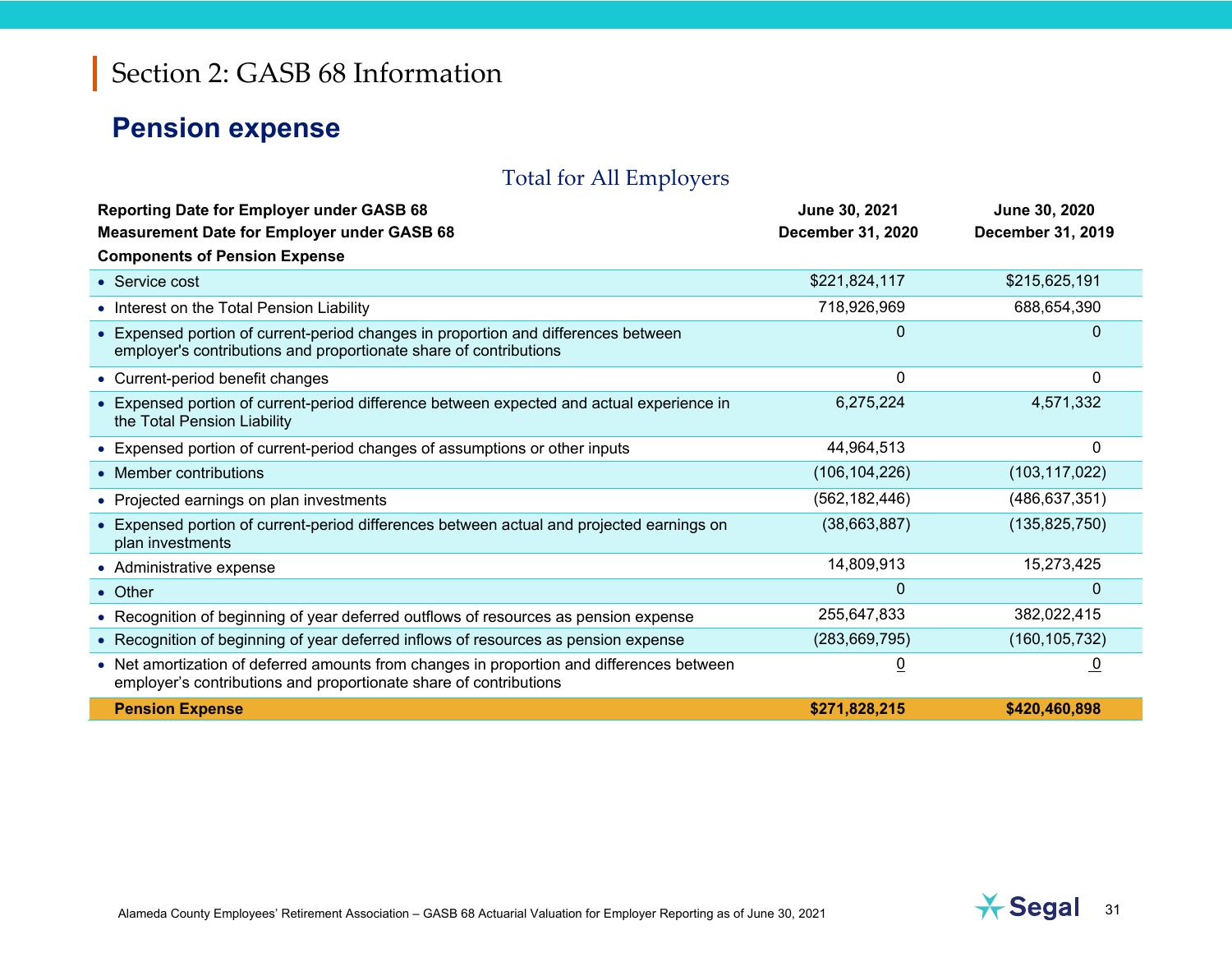## **Pension expense (continued)**

### Alameda County

| <b>Reporting Date for Employer under GASB 68</b><br><b>Measurement Date for Employer under GASB 68</b>                                                         | June 30, 2021<br>December 31, 2020 | June 30, 2020<br>December 31, 2019 |
|----------------------------------------------------------------------------------------------------------------------------------------------------------------|------------------------------------|------------------------------------|
| <b>Components of Pension Expense</b>                                                                                                                           |                                    |                                    |
| • Service cost                                                                                                                                                 | \$164,523,259                      | \$159,236,640                      |
| • Interest on the Total Pension Liability                                                                                                                      | 535,739,051                        | 510,276,761                        |
| • Expensed portion of current-period changes in proportion and differences between<br>employer's contributions and proportionate share of contributions        | 1,568,554                          | 1,180,474                          |
| • Current-period benefit changes                                                                                                                               | 0                                  | 0                                  |
| • Expensed portion of current-period difference between expected and actual experience in<br>the Total Pension Liability                                       | 4,487,316                          | 3,459,048                          |
| • Expensed portion of current-period changes of assumptions or other inputs                                                                                    | 33, 332, 427                       | 0                                  |
| • Member contributions                                                                                                                                         | (78, 710, 319)                     | (76,031,473)                       |
| • Projected earnings on plan investments                                                                                                                       | (412, 635, 729)                    | (354, 645, 313)                    |
| • Expensed portion of current-period differences between actual and projected earnings on<br>plan investments                                                  | (28, 493, 313)                     | (98,960,399)                       |
| • Administrative expense                                                                                                                                       | 10,859,641                         | 11,119,868                         |
| • Other                                                                                                                                                        | 0                                  | $\Omega$                           |
| • Recognition of beginning of year deferred outflows of resources as pension expense                                                                           | 192,315,762                        | 283,996,588                        |
| • Recognition of beginning of year deferred inflows of resources as pension expense                                                                            | (206, 690, 070)                    | (115, 169, 093)                    |
| • Net amortization of deferred amounts from changes in proportion and differences between<br>employer's contributions and proportionate share of contributions | (12,958)                           | (666, 854)                         |
| <b>Pension Expense</b>                                                                                                                                         | \$216,283,621                      | \$323,796,247                      |

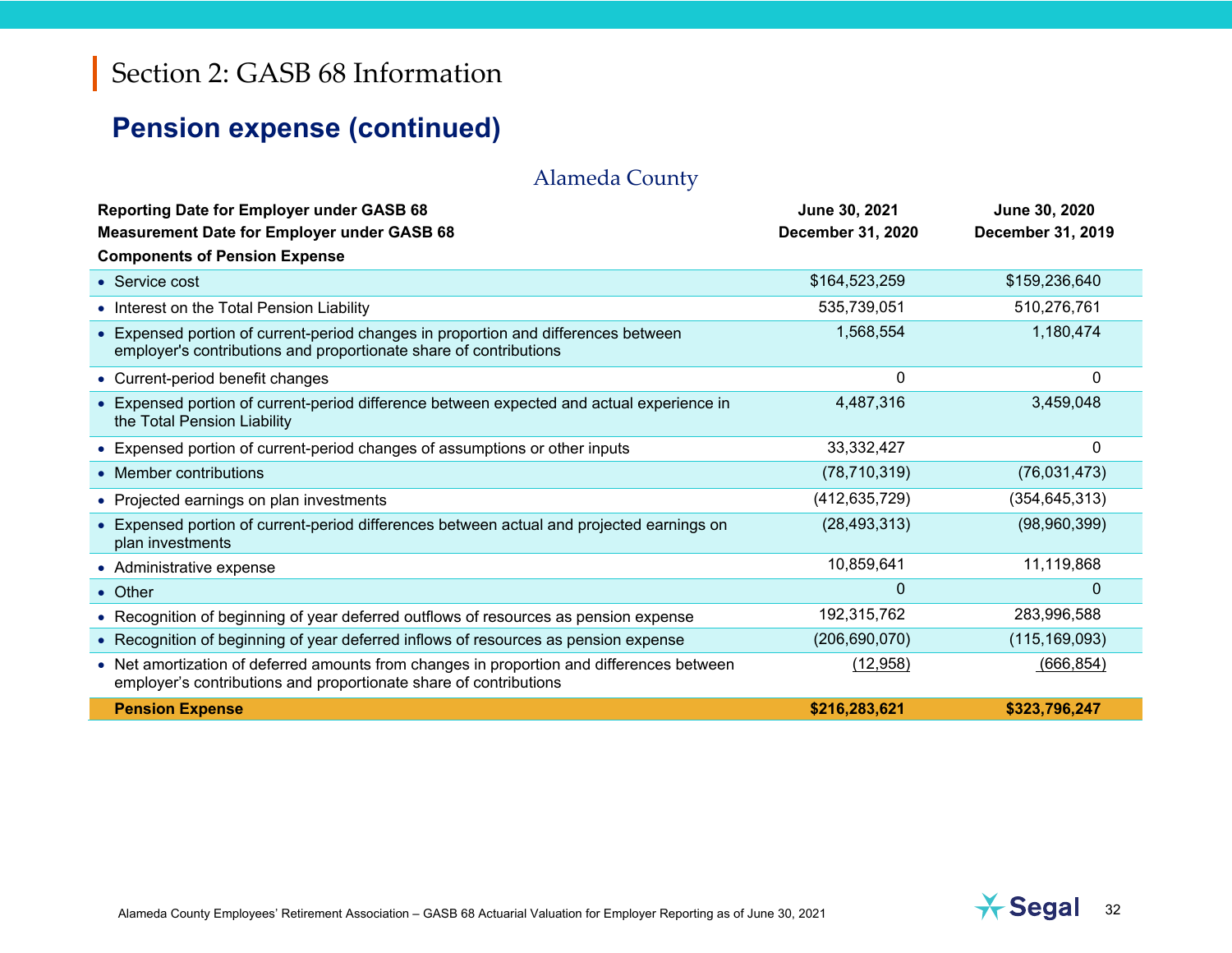## **Pension expense (continued)**

### Health System

| <b>Reporting Date for Employer under GASB 68</b><br><b>Measurement Date for Employer under GASB 68</b>                                                         | June 30, 2021<br>December 31, 2020 | June 30, 2020<br>December 31, 2019 |
|----------------------------------------------------------------------------------------------------------------------------------------------------------------|------------------------------------|------------------------------------|
| <b>Components of Pension Expense</b>                                                                                                                           |                                    |                                    |
| • Service cost                                                                                                                                                 | \$44,093,982                       | \$44,033,928                       |
| • Interest on the Total Pension Liability                                                                                                                      | 139,741,027                        | 138,387,364                        |
| • Expensed portion of current-period changes in proportion and differences between<br>employer's contributions and proportionate share of contributions        | (2,443,667)                        | (2,049,027)                        |
| • Current-period benefit changes                                                                                                                               | 0                                  | 0                                  |
| • Expensed portion of current-period difference between expected and actual experience in<br>the Total Pension Liability                                       | 1,355,788                          | 643,663                            |
| • Expensed portion of current-period changes of assumptions or other inputs                                                                                    | 8,942,262                          | 0                                  |
| • Member contributions                                                                                                                                         | (21,072,616)                       | (21, 137, 887)                     |
| • Projected earnings on plan investments                                                                                                                       | (114, 224, 879)                    | (102, 473, 282)                    |
| • Expensed portion of current-period differences between actual and projected earnings on<br>plan investments                                                  | (7,780,291)                        | (28, 628, 281)                     |
| • Administrative expense                                                                                                                                       | 3,016,814                          | 3,224,607                          |
| • Other                                                                                                                                                        | $\Omega$                           | $\Omega$                           |
| • Recognition of beginning of year deferred outflows of resources as pension expense                                                                           | 47,441,395                         | 75,664,473                         |
| • Recognition of beginning of year deferred inflows of resources as pension expense                                                                            | (58, 729, 215)                     | (34, 791, 215)                     |
| • Net amortization of deferred amounts from changes in proportion and differences between<br>employer's contributions and proportionate share of contributions | 275,133                            | 2,093,505                          |
| <b>Pension Expense</b>                                                                                                                                         | \$40,615,733                       | \$74.967.848                       |

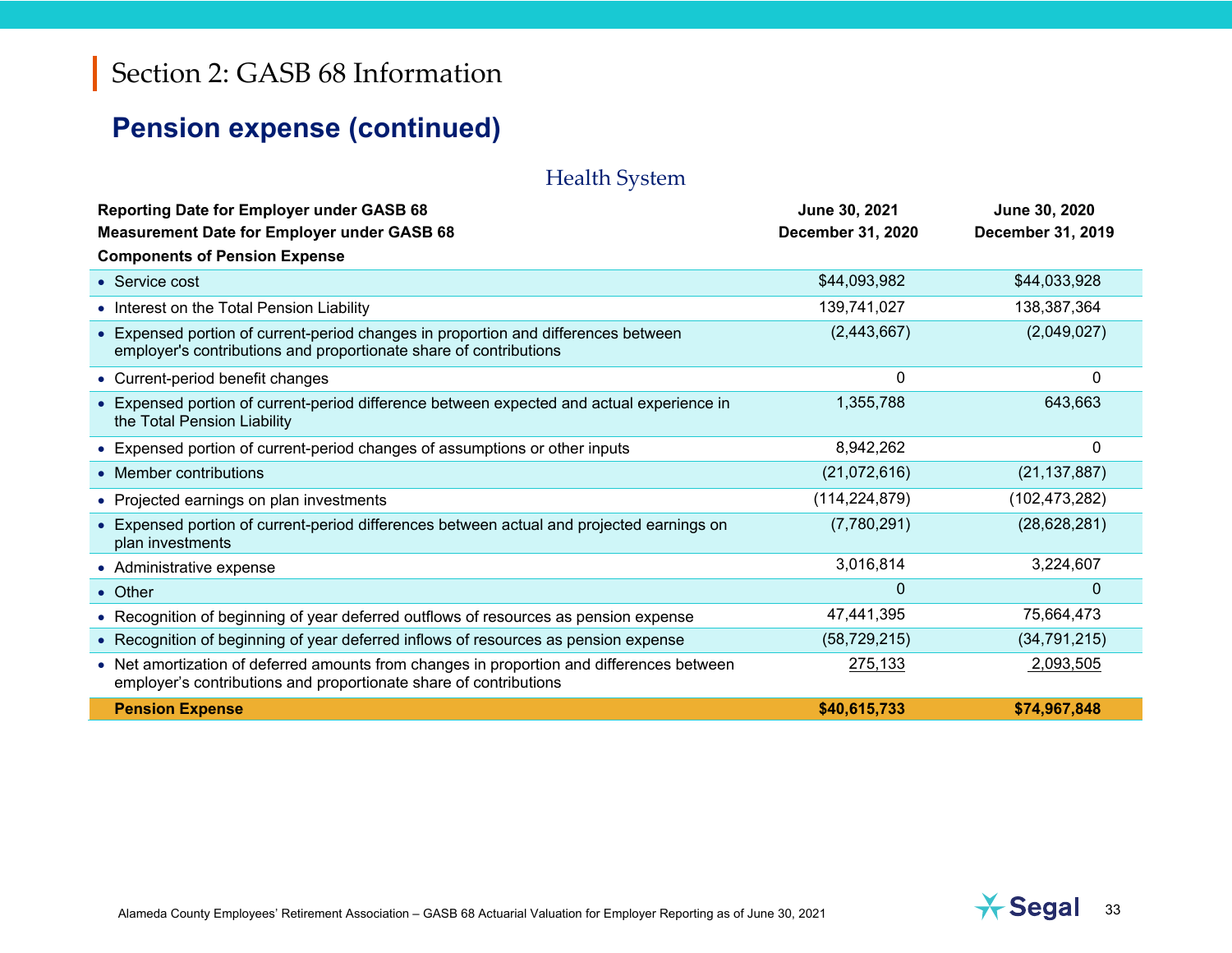## **Pension expense (continued)**

### Superior Court

| <b>Reporting Date for Employer under GASB 68</b><br><b>Measurement Date for Employer under GASB 68</b>                                                         | June 30, 2021<br>December 31, 2020 | June 30, 2020<br><b>December 31, 2019</b> |
|----------------------------------------------------------------------------------------------------------------------------------------------------------------|------------------------------------|-------------------------------------------|
| <b>Components of Pension Expense</b>                                                                                                                           |                                    |                                           |
| • Service cost                                                                                                                                                 | \$10,049,907                       | \$9,337,481                               |
| • Interest on the Total Pension Liability                                                                                                                      | 31,849,796                         | 29,345,313                                |
| • Expensed portion of current-period changes in proportion and differences between<br>employer's contributions and proportionate share of contributions        | 647,023                            | 927,309                                   |
| • Current-period benefit changes                                                                                                                               | 0                                  | 0                                         |
| • Expensed portion of current-period difference between expected and actual experience in<br>the Total Pension Liability                                       | 309,011                            | 136,489                                   |
| • Expensed portion of current-period changes of assumptions or other inputs                                                                                    | 2,038,122                          | 0                                         |
| • Member contributions                                                                                                                                         | (4,802,874)                        | (4,482,331)                               |
| • Projected earnings on plan investments                                                                                                                       | (26,034,152)                       | (21, 729, 661)                            |
| • Expensed portion of current-period differences between actual and projected earnings on<br>plan investments                                                  | (1,773,285)                        | (6,070,683)                               |
| • Administrative expense                                                                                                                                       | 687,593                            | 683,784                                   |
| • Other                                                                                                                                                        | $\mathbf{0}$                       | $\mathbf{0}$                              |
| • Recognition of beginning of year deferred outflows of resources as pension expense                                                                           | 10,812,850                         | 16,044,800                                |
| • Recognition of beginning of year deferred inflows of resources as pension expense                                                                            | (13, 385, 572)                     | (7, 377, 546)                             |
| • Net amortization of deferred amounts from changes in proportion and differences between<br>employer's contributions and proportionate share of contributions | (163, 893)                         | (1,326,349)                               |
| <b>Pension Expense</b>                                                                                                                                         | \$10,234,526                       | \$15,488,606                              |

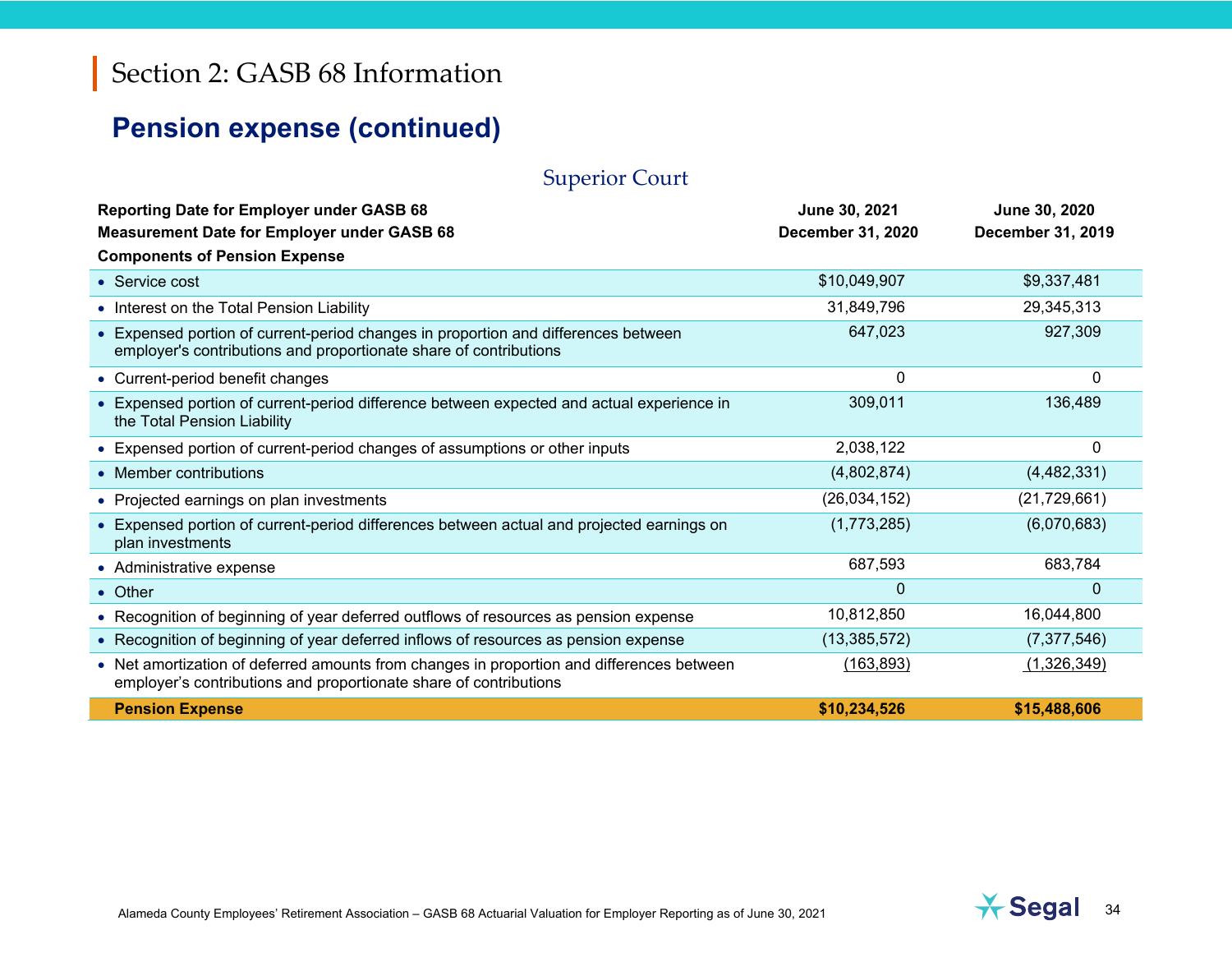## **Pension expense (continued)**

| First 5                                                                                                                                                        |                                           |                                           |
|----------------------------------------------------------------------------------------------------------------------------------------------------------------|-------------------------------------------|-------------------------------------------|
| <b>Reporting Date for Employer under GASB 68</b><br><b>Measurement Date for Employer under GASB 68</b><br><b>Components of Pension Expense</b>                 | June 30, 2021<br><b>December 31, 2020</b> | June 30, 2020<br><b>December 31, 2019</b> |
| • Service cost                                                                                                                                                 | \$1,079,642                               | \$975,015                                 |
| • Interest on the Total Pension Liability                                                                                                                      | 3,421,561                                 | 3,064,225                                 |
| • Expensed portion of current-period changes in proportion and differences between<br>employer's contributions and proportionate share of contributions        | 117,913                                   | 95,915                                    |
| • Current-period benefit changes                                                                                                                               | 0                                         | 0                                         |
| • Expensed portion of current-period difference between expected and actual experience in<br>the Total Pension Liability                                       | 33,197                                    | 14,252                                    |
| • Expensed portion of current-period changes of assumptions or other inputs                                                                                    | 218,951                                   | 0                                         |
| • Member contributions                                                                                                                                         | (515,963)                                 | (468, 043)                                |
| • Projected earnings on plan investments                                                                                                                       | (2,796,798)                               | (2,269,002)                               |
| • Expensed portion of current-period differences between actual and projected earnings on<br>plan investments                                                  | (190, 500)                                | (633, 898)                                |
| • Administrative expense                                                                                                                                       | 73,867                                    | 71,400                                    |
| • Other                                                                                                                                                        | $\Omega$                                  | $\Omega$                                  |
| • Recognition of beginning of year deferred outflows of resources as pension expense                                                                           | 1,161,603                                 | 1,675,391                                 |
| • Recognition of beginning of year deferred inflows of resources as pension expense                                                                            | (1,437,985)                               | (770, 360)                                |
| • Net amortization of deferred amounts from changes in proportion and differences between<br>employer's contributions and proportionate share of contributions | 163,900                                   | 40,516                                    |
| <b>Pension Expense</b>                                                                                                                                         | \$1,329,388                               | \$1,795,411                               |



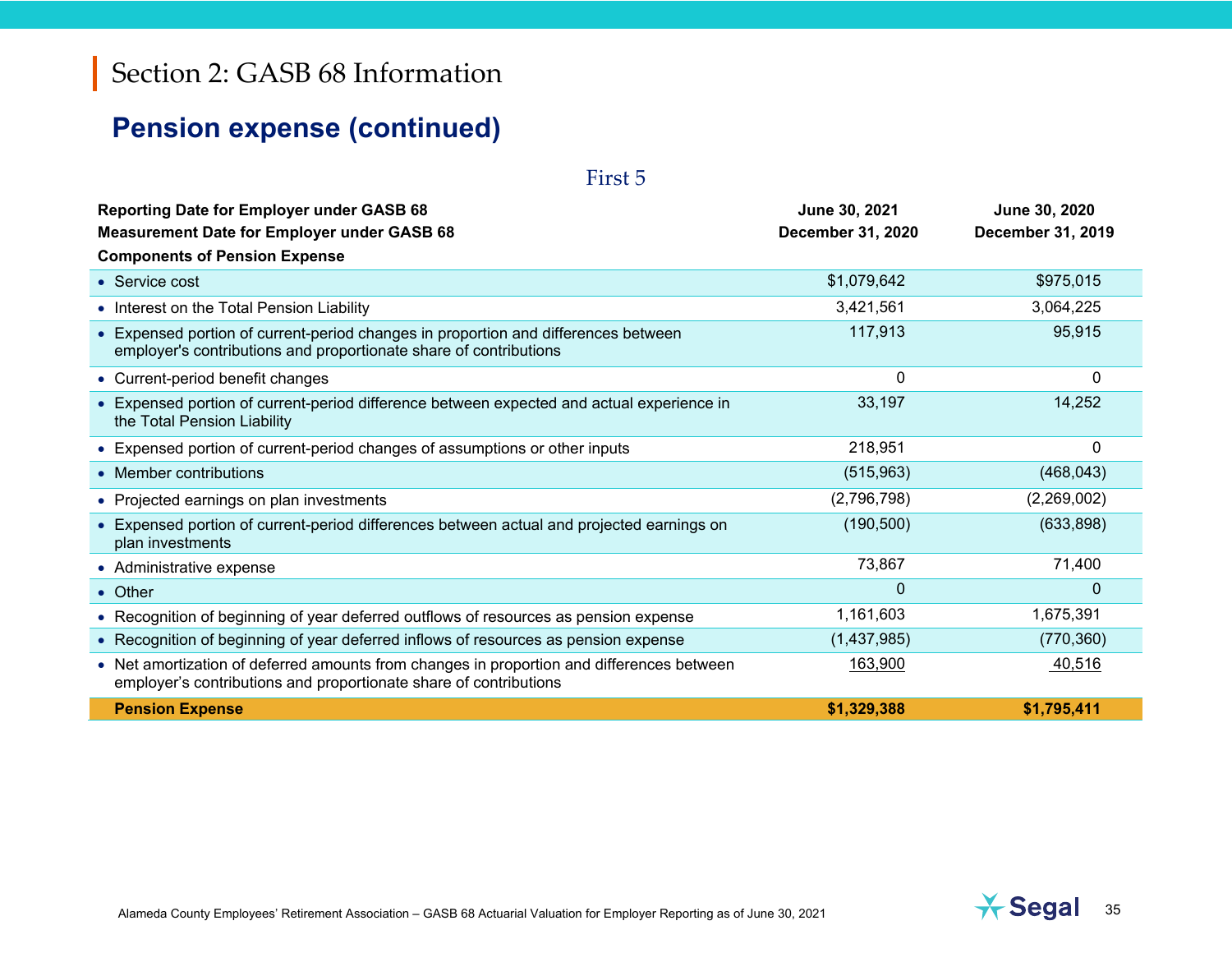## **Pension expense (continued)**

### Housing Authority

| <b>Reporting Date for Employer under GASB 68</b><br><b>Measurement Date for Employer under GASB 68</b>                                                         | June 30, 2021<br>December 31, 2020 | June 30, 2020<br><b>December 31, 2019</b> |
|----------------------------------------------------------------------------------------------------------------------------------------------------------------|------------------------------------|-------------------------------------------|
| <b>Components of Pension Expense</b>                                                                                                                           |                                    |                                           |
| • Service cost                                                                                                                                                 | \$1,075,056                        | \$980,914                                 |
| • Interest on the Total Pension Liability                                                                                                                      | 3,407,027                          | 3,082,761                                 |
| • Expensed portion of current-period changes in proportion and differences between<br>employer's contributions and proportionate share of contributions        | 100,112                            | (167, 260)                                |
| • Current-period benefit changes                                                                                                                               | 0                                  | 0                                         |
| • Expensed portion of current-period difference between expected and actual experience in<br>the Total Pension Liability                                       | 33,056                             | 14,339                                    |
| • Expensed portion of current-period changes of assumptions or other inputs                                                                                    | 218,021                            | 0                                         |
| • Member contributions                                                                                                                                         | (513, 772)                         | (470, 874)                                |
| • Projected earnings on plan investments                                                                                                                       | (2,784,918)                        | (2,282,728)                               |
| • Expensed portion of current-period differences between actual and projected earnings on<br>plan investments                                                  | (189, 692)                         | (637, 733)                                |
| • Administrative expense                                                                                                                                       | 73,553                             | 71,832                                    |
| • Other                                                                                                                                                        | $\Omega$                           | $\Omega$                                  |
| • Recognition of beginning of year deferred outflows of resources as pension expense                                                                           | 1,156,669                          | 1,685,526                                 |
| • Recognition of beginning of year deferred inflows of resources as pension expense                                                                            | (1,431,878)                        | (775, 021)                                |
| • Net amortization of deferred amounts from changes in proportion and differences between<br>employer's contributions and proportionate share of contributions | (218, 468)                         | (90, 687)                                 |
| <b>Pension Expense</b>                                                                                                                                         | \$924.766                          | \$1,411,069                               |

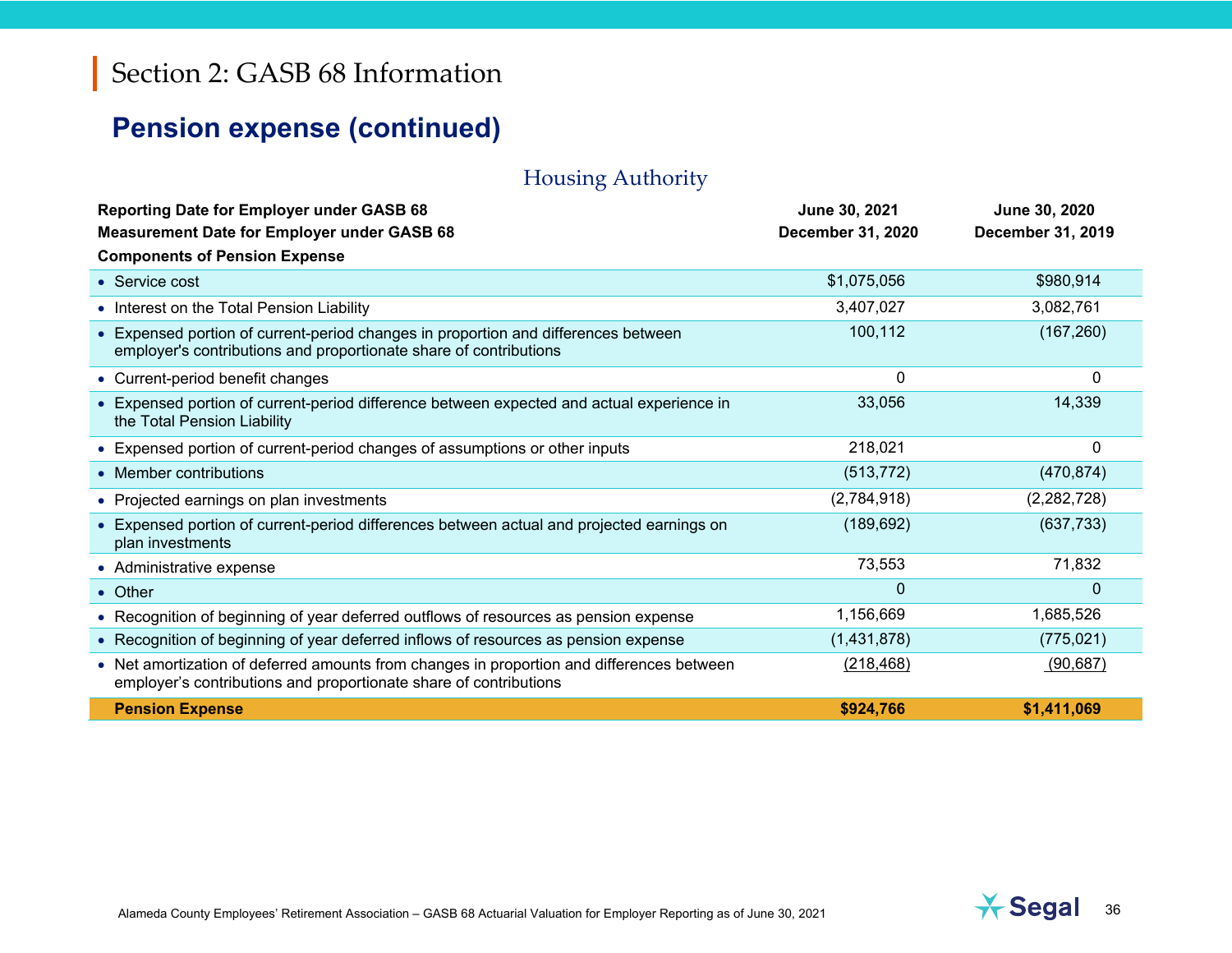# **Pension expense (continued)**

#### LARPD

| <b>Reporting Date for Employer under GASB 68</b><br><b>Measurement Date for Employer under GASB 68</b><br><b>Components of Pension Expense</b>                 | June 30, 2021<br>December 31, 2020 | June 30, 2020<br>December 31, 2019 |
|----------------------------------------------------------------------------------------------------------------------------------------------------------------|------------------------------------|------------------------------------|
| • Service cost                                                                                                                                                 | \$1,000,053                        | \$1,059,073                        |
| • Interest on the Total Pension Liability                                                                                                                      | 4,443,764                          | 4,174,391                          |
| • Expensed portion of current-period changes in proportion and differences between<br>employer's contributions and proportionate share of contributions        | 10,017                             | 5,123                              |
| • Current-period benefit changes                                                                                                                               | 0                                  | $\mathbf{0}$                       |
| • Expensed portion of current-period difference between expected and actual experience in<br>the Total Pension Liability                                       | 43,636                             | 288,337                            |
| • Expensed portion of current-period changes of assumptions or other inputs                                                                                    | 213,402                            | 0                                  |
| • Member contributions                                                                                                                                         | (488, 682)                         | (526, 414)                         |
| • Projected earnings on plan investments                                                                                                                       | (3,441,580)                        | (3,011,917)                        |
| • Expensed portion of current-period differences between actual and projected earnings on<br>plan investments                                                  | (221, 404)                         | (834, 913)                         |
| • Administrative expense                                                                                                                                       | 91,219                             | 95,324                             |
| • Other                                                                                                                                                        | $\Omega$                           | $\Omega$                           |
| • Recognition of beginning of year deferred outflows of resources as pension expense                                                                           | 2,418,917                          | 2,630,272                          |
| • Recognition of beginning of year deferred inflows of resources as pension expense                                                                            | (1,929,587)                        | (1,216,880)                        |
| • Net amortization of deferred amounts from changes in proportion and differences between<br>employer's contributions and proportionate share of contributions | (26, 320)                          | (24, 821)                          |
| <b>Pension Expense</b>                                                                                                                                         | \$2,113,435                        | \$2,637,575                        |

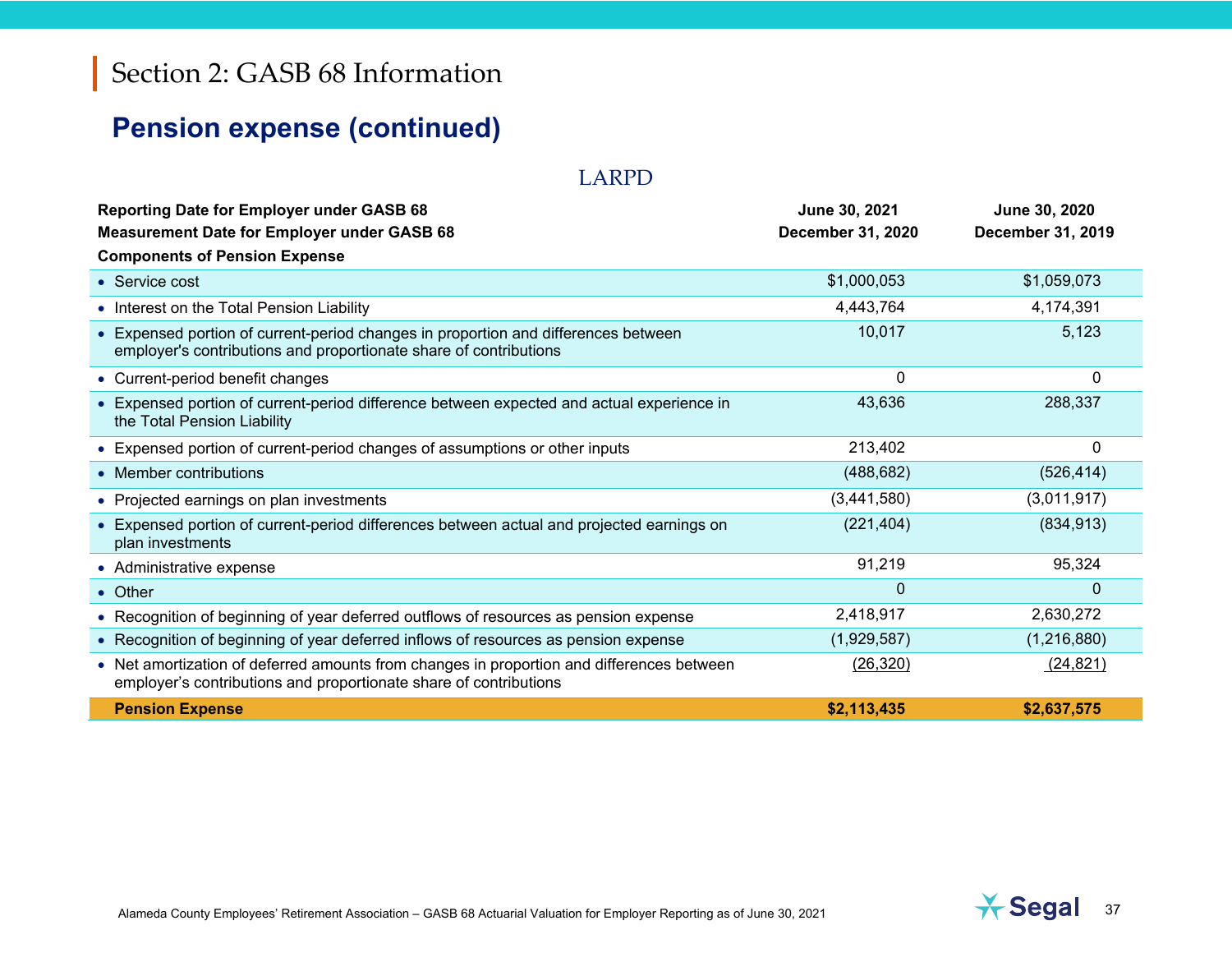# **Pension expense (continued)**

| <b>Reporting Date for Employer under GASB 68</b><br><b>Measurement Date for Employer under GASB 68</b>                                                         | June 30, 2021<br>December 31, 2020 | June 30, 2020<br>December 31, 2019 |
|----------------------------------------------------------------------------------------------------------------------------------------------------------------|------------------------------------|------------------------------------|
| <b>Components of Pension Expense</b>                                                                                                                           |                                    |                                    |
| • Service cost                                                                                                                                                 | \$2,218                            | \$2,140                            |
| • Interest on the Total Pension Liability                                                                                                                      | 324,743                            | 323,575                            |
| • Expensed portion of current-period changes in proportion and differences between<br>employer's contributions and proportionate share of contributions        | 48                                 | 7,466                              |
| • Current-period benefit changes                                                                                                                               | 0                                  | $\Omega$                           |
| • Expensed portion of current-period difference between expected and actual experience in<br>the Total Pension Liability                                       | 13,220                             | 15,204                             |
| • Expensed portion of current-period changes of assumptions or other inputs                                                                                    | 1,328                              | $\Omega$                           |
| • Member contributions                                                                                                                                         | $\mathbf{0}$                       | $\Omega$                           |
| • Projected earnings on plan investments                                                                                                                       | (264, 390)                         | (225, 448)                         |
| • Expensed portion of current-period differences between actual and projected earnings on<br>plan investments                                                  | (15, 402)                          | (59, 843)                          |
| • Administrative expense                                                                                                                                       | 7,226                              | 6,610                              |
| • Other                                                                                                                                                        | $\mathbf 0$                        | 0                                  |
| • Recognition of beginning of year deferred outflows of resources as pension expense                                                                           | 340,637                            | 325,365                            |
| • Recognition of beginning of year deferred inflows of resources as pension expense                                                                            | (65, 488)                          | (5,617)                            |
| • Net amortization of deferred amounts from changes in proportion and differences between<br>employer's contributions and proportionate share of contributions | (17, 394)                          | (25,310)                           |
| <b>Pension Expense</b>                                                                                                                                         | \$326,746                          | \$364,142                          |

ACOE

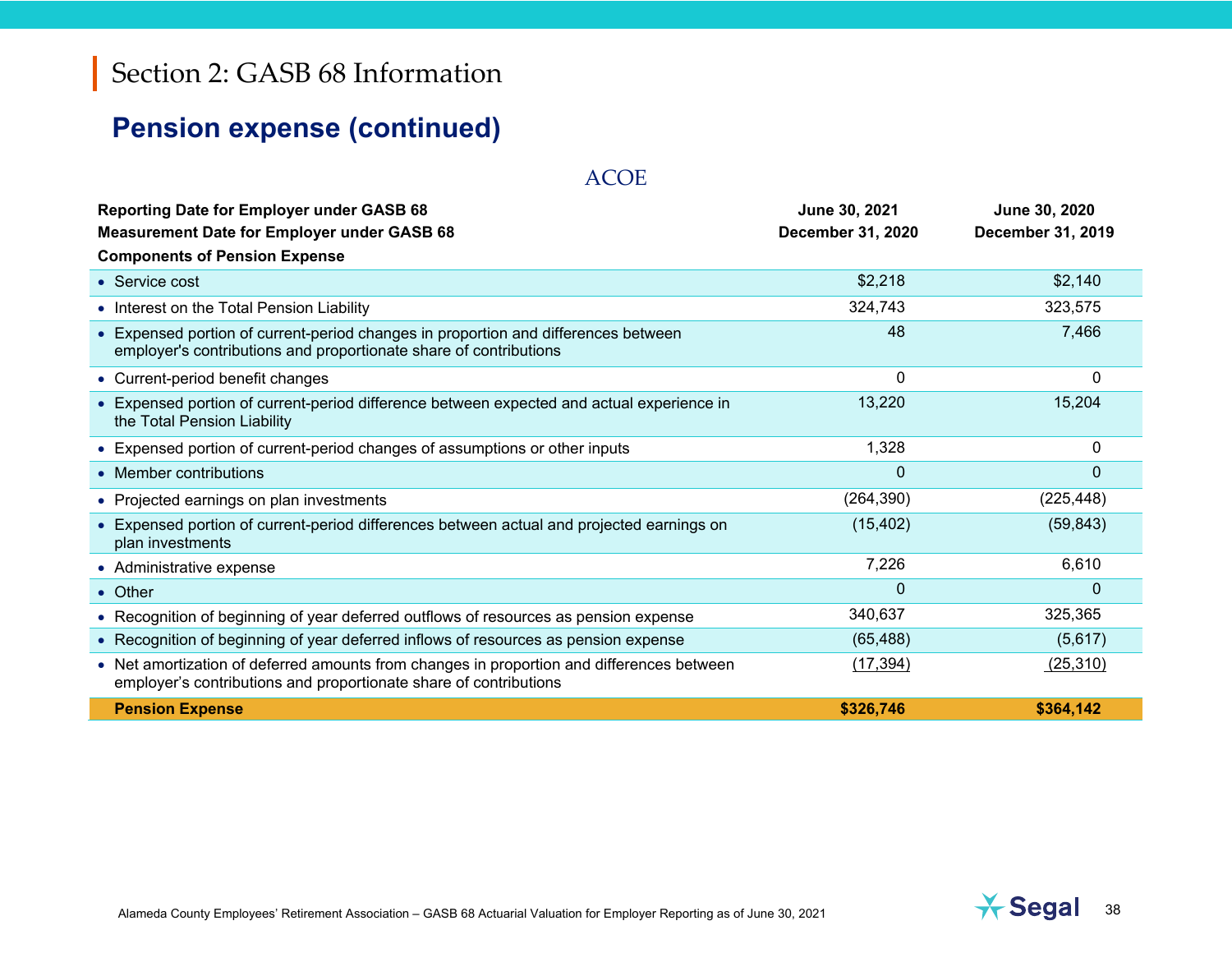## **Deferred outflows of resources and deferred inflows of resources**

#### Total For All Employers

| <b>Reporting Date for Employer under GASB 68</b><br><b>Measurement Date for Employer under GASB 68</b>                            | June 30, 2021<br>December 31, 2020 | June 30, 2020<br>December 31, 2019 |
|-----------------------------------------------------------------------------------------------------------------------------------|------------------------------------|------------------------------------|
| <b>Deferred Outflows of Resources</b>                                                                                             |                                    |                                    |
| • Changes in proportion and differences between employer's contributions and proportionate<br>share of contributions <sup>1</sup> | \$22,668,662                       | \$17,675,162                       |
| • Changes of assumptions or other inputs                                                                                          | 387,601,485                        | 213,019,224                        |
| • Net difference between projected and actual earnings on pension plan investments                                                | 0                                  | $\Omega$                           |
| • Difference between expected and actual experience in the Total Pension Liability                                                | 57,035,893                         | 38,769,435                         |
| • Total Deferred Outflows of Resources                                                                                            | \$467,306,040                      | \$269,463,821                      |
| <b>Deferred Inflows of Resources</b>                                                                                              |                                    |                                    |
| • Changes in proportion and differences between employer's contributions and proportionate<br>share of contributions <sup>1</sup> | \$22,668,662                       | \$17,675,162                       |
| • Changes of assumptions or other inputs                                                                                          | 94,791,810                         | 26,949,122                         |
| • Net difference between projected and actual earnings on pension plan investments                                                | 391,562,982                        | 344,235,653                        |
| • Difference between expected and actual experience in the Total Pension Liability                                                | 11,359,831                         | 25,328,827                         |
| • Total Deferred Inflows of Resources                                                                                             | \$520,383,285                      | \$414,188,764                      |
| Deferred outflows of resources and deferred inflows of resources related to pension<br>will be recognized as follows:             |                                    |                                    |
| Reporting Date for Employer under GASB 68 Year Ended June 30:                                                                     |                                    |                                    |
| 2021                                                                                                                              | N/A                                | \$(28,021,962)                     |
| 2022                                                                                                                              | \$(21, 109, 397)                   | (33,685,247)                       |
| 2023                                                                                                                              | 58,035,448                         | 45,459,598                         |
| 2024                                                                                                                              | (117, 592, 877)                    | (130, 168, 727)                    |
| 2025                                                                                                                              | 14,267,250                         | 1,691,395                          |
| 2026                                                                                                                              | 13,322,331                         | 0                                  |
| Thereafter                                                                                                                        | 0                                  | 0                                  |

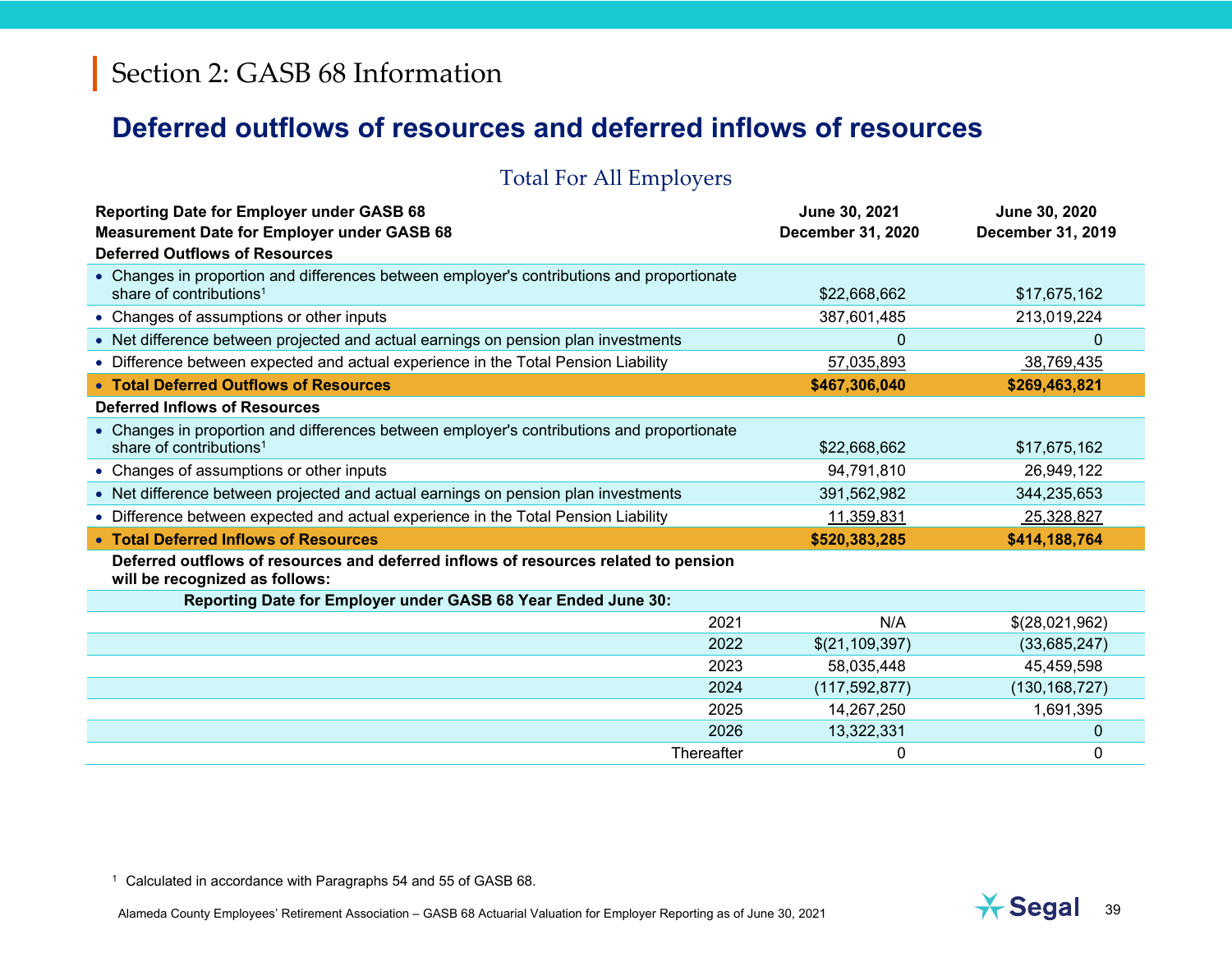# **Deferred outflows of resources and deferred inflows of resources (continued)**

| <b>Alameda County</b>                                                                                                                           |                                    |                                    |
|-------------------------------------------------------------------------------------------------------------------------------------------------|------------------------------------|------------------------------------|
| <b>Reporting Date for Employer under GASB 68</b><br><b>Measurement Date for Employer under GASB 68</b><br><b>Deferred Outflows of Resources</b> | June 30, 2021<br>December 31, 2020 | June 30, 2020<br>December 31, 2019 |
| • Changes in proportion and differences between employer's contributions and proportionate<br>share of contributions <sup>1</sup>               | \$11,520,977                       | \$6,558,962                        |
| • Changes of assumptions or other inputs                                                                                                        | 293,037,119                        | 163,207,471                        |
| • Net difference between projected and actual earnings on pension plan investments                                                              | $\mathbf{0}$                       | 0                                  |
| • Difference between expected and actual experience in the Total Pension Liability                                                              | 42,239,675                         | 29,709,753                         |
| • Total Deferred Outflows of Resources                                                                                                          | \$346,797,771                      | \$199,476,186                      |
| <b>Deferred Inflows of Resources</b>                                                                                                            |                                    |                                    |
| • Changes in proportion and differences between employer's contributions and proportionate<br>share of contributions <sup>1</sup>               | \$2,547,465                        | \$4,280,444                        |
| • Changes of assumptions or other inputs                                                                                                        | 73,087,610                         | 20,653,973                         |
| • Net difference between projected and actual earnings on pension plan investments                                                              | 286,812,664                        | 248,325,745                        |
| • Difference between expected and actual experience in the Total Pension Liability                                                              | 7,854,374                          | 17,068,065                         |
| • Total Deferred Inflows of Resources                                                                                                           | \$370,302,113                      | \$290,328,227                      |
| Deferred outflows of resources and deferred inflows of resources related to pension<br>will be recognized as follows:                           |                                    |                                    |
| Reporting Date for Employer under GASB 68 Year Ended June 30:                                                                                   |                                    |                                    |
| 2021                                                                                                                                            | N/A                                | \$(14, 167, 610)                   |
| 2022                                                                                                                                            | \$(9,334,580)                      | (19,997,698)                       |
| 2023                                                                                                                                            | 46,128,394                         | 35,078,873                         |
| 2024                                                                                                                                            | (83, 156, 747)                     | (93, 482, 224)                     |
| 2025                                                                                                                                            | 12,617,642                         | 1,716,618                          |
| 2026                                                                                                                                            | 10,240,949                         | $\mathbf 0$                        |
| Thereafter                                                                                                                                      | 0                                  | 0                                  |

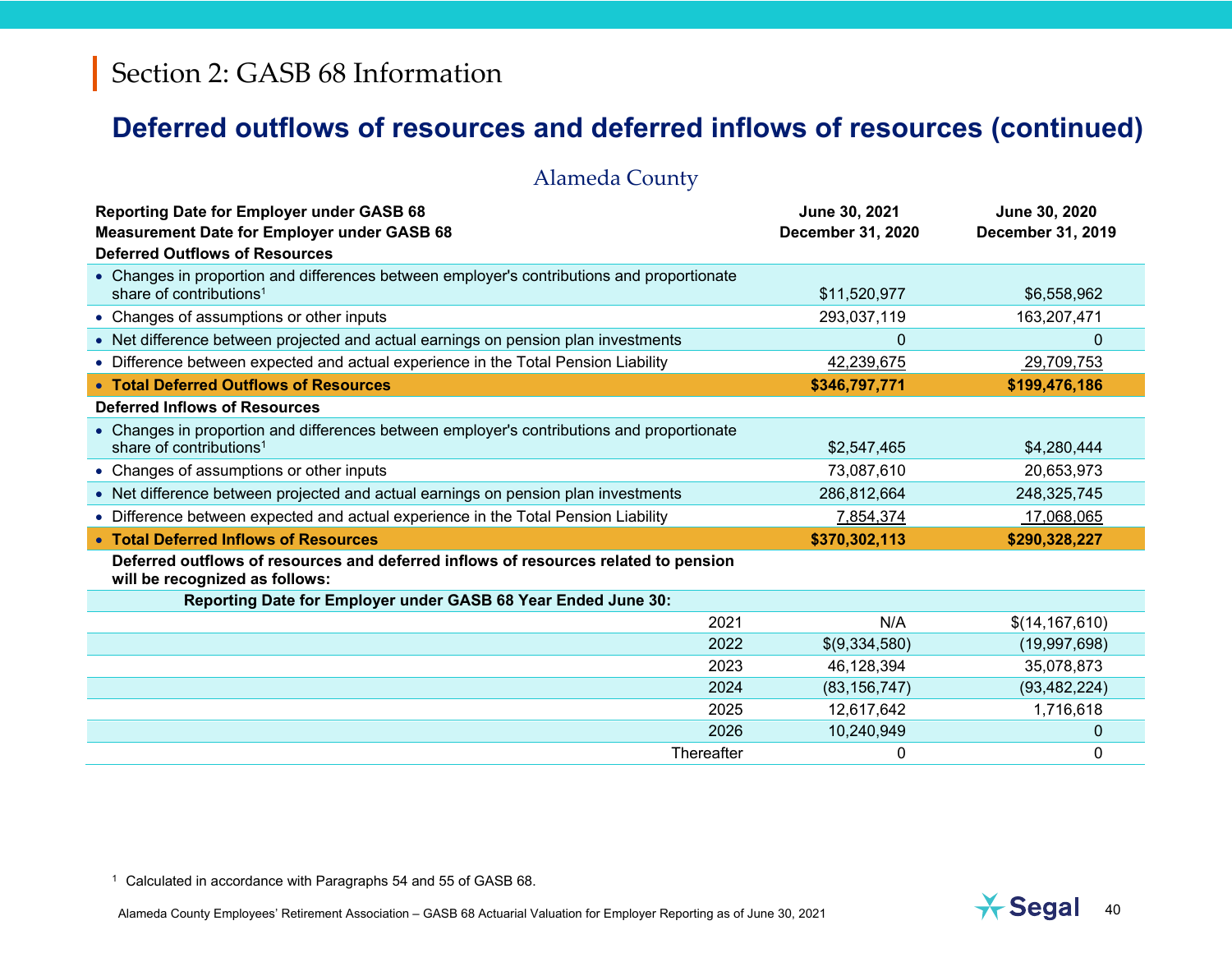# **Deferred outflows of resources and deferred inflows of resources (continued)**

| <b>Health System</b>                                                                                                                            |                                    |                                    |  |  |  |  |
|-------------------------------------------------------------------------------------------------------------------------------------------------|------------------------------------|------------------------------------|--|--|--|--|
| <b>Reporting Date for Employer under GASB 68</b><br><b>Measurement Date for Employer under GASB 68</b><br><b>Deferred Outflows of Resources</b> | June 30, 2021<br>December 31, 2020 | June 30, 2020<br>December 31, 2019 |  |  |  |  |
| • Changes in proportion and differences between employer's contributions and proportionate<br>share of contributions <sup>1</sup>               | \$3,818,149                        | \$6,333,639                        |  |  |  |  |
| • Changes of assumptions or other inputs                                                                                                        | 72,609,580                         | 38,885,514                         |  |  |  |  |
| • Net difference between projected and actual earnings on pension plan investments                                                              | $\mathbf{0}$                       | $\Omega$                           |  |  |  |  |
| • Difference between expected and actual experience in the Total Pension Liability                                                              | 8,559,363                          | 3,236,186                          |  |  |  |  |
| • Total Deferred Outflows of Resources                                                                                                          | \$84,987,092                       | \$48,455,339                       |  |  |  |  |
| Deferred Inflows of Resources                                                                                                                   |                                    |                                    |  |  |  |  |
| • Changes in proportion and differences between employer's contributions and proportionate<br>share of contributions <sup>1</sup>               | \$17,345,961                       | \$9,176,298                        |  |  |  |  |
| • Changes of assumptions or other inputs                                                                                                        | 16,608,548                         | 4,906,548                          |  |  |  |  |
| • Net difference between projected and actual earnings on pension plan investments                                                              | 80,123,553                         | 74,608,604                         |  |  |  |  |
| • Difference between expected and actual experience in the Total Pension Liability                                                              | 2,621,704                          | 6,184,756                          |  |  |  |  |
| • Total Deferred Inflows of Resources                                                                                                           | \$116,699,766                      | \$94,876,206                       |  |  |  |  |
| Deferred outflows of resources and deferred inflows of resources related to pension<br>will be recognized as follows:                           |                                    |                                    |  |  |  |  |
| Reporting Date for Employer under GASB 68 Year Ended June 30:                                                                                   |                                    |                                    |  |  |  |  |
| 2021                                                                                                                                            | N/A                                | \$(11,363,434)                     |  |  |  |  |
| 2022                                                                                                                                            | \$(10,878,079)                     | (11, 317, 932)                     |  |  |  |  |
| 2023                                                                                                                                            | 6,639,380                          | 6,807,158                          |  |  |  |  |
| 2024                                                                                                                                            | (29,061,271)                       | (30,026,678)                       |  |  |  |  |
| 2025                                                                                                                                            | (454, 844)                         | (519, 981)                         |  |  |  |  |
| 2026                                                                                                                                            | 2,042,140                          | 0                                  |  |  |  |  |
| Thereafter                                                                                                                                      | 0                                  | 0                                  |  |  |  |  |

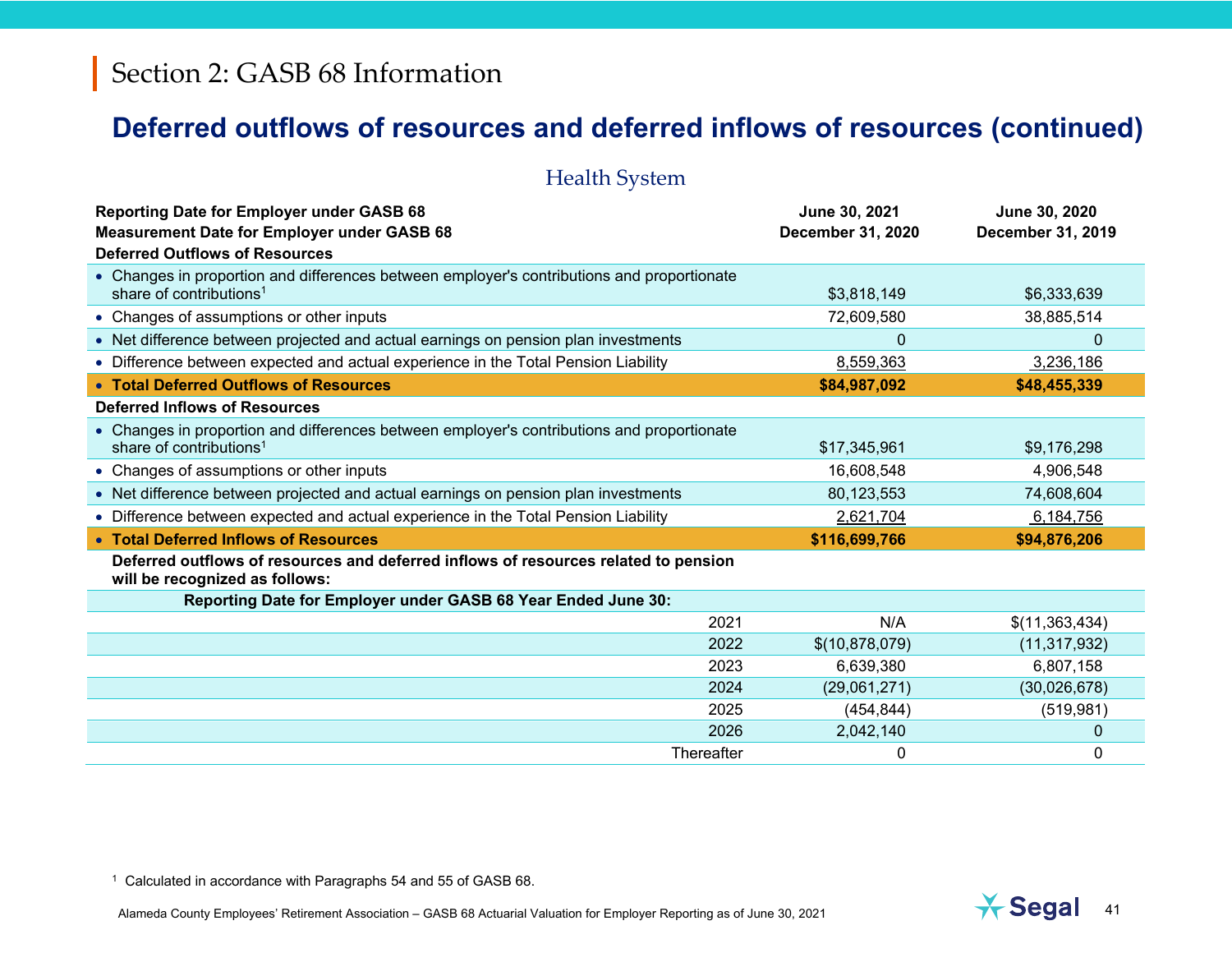# **Deferred outflows of resources and deferred inflows of resources (continued)**

| <b>Superior Court</b>                                                                                                                           |                                    |                                    |
|-------------------------------------------------------------------------------------------------------------------------------------------------|------------------------------------|------------------------------------|
| <b>Reporting Date for Employer under GASB 68</b><br><b>Measurement Date for Employer under GASB 68</b><br><b>Deferred Outflows of Resources</b> | June 30, 2021<br>December 31, 2020 | June 30, 2020<br>December 31, 2019 |
| • Changes in proportion and differences between employer's contributions and proportionate<br>share of contributions <sup>1</sup>               | \$5,881,353                        | \$4,077,438                        |
| • Changes of assumptions or other inputs                                                                                                        | 16,549,187                         | 8,245,750                          |
| • Net difference between projected and actual earnings on pension plan investments                                                              | $\mathbf 0$                        | $\Omega$                           |
| • Difference between expected and actual experience in the Total Pension Liability                                                              | 1,950,851                          | 686,240                            |
| • Total Deferred Outflows of Resources                                                                                                          | \$24,381,391                       | \$13,009,428                       |
| <b>Deferred Inflows of Resources</b>                                                                                                            |                                    |                                    |
| • Changes in proportion and differences between employer's contributions and proportionate<br>share of contributions <sup>1</sup>               | \$1,987,380                        | \$3,103,677                        |
| • Changes of assumptions or other inputs                                                                                                        | 3,785,423                          | 1,040,443                          |
| • Net difference between projected and actual earnings on pension plan investments                                                              | 18,261,773                         | 15,820,901                         |
| • Difference between expected and actual experience in the Total Pension Liability                                                              | 597,539                            | 1,311,490                          |
| • Total Deferred Inflows of Resources                                                                                                           | \$24,632,115                       | \$21,276,511                       |
| Deferred outflows of resources and deferred inflows of resources related to pension<br>will be recognized as follows:                           |                                    |                                    |
| Reporting Date for Employer under GASB 68 Year Ended June 30:                                                                                   |                                    |                                    |
| 2021                                                                                                                                            | N/A                                | \$(2,631,873)                      |
| 2022                                                                                                                                            | \$(1,516,698)                      | (2,634,423)                        |
| 2023                                                                                                                                            | 3,109,815                          | 1,823,355                          |
| 2024                                                                                                                                            | (4,238,541)                        | (5,217,750)                        |
| 2025                                                                                                                                            | 1,616,218                          | 393,608                            |
| 2026                                                                                                                                            | 778,482                            | $\Omega$                           |
| Thereafter                                                                                                                                      | 0                                  | $\Omega$                           |

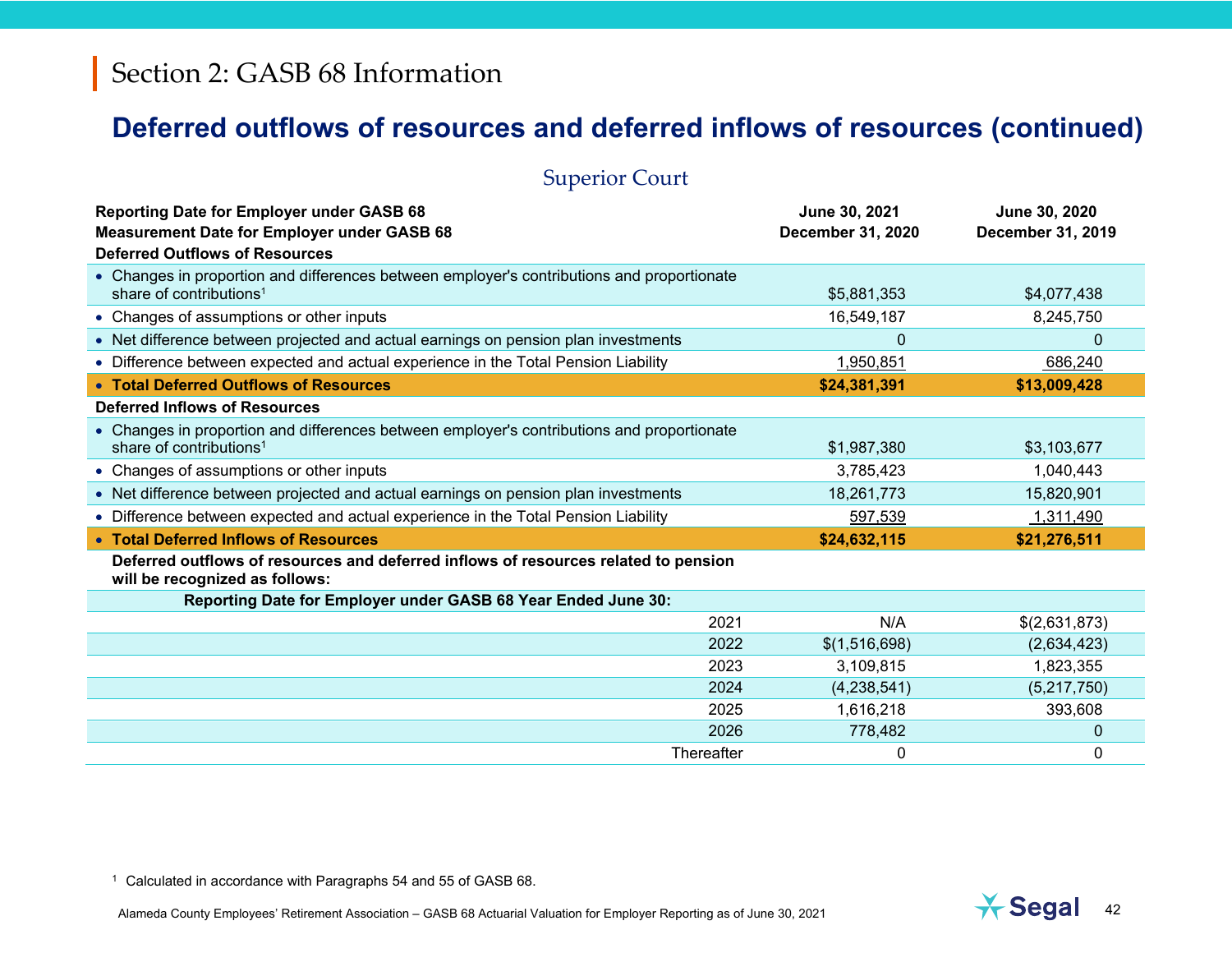## **Deferred outflows of resources and deferred inflows of resources (continued)**

| First 5                                                                                                                                         |                                    |                                    |
|-------------------------------------------------------------------------------------------------------------------------------------------------|------------------------------------|------------------------------------|
| <b>Reporting Date for Employer under GASB 68</b><br><b>Measurement Date for Employer under GASB 68</b><br><b>Deferred Outflows of Resources</b> | June 30, 2021<br>December 31, 2020 | June 30, 2020<br>December 31, 2019 |
| • Changes in proportion and differences between employer's contributions and proportionate<br>share of contributions <sup>1</sup>               | \$923,064                          | \$591,593                          |
| • Changes of assumptions or other inputs                                                                                                        | 1,777,847                          | 861,018                            |
| • Net difference between projected and actual earnings on pension plan investments                                                              | $\Omega$                           | 0                                  |
| • Difference between expected and actual experience in the Total Pension Liability                                                              | 209,576                            | 71,657                             |
| • Total Deferred Outflows of Resources                                                                                                          | \$2,910,487                        | \$1,524,268                        |
| <b>Deferred Inflows of Resources</b>                                                                                                            |                                    |                                    |
| • Changes in proportion and differences between employer's contributions and proportionate<br>share of contributions <sup>1</sup>               | \$10,197                           | \$17,133                           |
| • Changes of assumptions or other inputs                                                                                                        | 406,661                            | 108,643                            |
| • Net difference between projected and actual earnings on pension plan investments                                                              | 1,961,827                          | 1,652,012                          |
| • Difference between expected and actual experience in the Total Pension Liability                                                              | 64,192                             | 136,945                            |
| • Total Deferred Inflows of Resources                                                                                                           | \$2,442,877                        | \$1,914,733                        |
| Deferred outflows of resources and deferred inflows of resources related to pension<br>will be recognized as follows:                           |                                    |                                    |
| Reporting Date for Employer under GASB 68 Year Ended June 30:                                                                                   |                                    |                                    |
| 2021                                                                                                                                            | N/A                                | \$(93,805)                         |
| 2022                                                                                                                                            | \$41,081                           | (119,900)                          |
| 2023                                                                                                                                            | 484,836                            | 293,376                            |
| 2024                                                                                                                                            | (375, 179)                         | (510, 896)                         |
| 2025                                                                                                                                            | 220,659                            | 40,760                             |
| 2026                                                                                                                                            | 96,213                             | 0                                  |
| Thereafter                                                                                                                                      | 0                                  | 0                                  |

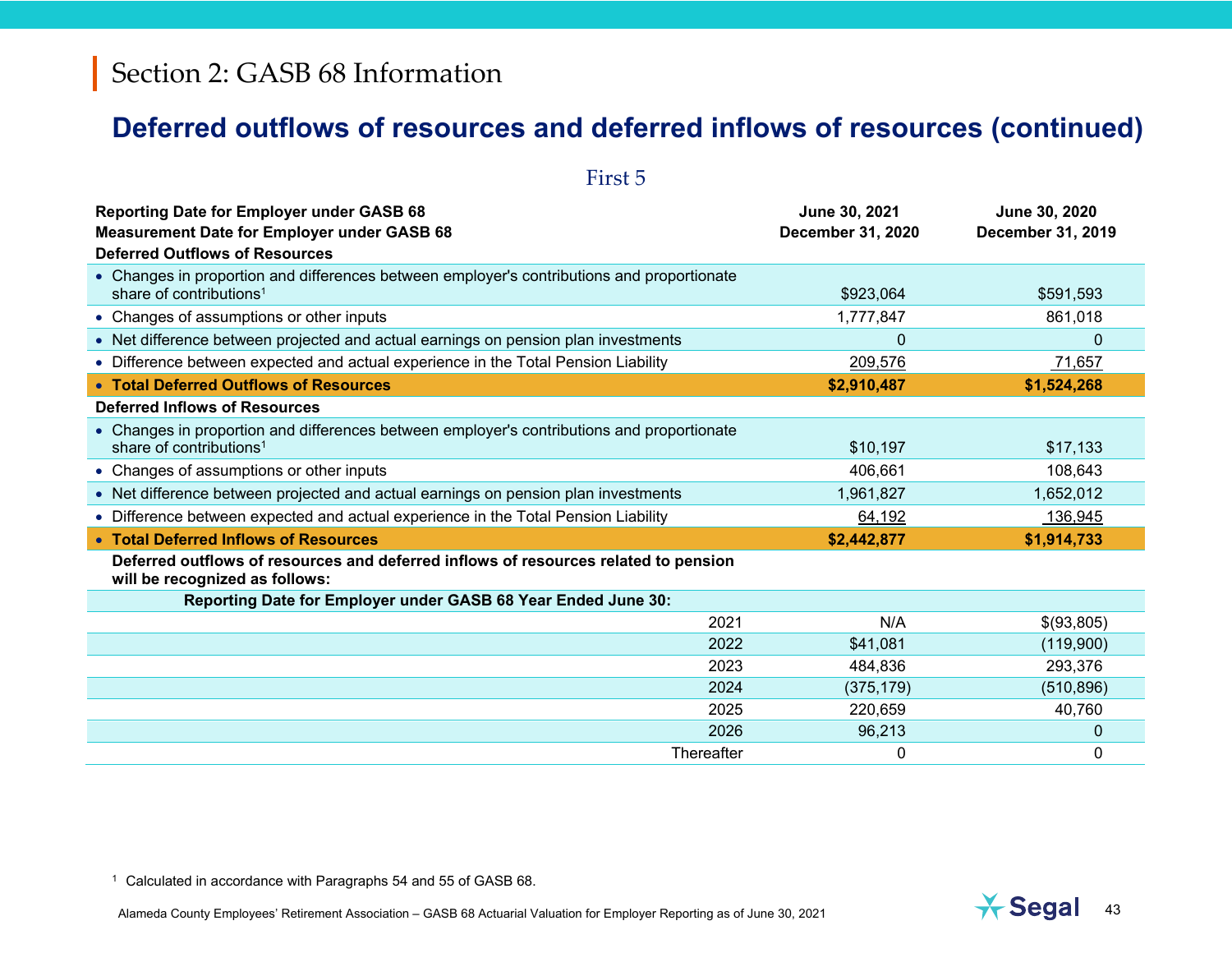### **Deferred outflows of resources and deferred inflows of resources (continued)**

| Troubling Audionity                                                                                                                             |                                    |                                    |
|-------------------------------------------------------------------------------------------------------------------------------------------------|------------------------------------|------------------------------------|
| <b>Reporting Date for Employer under GASB 68</b><br><b>Measurement Date for Employer under GASB 68</b><br><b>Deferred Outflows of Resources</b> | June 30, 2021<br>December 31, 2020 | June 30, 2020<br>December 31, 2019 |
| • Changes in proportion and differences between employer's contributions and proportionate<br>share of contributions <sup>1</sup>               | \$438,903                          | \$43,631                           |
| • Changes of assumptions or other inputs                                                                                                        | 1,770,295                          | 866,226                            |
| • Net difference between projected and actual earnings on pension plan investments                                                              | $\Omega$                           | 0                                  |
| • Difference between expected and actual experience in the Total Pension Liability                                                              | 208,686                            | 72,090                             |
| • Total Deferred Outflows of Resources                                                                                                          | \$2,417,884                        | \$981,947                          |
| <b>Deferred Inflows of Resources</b>                                                                                                            |                                    |                                    |
| • Changes in proportion and differences between employer's contributions and proportionate<br>share of contributions <sup>1</sup>               | \$693,125                          | \$942,801                          |
| • Changes of assumptions or other inputs                                                                                                        | 404,933                            | 109,300                            |
| • Net difference between projected and actual earnings on pension plan investments                                                              | 1,953,493                          | 1,662,004                          |
| • Difference between expected and actual experience in the Total Pension Liability                                                              | 63,919                             | 137,773                            |
| • Total Deferred Inflows of Resources                                                                                                           | \$3,115,470                        | \$2,851,878                        |
| Deferred outflows of resources and deferred inflows of resources related to pension<br>will be recognized as follows:                           |                                    |                                    |
| Reporting Date for Employer under GASB 68 Year Ended June 30:                                                                                   |                                    |                                    |
| 2021                                                                                                                                            | N/A                                | \$(477,732)                        |
| 2022                                                                                                                                            | \$(353,404)                        | (499, 082)                         |
| 2023                                                                                                                                            | 130,495                            | (41, 117)                          |
| 2024                                                                                                                                            | (671, 191)                         | (795, 422)                         |
| 2025                                                                                                                                            | 105,202                            | (56, 578)                          |
| 2026                                                                                                                                            | 91,312                             | 0                                  |
| Thereafter                                                                                                                                      | $\mathbf{0}$                       | $\mathbf{0}$                       |

Housing Authority

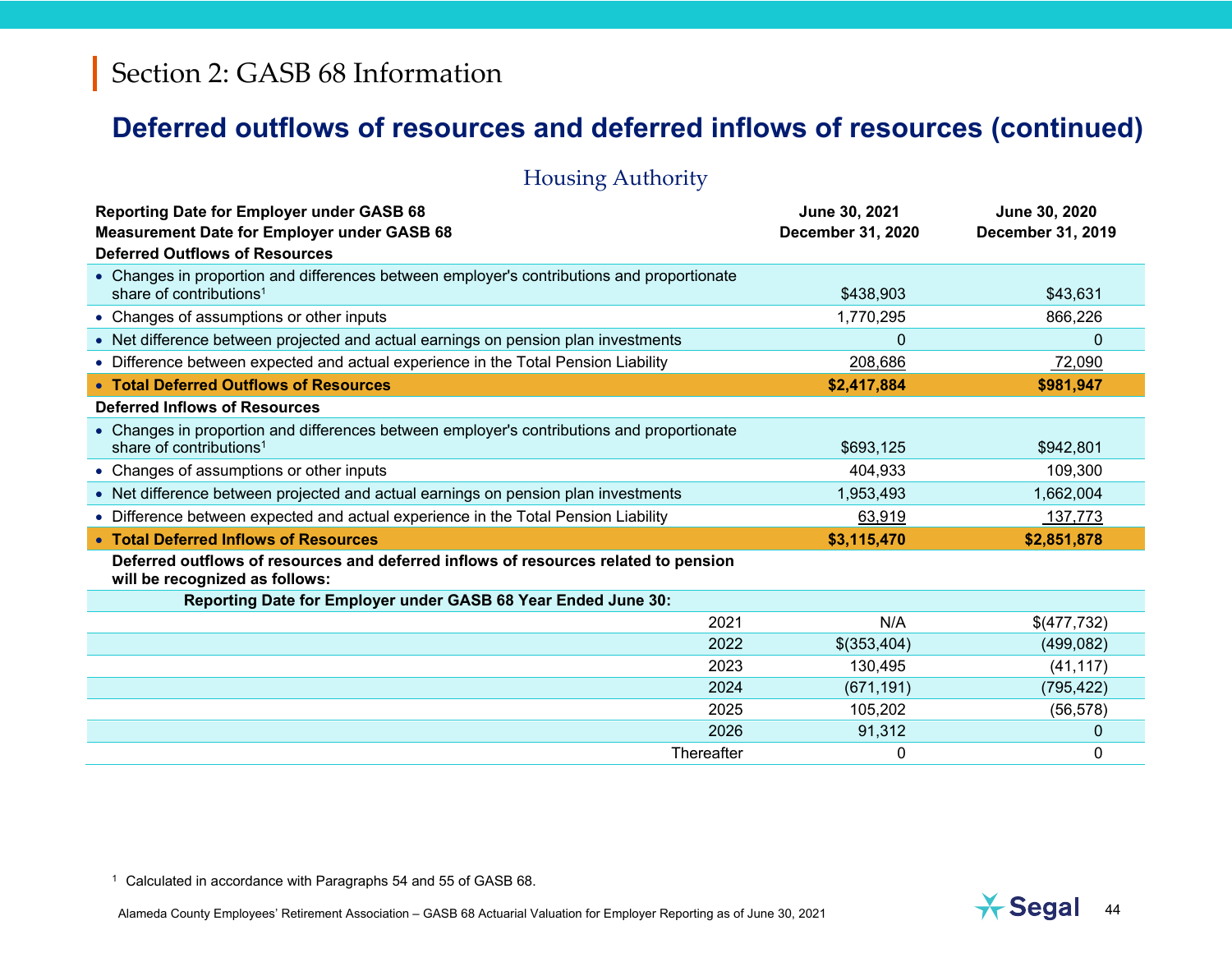# **Deferred outflows of resources and deferred inflows of resources (continued)**

LARPD

| <b>Reporting Date for Employer under GASB 68</b><br><b>Measurement Date for Employer under GASB 68</b><br><b>Deferred Outflows of Resources</b> | June 30, 2021<br><b>December 31, 2020</b> | June 30, 2020<br>December 31, 2019 |
|-------------------------------------------------------------------------------------------------------------------------------------------------|-------------------------------------------|------------------------------------|
| • Changes in proportion and differences between employer's contributions and proportionate<br>share of contributions <sup>1</sup>               | \$59,936                                  | \$34,430                           |
| • Changes of assumptions or other inputs                                                                                                        | 1,809,278                                 | 934,042                            |
| • Net difference between projected and actual earnings on pension plan investments                                                              | 0                                         | $\mathbf 0$                        |
| • Difference between expected and actual experience in the Total Pension Liability                                                              | 3,162,181                                 | 4,084,482                          |
| • Total Deferred Outflows of Resources                                                                                                          | \$5,031,395                               | \$5,052,954                        |
| <b>Deferred Inflows of Resources</b>                                                                                                            |                                           |                                    |
| • Changes in proportion and differences between employer's contributions and proportionate<br>share of contributions <sup>1</sup>               | \$45,153                                  | \$88,639                           |
| • Changes of assumptions or other inputs                                                                                                        | 456,158                                   | 118,194                            |
| • Net difference between projected and actual earnings on pension plan investments                                                              | 2,342,976                                 | 2,128,324                          |
| • Difference between expected and actual experience in the Total Pension Liability                                                              | 156,944                                   | 489,776                            |
| • Total Deferred Inflows of Resources                                                                                                           | \$3,001,231                               | \$2,824,933                        |
| Deferred outflows of resources and deferred inflows of resources related to pension<br>will be recognized as follows:                           |                                           |                                    |
| Reporting Date for Employer under GASB 68 Year Ended June 30:                                                                                   |                                           |                                    |
| 2021                                                                                                                                            | N/A                                       | \$454,777                          |
| 2022                                                                                                                                            | \$681,181                                 | 631,897                            |
| 2023                                                                                                                                            | 1,282,243                                 | 1,236,861                          |
| 2024                                                                                                                                            | (157, 483)                                | (204, 093)                         |
| 2025                                                                                                                                            | 154,785                                   | 108,579                            |
| 2026                                                                                                                                            | 69,438                                    | 0                                  |
| Thereafter                                                                                                                                      | $\mathbf{0}$                              | $\Omega$                           |

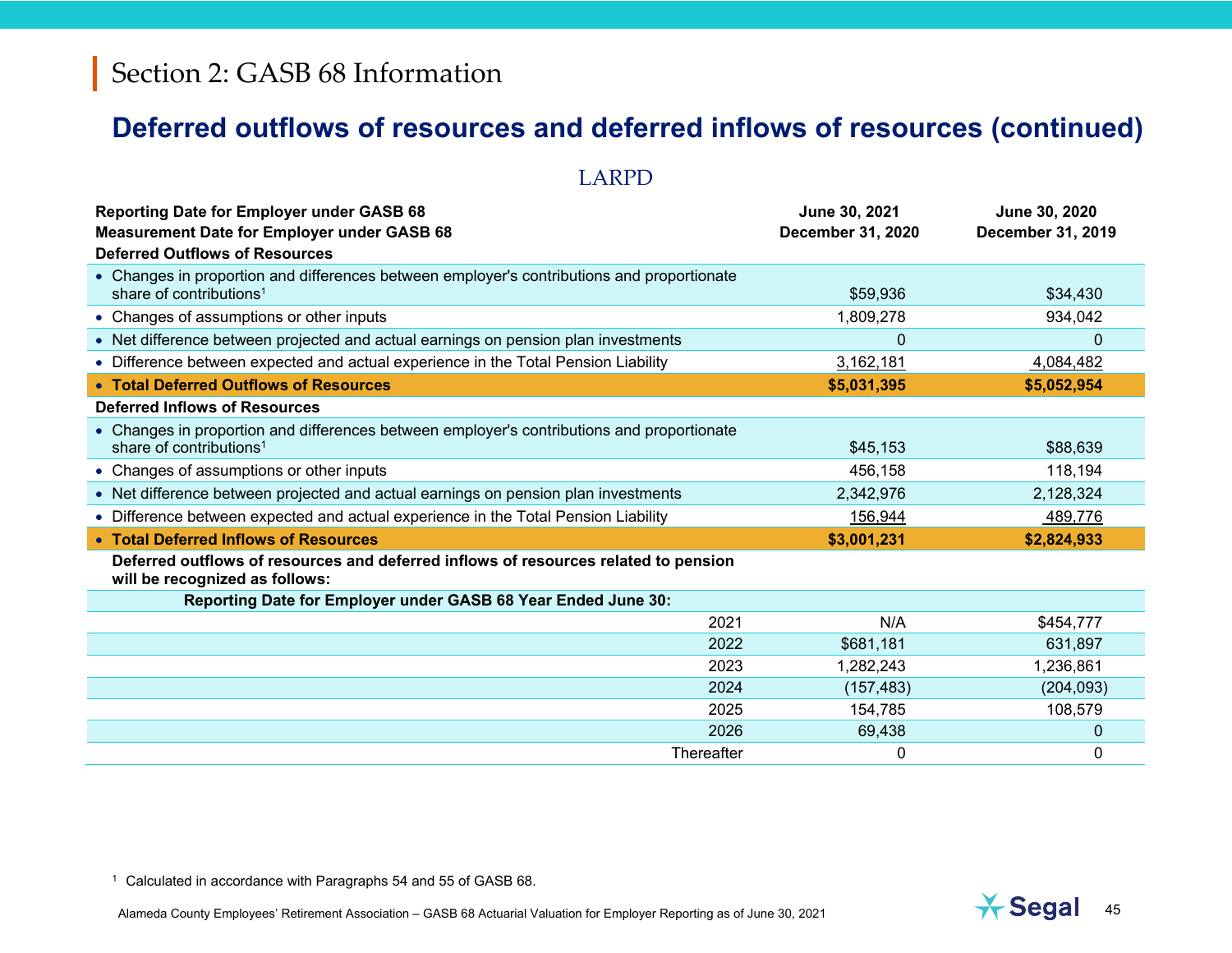### **Deferred outflows of resources and deferred inflows of resources (continued)**

| <b>ACOE</b>                                                                                                                                     |                                    |                                           |
|-------------------------------------------------------------------------------------------------------------------------------------------------|------------------------------------|-------------------------------------------|
| <b>Reporting Date for Employer under GASB 68</b><br><b>Measurement Date for Employer under GASB 68</b><br><b>Deferred Outflows of Resources</b> | June 30, 2021<br>December 31, 2020 | June 30, 2020<br><b>December 31, 2019</b> |
| • Changes in proportion and differences between employer's contributions and proportionate<br>share of contributions <sup>1</sup>               | \$26,280                           | \$35,469                                  |
| • Changes of assumptions or other inputs                                                                                                        | 48,179                             | 19,203                                    |
| • Net difference between projected and actual earnings on pension plan investments                                                              | $\mathbf{0}$                       | 0                                         |
| • Difference between expected and actual experience in the Total Pension Liability                                                              | 705,561                            | 909,027                                   |
| • Total Deferred Outflows of Resources                                                                                                          | \$780,020                          | \$963,699                                 |
| <b>Deferred Inflows of Resources</b>                                                                                                            |                                    |                                           |
| • Changes in proportion and differences between employer's contributions and proportionate<br>share of contributions <sup>1</sup>               | \$39,381                           | \$66,170                                  |
| • Changes of assumptions or other inputs                                                                                                        | 42,477                             | 12,021                                    |
| • Net difference between projected and actual earnings on pension plan investments                                                              | 106,696                            | 38,063                                    |
| • Difference between expected and actual experience in the Total Pension Liability                                                              | 1,159                              | 22                                        |
| • Total Deferred Inflows of Resources                                                                                                           | \$189,713                          | \$116,276                                 |
| Deferred outflows of resources and deferred inflows of resources related to pension<br>will be recognized as follows:                           |                                    |                                           |
| Reporting Date for Employer under GASB 68 Year Ended June 30:                                                                                   |                                    |                                           |
| 2021                                                                                                                                            | N/A                                | \$257,715                                 |
| 2022                                                                                                                                            | \$251,102                          | 251,891                                   |
| 2023                                                                                                                                            | 260,285                            | 261,092                                   |
| 2024                                                                                                                                            | 67,535                             | 68,336                                    |
| 2025                                                                                                                                            | 7,588                              | 8,389                                     |
| 2026                                                                                                                                            | 3,797                              | $\mathbf{0}$                              |
| Thereafter                                                                                                                                      | 0                                  | $\Omega$                                  |

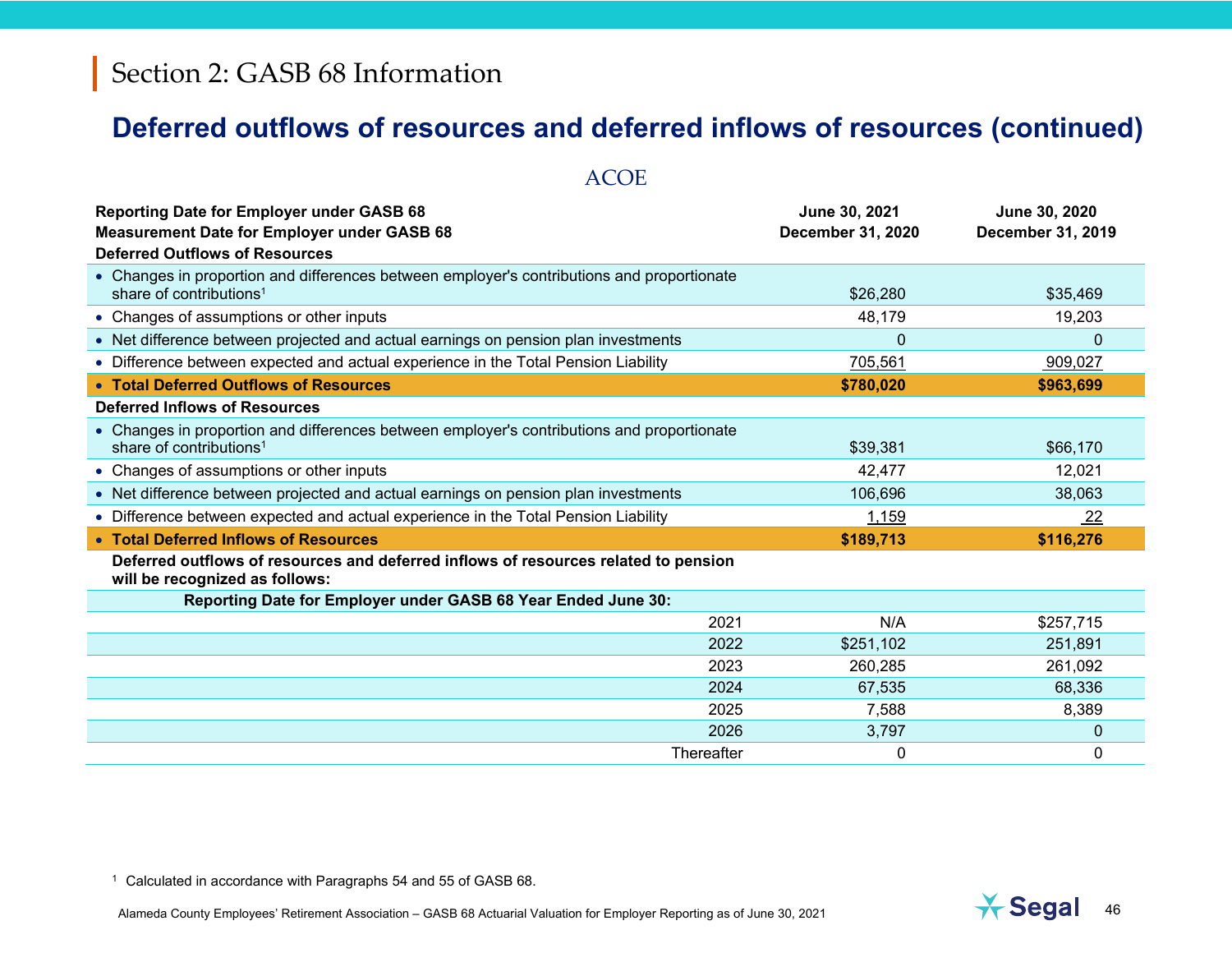## **Deferred outflows of resources and deferred inflows of resources (continued)**

There are changes in each employer's proportionate share of the total NPL during the measurement period ended December 31, 2020. The net effect of the change on the employer's proportionate share of the collective NPL and collective deferred outflows of resources and deferred inflows of resources for the current period (i.e., 2020) is recognized over the average of the expected remaining service lives of all employees that are provided with pensions through ACERA which is 5.26 years determined as of December 31, 2019 (the beginning of the measurement period ended December 31, 2020). This is described in Paragraph 33a. of GASB 68.

In addition, the difference between the actual employer contributions and the proportionate share of the employer contributions during the measurement period ended December 31, 2020 is recognized over the same period.

The net effects of the change on the employer's proportionate share of the collective NPL and collective deferred outflows of resources and deferred inflows of resources for prior periods are continued to be recognized based on the expected remaining service lives of all employees calculated as of those prior measurement dates.

The average of the expected service lives of all employees is determined by:

- Calculating each active employees' expected remaining service life as the present value of \$1 per year of future service at zero percent interest.
- Setting the remaining service life to zero for each nonactive or retired member.
- O Dividing the sum of the above amounts by the total number of active employee, nonactive and retired members.

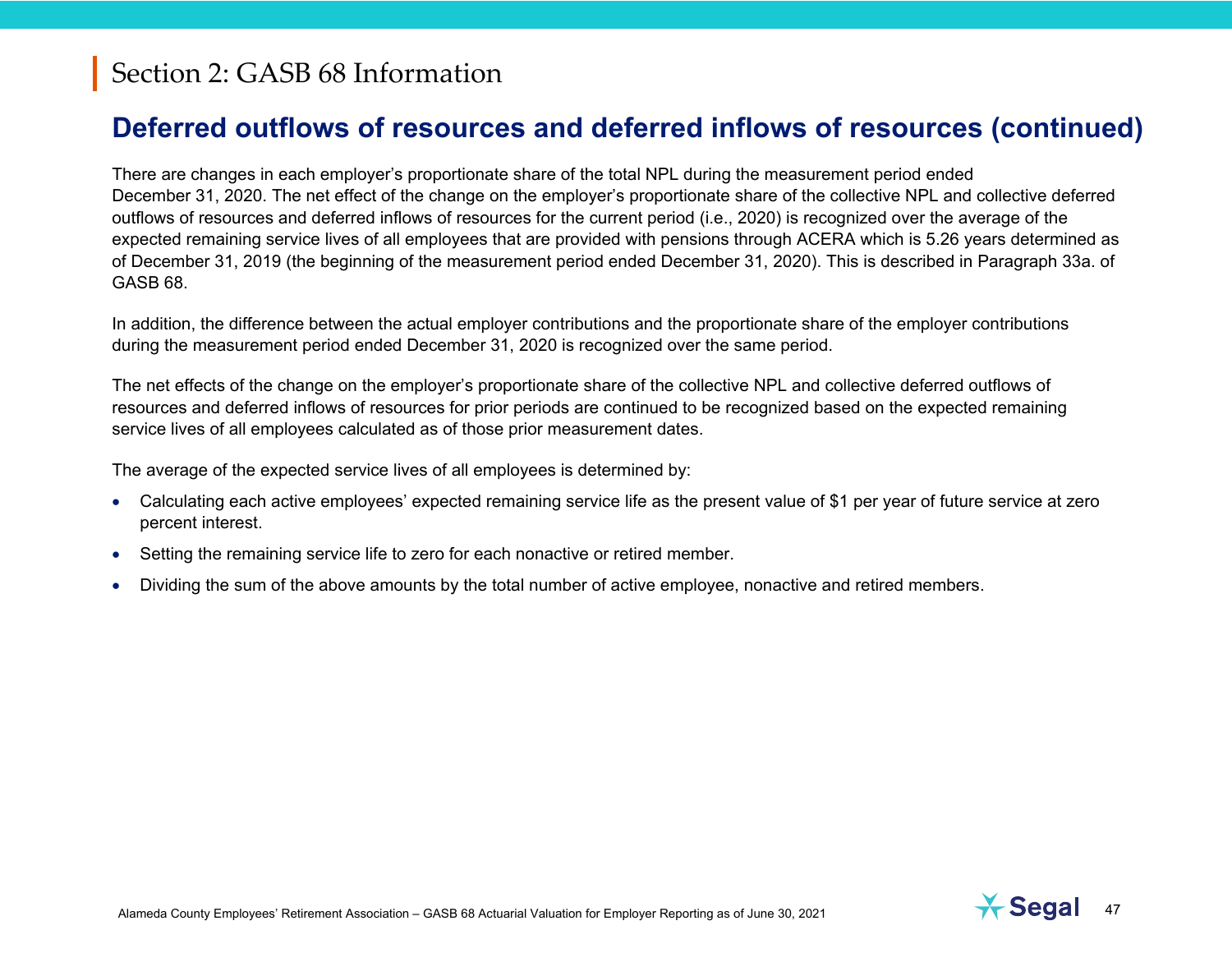#### Total for All Employers

| <b>Reporting Date for</b><br><b>Employer under GASB 68</b><br>as of June 30 | <b>Proportion of</b><br>the Net Pension<br>Liability | Proportionate<br>share of Net<br><b>Pension Liability</b> | Covered<br>payroll <sup>1</sup> | Proportionate share of the Net<br>Pension Liability as a percentage<br>of its covered payroll | <b>Plan's Fiduciary Net</b><br>Position as a percentage of<br>the Total Pension Liability |
|-----------------------------------------------------------------------------|------------------------------------------------------|-----------------------------------------------------------|---------------------------------|-----------------------------------------------------------------------------------------------|-------------------------------------------------------------------------------------------|
| 2014                                                                        | 100.000%                                             | \$1,282,020,543                                           | \$853,349,657                   | 150.23%                                                                                       | 81.62%                                                                                    |
| 2015                                                                        | 100.000%                                             | 1,740,642,540                                             | 886,924,862                     | 196.26%                                                                                       | 77.26%                                                                                    |
| 2016                                                                        | 100.000%                                             | 2,118,448,018                                             | 945,858,017                     | 223.97%                                                                                       | 73.43%                                                                                    |
| 2017                                                                        | 100.000%                                             | 2,243,194,227                                             | 947,567,631                     | 236.73%                                                                                       | 73.33%                                                                                    |
| 2018                                                                        | 100.000%                                             | 2,013,675,939                                             | 995,178,209                     | 202.34%                                                                                       | 77.93%                                                                                    |
| 2019                                                                        | 100.000%                                             | 2,764,001,975                                             | 1,046,033,851                   | 264.24%                                                                                       | 71.01%                                                                                    |
| 2020                                                                        | 100.000%                                             | 2,140,692,960                                             | 1,081,586,887                   | 197.92%                                                                                       | 78.51%                                                                                    |
| 2021                                                                        | 100.000%                                             | 2,194,415,875                                             | 1,111,848,569                   | 197.37%                                                                                       | 79.37%                                                                                    |

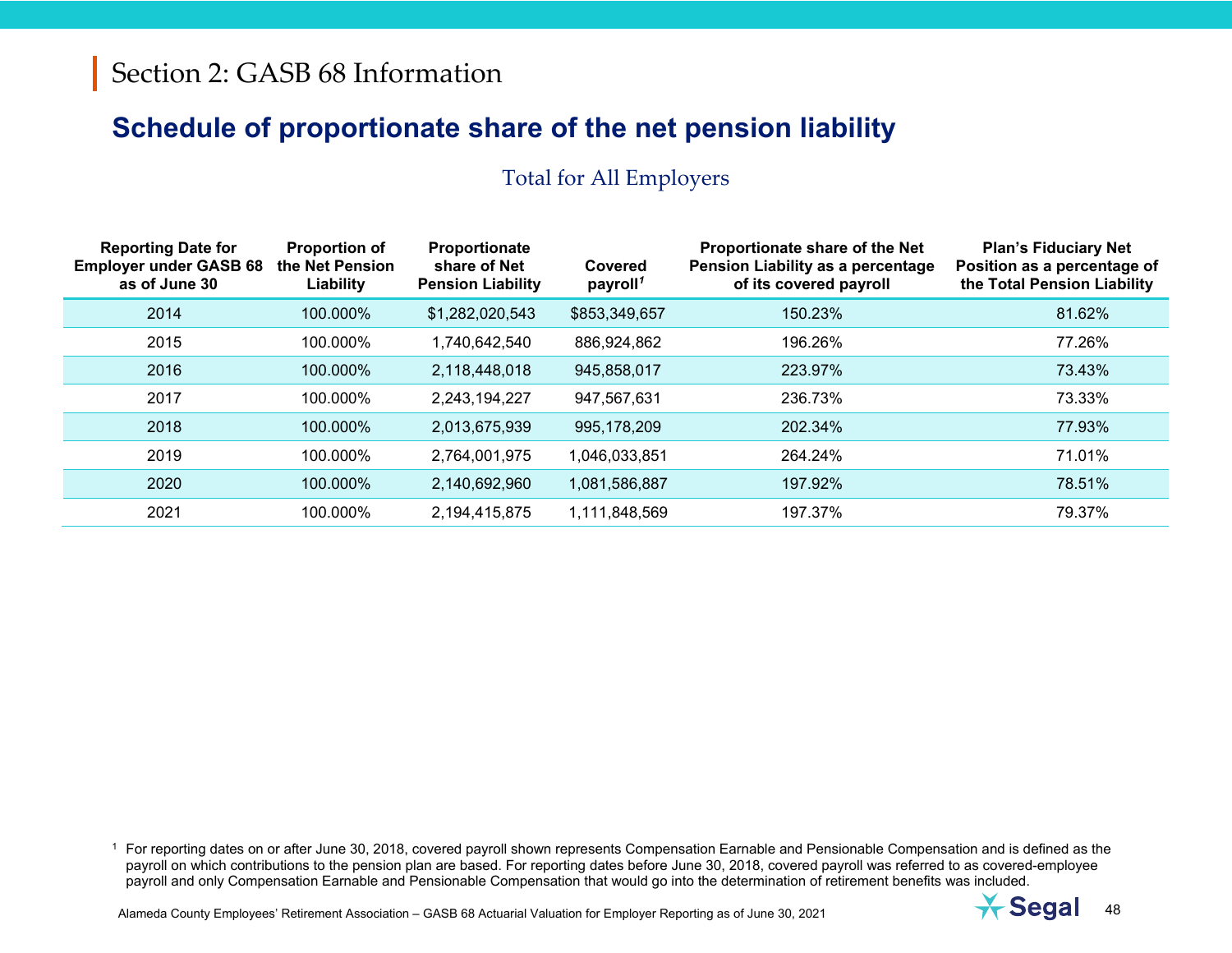#### Alameda County

| <b>Reporting Date for</b><br><b>Employer under GASB 68</b><br>as of June 30 | <b>Proportion of</b><br>the Net Pension<br>Liability | <b>Proportionate</b><br>share of Net<br><b>Pension Liability</b> | Covered<br>payroll <sup>1</sup> | Proportionate share of the Net<br>Pension Liability as a percentage<br>of its covered payroll | <b>Plan's Fiduciary Net</b><br>Position as a percentage of<br>the Total Pension Liability |
|-----------------------------------------------------------------------------|------------------------------------------------------|------------------------------------------------------------------|---------------------------------|-----------------------------------------------------------------------------------------------|-------------------------------------------------------------------------------------------|
| 2014                                                                        | 79.664%                                              | \$1,021,302,378                                                  | \$597,886,511                   | 170.82%                                                                                       | 80.13%                                                                                    |
| 2015                                                                        | 78.293%                                              | 1,362,794,384                                                    | 624,890,234                     | 218.09%                                                                                       | 75.95%                                                                                    |
| 2016                                                                        | 77.434%                                              | 1,640,381,401                                                    | 669,324,559                     | 245.08%                                                                                       | 72.23%                                                                                    |
| 2017                                                                        | 77.697%                                              | 1,742,898,513                                                    | 670,675,915                     | 259.87%                                                                                       | 72.10%                                                                                    |
| 2018                                                                        | 78.526%                                              | 1,581,250,705                                                    | 696,359,743                     | 227.07%                                                                                       | 76.50%                                                                                    |
| 2019                                                                        | 76.913%                                              | 2,125,856,592                                                    | 728,698,264                     | 291.73%                                                                                       | 69.77%                                                                                    |
| 2020                                                                        | 78.452%                                              | 1,679,429,417                                                    | 757,563,567                     | 221.69%                                                                                       | 77.25%                                                                                    |
| 2021                                                                        | 78.572%                                              | 1,724,179,473                                                    | 784,654,614                     | 219.74%                                                                                       | 78.25%                                                                                    |

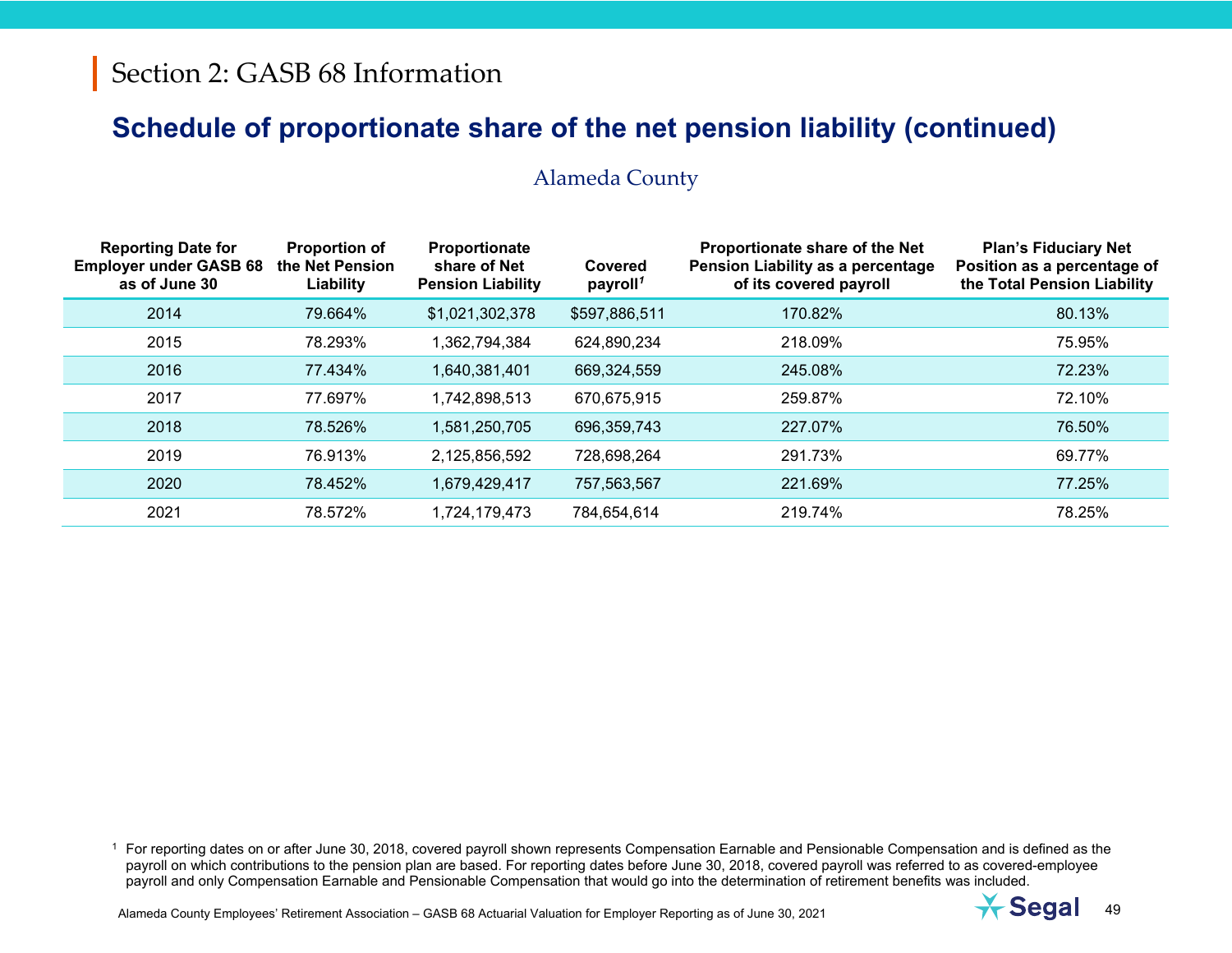#### Health System

| <b>Reporting Date for</b><br><b>Employer under GASB 68</b><br>as of June 30 | <b>Proportion of</b><br>the Net Pension<br>Liability | Proportionate<br>share of Net<br><b>Pension Liability</b> | Covered<br>payroll <sup>1</sup> | Proportionate share of the Net<br>Pension Liability as a percentage<br>of its covered payroll | <b>Plan's Fiduciary Net</b><br>Position as a percentage of<br>the Total Pension Liability |
|-----------------------------------------------------------------------------|------------------------------------------------------|-----------------------------------------------------------|---------------------------------|-----------------------------------------------------------------------------------------------|-------------------------------------------------------------------------------------------|
| 2014                                                                        | 15.499%                                              | \$198,700,381                                             | \$197,865,572                   | 100.42%                                                                                       | 85.92%                                                                                    |
| 2015                                                                        | 16.779%                                              | 292,060,821                                               | 205,303,352                     | 142.26%                                                                                       | 81.06%                                                                                    |
| 2016                                                                        | 17.436%                                              | 369,372,264                                               | 217,863,121                     | 169.54%                                                                                       | 76.89%                                                                                    |
| 2017                                                                        | 17.285%                                              | 387,733,901                                               | 216,685,931                     | 178.94%                                                                                       | 76.88%                                                                                    |
| 2018                                                                        | 16.959%                                              | 341,501,682                                               | 239,207,087                     | 142.76%                                                                                       | 81.93%                                                                                    |
| 2019                                                                        | 18.147%                                              | 501,587,358                                               | 255,247,270                     | 196.51%                                                                                       | 74.56%                                                                                    |
| 2020                                                                        | 16.608%                                              | 355,519,355                                               | 257,591,438                     | 138.02%                                                                                       | 82.22%                                                                                    |
| 2021                                                                        | 16.248%                                              | 356,559,512                                               | 257,126,856                     | 138.67%                                                                                       | 82.77%                                                                                    |

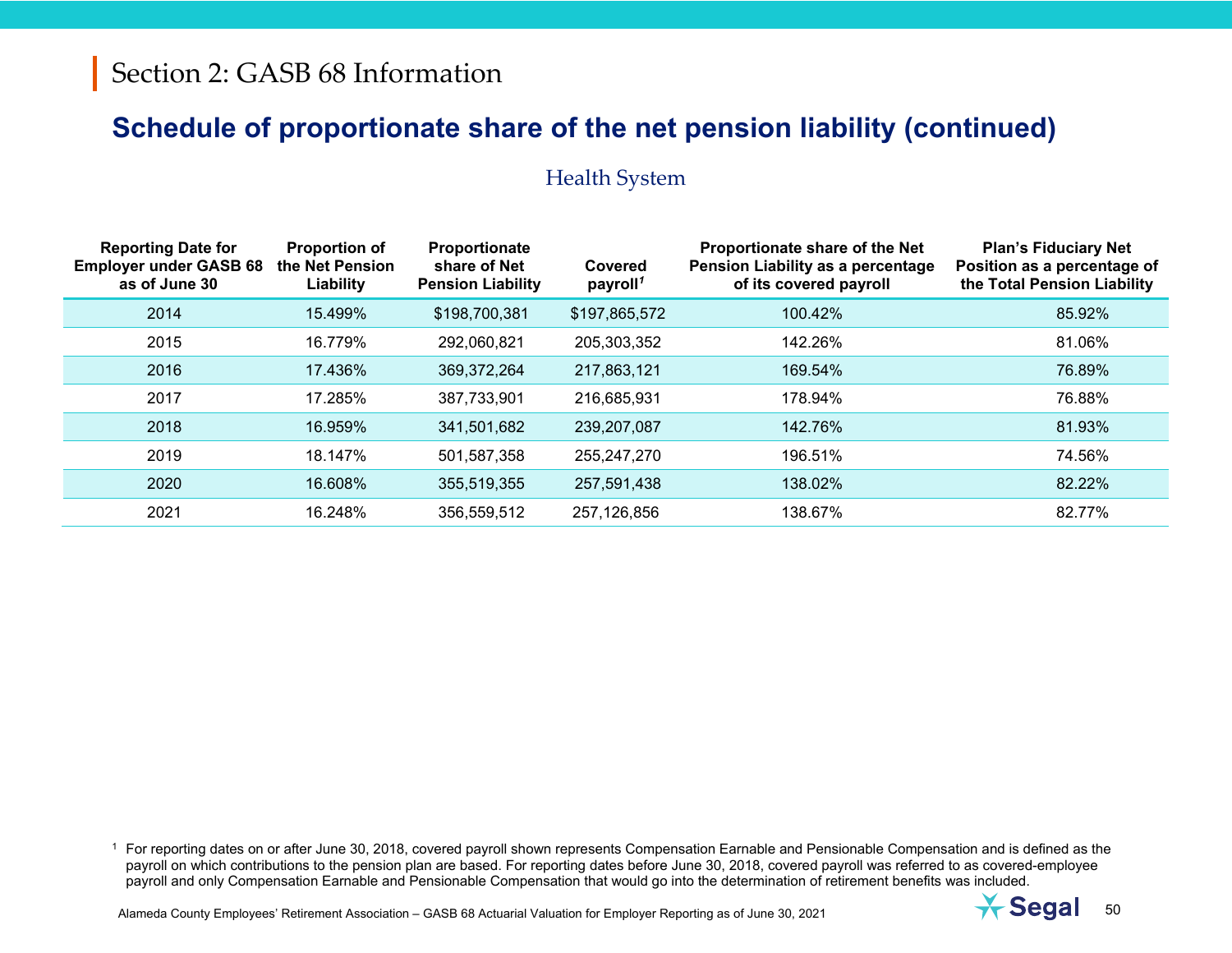#### Superior Court

| <b>Reporting Date for</b><br><b>Employer under GASB 68</b><br>as of June 30 | <b>Proportion of</b><br>the Net Pension<br>Liability | Proportionate<br>share of Net<br><b>Pension Liability</b> | Covered<br>payroll <sup>1</sup> | Proportionate share of the Net<br>Pension Liability as a percentage<br>of its covered payroll | <b>Plan's Fiduciary Net</b><br>Position as a percentage of<br>the Total Pension Liability |
|-----------------------------------------------------------------------------|------------------------------------------------------|-----------------------------------------------------------|---------------------------------|-----------------------------------------------------------------------------------------------|-------------------------------------------------------------------------------------------|
| 2014                                                                        | 3.554%                                               | \$45,564,584                                              | \$45,426,844                    | 100.30%                                                                                       | 85.92%                                                                                    |
| 2015                                                                        | 3.695%                                               | 64,323,516                                                | 44,783,132                      | 143.63%                                                                                       | 81.06%                                                                                    |
| 2016                                                                        | 3.880%                                               | 82,205,987                                                | 45,883,436                      | 179.16%                                                                                       | 76.89%                                                                                    |
| 2017                                                                        | 3.806%                                               | 85,372,076                                                | 46,866,752                      | 182.16%                                                                                       | 76.88%                                                                                    |
| 2018                                                                        | 3.413%                                               | 68,718,793                                                | 46,437,348                      | 147.98%                                                                                       | 81.93%                                                                                    |
| 2019                                                                        | 3.507%                                               | 96,943,208                                                | 48,293,563                      | 200.74%                                                                                       | 74.56%                                                                                    |
| 2020                                                                        | 3.522%                                               | 75,388,579                                                | 52,163,782                      | 144.52%                                                                                       | 82.22%                                                                                    |
| 2021                                                                        | 3.703%                                               | 81,267,099                                                | 55,376,411                      | 146.75%                                                                                       | 82.77%                                                                                    |

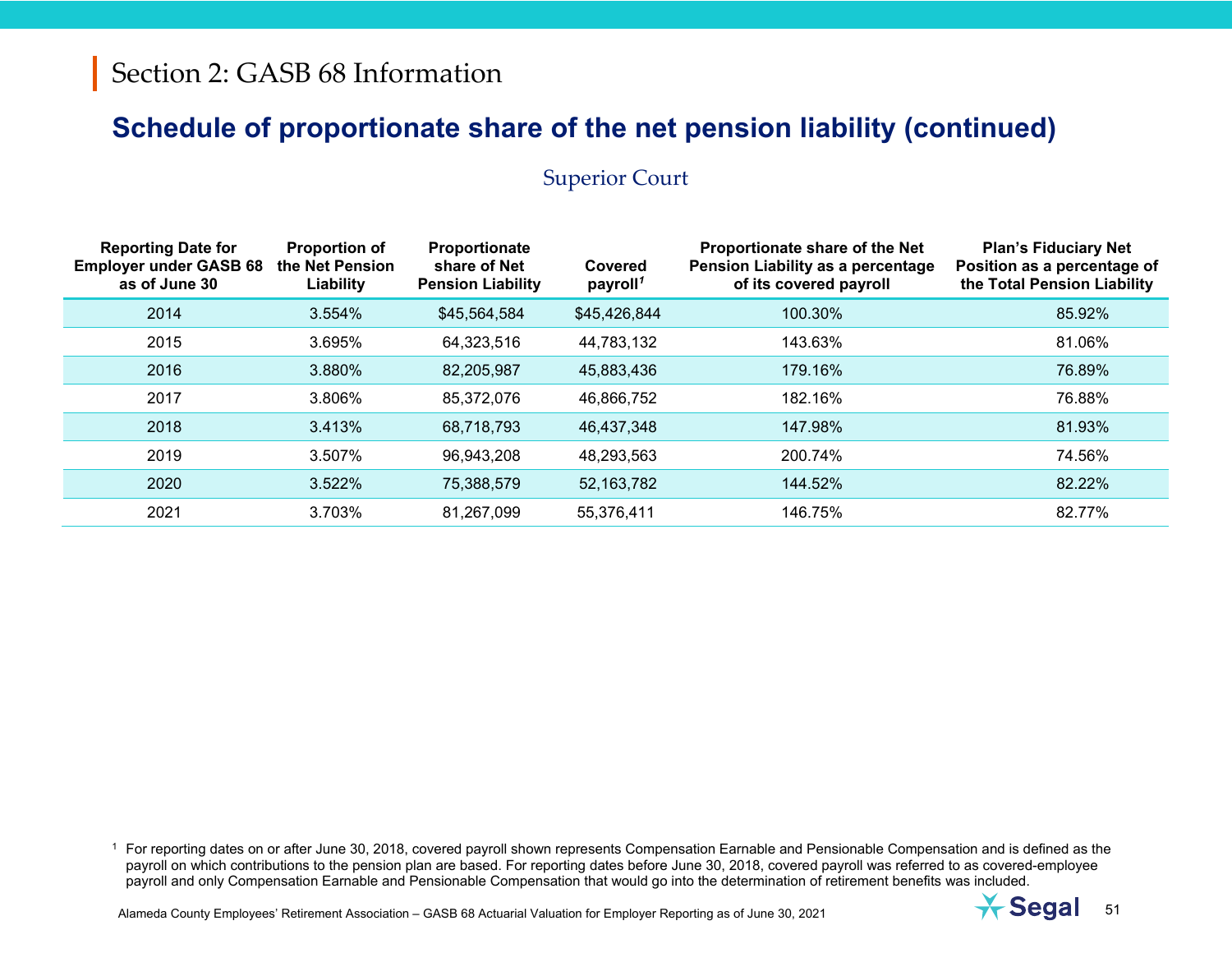#### First 5

| <b>Reporting Date for</b><br><b>Employer under GASB 68</b><br>as of June 30 | <b>Proportion of</b><br>the Net Pension<br>Liability | Proportionate<br>share of Net<br><b>Pension Liability</b> | Covered<br>payroll <sup>1</sup> | Proportionate share of the Net<br>Pension Liability as a percentage<br>of its covered payroll | <b>Plan's Fiduciary Net</b><br>Position as a percentage of<br>the Total Pension Liability |
|-----------------------------------------------------------------------------|------------------------------------------------------|-----------------------------------------------------------|---------------------------------|-----------------------------------------------------------------------------------------------|-------------------------------------------------------------------------------------------|
| 2014                                                                        | 0.321%                                               | \$4,116,118                                               | \$4,191,989                     | 98.19%                                                                                        | 85.92%                                                                                    |
| 2015                                                                        | 0.326%                                               | 5,674,306                                                 | 3,957,401                       | 143.38%                                                                                       | 81.06%                                                                                    |
| 2016                                                                        | 0.349%                                               | 7,383,341                                                 | 4,239,645                       | 174.15%                                                                                       | 76.89%                                                                                    |
| 2017                                                                        | 0.358%                                               | 8,035,666                                                 | 4,416,769                       | 181.94%                                                                                       | 76.88%                                                                                    |
| 2018                                                                        | 0.334%                                               | 6,731,962                                                 | 4,562,701                       | 147.54%                                                                                       | 81.93%                                                                                    |
| 2019                                                                        | 0.366%                                               | 10,129,093                                                | 4,952,333                       | 204.53%                                                                                       | 74.56%                                                                                    |
| 2020                                                                        | 0.368%                                               | 7,872,042                                                 | 5,423,220                       | 145.15%                                                                                       | 82.22%                                                                                    |
| 2021                                                                        | 0.398%                                               | 8,730,366                                                 | 5,953,576                       | 146.64%                                                                                       | 82.77%                                                                                    |

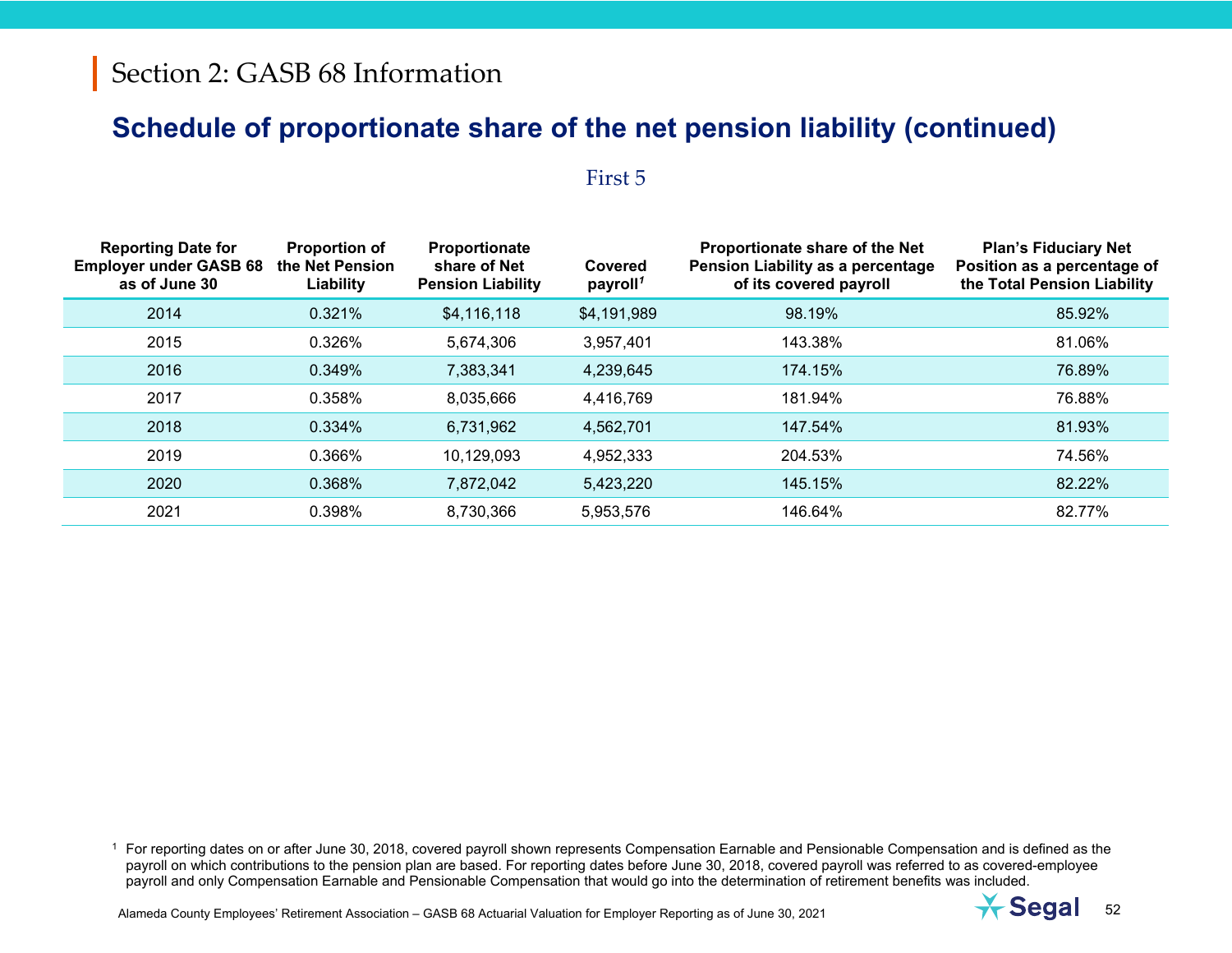| <b>Reporting Date for</b><br><b>Employer under GASB 68</b><br>as of June 30 | <b>Proportion of</b><br>the Net Pension<br>Liability | Proportionate<br>share of Net<br><b>Pension Liability</b> | Covered<br>payroll <sup>1</sup> | Proportionate share of the Net<br>Pension Liability as a percentage<br>of its covered payroll | <b>Plan's Fiduciary Net</b><br>Position as a percentage of<br>the Total Pension Liability |
|-----------------------------------------------------------------------------|------------------------------------------------------|-----------------------------------------------------------|---------------------------------|-----------------------------------------------------------------------------------------------|-------------------------------------------------------------------------------------------|
| 2014                                                                        | 0.423%                                               | \$5,418,947                                               | \$4,112,203                     | 131.78%                                                                                       | 85.92%                                                                                    |
| 2015                                                                        | 0.428%                                               | 7,455,335                                                 | 4,002,650                       | 186.26%                                                                                       | 81.06%                                                                                    |
| 2016                                                                        | 0.455%                                               | 9,644,104                                                 | 4,272,082                       | 225.75%                                                                                       | 76.89%                                                                                    |
| 2017                                                                        | 0.460%                                               | 10,314,924                                                | 4,354,275                       | 236.89%                                                                                       | 76.88%                                                                                    |
| 2018                                                                        | 0.409%                                               | 8,244,509                                                 | 4,299,288                       | 191.76%                                                                                       | 81.93%                                                                                    |
| 2019                                                                        | 0.435%                                               | 12,014,705                                                | 4,512,036                       | 266.28%                                                                                       | 74.56%                                                                                    |
| 2020                                                                        | 0.370%                                               | 7,919,662                                                 | 4,347,895                       | 182.15%                                                                                       | 82.22%                                                                                    |
| 2021                                                                        | 0.396%                                               | 8,693,280                                                 | 4,675,355                       | 185.94%                                                                                       | 82.77%                                                                                    |

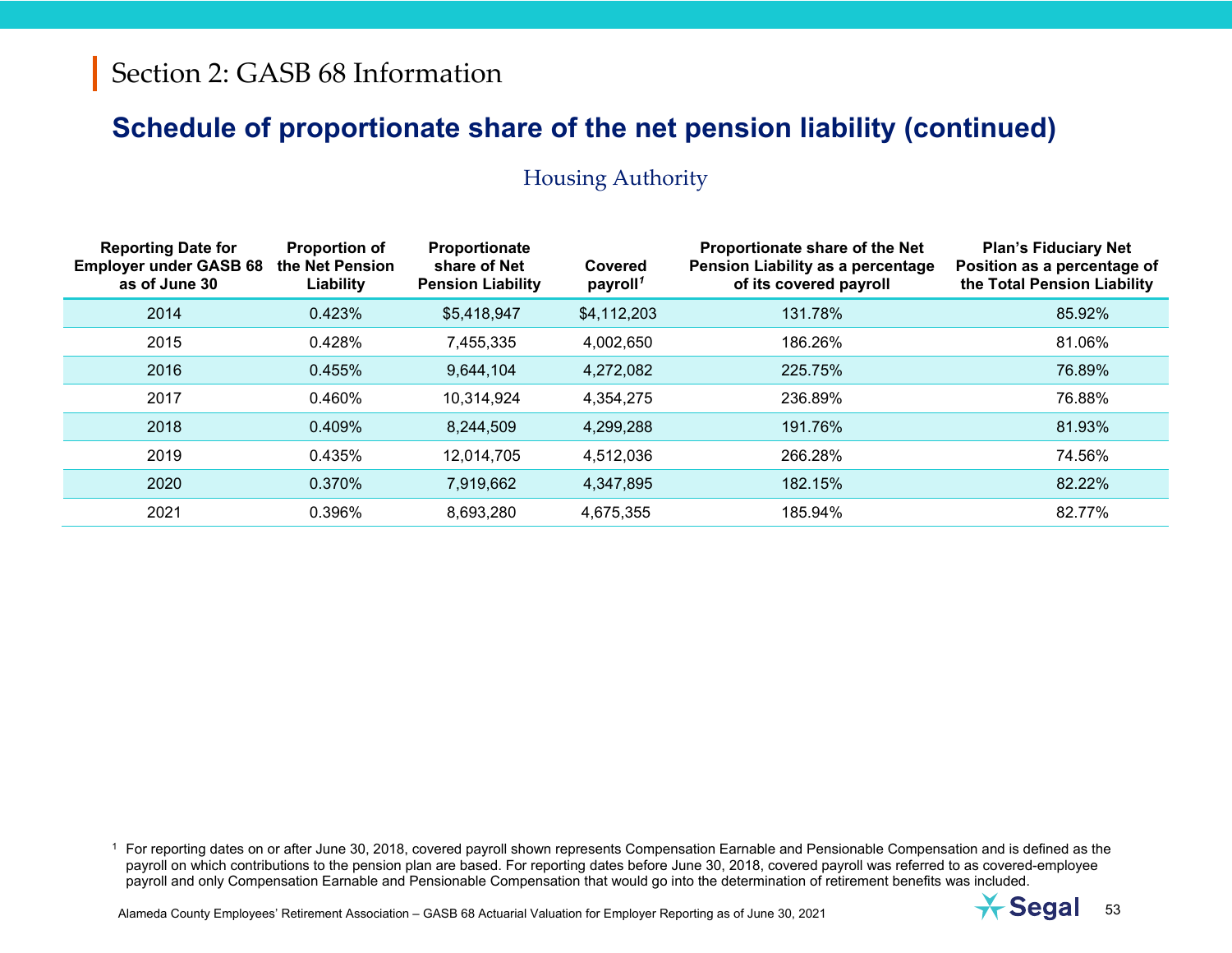#### LARPD

| <b>Reporting Date for</b><br><b>Employer under GASB 68</b><br>as of June 30 | <b>Proportion of</b><br>the Net Pension<br>Liability | Proportionate<br>share of Net<br><b>Pension Liability</b> | Covered<br>payroll <sup>1</sup> | Proportionate share of the Net<br>Pension Liability as a percentage<br>of its covered payroll | <b>Plan's Fiduciary Net</b><br>Position as a percentage of<br>the Total Pension Liability |
|-----------------------------------------------------------------------------|------------------------------------------------------|-----------------------------------------------------------|---------------------------------|-----------------------------------------------------------------------------------------------|-------------------------------------------------------------------------------------------|
| 2014                                                                        | 0.532%                                               | \$6,824,150                                               | \$3,796,820                     | 179.73%                                                                                       | 78.70%                                                                                    |
| 2015                                                                        | 0.471%                                               | 8,203,447                                                 | 3,919,778                       | 209.28%                                                                                       | 76.82%                                                                                    |
| 2016                                                                        | 0.438%                                               | 9,288,497                                                 | 4,203,012                       | 221.00%                                                                                       | 75.39%                                                                                    |
| 2017                                                                        | 0.385%                                               | 8,644,696                                                 | 4,487,952                       | 192.62%                                                                                       | 77.76%                                                                                    |
| 2018                                                                        | 0.359%                                               | 7,228,288                                                 | 4,312,042                       | 167.63%                                                                                       | 82.99%                                                                                    |
| 2019                                                                        | 0.572%                                               | 15,804,862                                                | 4,330,385                       | 364.98%                                                                                       | 72.74%                                                                                    |
| 2020                                                                        | 0.640%                                               | 13,701,573                                                | 4,496,985                       | 304.68%                                                                                       | 77.82%                                                                                    |
| 2021                                                                        | 0.644%                                               | 14,126,234                                                | 4,061,757                       | 347.79%                                                                                       | 78.44%                                                                                    |

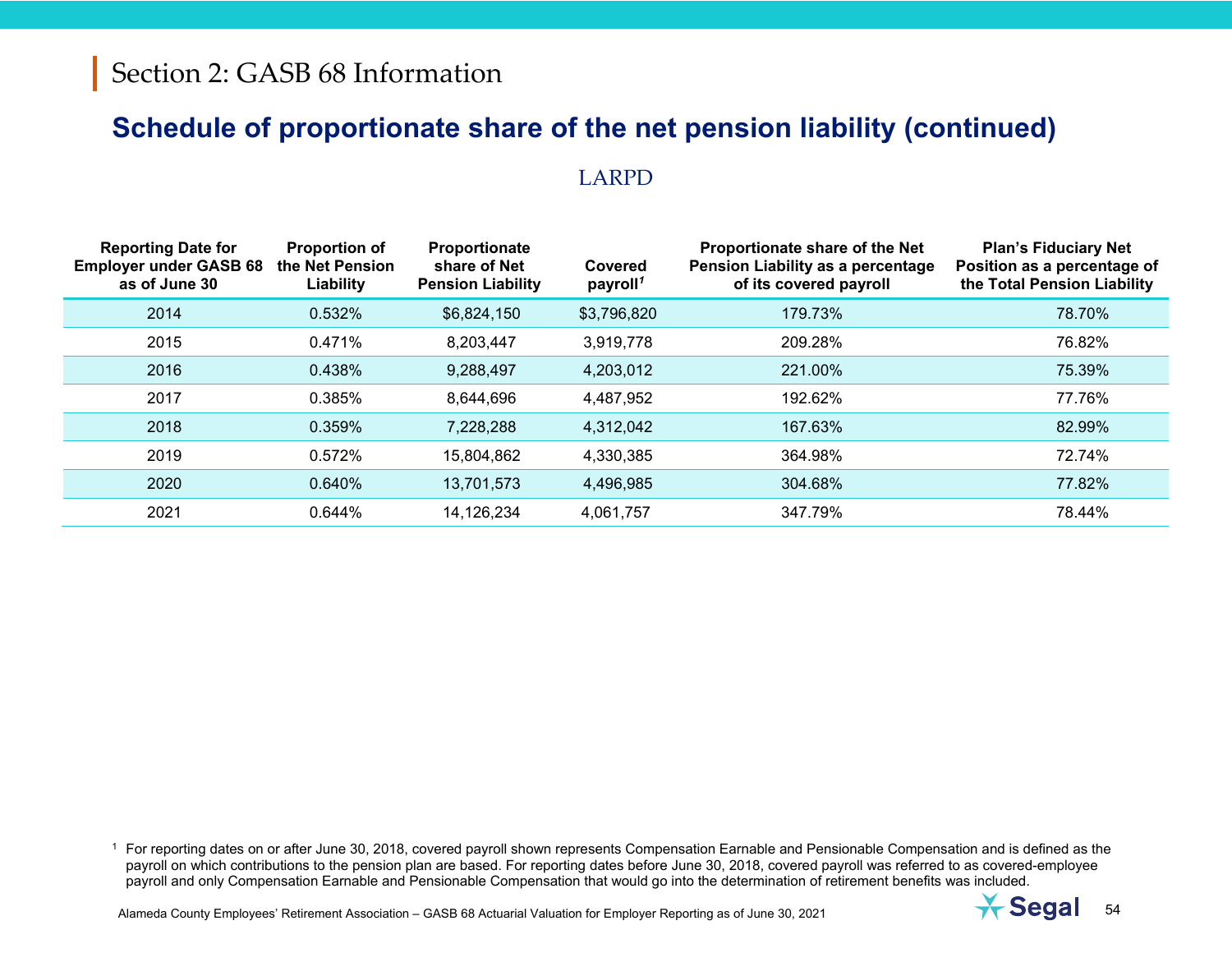#### ACOE

| <b>Reporting Date for</b><br><b>Employer under GASB 68</b><br>as of June 30 | <b>Proportion of</b><br>the Net Pension<br>Liability | Proportionate<br>share of Net<br><b>Pension Liability</b> | Covered<br>payroll <sup>1</sup> | Proportionate share of the Net<br><b>Pension Liability as a percentage</b><br>of its covered payroll | <b>Plan's Fiduciary Net</b><br>Position as a percentage of<br>the Total Pension Liability |
|-----------------------------------------------------------------------------|------------------------------------------------------|-----------------------------------------------------------|---------------------------------|------------------------------------------------------------------------------------------------------|-------------------------------------------------------------------------------------------|
| 2014                                                                        | 0.007%                                               | \$93,985                                                  | \$69,718                        | 134.81%                                                                                              | 85.92%                                                                                    |
| 2015                                                                        | 0.008%                                               | 130,731                                                   | 68,314                          | 191.37%                                                                                              | 81.06%                                                                                    |
| 2016                                                                        | 0.008%                                               | 172,424                                                   | 72,162                          | 238.94%                                                                                              | 76.89%                                                                                    |
| 2017                                                                        | 0.009%                                               | 194,451                                                   | 80,037                          | 242.95%                                                                                              | 76.88%                                                                                    |
| 2018                                                                        | 0.000%                                               | $\mathbf 0$                                               | $\mathbf 0$                     | N/A                                                                                                  | N/A                                                                                       |
| 2019                                                                        | 0.060%                                               | ,666,157                                                  | $\mathbf{0}$                    | N/A                                                                                                  | 63.63%                                                                                    |
| 2020                                                                        | 0.040%                                               | 862,332                                                   | $\mathbf 0$                     | N/A                                                                                                  | 81.56%                                                                                    |
| 2021                                                                        | 0.039%                                               | 859,911                                                   | 0                               | N/A                                                                                                  | 81.63%                                                                                    |

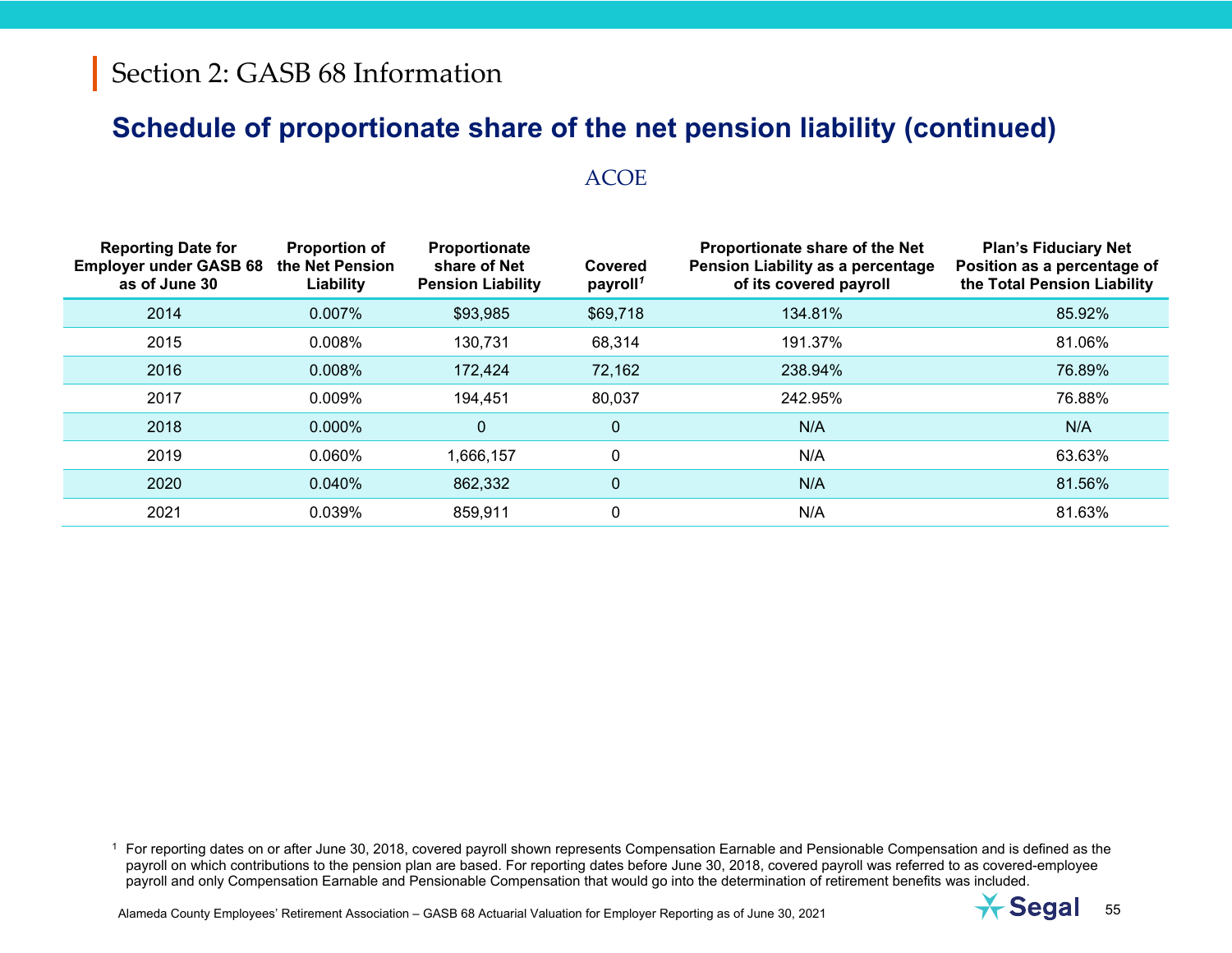# **Schedule of reconciliation of net pension liability**

#### Total for All Employer

| <b>Reporting Date for Employer under GASB 68</b>                                                     | June 30, 2021     | June 30, 2020            |
|------------------------------------------------------------------------------------------------------|-------------------|--------------------------|
| <b>Measurement Date for Employer under GASB 68</b><br><b>Reconciliation of Net Pension Liability</b> | December 31, 2020 | <b>December 31, 2019</b> |
| <b>Beginning Net Pension Liability</b>                                                               | \$2,140,692,960   | \$2,764,001,975          |
| • Pension Expense                                                                                    | 271,828,215       | 420,460,898              |
| • Employer Contributions                                                                             | (309, 752, 998)   | (298, 526, 950)          |
| • New Net Deferred Inflows/Outflows                                                                  | 63,625,736        | (523, 326, 280)          |
| • Change in Allocation of Prior Deferred Inflows/Outflows                                            | $\mathbf 0$       | 0                        |
| • New Net Deferred Flows Due to Change in Proportion <sup>1</sup>                                    | 0                 | 0                        |
| • Recognition of Prior Deferred Inflows/Outflows                                                     | 28,021,962        | (221, 916, 683)          |
| • Recognition of Prior Deferred Flows Due to Change in Proportion <sup>1</sup>                       | $\overline{0}$    | <u>ັບ</u>                |
| <b>Ending Net Pension Liability</b>                                                                  | \$2,194,415,875   | \$2,140,692,960          |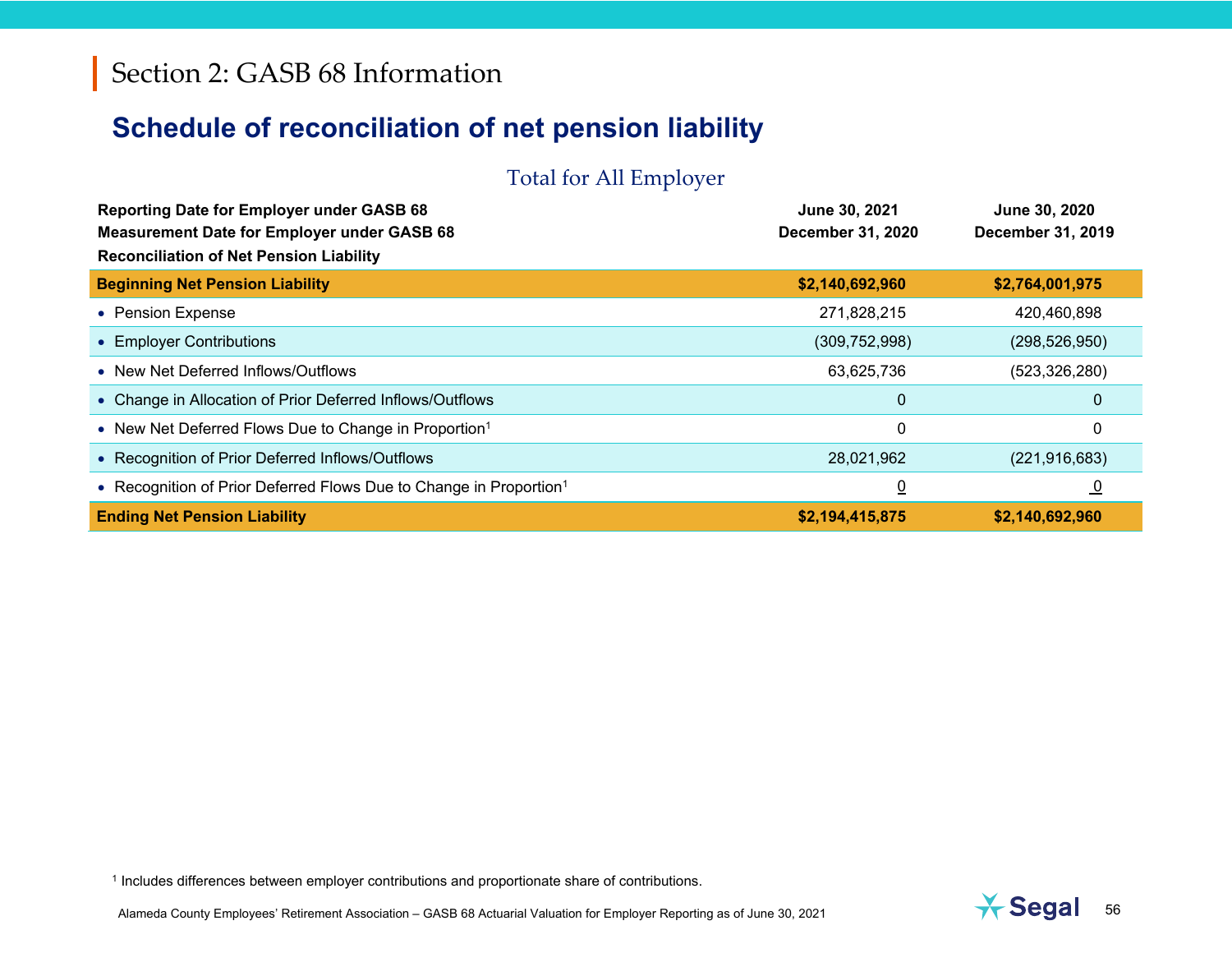| <b>Alameda County</b>                                                                                                                                    |                                                  |                                           |
|----------------------------------------------------------------------------------------------------------------------------------------------------------|--------------------------------------------------|-------------------------------------------|
| <b>Reporting Date for Employer under GASB 68</b><br><b>Measurement Date for Employer under GASB 68</b><br><b>Reconciliation of Net Pension Liability</b> | <b>June 30, 2021</b><br><b>December 31, 2020</b> | June 30, 2020<br><b>December 31, 2019</b> |
| <b>Beginning Net Pension Liability</b>                                                                                                                   | \$1,679,429,417                                  | \$2,125,856,592                           |
| • Pension Expense                                                                                                                                        | 216,283,621                                      | 323,796,247                               |
| • Employer Contributions                                                                                                                                 | (238, 881, 264)                                  | (228, 319, 939)                           |
| • New Net Deferred Inflows/Outflows                                                                                                                      | 47,138,849                                       | (380, 725, 563)                           |
| • Change in Allocation of Prior Deferred Inflows/Outflows                                                                                                | (860, 452)                                       | 1,824,055                                 |
| • New Net Deferred Flows Due to Change in Proportion <sup>1</sup>                                                                                        | 6,682,036                                        | 5,158,666                                 |
| • Recognition of Prior Deferred Inflows/Outflows                                                                                                         | 14,374,308                                       | (168, 827, 495)                           |
| • Recognition of Prior Deferred Flows Due to Change in Proportion <sup>1</sup>                                                                           | 12,958                                           | 666,854                                   |
| <b>Ending Net Pension Liability</b>                                                                                                                      | \$1,724,179,473                                  | \$1,679,429,417                           |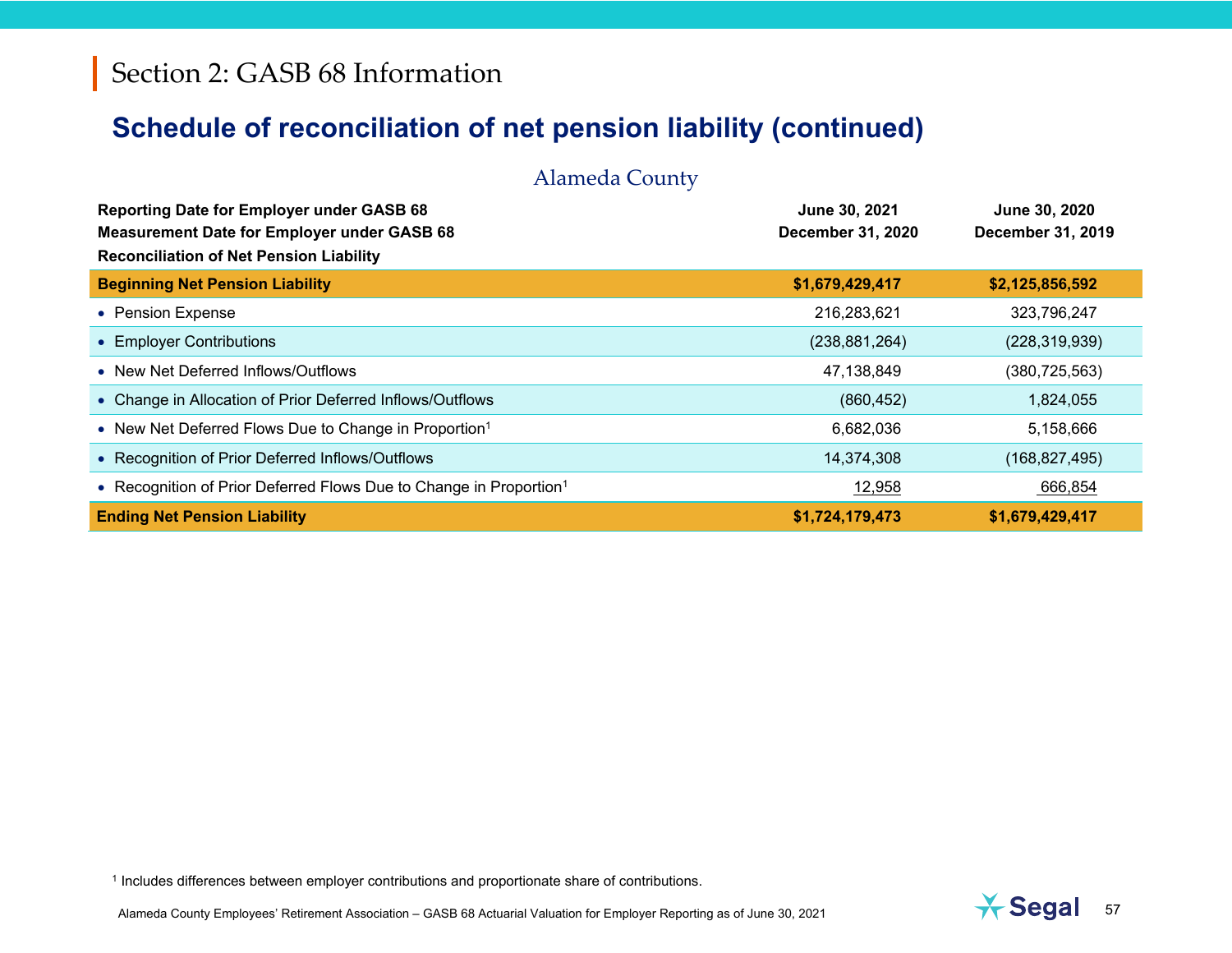| <b>Health System</b>                                                                                                                                     |                                           |                                    |  |  |  |
|----------------------------------------------------------------------------------------------------------------------------------------------------------|-------------------------------------------|------------------------------------|--|--|--|
| <b>Reporting Date for Employer under GASB 68</b><br><b>Measurement Date for Employer under GASB 68</b><br><b>Reconciliation of Net Pension Liability</b> | June 30, 2021<br><b>December 31, 2020</b> | June 30, 2020<br>December 31, 2019 |  |  |  |
| <b>Beginning Net Pension Liability</b>                                                                                                                   | \$355,519,355                             | \$501,587,358                      |  |  |  |
| • Pension Expense                                                                                                                                        | 40,615,733                                | 74,967,848                         |  |  |  |
| • Employer Contributions                                                                                                                                 | (54, 283, 769)                            | (54, 239, 577)                     |  |  |  |
| • New Net Deferred Inflows/Outflows                                                                                                                      | 12,748,527                                | (111, 700, 315)                    |  |  |  |
| • Change in Allocation of Prior Deferred Inflows/Outflows                                                                                                | 1,356,999                                 | (3, 174, 953)                      |  |  |  |
| • New Net Deferred Flows Due to Change in Proportion <sup>1</sup>                                                                                        | (10, 410, 020)                            | (8,954,244)                        |  |  |  |
| • Recognition of Prior Deferred Inflows/Outflows                                                                                                         | 11,287,820                                | (40,873,257)                       |  |  |  |
| • Recognition of Prior Deferred Flows Due to Change in Proportion <sup>1</sup>                                                                           | (275, 133)                                | (2,093,505)                        |  |  |  |
| <b>Ending Net Pension Liability</b>                                                                                                                      | \$356,559,512                             | \$355,519,355                      |  |  |  |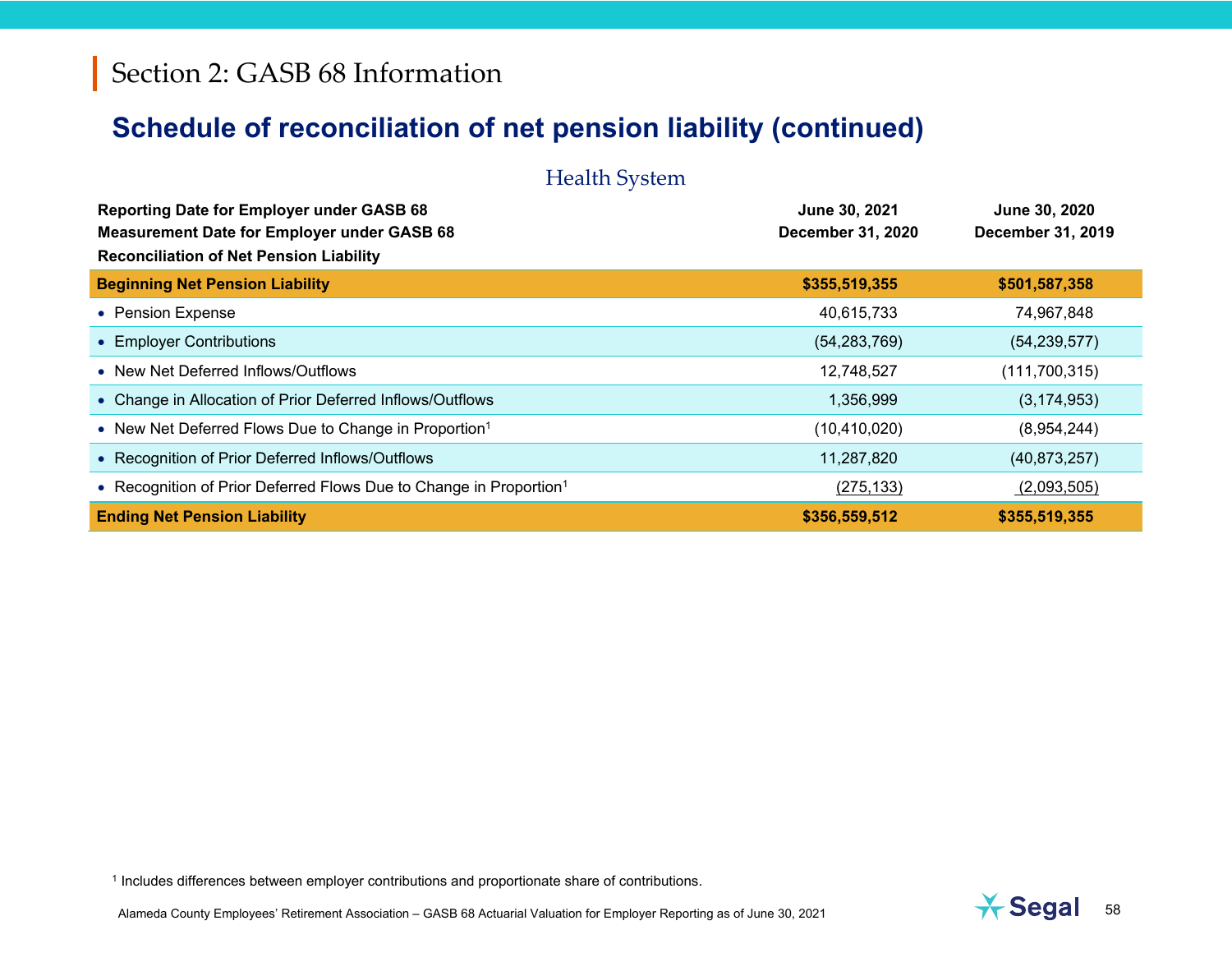| <b>Superior Court</b>                                                                                                                                    |                                           |                                    |  |  |  |
|----------------------------------------------------------------------------------------------------------------------------------------------------------|-------------------------------------------|------------------------------------|--|--|--|
| <b>Reporting Date for Employer under GASB 68</b><br><b>Measurement Date for Employer under GASB 68</b><br><b>Reconciliation of Net Pension Liability</b> | June 30, 2021<br><b>December 31, 2020</b> | June 30, 2020<br>December 31, 2019 |  |  |  |
| <b>Beginning Net Pension Liability</b>                                                                                                                   | \$75,388,579                              | \$96,943,208                       |  |  |  |
| • Pension Expense                                                                                                                                        | 10,234,526                                | 15,488,606                         |  |  |  |
| • Employer Contributions                                                                                                                                 | (12, 372, 365)                            | (11,501,609)                       |  |  |  |
| • New Net Deferred Inflows/Outflows                                                                                                                      | 2,905,646                                 | (23,686,271)                       |  |  |  |
| • Change in Allocation of Prior Deferred Inflows/Outflows                                                                                                | (382, 220)                                | 1,433,208                          |  |  |  |
| • New Net Deferred Flows Due to Change in Proportion <sup>1</sup>                                                                                        | 2,756,319                                 | 4,052,343                          |  |  |  |
| • Recognition of Prior Deferred Inflows/Outflows                                                                                                         | 2,572,721                                 | (8,667,255)                        |  |  |  |
| • Recognition of Prior Deferred Flows Due to Change in Proportion <sup>1</sup>                                                                           | 163,893                                   | 1,326,349                          |  |  |  |
| <b>Ending Net Pension Liability</b>                                                                                                                      | \$81,267,099                              | \$75,388,579                       |  |  |  |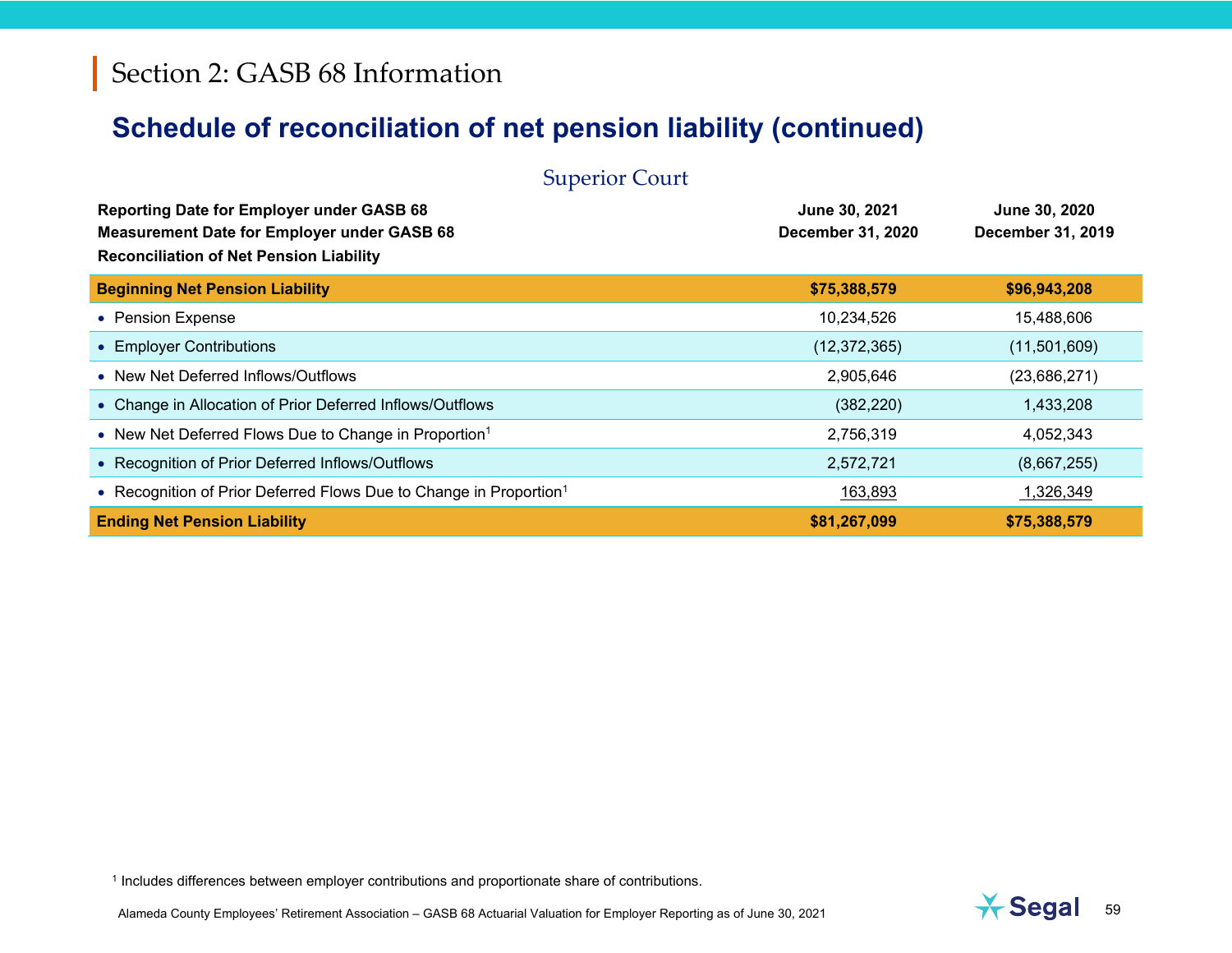# **Schedule of reconciliation of net pension liability (continued)**

| First 5                                                                                                                                                  |                                    |                                    |  |  |  |
|----------------------------------------------------------------------------------------------------------------------------------------------------------|------------------------------------|------------------------------------|--|--|--|
| <b>Reporting Date for Employer under GASB 68</b><br><b>Measurement Date for Employer under GASB 68</b><br><b>Reconciliation of Net Pension Liability</b> | June 30, 2021<br>December 31, 2020 | June 30, 2020<br>December 31, 2019 |  |  |  |
| <b>Beginning Net Pension Liability</b>                                                                                                                   | \$7,872,042                        | \$10,129,093                       |  |  |  |
| • Pension Expense                                                                                                                                        | 1,329,388                          | 1,795,411                          |  |  |  |
| • Employer Contributions                                                                                                                                 | (1,329,139)                        | (1,200,993)                        |  |  |  |
| • New Net Deferred Inflows/Outflows                                                                                                                      | 312,148                            | (2,473,310)                        |  |  |  |
| • Change in Allocation of Prior Deferred Inflows/Outflows                                                                                                | (68, 863)                          | 148,241                            |  |  |  |
| • New Net Deferred Flows Due to Change in Proportion <sup>1</sup>                                                                                        | 502,307                            | 419,147                            |  |  |  |
| • Recognition of Prior Deferred Inflows/Outflows                                                                                                         | 276,383                            | (905, 031)                         |  |  |  |
| • Recognition of Prior Deferred Flows Due to Change in Proportion <sup>1</sup>                                                                           | (163,900)                          | (40, 516)                          |  |  |  |
| <b>Ending Net Pension Liability</b>                                                                                                                      | \$8,730,366                        | \$7,872,042                        |  |  |  |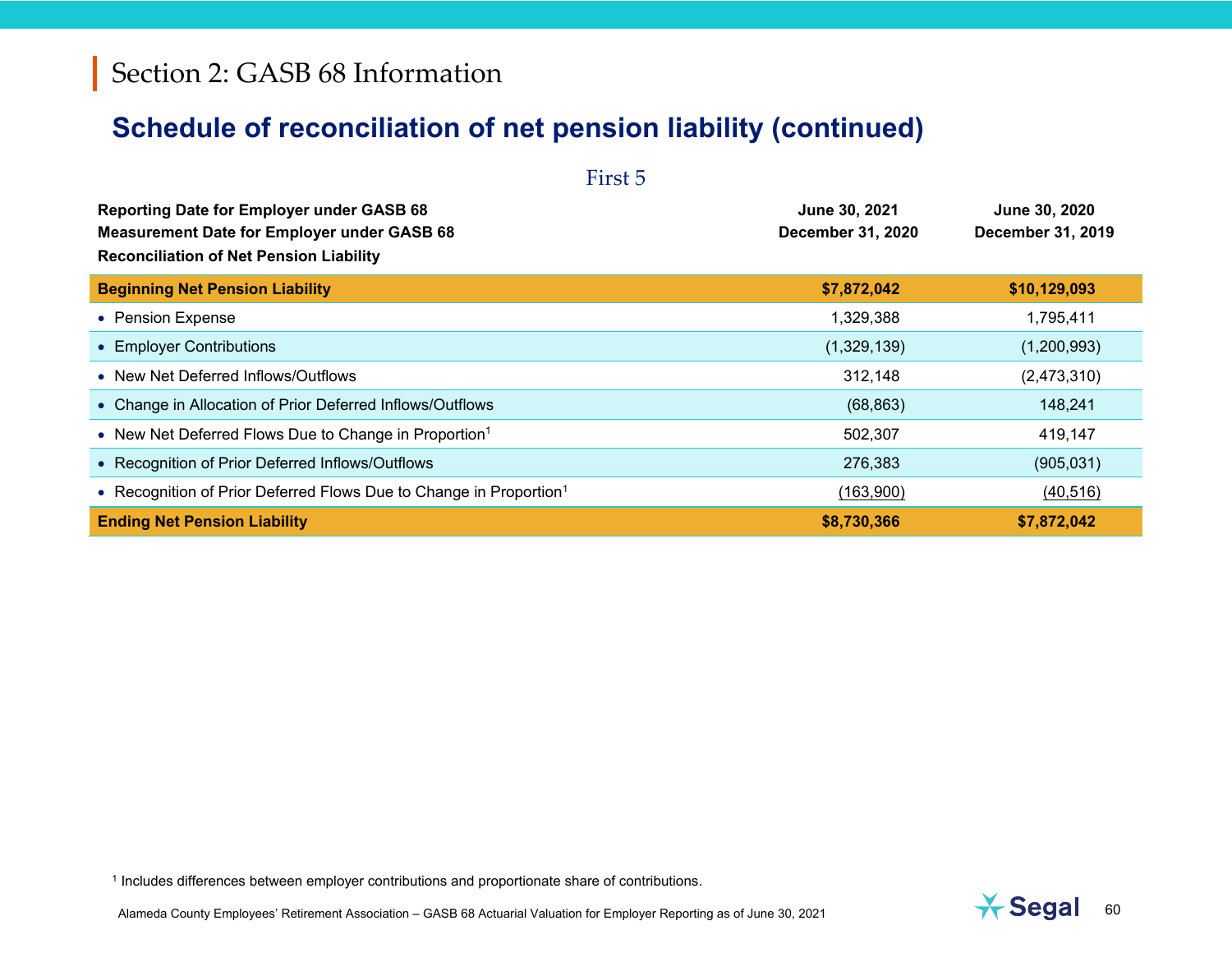| <b>Housing Authority</b>                                                                                                                                 |                                    |                                           |
|----------------------------------------------------------------------------------------------------------------------------------------------------------|------------------------------------|-------------------------------------------|
| <b>Reporting Date for Employer under GASB 68</b><br><b>Measurement Date for Employer under GASB 68</b><br><b>Reconciliation of Net Pension Liability</b> | June 30, 2021<br>December 31, 2020 | June 30, 2020<br><b>December 31, 2019</b> |
| <b>Beginning Net Pension Liability</b>                                                                                                                   | \$7,919,662                        | \$12,014,705                              |
| • Pension Expense                                                                                                                                        | 924,766                            | 1,411,069                                 |
| • Employer Contributions                                                                                                                                 | (1,323,493)                        | (1,208,258)                               |
| • New Net Deferred Inflows/Outflows                                                                                                                      | 310,822                            | (2,488,271)                               |
| • Change in Allocation of Prior Deferred Inflows/Outflows                                                                                                | (58, 633)                          | (258, 841)                                |
| • New Net Deferred Flows Due to Change in Proportion <sup>1</sup>                                                                                        | 426,480                            | (730, 924)                                |
| • Recognition of Prior Deferred Inflows/Outflows                                                                                                         | 275,208                            | (910, 505)                                |
| • Recognition of Prior Deferred Flows Due to Change in Proportion <sup>1</sup>                                                                           | 218,468                            | 90,687                                    |
| <b>Ending Net Pension Liability</b>                                                                                                                      | \$8,693,280                        | \$7,919,662                               |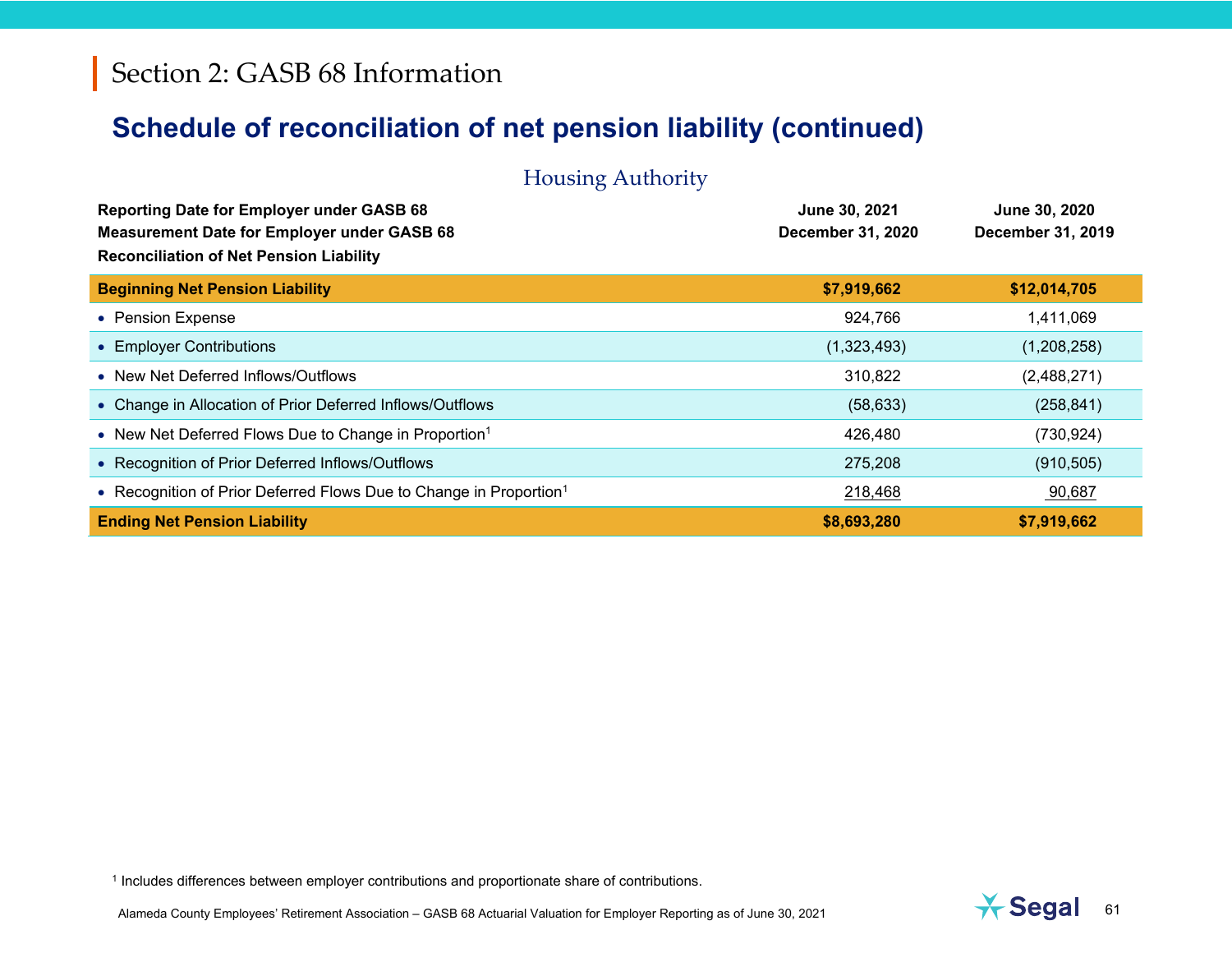| <b>LARPD</b>                                                                                                                                             |                                           |                                           |
|----------------------------------------------------------------------------------------------------------------------------------------------------------|-------------------------------------------|-------------------------------------------|
| <b>Reporting Date for Employer under GASB 68</b><br><b>Measurement Date for Employer under GASB 68</b><br><b>Reconciliation of Net Pension Liability</b> | June 30, 2021<br><b>December 31, 2020</b> | June 30, 2020<br><b>December 31, 2019</b> |
| <b>Beginning Net Pension Liability</b>                                                                                                                   | \$13,701,573                              | \$15,804,862                              |
| • Pension Expense                                                                                                                                        | 2,113,435                                 | 2,637,575                                 |
| • Employer Contributions                                                                                                                                 | (1,490,917)                               | (1,306,574)                               |
| • New Net Deferred Inflows/Outflows                                                                                                                      | 209,374                                   | (2,079,619)                               |
| • Change in Allocation of Prior Deferred Inflows/Outflows                                                                                                | 13,106                                    | 11,513                                    |
| • New Net Deferred Flows Due to Change in Proportion <sup>1</sup>                                                                                        | 42,672                                    | 22,387                                    |
| • Recognition of Prior Deferred Inflows/Outflows                                                                                                         | (489, 329)                                | (1,413,392)                               |
| • Recognition of Prior Deferred Flows Due to Change in Proportion <sup>1</sup>                                                                           | 26,320                                    | 24,821                                    |
| <b>Ending Net Pension Liability</b>                                                                                                                      | \$14,126,234                              | \$13,701,573                              |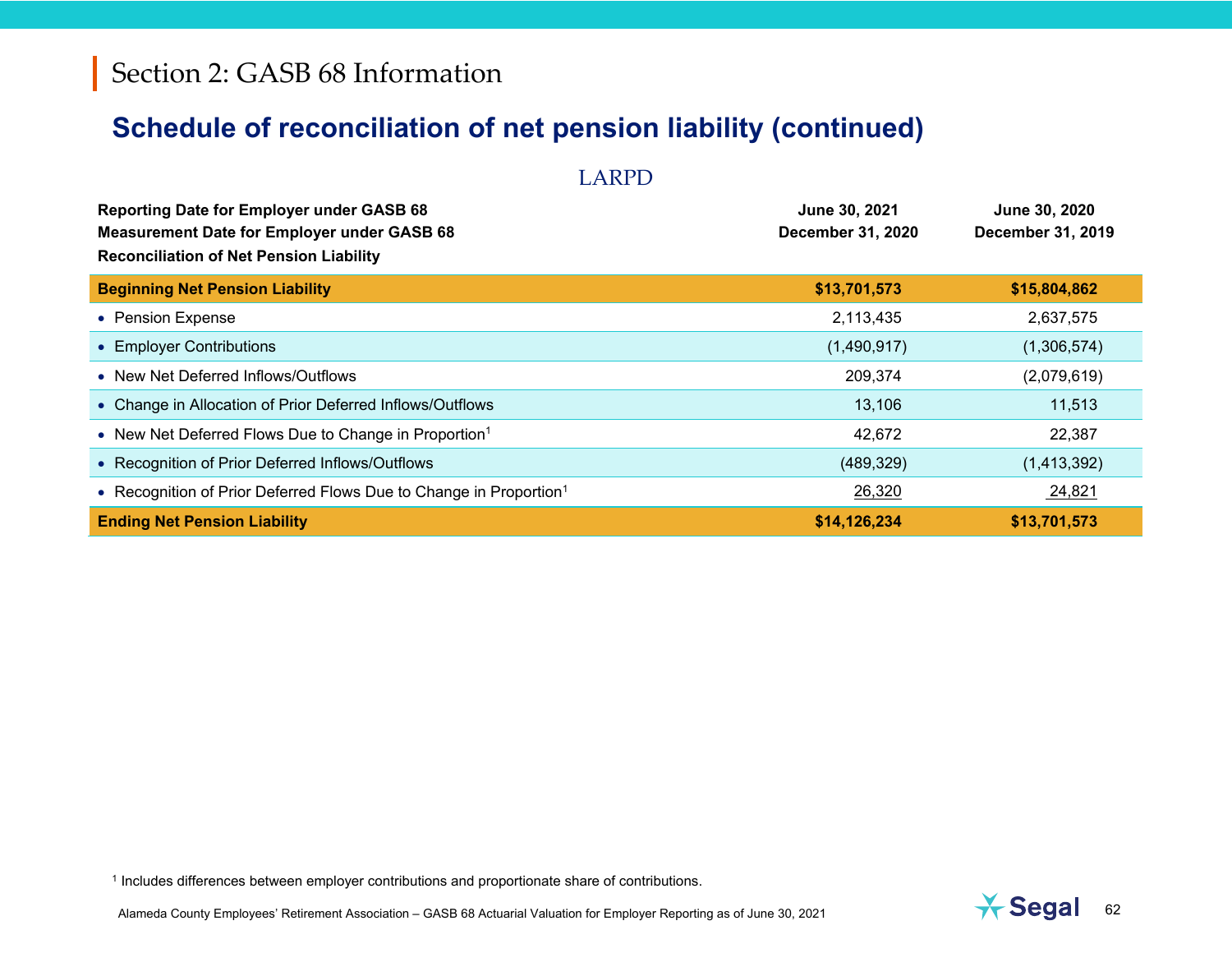| <b>ACOE</b>                                                                                                                                              |                                           |                                    |  |  |
|----------------------------------------------------------------------------------------------------------------------------------------------------------|-------------------------------------------|------------------------------------|--|--|
| <b>Reporting Date for Employer under GASB 68</b><br><b>Measurement Date for Employer under GASB 68</b><br><b>Reconciliation of Net Pension Liability</b> | June 30, 2021<br><b>December 31, 2020</b> | June 30, 2020<br>December 31, 2019 |  |  |
| <b>Beginning Net Pension Liability</b>                                                                                                                   | \$862,332                                 | \$1,666,157                        |  |  |
| • Pension Expense                                                                                                                                        | 326,746                                   | 364,142                            |  |  |
| • Employer Contributions                                                                                                                                 | (72,051)                                  | (750,000)                          |  |  |
| • New Net Deferred Inflows/Outflows                                                                                                                      | 370                                       | (172, 931)                         |  |  |
| • Change in Allocation of Prior Deferred Inflows/Outflows                                                                                                | 63                                        | 16,777                             |  |  |
| • New Net Deferred Flows Due to Change in Proportion <sup>1</sup>                                                                                        | 206                                       | 32,625                             |  |  |
| • Recognition of Prior Deferred Inflows/Outflows                                                                                                         | (275, 149)                                | (319, 748)                         |  |  |
| • Recognition of Prior Deferred Flows Due to Change in Proportion <sup>1</sup>                                                                           | 17,394                                    | 25,310                             |  |  |
| <b>Ending Net Pension Liability</b>                                                                                                                      | \$859,911                                 | \$862,332                          |  |  |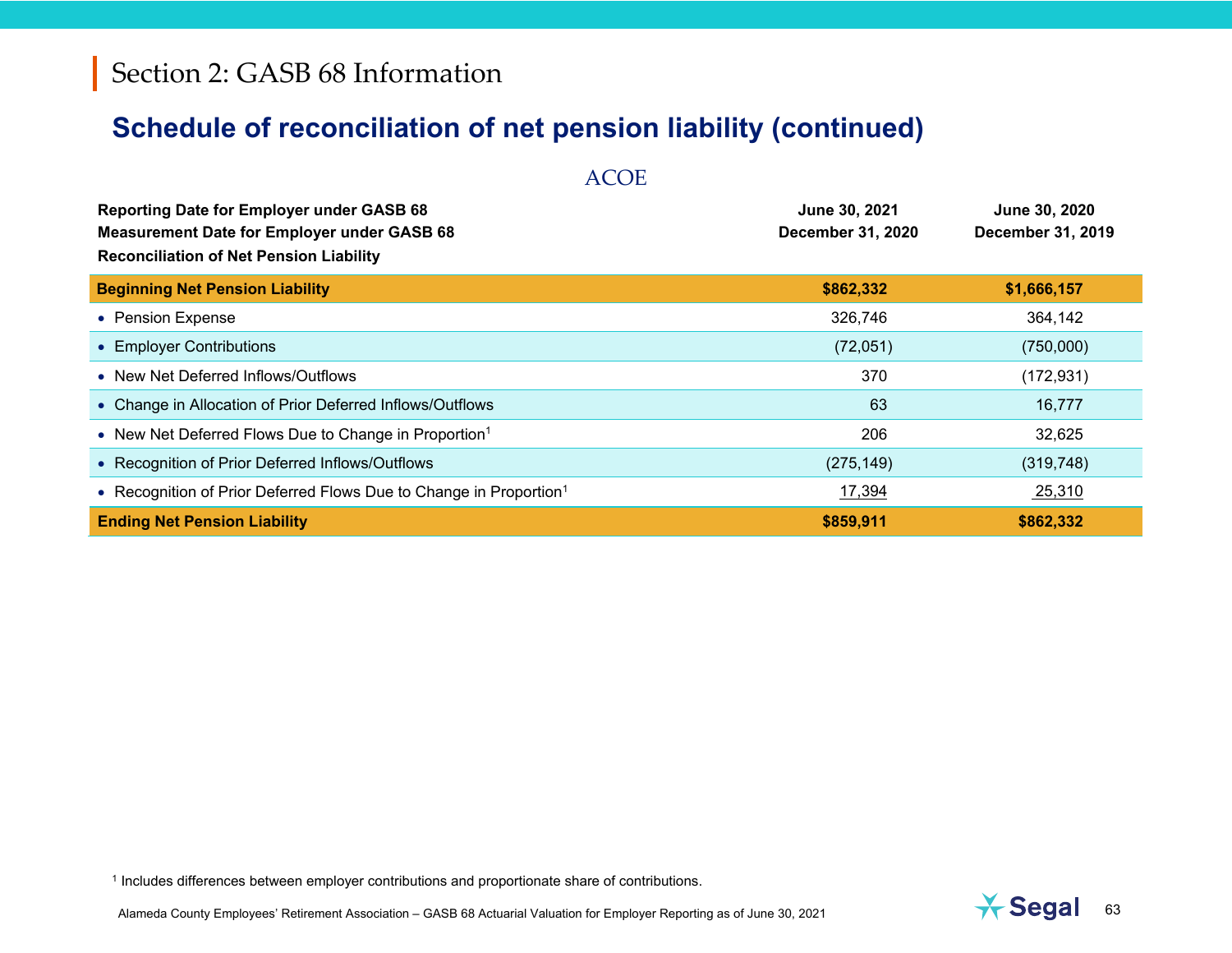## **Schedule of recognition of changes in total Net Pension Liability**

Increase (Decrease) in Pension Expense Arising from the Recognition of the Effects of Differences between Expected and Actual Experience on Total Pension Liability

| Reporting<br>Date for<br><b>Employer</b><br><b>Under GASB</b><br>68 Year<br>Ended<br>June 30 | <b>Differences</b><br>between<br><b>Expected and</b><br>Actual<br><b>Experience</b> | Recognition<br>Period<br>(Years) | 2020           | 2021           | 2022        | 2023         | Reporting Date for Employer under GASB 68 Year Ended June 30:<br>2024 | 2025         | 2026         | 2027           |
|----------------------------------------------------------------------------------------------|-------------------------------------------------------------------------------------|----------------------------------|----------------|----------------|-------------|--------------|-----------------------------------------------------------------------|--------------|--------------|----------------|
| 2015                                                                                         | \$ (85,378,608)                                                                     | 5.68                             | \$(10,221,383) | \$0            | \$0         | \$0          | \$0                                                                   | \$0          | \$0          | \$0            |
| 2016                                                                                         | (31, 964, 793)                                                                      | 5.64                             | (5,667,516)    | (3,627,213)    | 0           | 0            | 0                                                                     | 0            | 0            | 0              |
| 2017                                                                                         | (68, 175, 766)                                                                      | 5.60                             | (12, 174, 244) | (12, 174, 244) | (7,304,546) | 0            | 0                                                                     | $\mathbf 0$  | $\mathbf{0}$ | $\mathbf{0}$   |
| 2018                                                                                         | 17,516,316                                                                          | 5.47                             | 3,202,252      | 3,202,252      | 3,202,252   | 1,505,056    | 0                                                                     | 0            | 0            | 0              |
| 2019                                                                                         | 13,710,084                                                                          | 5.43                             | 2,524,878      | 2,524,878      | 2,524,878   | 2,524,878    | 1,085,694                                                             | $\mathbf{0}$ | $\mathbf{0}$ | $\mathbf{0}$   |
| 2020                                                                                         | 24.548.055                                                                          | 5.37                             | 4,571,332      | 4,571,332      | 4,571,332   | 4,571,332    | 4,571,332                                                             | 1,691,395    | $\Omega$     | 0              |
| 2021                                                                                         | 33,007,683                                                                          | 5.26                             | N/A            | 6,275,224      | 6,275,224   | 6,275,224    | 6,275,224                                                             | 6,275,224    | 1,631,563    | $\overline{0}$ |
|                                                                                              | Net increase (decrease) in pension expense                                          |                                  | \$(17,764,681) | \$772,229      | \$9,269,140 | \$14,876,490 | \$11,932,250                                                          | \$7,966,619  | \$1,631,563  | \$0            |

As described in the Schedule of Deferred Outflows of Resources and Deferred Inflows of Resources, for the current period, the average of the expected remaining service lives of all employees that are provided with pensions through ACERA (active and inactive employees) determined as of December 31, 2019 (the beginning of the measurement period ending December 31, 2020) is 5.26 years.

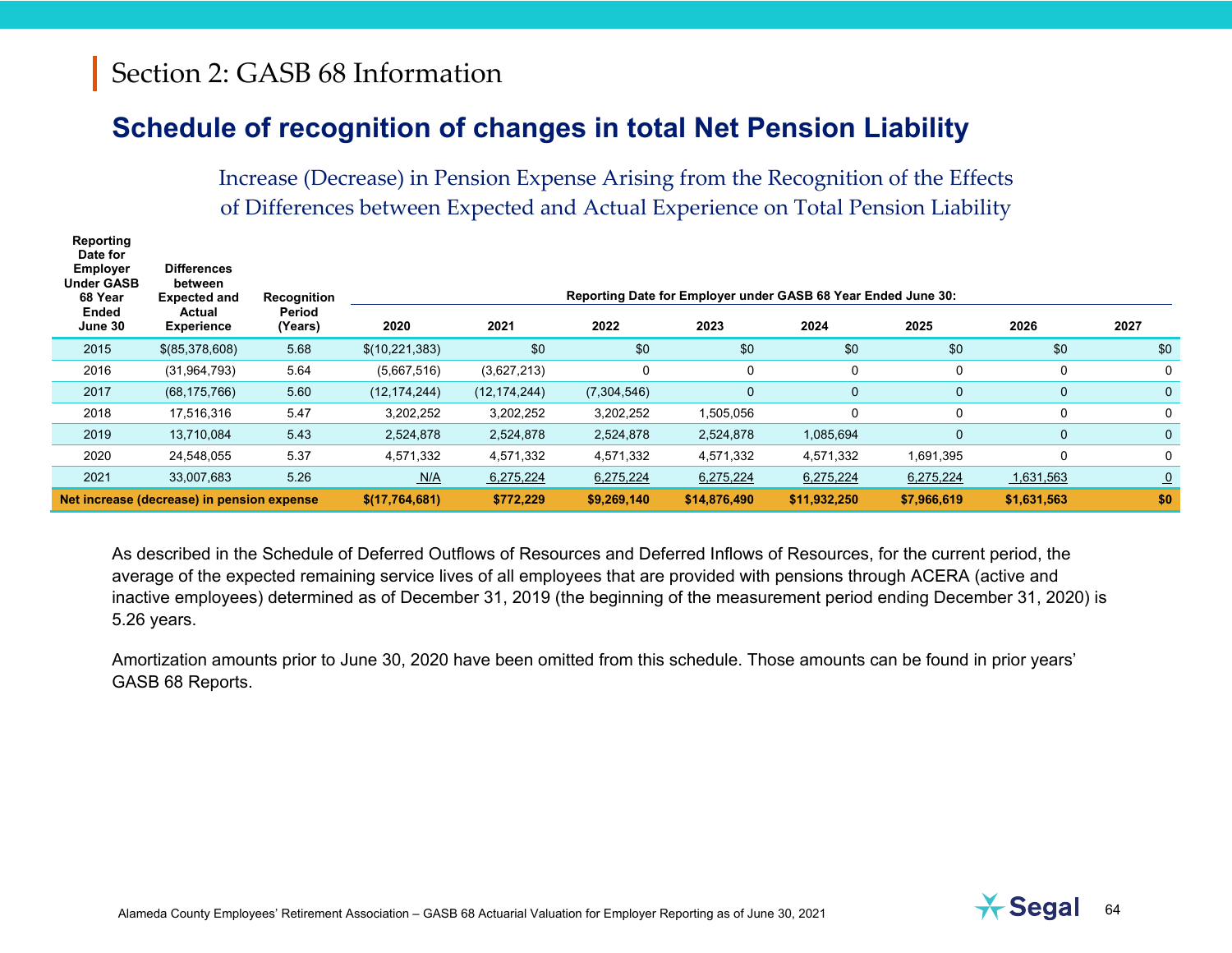## **Schedule of recognition of changes in total Net Pension Liability (continued)**

Increase (Decrease) in Pension Expense Arising from the Recognition of the Effects of Assumption Changes

| Reporting<br>Date for<br><b>Employer</b><br><b>Under GASB</b><br>68 Year<br>Ended                                             | <b>Effects of</b><br><b>Assumption</b> | Recognition<br>Period | Reporting Date for Employer under GASB 68 Year Ended June 30: |              |             |              |              |              |              |                |  |  |
|-------------------------------------------------------------------------------------------------------------------------------|----------------------------------------|-----------------------|---------------------------------------------------------------|--------------|-------------|--------------|--------------|--------------|--------------|----------------|--|--|
| June 30                                                                                                                       | Changes                                | (Years)               | 2020                                                          | 2021         | 2022        | 2023         | 2024         | 2025         | 2026         | 2027           |  |  |
| 2015                                                                                                                          | \$431,863,478                          | 5.68                  | \$51,701,968                                                  | \$0          | \$0         | \$0          | \$0          | \$0          | \$0          | \$0            |  |  |
| 2016                                                                                                                          | $\mathbf 0$                            | 5.64                  | $\Omega$                                                      |              | $\Omega$    | 0            | 0            | 0            | $\Omega$     | 0              |  |  |
| 2017                                                                                                                          | 150,676,929                            | 5.60                  | 26,906,594                                                    | 26,906,594   | 16,143,959  | 0            | 0            | $\mathbf 0$  | $\mathbf{0}$ | $\mathbf{0}$   |  |  |
| 2018                                                                                                                          | 316,727,508                            | 5.47                  | 57,902,653                                                    | 57,902,653   | 57,902,653  | 27,214,243   | $\mathbf 0$  |              | $\Omega$     | 0              |  |  |
| 2019                                                                                                                          | $\mathbf 0$                            | 5.43                  | $\mathbf{0}$                                                  | $\mathbf{0}$ | $\mathbf 0$ | 0            | 0            | $\mathbf{0}$ | $\mathbf{0}$ | 0              |  |  |
| 2020                                                                                                                          | $\mathbf 0$                            | 5.37                  | $\mathbf 0$                                                   | $\Omega$     | 0           | 0            | 0            | $\Omega$     | $\Omega$     | 0              |  |  |
| 2021                                                                                                                          | 236,513,333                            | 5.26                  | N/A                                                           | 44,964,513   | 44,964,513  | 44,964,513   | 44,964,513   | 44,964,513   | 11,690,768   | $\overline{0}$ |  |  |
| Net increase (decrease) in pension expense<br>\$136,511,215<br>\$129,773,760<br>\$119,011,125<br>\$72,178,756<br>\$44,964,513 |                                        |                       |                                                               |              |             | \$44,964,513 | \$11,690,768 | \$0          |              |                |  |  |

As described in the Schedule of Deferred Outflows of Resources and Deferred Inflows of Resources, for the current period, the average of the expected remaining service lives of all employees that are provided with pensions through ACERA (active and inactive employees) determined as of December 31, 2019 (the beginning of the measurement period ending December 31, 2020) is 5.26 years.

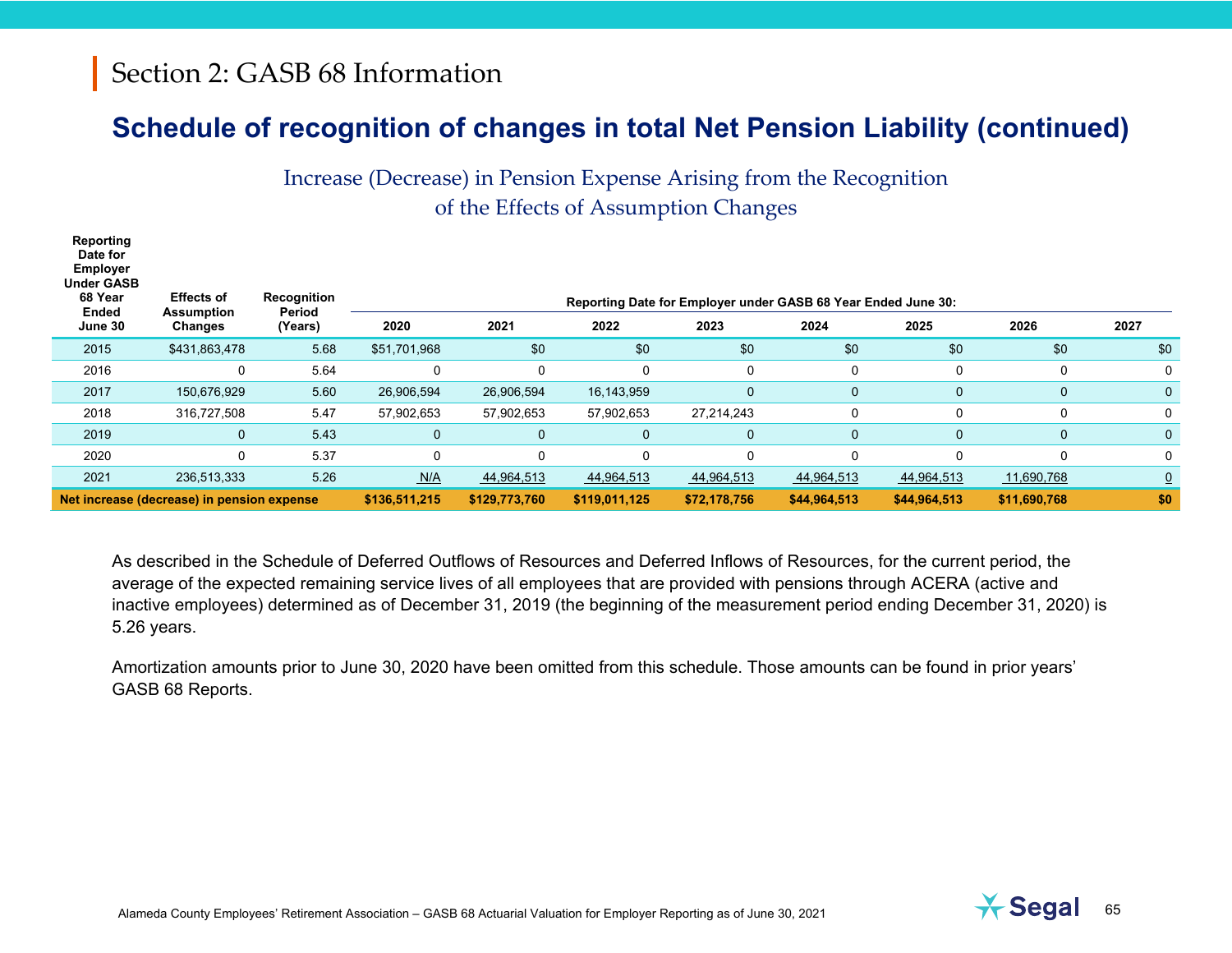### **Schedule of recognition of changes in total Net Pension Liability (continued)**

Increase (Decrease) in Pension Expense Arising from the Recognition of Differences between Projected and Actual Earnings on Pension Plan Investments

| Reporting<br>Date for<br><b>Employer</b><br><b>Under GASB</b><br>68 Year<br>Ended | <b>Differences</b><br>between<br><b>Projected and</b><br>Actual | Recognition<br>Period | Reporting Date for Employer under GASB 68 Year Ended June 30: |                 |                   |                |                   |                   |                |                |
|-----------------------------------------------------------------------------------|-----------------------------------------------------------------|-----------------------|---------------------------------------------------------------|-----------------|-------------------|----------------|-------------------|-------------------|----------------|----------------|
| June 30                                                                           | <b>Earnings</b>                                                 | (Years)               | 2020                                                          | 2021            | 2022              | 2023           | 2024              | 2025              | 2026           | 2027           |
| 2015                                                                              | \$121,984,072                                                   | 5.00                  | \$0                                                           | \$0             | \$0               | \$0            | \$0               | \$0               | \$0            | \$0            |
| 2016                                                                              | 396,219,729                                                     | 5.00                  | 79,243,945                                                    | 0               | 0                 | 0              | 0                 | 0                 | 0              | 0              |
| 2017                                                                              | 16,987,820                                                      | 5.00                  | 3,397,564                                                     | 3,397,564       | 0                 | 0              | 0                 | $\mathbf{0}$      | $\mathbf{0}$   | $\mathbf{0}$   |
| 2018                                                                              | (601, 849, 317)                                                 | 5.00                  | (120,369,864)                                                 | (120, 369, 864) | (120, 369, 861)   | $\Omega$       | 0                 |                   | 0              | 0              |
| 2019                                                                              | 727,349,183                                                     | 5.00                  | 145,469,836                                                   | 145,469,836     | 145,469,836       | 145,469,839    | 0                 | $\mathbf{0}$      | $\mathbf{0}$   | $\mathbf{0}$   |
| 2020                                                                              | (679, 128, 753)                                                 | 5.00                  | (135,825,750)                                                 | (135, 825, 750) | (135, 825, 750)   | (135,825,750)  | (135, 825, 753)   |                   | 0              | 0              |
| 2021                                                                              | (193, 319, 430)                                                 | 5.00                  | N/A                                                           | (38,663,887)    | (38,663,887)      | (38,663,887)   | (38,663,887)      | (38,663,882)      | $\overline{0}$ | $\overline{0}$ |
|                                                                                   | Net increase (decrease) in pension expense                      |                       | \$(28,084,269)                                                | \$(145,992,101) | \$(149, 389, 662) | \$(29,019,798) | \$(174, 489, 640) | \$ (38, 663, 882) | \$0            | \$0            |

The differences between projected and actual earnings on pension plan investments are recognized over a five-year period per Paragraph 33b. of GASB 68.

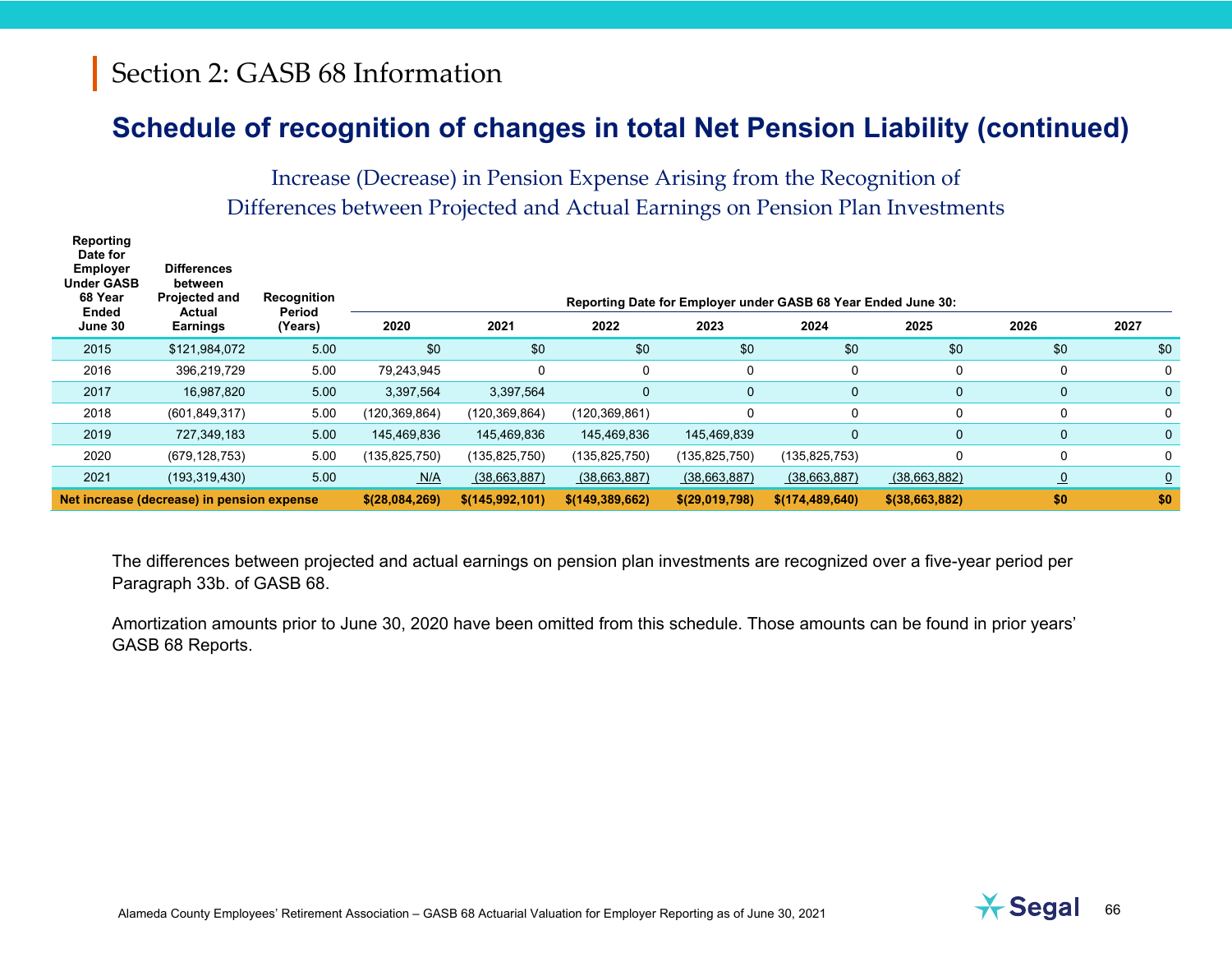# **Schedule of recognition of changes in total Net Pension Liability (continued)**

Total Increase (Decrease) in Pension Expense

| Reporting<br>Date for<br><b>Employer</b><br><b>Under GASB</b><br>68 Year<br>Ended<br>June 30 | Total<br><b>Differences</b><br>and Changes | 2020            | 2021             | 2022             | 2023            | Reporting Date for Employer under GASB 68 Year Ended June 30:<br>2024 | 2025         | 2026         | 2027         |
|----------------------------------------------------------------------------------------------|--------------------------------------------|-----------------|------------------|------------------|-----------------|-----------------------------------------------------------------------|--------------|--------------|--------------|
| 2015                                                                                         | \$468,468,942                              | \$41,480,585    | \$0              | \$0              | \$0             | \$0                                                                   | \$0          | \$0          | \$0          |
| 2016                                                                                         | 364,254,936                                | 73,576,429      | (3,627,213)      | 0                | 0               | $\Omega$                                                              | $\mathbf{0}$ | 0            | 0            |
| 2017                                                                                         | 99,488,983                                 | 18,129,914      | 18,129,914       | 8,839,413        | 0               | $\mathbf{0}$                                                          | $\mathbf{0}$ | $\mathbf{0}$ | 0            |
| 2018                                                                                         | (267,605,493)                              | (59, 264, 959)  | (59, 264, 959)   | (59, 264, 956)   | 28,719,299      | 0                                                                     | $\mathbf{0}$ | $\Omega$     | 0            |
| 2019                                                                                         | 741,059,267                                | 147,994,714     | 147,994,714      | 147,994,714      | 147,994,717     | 1,085,694                                                             | $\mathbf{0}$ | $\mathbf{0}$ | $\mathbf{0}$ |
| 2020                                                                                         | (654, 580, 698)                            | (131, 254, 418) | (131, 254, 418)  | (131, 254, 418)  | (131, 254, 418) | (131, 254, 421)                                                       | 1,691,395    | 0            | 0            |
| 2021                                                                                         | 76,201,586                                 | N/A             | 12,575,850       | 12,575,850       | 12,575,850      | 12,575,850                                                            | 12,575,855   | 13,322,331   | $\Omega$     |
|                                                                                              | Net increase (decrease) in pension expense | \$90,662,265    | \$(15, 446, 112) | \$(21, 109, 397) | \$58,035,448    | \$(117, 592, 877)                                                     | \$14,267,250 | \$13,322,331 | \$0          |

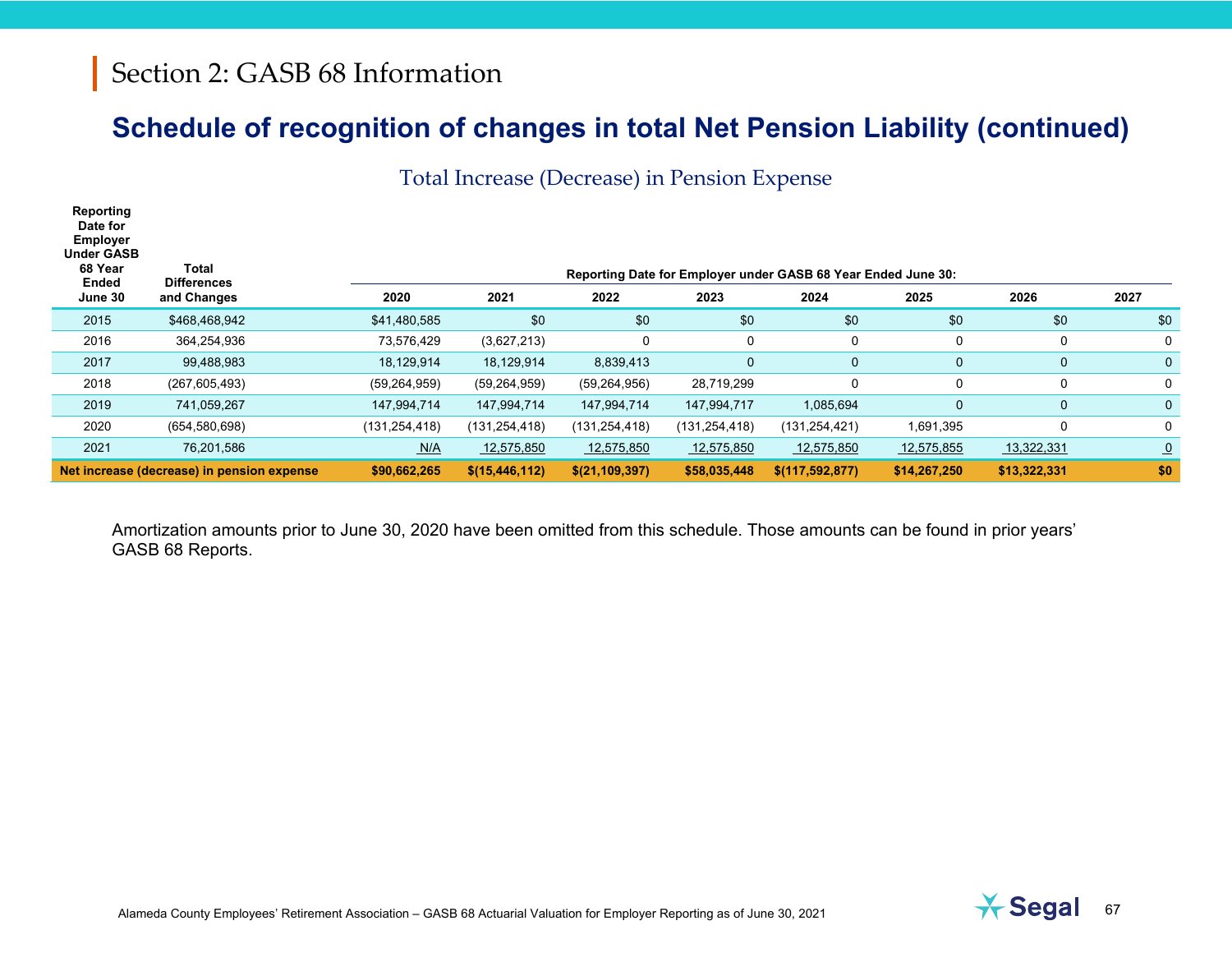# **Allocation of changes in total Net Pension Liability**

In addition to the amounts shown in the Schedule of Recognition of Changes in Total Net Pension Liability, there are changes in each employer's proportionate share of the total Net Pension Liability (NPL) during the measurement period ending on December 31, 2020. The net effect of the change in the employer's proportionate share of the collective NPL and collective deferred outflows of resources and deferred inflows of resources is also recognized over the average of the expected remaining service lives of all employees shown above. The difference between the actual employer contributions and the proportionate share of the employer contributions during the measurement period ending on December 31, 2020 is recognized over the same periods. These amounts are shown on the following table, with the corresponding amounts for the measurement periods ending on December 31 beginning in 2015 shown on the following pages. While these amounts are different for each employer, they sum to zero over the entire ACERA.

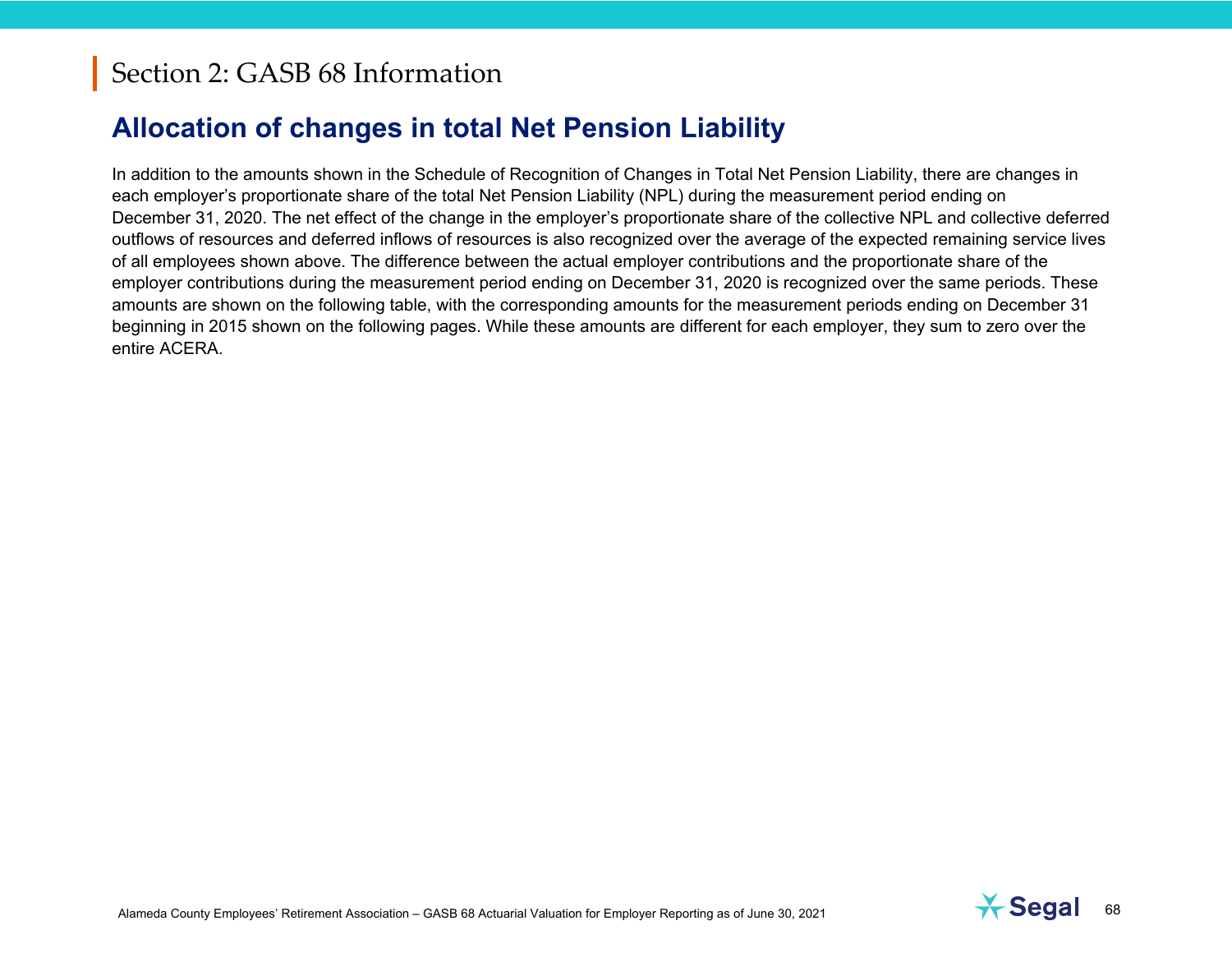## **Allocation of changes in total Net Pension Liability (continued)**

|                                | Total Change<br>to be<br>Recognized | Recognition<br>Period<br>(Years) | 2021             | 2022             | 2023             | 2024        | 2025        | 2026       | <b>Thereafter</b> |
|--------------------------------|-------------------------------------|----------------------------------|------------------|------------------|------------------|-------------|-------------|------------|-------------------|
| Alameda County                 | \$8,250,590                         | 5.26                             | \$1,568,554      | \$1,568,554      | \$1,568,554      | \$1,568,554 | \$1,568,554 | \$407,820  | \$0               |
| <b>Health System</b>           | (12, 853, 687)                      | 5.26                             | (2,443,667)      | (2,443,667)      | (2,443,667)      | (2,443,667) | (2,443,667) | (635, 352) | 0                 |
| <b>Superior Court</b>          | 3,403,342                           | 5.26                             | 647,023          | 647,023          | 647,023          | 647,023     | 647,023     | 168,227    | $\mathbf{0}$      |
| First 5                        | 620,220                             | 5.26                             | 117,913          | 117,913          | 117,913          | 117,913     | 117,913     | 30,655     | 0                 |
| <b>Housing Authority</b>       | 526,592                             | 5.26                             | 100,112          | 100,112          | 100,112          | 100,112     | 100,112     | 26,032     | $\mathbf 0$       |
| LARPD                          | 52,689                              | 5.26                             | 10,017           | 10,017           | 10,017           | 10,017      | 10,017      | 2,604      | $\mathbf 0$       |
| <b>ACOE</b>                    | 254                                 | 5.26                             | $\underline{48}$ | $\underline{48}$ | $\underline{48}$ | 48          | 48          | 14         | $\Omega$          |
| <b>Total for all Employers</b> | \$0                                 |                                  | \$0              | \$0              | \$0              | \$0         | \$0         | \$0        | \$0               |

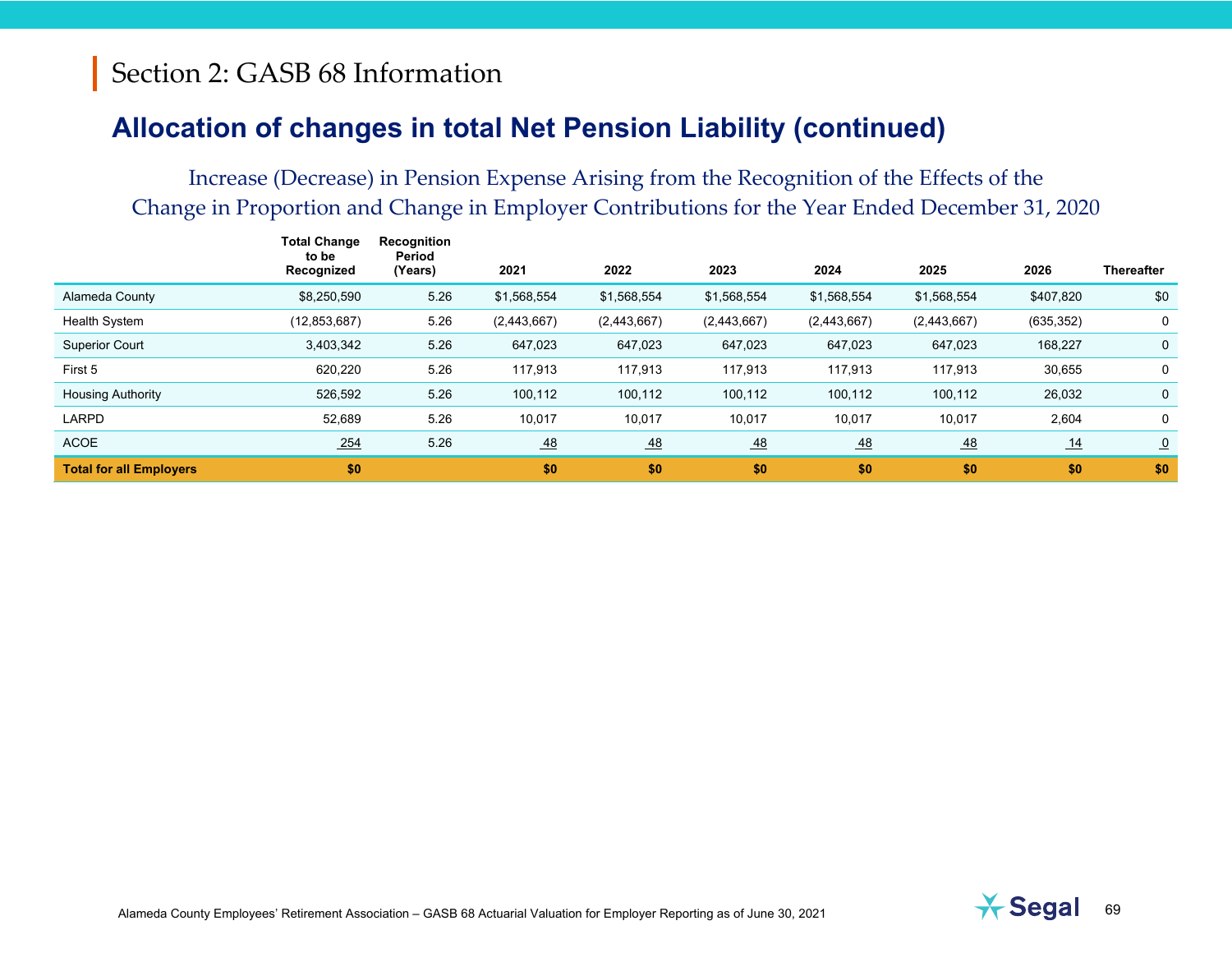### **Allocation of changes in total Net Pension Liability (continued)**

|                                | Total Change<br>to be<br>Recognized | Recognition<br>Period<br>(Years) | 2020        | 2021        | 2022        | 2023        | 2024        | 2025       | <b>Thereafter</b> |
|--------------------------------|-------------------------------------|----------------------------------|-------------|-------------|-------------|-------------|-------------|------------|-------------------|
| Alameda County                 | \$6,339,140                         | 5.37                             | \$1,180,474 | \$1,180,474 | \$1,180,474 | \$1,180,474 | \$1,180,474 | \$436,770  | \$0               |
| <b>Health System</b>           | (11,003,271)                        | 5.37                             | (2,049,027) | (2,049,027) | (2,049,027) | (2,049,027) | (2,049,027) | (758, 136) | 0                 |
| <b>Superior Court</b>          | 4,979,652                           | 5.37                             | 927,309     | 927,309     | 927,309     | 927,309     | 927,309     | 343,107    | $\mathbf{0}$      |
| First 5                        | 515,062                             | 5.37                             | 95,915      | 95,915      | 95,915      | 95,915      | 95,915      | 35,487     | 0                 |
| <b>Housing Authority</b>       | (898, 184)                          | 5.37                             | (167, 260)  | (167, 260)  | (167, 260)  | (167, 260)  | (167, 260)  | (61, 884)  | $\mathbf 0$       |
| LARPD                          | 27,510                              | 5.37                             | 5,123       | 5,123       | 5,123       | 5,123       | 5,123       | 1,895      | 0                 |
| <b>ACOE</b>                    | 40,091                              | 5.37                             | 7,466       | 7,466       | 7,466       | 7,466       | 7,466       | 2,761      | $\overline{0}$    |
| <b>Total for all Employers</b> | \$0                                 |                                  | \$0         | \$0         | \$0         | \$0         | \$0         | \$0        | \$0               |

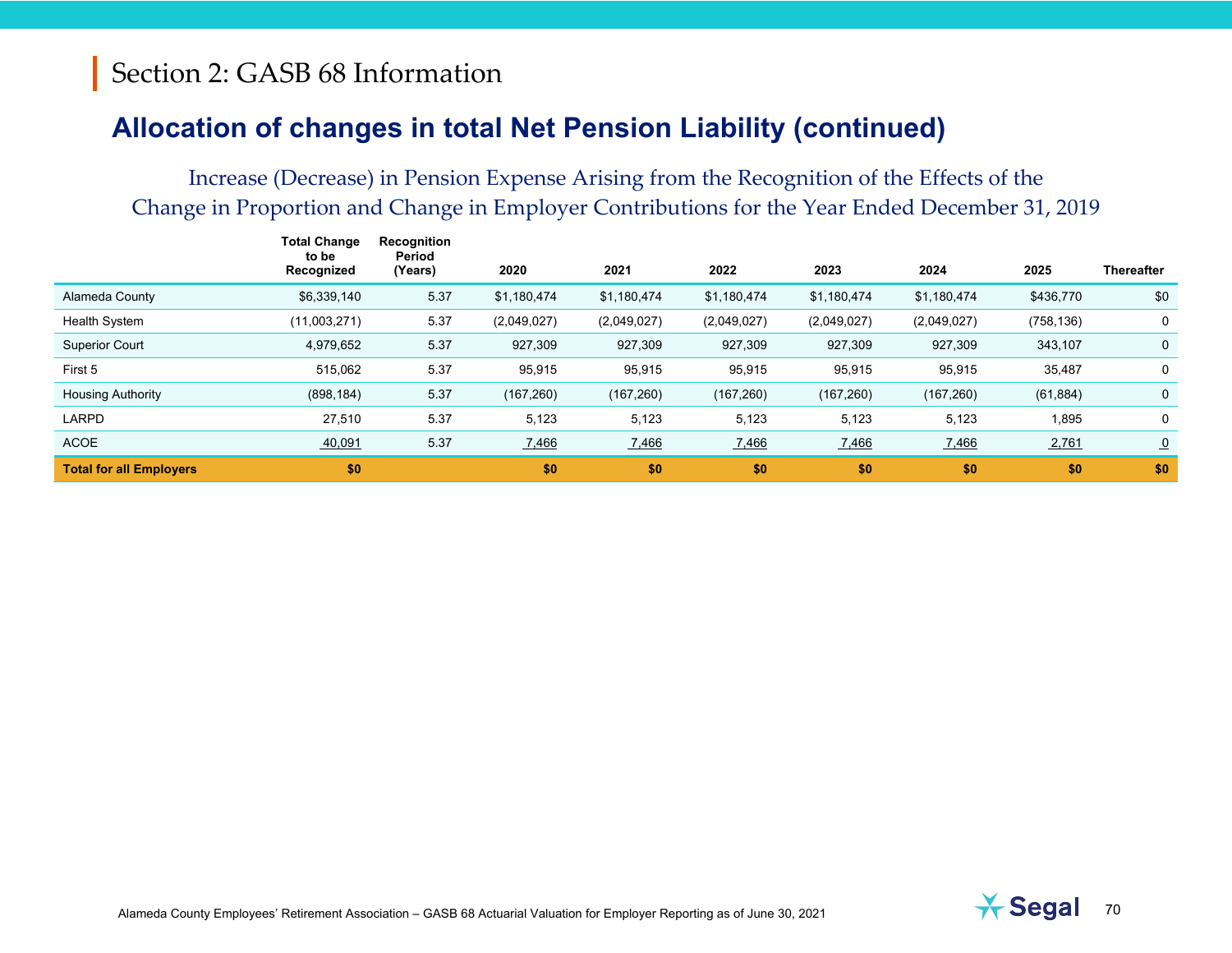## **Allocation of changes in total Net Pension Liability (continued)**

|                                | Total Change<br>to be<br>Recognized | Recognition<br>Period<br>(Years) | 2019       | 2020           | 2021           | 2022       | 2023           | 2024           | <b>Thereafter</b> |
|--------------------------------|-------------------------------------|----------------------------------|------------|----------------|----------------|------------|----------------|----------------|-------------------|
| Alameda County                 | \$1,738,127                         | 5.43                             | \$320,097  | \$320,097      | \$320,097      | \$320,097  | \$320,097      | \$137,642      | \$0               |
| <b>Health System</b>           | 680,885                             | 5.43                             | 125,393    | 125,393        | 125,393        | 125,393    | 125,393        | 53,920         | 0                 |
| <b>Superior Court</b>          | (2,537,099)                         | 5.43                             | (467, 238) | (467, 238)     | (467, 238)     | (467, 238) | (467, 238)     | (200, 909)     | $\mathbf{0}$      |
| First 5                        | 175,250                             | 5.43                             | 32,275     | 32,275         | 32,275         | 32,275     | 32,275         | 13,875         | 0                 |
| <b>Housing Authority</b>       | (46, 967)                           | 5.43                             | (8,649)    | (8,649)        | (8,649)        | (8,649)    | (8,649)        | (3, 722)       | $\mathbf 0$       |
| LARPD                          | (10, 196)                           | 5.43                             | (1,878)    | (1,878)        | (1,878)        | (1,878)    | (1,878)        | (806)          | 0                 |
| <b>ACOE</b>                    | $\overline{0}$                      | 5.43                             | $\Omega$   | $\overline{0}$ | $\overline{0}$ | $\Omega$   | $\overline{0}$ | $\overline{0}$ | $\overline{0}$    |
| <b>Total for all Employers</b> | \$0                                 |                                  | \$0        | \$0            | \$0            | \$0        | \$0            | \$0            | \$0               |

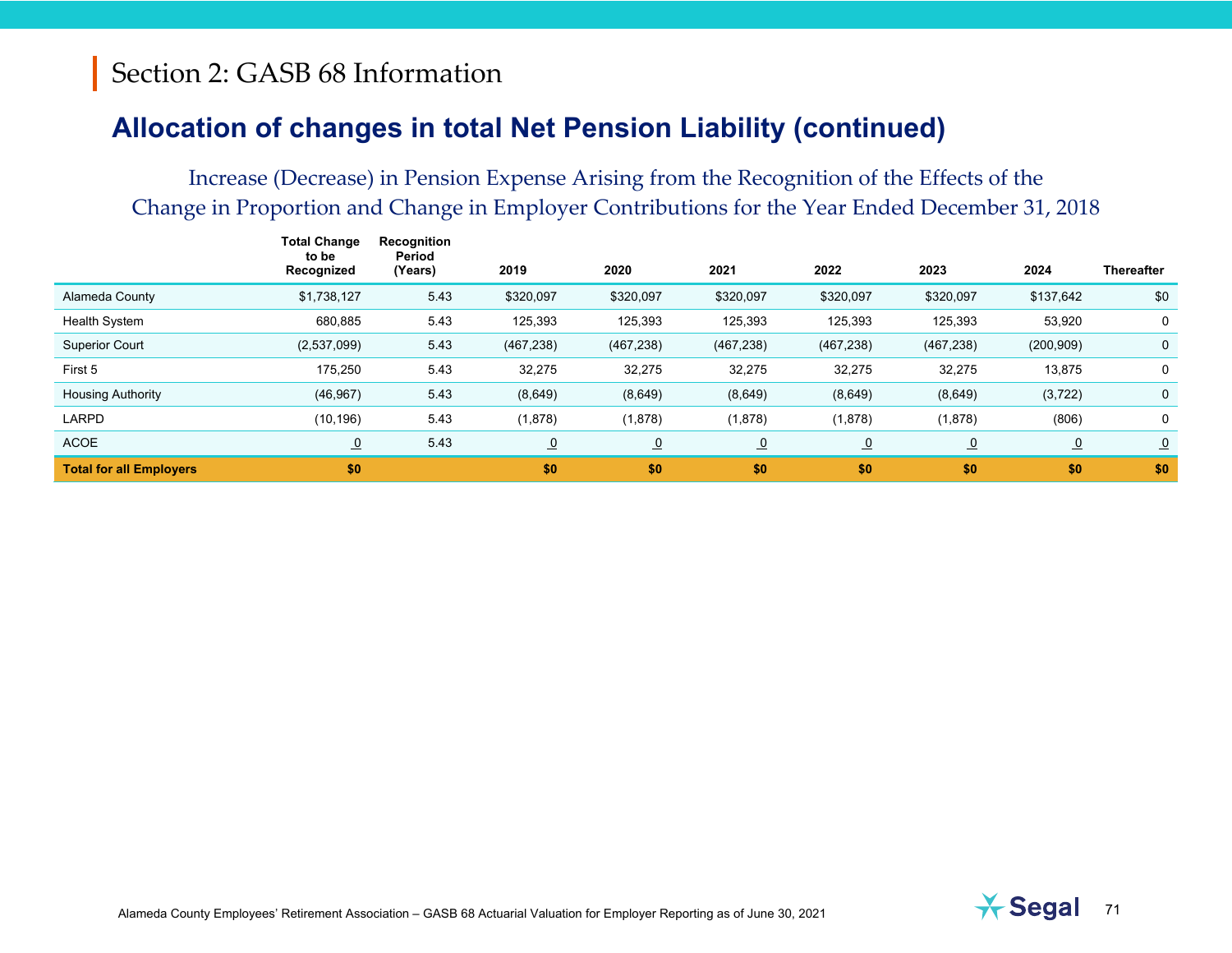### **Allocation of changes in total Net Pension Liability (continued)**

|                                | Total Change<br>to be<br>Recognized | Recognition<br>Period<br>(Years) | 2018          | 2019          | 2020          | 2021          | 2022          | 2023        | <b>Thereafter</b> |
|--------------------------------|-------------------------------------|----------------------------------|---------------|---------------|---------------|---------------|---------------|-------------|-------------------|
| Alameda County                 | \$(9,479,381)                       | 5.47                             | \$(1,732,979) | \$(1,732,979) | \$(1,732,979) | \$(1,732,979) | \$(1,732,979) | \$(814,486) | \$0               |
| <b>Health System</b>           | 13,073,831                          | 5.47                             | 2,390,097     | 2,390,097     | 2,390,097     | 2,390,097     | 2,390,097     | 1,123,346   | 0                 |
| <b>Superior Court</b>          | (2,908,250)                         | 5.47                             | (531, 672)    | (531, 672)    | (531, 672)    | (531, 672)    | (531, 672)    | (249, 890)  | $\mathbf{0}$      |
| First 5                        | (37, 941)                           | 5.47                             | (6,936)       | (6,936)       | (6,936)       | (6,936)       | (6,936)       | (3,261)     | 0                 |
| <b>Housing Authority</b>       | (403, 509)                          | 5.47                             | (73, 767)     | (73, 767)     | (73, 767)     | (73, 767)     | (73, 767)     | (34, 674)   | $\mathbf 0$       |
| <b>LARPD</b>                   | (98, 213)                           | 5.47                             | (17, 954)     | (17, 954)     | (17, 954)     | (17, 954)     | (17, 954)     | (8, 443)    | 0                 |
| <b>ACOE</b>                    | (146, 537)                          | 5.47                             | (26, 789)     | (26, 789)     | (26, 789)     | (26, 789)     | (26, 789)     | (12, 592)   | $\overline{0}$    |
| <b>Total for all Employers</b> | \$0                                 |                                  | \$0           | \$0           | \$0           | \$0           | \$0           | \$0         | \$0               |

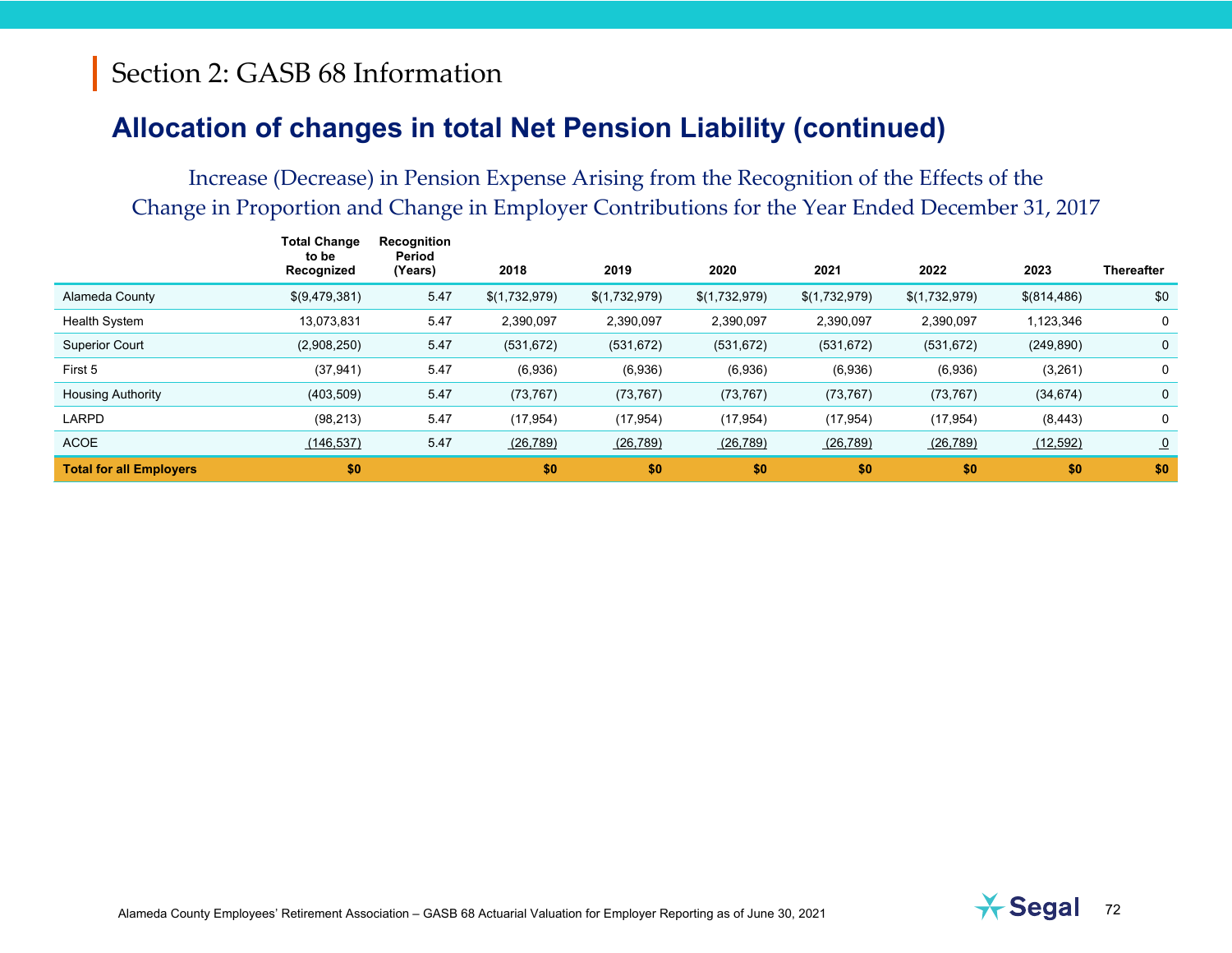### Section 2: GASB 68 Information

#### **Allocation of changes in total Net Pension Liability (continued)**

#### Increase (Decrease) in Pension Expense Arising from the Recognition of the Effects of the Change in Proportion and Change in Employer Contributions for the Year Ended December 31, 2016

|                                | Total Change<br>to be<br>Recognized | Recognition<br>Period<br>(Years) | 2017       | 2018       | 2019       | 2020       | 2021       | 2022      | <b>Thereafter</b> |
|--------------------------------|-------------------------------------|----------------------------------|------------|------------|------------|------------|------------|-----------|-------------------|
| Alameda County                 | \$773,839                           | 5.60                             | \$138,186  | \$138,185  | \$138,185  | \$138,185  | \$138,185  | \$82,913  | \$0               |
| <b>Health System</b>           | (286, 750)                          | 5.60                             | (51, 206)  | (51, 205)  | (51, 205)  | (51, 205)  | (51, 205)  | (30, 724) | 0                 |
| <b>Superior Court</b>          | (657, 369)                          | 5.60                             | (117, 388) | (117, 387) | (117, 387) | (117, 387) | (117, 387) | (70, 433) | 0                 |
| First 5                        | 178,251                             | 5.60                             | 31,831     | 31,830     | 31,830     | 31,830     | 31,830     | 19,100    | 0                 |
| <b>Housing Authority</b>       | 115,948                             | 5.60                             | 20,705     | 20,705     | 20,705     | 20,705     | 20,705     | 12,423    | 0                 |
| LARPD                          | (132, 463)                          | 5.60                             | (23, 653)  | (23, 654)  | (23, 654)  | (23, 654)  | (23, 654)  | (14, 194) | 0                 |
| <b>ACOE</b>                    | 8,544                               | 5.60                             | 1,525      | 1,526      | 1,526      | 1,526      | 1,526      | 915       | $\Omega$          |
| <b>Total for all Employers</b> | \$0                                 |                                  | \$0        | \$0        | \$0        | \$0        | \$0        | \$0       | \$0               |

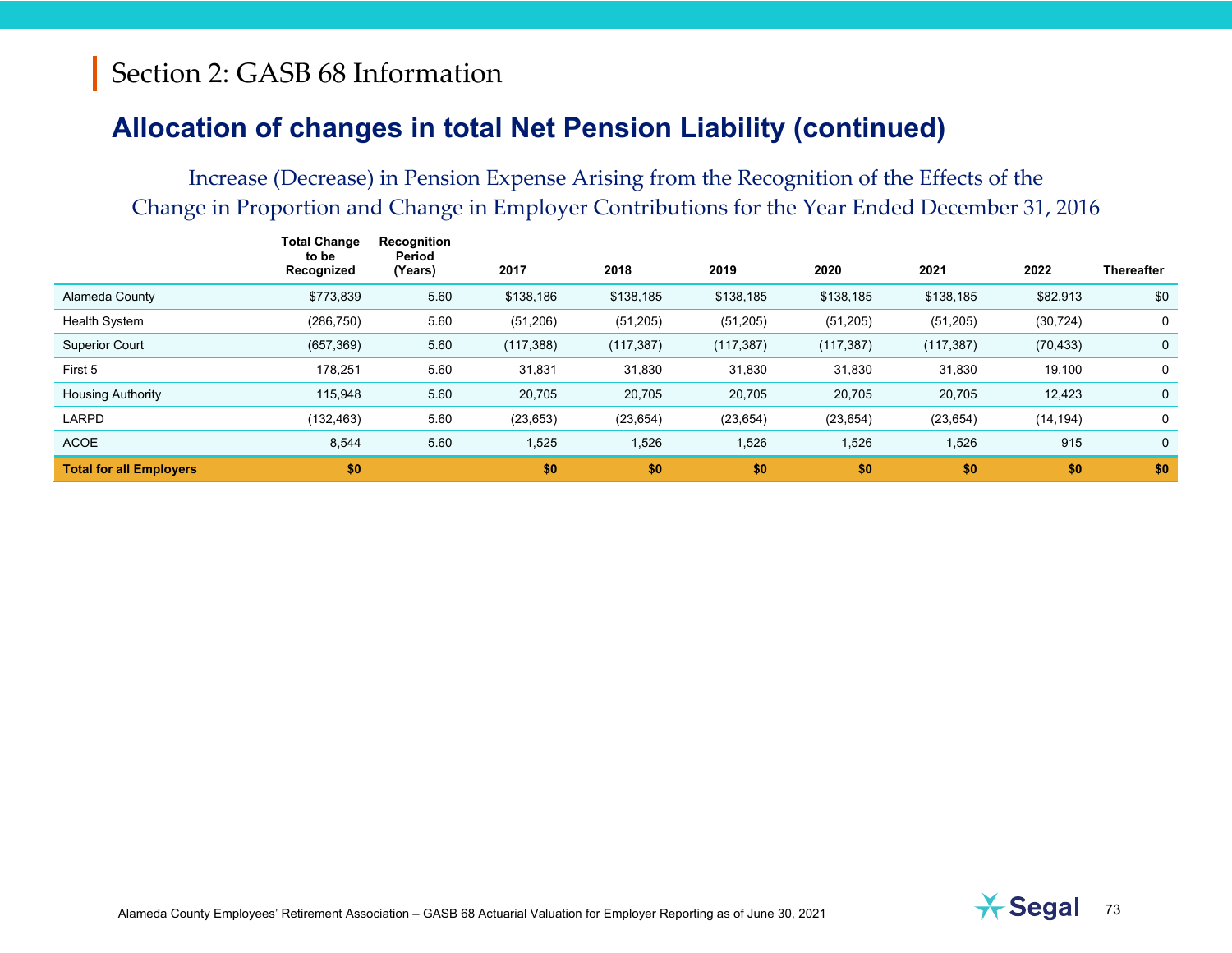### Section 2: GASB 68 Information

#### **Allocation of changes in total Net Pension Liability (continued)**

#### Increase (Decrease) in Pension Expense Arising from the Recognition of the Effects of the Change in Proportion and Change in Employer Contributions for the Year Ended December 31, 2015

|                                | Total Change<br>to be<br>Recognized | Recognition<br>Period<br>(Years) | 2016       | 2017       | 2018       | 2019       | 2020       | 2021       | <b>Thereafter</b> |
|--------------------------------|-------------------------------------|----------------------------------|------------|------------|------------|------------|------------|------------|-------------------|
| Alameda County                 | \$716,115                           | 5.64                             | \$126,970  | \$126,970  | \$126,970  | \$126,970  | \$126,970  | \$81,265   | \$0               |
| <b>Health System</b>           | (1, 234, 870)                       | 5.64                             | (218, 949) | (218, 949) | (218, 949) | (218, 949) | (218, 949) | (140, 125) | 0                 |
| <b>Superior Court</b>          | 221,160                             | 5.64                             | 39,213     | 39,213     | 39,213     | 39,213     | 39,213     | 25,095     | $\mathbf{0}$      |
| First 5                        | 95,336                              | 5.64                             | 16,904     | 16,904     | 16,904     | 16,904     | 16,904     | 10,816     | 0                 |
| <b>Housing Authority</b>       | 92,578                              | 5.64                             | 16,415     | 16,415     | 16,415     | 16,415     | 16,415     | 10,503     | $\mathbf 0$       |
| LARPD                          | 106,148                             | 5.64                             | 18,821     | 18,821     | 18,821     | 18,821     | 18,821     | 12,043     | 0                 |
| <b>ACOE</b>                    | 3,533                               | 5.64                             | 626        | 626        | 626        | 626        | 626        | 403        | $\overline{0}$    |
| <b>Total for all Employers</b> | \$0                                 |                                  | \$0        | \$0        | \$0        | \$0        | \$0        | \$0        | \$0               |

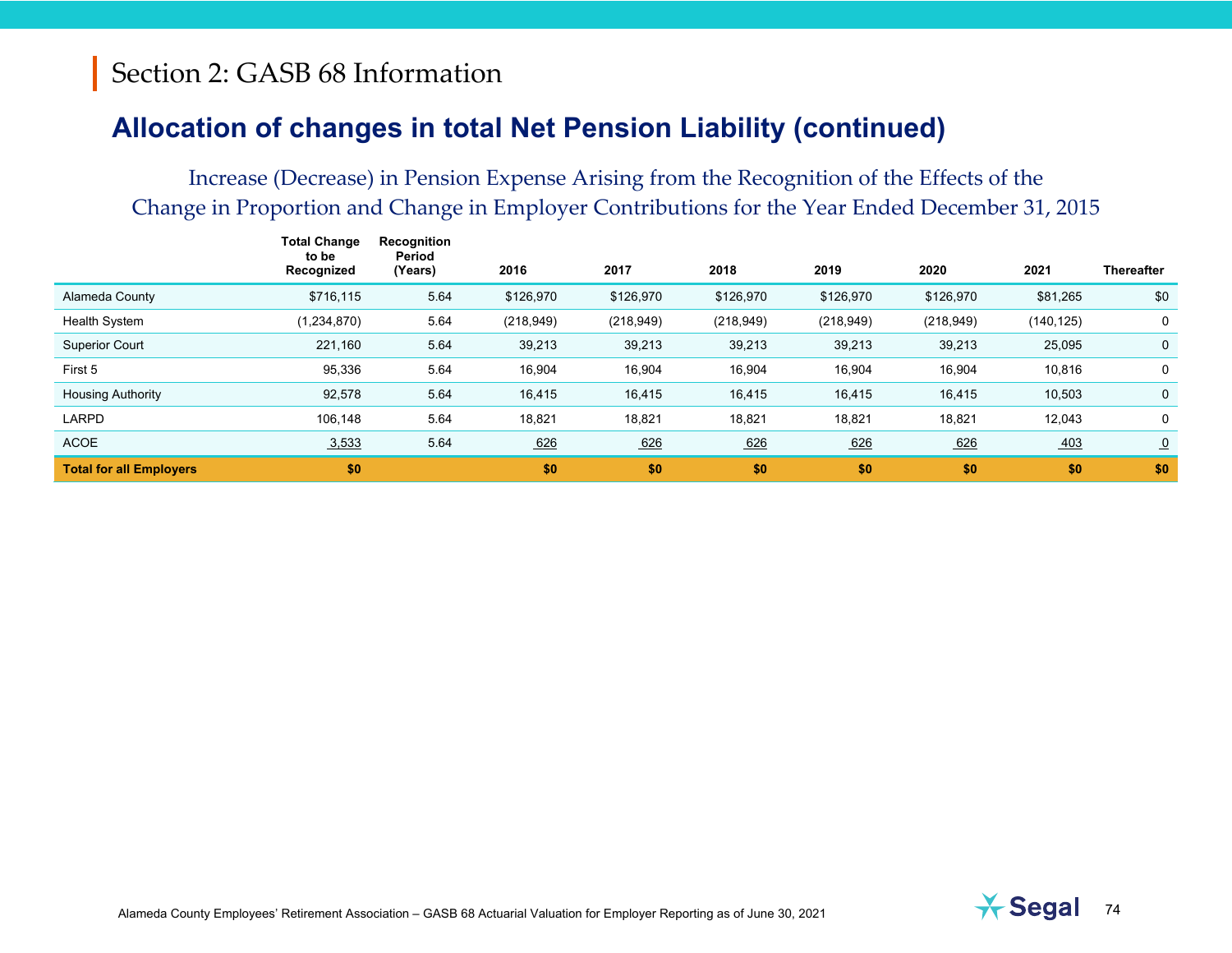#### **Actuarial assumptions and methods**

For December 31, 2020 Measurement Date and Employer Reporting as of June 30, 2021

| <b>Rationale for Assumptions:</b>                                                     | The information and analysis used in selecting each assumption that has a significant effect on this actuarial<br>valuation is shown in the December 1, 2016 through November 30, 2019 Actuarial Experience Study report<br>dated September 9, 2020. Unless otherwise noted, all actuarial assumptions and methods shown below apply<br>to all tiers. These assumptions were adopted by the Board.                                                                                                                                                                                                                  |
|---------------------------------------------------------------------------------------|---------------------------------------------------------------------------------------------------------------------------------------------------------------------------------------------------------------------------------------------------------------------------------------------------------------------------------------------------------------------------------------------------------------------------------------------------------------------------------------------------------------------------------------------------------------------------------------------------------------------|
| <b>Economic Assumptions</b>                                                           |                                                                                                                                                                                                                                                                                                                                                                                                                                                                                                                                                                                                                     |
| <b>Net Investment Return:</b>                                                         | 7.00%, net of investment expenses.                                                                                                                                                                                                                                                                                                                                                                                                                                                                                                                                                                                  |
| <b>Employee Contribution Crediting</b><br>Rate:                                       | 7.00%, compounded semi-annually.                                                                                                                                                                                                                                                                                                                                                                                                                                                                                                                                                                                    |
| <b>Consumer Price Index:</b>                                                          | Increase of 2.75% per year. Retiree COLA increases due to CPI are subject to a 2.75% maximum change per<br>year for General Tier 1, General Tier 3, and Safety Tier 1, and 2% maximum change per year for General Tier<br>2, General Tier 4, Safety Tier 2, Safety Tier 2C, Safety Tier 2D, and Safety Tier 4. (For General Tier 1, General<br>Tier 3, and Safety Tier 1 members with a sufficient COLA bank, withdrawals from the bank can be made to<br>increase the retiree COLA up to 3% per year.)<br>The actual COLA granted by ACERA on April 1, 2020 has been reflected in the December 31, 2019 valuation. |
| <b>Payroll Growth:</b>                                                                | Inflation of 2.75% per year plus real "across the board" salary increases of 0.50% per year, used to amortize<br>the Unfunded Actuarial Accrued Liability as a level percentage of payroll.                                                                                                                                                                                                                                                                                                                                                                                                                         |
| Increase in Internal Revenue Code<br>Section 401(a)(17)<br><b>Compensation Limit:</b> | Increase of 2.75% per year from the valuation date.                                                                                                                                                                                                                                                                                                                                                                                                                                                                                                                                                                 |
| Increase in Section 7522.10<br><b>Compensation Limit:</b>                             | Increase of 2.75% per year from the valuation date.                                                                                                                                                                                                                                                                                                                                                                                                                                                                                                                                                                 |

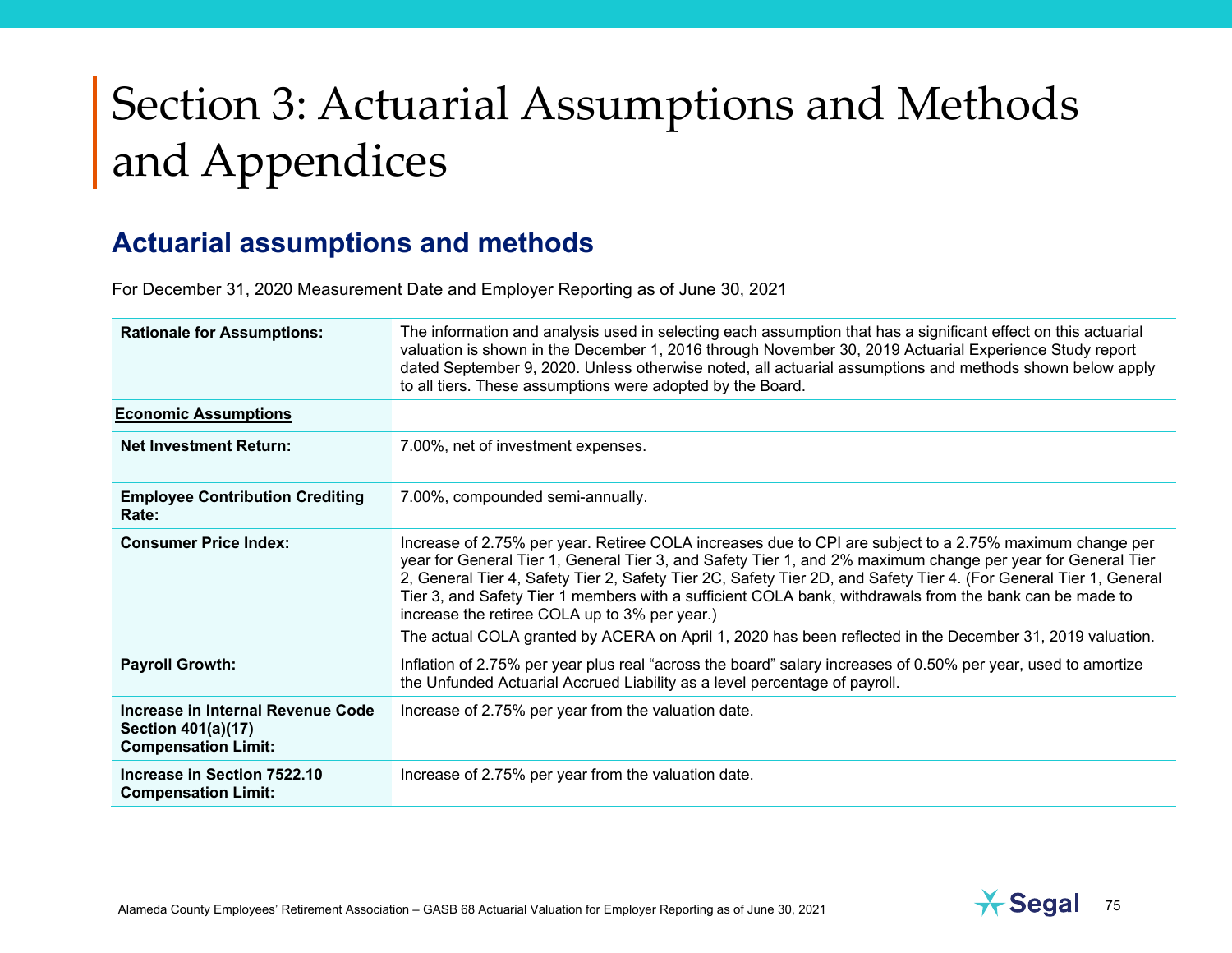| <b>Salary Increases:</b>               | The annual rate of compensation increase includes:                                                                                                                                      |                       |                   |                   |  |
|----------------------------------------|-----------------------------------------------------------------------------------------------------------------------------------------------------------------------------------------|-----------------------|-------------------|-------------------|--|
|                                        | • Inflation at 2.75%, plus                                                                                                                                                              |                       |                   |                   |  |
|                                        | • "Across the board" salary increases of 0.50% per year, plus                                                                                                                           |                       |                   |                   |  |
|                                        | • The following merit and promotion increases:                                                                                                                                          |                       |                   |                   |  |
|                                        |                                                                                                                                                                                         | <b>Years of</b>       | Rate (%)          |                   |  |
|                                        |                                                                                                                                                                                         | <b>Service</b>        | General           | <b>Safety</b>     |  |
|                                        |                                                                                                                                                                                         | $0 - 1$               | 5.10              | 8.00              |  |
|                                        |                                                                                                                                                                                         | $1 - 2$               | 5.10              | 8.00              |  |
|                                        |                                                                                                                                                                                         | $2 - 3$               | 4.50              | 8.00              |  |
|                                        |                                                                                                                                                                                         | $3 - 4$               | 2.90              | 4.90              |  |
|                                        |                                                                                                                                                                                         | $4 - 5$               | 2.10              | 3.70              |  |
|                                        |                                                                                                                                                                                         | $5-6$                 | 1.60              | 2.10              |  |
|                                        |                                                                                                                                                                                         | $6 - 7$               | 1.50              | 1.30              |  |
|                                        |                                                                                                                                                                                         | $7 - 8$               | 1.50              | 1.20              |  |
|                                        |                                                                                                                                                                                         | $8-9$                 | 1.00              | 0.90              |  |
|                                        |                                                                                                                                                                                         | $9 - 10$              | 0.90              | 0.90              |  |
|                                        |                                                                                                                                                                                         | $10 - 11$             | 0.70              | 0.80              |  |
|                                        |                                                                                                                                                                                         | 11 & Over             | 0.40              | 0.80              |  |
| <b>Additional Cashout Assumptions:</b> | Additional pay elements are expected to be received during a member's final average earnings period. The<br>percentages, added to the final average salary, used in this valuation are: |                       |                   |                   |  |
|                                        |                                                                                                                                                                                         |                       | <b>Service</b>    | <b>Disability</b> |  |
|                                        |                                                                                                                                                                                         |                       | <b>Retirement</b> | <b>Retirement</b> |  |
|                                        |                                                                                                                                                                                         | <b>General Tier 1</b> | 7.5%              | 6.5%              |  |
|                                        |                                                                                                                                                                                         | <b>General Tier 2</b> | 3.0%              | 1.4%              |  |
|                                        |                                                                                                                                                                                         | <b>General Tier 3</b> | 7.5%              | 6.5%              |  |
|                                        |                                                                                                                                                                                         | <b>General Tier 4</b> | N/A               | N/A               |  |
|                                        |                                                                                                                                                                                         | Safety Tier 1         | 7.5%              | 6.4%              |  |
|                                        |                                                                                                                                                                                         | Safety Tier 2         | 2.5%              | 1.9%              |  |
|                                        |                                                                                                                                                                                         | Safety Tier 2C        | 2.5%              | 1.9%              |  |
|                                        |                                                                                                                                                                                         | Safety Tier 2D        | 2.5%              | 1.9%              |  |

Safety Tier 4 N/A N/A

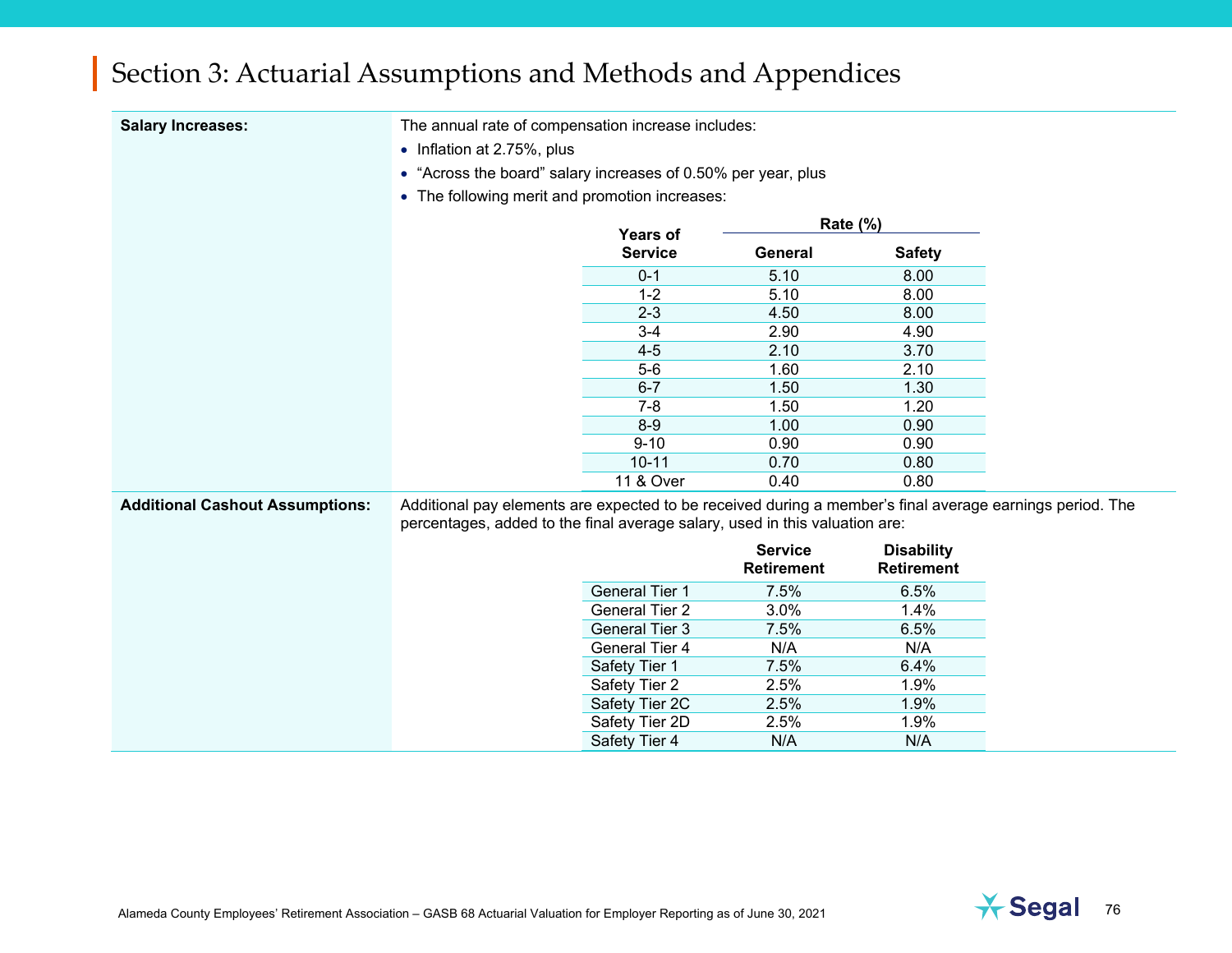| <b>Demographic Assumptions:</b>         |                                                                                                                                                                                                                                                                                                                         |
|-----------------------------------------|-------------------------------------------------------------------------------------------------------------------------------------------------------------------------------------------------------------------------------------------------------------------------------------------------------------------------|
| <b>Post-Retirement Mortality Rates:</b> | Healthy                                                                                                                                                                                                                                                                                                                 |
|                                         | • General Members: Pub-2010 General Healthy Retiree Amount-Weighted Above-Median Mortality Tables<br>(separate tables for males and females), projected generationally with the two-dimensional mortality<br>improvement scale MP-2019.                                                                                 |
|                                         | • Safety Members: Pub-2010 Safety Healthy Retiree Amount-Weighted Above-Median Mortality Tables<br>(separate tables for males and females), projected generationally with the two-dimensional mortality<br>improvement scale MP-2019.                                                                                   |
|                                         | <b>Disabled</b>                                                                                                                                                                                                                                                                                                         |
|                                         | • General Members: Pub-2010 Non-Safety Disabled Retiree Amount-Weighted Mortality Tables (separate<br>tables for males and females) with rates decreased by 10% for females, projected generationally with the<br>two-dimensional mortality improvement scale MP-2019.                                                  |
|                                         | • Safety Members: Pub-2010 Safety Disabled Retiree Amount-Weighted Mortality Tables (separate tables for<br>males and females) with rates increased by 5% for males, projected generationally with the two-dimensional<br>mortality improvement scale MP-2019.                                                          |
|                                         | <b>Beneficiaries</b>                                                                                                                                                                                                                                                                                                    |
|                                         | • All Beneficiaries: Pub-2010 General Contingent Survivor Amount-Weighted Above-Median Mortality Tables<br>(separate tables for males and females) with rates increased by 5% for males, projected generationally with<br>the two-dimensional mortality improvement scale MP-2019.                                      |
|                                         | The Pub-2010 mortality tables and adjustments as shown above reasonably reflect the mortality experience as<br>of the measurement date. These mortality tables were adjusted to future years using the generational<br>projection to reflect future mortality improvement between the measurement date and those years. |

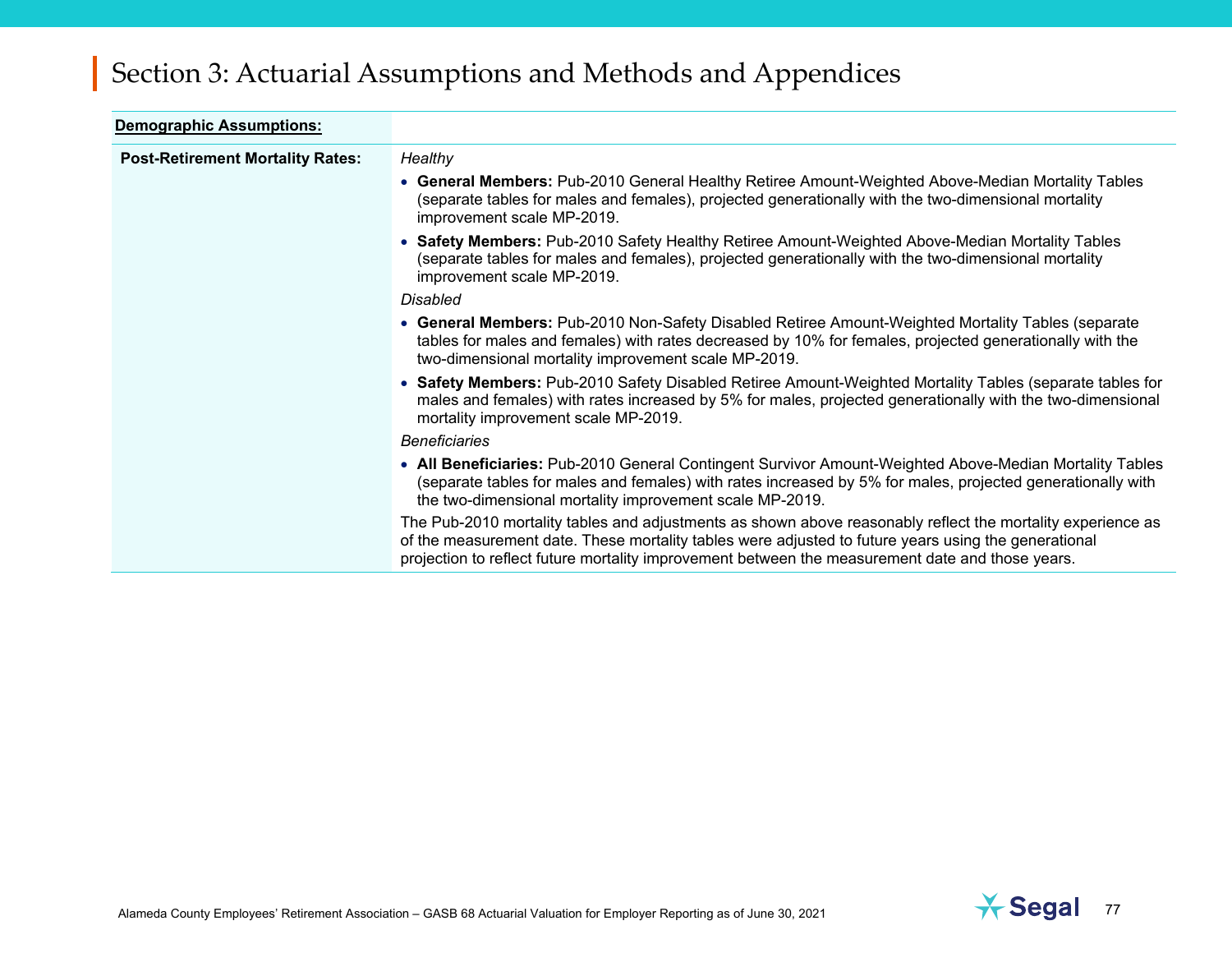| <b>Pre-Retirement Mortality Rates:</b>                     | • General Members: Pub-2010 General Employee Amount-Weighted Above-Median Mortality Tables<br>(separate tables for males and females), projected generationally with the two-dimensional mortality<br>improvement scale MP-2019.                                                |                                                                                                                                                                                                                                                                               |             |                                                                                                          |             |                                                                                                                                                                                                              |  |  |  |
|------------------------------------------------------------|---------------------------------------------------------------------------------------------------------------------------------------------------------------------------------------------------------------------------------------------------------------------------------|-------------------------------------------------------------------------------------------------------------------------------------------------------------------------------------------------------------------------------------------------------------------------------|-------------|----------------------------------------------------------------------------------------------------------|-------------|--------------------------------------------------------------------------------------------------------------------------------------------------------------------------------------------------------------|--|--|--|
|                                                            |                                                                                                                                                                                                                                                                                 | scale MP-2019.                                                                                                                                                                                                                                                                |             |                                                                                                          |             | • Safety Members: Pub-2010 Safety Employee Amount-Weighted Above-Median Mortality Tables (separate<br>tables for males and females), projected generationally with the two-dimensional mortality improvement |  |  |  |
|                                                            |                                                                                                                                                                                                                                                                                 |                                                                                                                                                                                                                                                                               |             |                                                                                                          |             |                                                                                                                                                                                                              |  |  |  |
|                                                            |                                                                                                                                                                                                                                                                                 |                                                                                                                                                                                                                                                                               |             | General <sup>1</sup>                                                                                     |             | Safety <sup>1</sup>                                                                                                                                                                                          |  |  |  |
|                                                            |                                                                                                                                                                                                                                                                                 | Age                                                                                                                                                                                                                                                                           | <b>Male</b> | <b>Female</b>                                                                                            | <b>Male</b> | <b>Female</b>                                                                                                                                                                                                |  |  |  |
|                                                            |                                                                                                                                                                                                                                                                                 | 20                                                                                                                                                                                                                                                                            | 0.04        | 0.01                                                                                                     | 0.04        | 0.02                                                                                                                                                                                                         |  |  |  |
|                                                            |                                                                                                                                                                                                                                                                                 | 25                                                                                                                                                                                                                                                                            | 0.02        | 0.01                                                                                                     | 0.03        | 0.02                                                                                                                                                                                                         |  |  |  |
|                                                            |                                                                                                                                                                                                                                                                                 | 30                                                                                                                                                                                                                                                                            | 0.04        | 0.01                                                                                                     | 0.04        | 0.02                                                                                                                                                                                                         |  |  |  |
|                                                            |                                                                                                                                                                                                                                                                                 | 35                                                                                                                                                                                                                                                                            | 0.04        | 0.02                                                                                                     | 0.04        | 0.03                                                                                                                                                                                                         |  |  |  |
|                                                            |                                                                                                                                                                                                                                                                                 | 40                                                                                                                                                                                                                                                                            | 0.06        | 0.03                                                                                                     | 0.05        | 0.04                                                                                                                                                                                                         |  |  |  |
|                                                            |                                                                                                                                                                                                                                                                                 | 45                                                                                                                                                                                                                                                                            | 0.09        | 0.05                                                                                                     | 0.07        | 0.06                                                                                                                                                                                                         |  |  |  |
|                                                            |                                                                                                                                                                                                                                                                                 | 50                                                                                                                                                                                                                                                                            | 0.13        | 0.08                                                                                                     | 0.10        | 0.08                                                                                                                                                                                                         |  |  |  |
|                                                            |                                                                                                                                                                                                                                                                                 | 55                                                                                                                                                                                                                                                                            | 0.19        | 0.11                                                                                                     | 0.15        | 0.11                                                                                                                                                                                                         |  |  |  |
|                                                            |                                                                                                                                                                                                                                                                                 | 60                                                                                                                                                                                                                                                                            | 0.28        | 0.17                                                                                                     | 0.23        | 0.15                                                                                                                                                                                                         |  |  |  |
|                                                            |                                                                                                                                                                                                                                                                                 | 65                                                                                                                                                                                                                                                                            | 0.41        | 0.27                                                                                                     | 0.35        | 0.20                                                                                                                                                                                                         |  |  |  |
|                                                            |                                                                                                                                                                                                                                                                                 |                                                                                                                                                                                                                                                                               |             | All pre-retirement deaths are assumed to be non-service connected.                                       |             |                                                                                                                                                                                                              |  |  |  |
|                                                            |                                                                                                                                                                                                                                                                                 |                                                                                                                                                                                                                                                                               |             | $1$ Generational projections beyond the base year (2010) are not reflected in the above mortality rates. |             |                                                                                                                                                                                                              |  |  |  |
| <b>Mortality Rates for Member</b><br><b>Contributions:</b> | • General Members: Pub-2010 General Healthy Retiree Amount-Weighted Above-Median Mortality Tables<br>(separate tables for males and females), projected 30 years (from 2010) with the two-dimensional mortality<br>improvement scale MP-2019, weighted 30% male and 70% female. |                                                                                                                                                                                                                                                                               |             |                                                                                                          |             |                                                                                                                                                                                                              |  |  |  |
|                                                            |                                                                                                                                                                                                                                                                                 | • Safety Members: Pub-2010 Safety Healthy Retiree Amount-Weighted Above-Median Mortality Tables<br>(separate tables for males and females), projected 30 years (from 2010) with the two-dimensional mortality<br>improvement scale MP-2019, weighted 75% male and 25% female. |             |                                                                                                          |             |                                                                                                                                                                                                              |  |  |  |

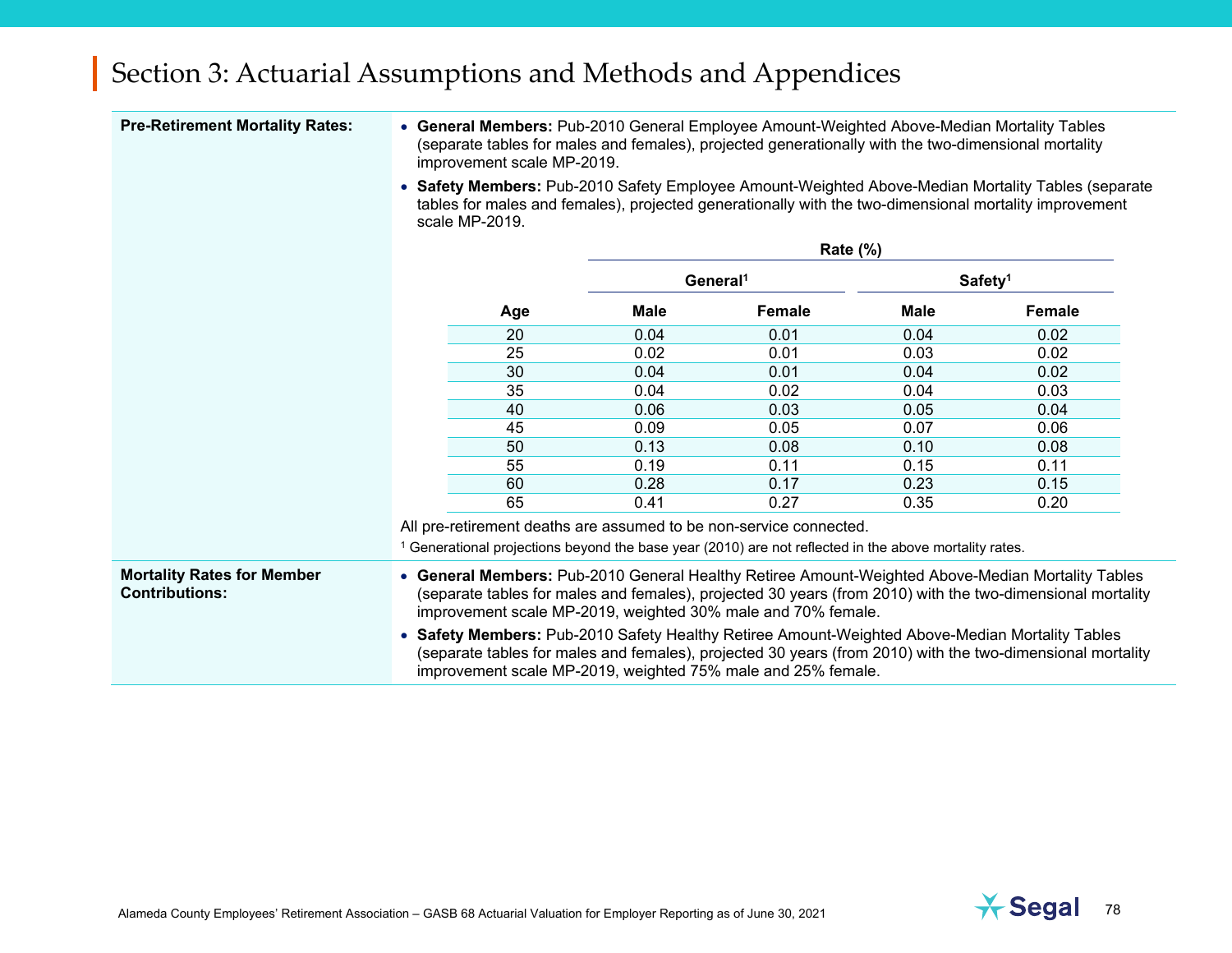| <b>Optional Forms of Benefit:</b> | Service Retirement and All Beneficiaries                                                                                                                                                                                                                                                                       |                                                                                                                                                                                                                                                                                                                       |                |               |                                                                                                                                                                                                                |  |  |  |  |
|-----------------------------------|----------------------------------------------------------------------------------------------------------------------------------------------------------------------------------------------------------------------------------------------------------------------------------------------------------------|-----------------------------------------------------------------------------------------------------------------------------------------------------------------------------------------------------------------------------------------------------------------------------------------------------------------------|----------------|---------------|----------------------------------------------------------------------------------------------------------------------------------------------------------------------------------------------------------------|--|--|--|--|
|                                   |                                                                                                                                                                                                                                                                                                                | • General Members: Pub-2010 General Healthy Retiree Amount-Weighted Above-Median Mortality Tables<br>(separate tables for males and females), projected 25 years (from 2010) with the two-dimensional mortality<br>improvement scale MP-2019, weighted 30% male and 70% female.                                       |                |               |                                                                                                                                                                                                                |  |  |  |  |
|                                   | • General Beneficiaries: Pub-2010 General Contingent Survivor Amount-Weighted Above-Median Mortality<br>female.                                                                                                                                                                                                |                                                                                                                                                                                                                                                                                                                       |                |               | Tables (separate tables for males and females) with rates increased by 5% for males, projected 25 years<br>(from 2010) with the two-dimensional mortality improvement scale MP-2019, weighted 70% male and 30% |  |  |  |  |
|                                   |                                                                                                                                                                                                                                                                                                                | • Safety Members: Pub-2010 Safety Healthy Retiree Amount-Weighted Above-Median Mortality Tables<br>(separate tables for males and females), projected 25 years (from 2010) with the two-dimensional mortality<br>improvement scale MP-2019, weighted 75% male and 25% female.                                         |                |               |                                                                                                                                                                                                                |  |  |  |  |
|                                   | female.                                                                                                                                                                                                                                                                                                        | • Safety Beneficiaries: Pub-2010 General Contingent Survivor Amount-Weighted Above-Median Mortality<br>Tables (separate tables for males and females) with rates increased by 5% for males, projected 25 years<br>(from 2010) with the two-dimensional mortality improvement scale MP-2019, weighted 25% male and 75% |                |               |                                                                                                                                                                                                                |  |  |  |  |
|                                   | <b>Disability Retirement</b>                                                                                                                                                                                                                                                                                   |                                                                                                                                                                                                                                                                                                                       |                |               |                                                                                                                                                                                                                |  |  |  |  |
|                                   | • General Members: Pub-2010 Non-Safety Disabled Retiree Amount-Weighted Mortality Tables (separate<br>tables for males and females) with rates decreased by 10% for females, projected 25 years (from 2010) with<br>the two-dimensional mortality improvement scale MP-2019, weighted 30% male and 70% female. |                                                                                                                                                                                                                                                                                                                       |                |               |                                                                                                                                                                                                                |  |  |  |  |
|                                   | • Safety Members: Pub-2010 Safety Disabled Retiree Amount-Weighted Mortality Tables (separate tables for<br>males and females) with rates increased by 5% for males, projected 25 years (from 2010) with the two-<br>dimensional mortality improvement scale MP-2019, weighted 75% male and 25% female.        |                                                                                                                                                                                                                                                                                                                       |                |               |                                                                                                                                                                                                                |  |  |  |  |
| <b>Disability Incidence:</b>      |                                                                                                                                                                                                                                                                                                                |                                                                                                                                                                                                                                                                                                                       | Rate (%)       |               |                                                                                                                                                                                                                |  |  |  |  |
|                                   |                                                                                                                                                                                                                                                                                                                | Age                                                                                                                                                                                                                                                                                                                   | <b>General</b> | <b>Safety</b> |                                                                                                                                                                                                                |  |  |  |  |
|                                   |                                                                                                                                                                                                                                                                                                                | 20                                                                                                                                                                                                                                                                                                                    | 0.00           | 0.00          |                                                                                                                                                                                                                |  |  |  |  |
|                                   |                                                                                                                                                                                                                                                                                                                | 25                                                                                                                                                                                                                                                                                                                    | 0.01           | 0.03          |                                                                                                                                                                                                                |  |  |  |  |
|                                   |                                                                                                                                                                                                                                                                                                                | 30                                                                                                                                                                                                                                                                                                                    | 0.03           | 0.26          |                                                                                                                                                                                                                |  |  |  |  |
|                                   |                                                                                                                                                                                                                                                                                                                | 35                                                                                                                                                                                                                                                                                                                    | 0.07           | 0.64          |                                                                                                                                                                                                                |  |  |  |  |
|                                   |                                                                                                                                                                                                                                                                                                                | 40                                                                                                                                                                                                                                                                                                                    | 0.09           | 1.22          |                                                                                                                                                                                                                |  |  |  |  |
|                                   |                                                                                                                                                                                                                                                                                                                | 45                                                                                                                                                                                                                                                                                                                    | 0.16           | 1.50          |                                                                                                                                                                                                                |  |  |  |  |
|                                   |                                                                                                                                                                                                                                                                                                                | 50                                                                                                                                                                                                                                                                                                                    | 0.26           | 2.10          |                                                                                                                                                                                                                |  |  |  |  |
|                                   |                                                                                                                                                                                                                                                                                                                | 55                                                                                                                                                                                                                                                                                                                    | 0.33           | 2.65          |                                                                                                                                                                                                                |  |  |  |  |
|                                   |                                                                                                                                                                                                                                                                                                                | 60                                                                                                                                                                                                                                                                                                                    | 0.38           | 3.80          |                                                                                                                                                                                                                |  |  |  |  |
|                                   |                                                                                                                                                                                                                                                                                                                |                                                                                                                                                                                                                                                                                                                       |                |               | 65% of General disabilities are assumed to be service connected disabilities. The other 35% are assumed to be                                                                                                  |  |  |  |  |
|                                   | non-service connected disabilities.                                                                                                                                                                                                                                                                            |                                                                                                                                                                                                                                                                                                                       |                |               |                                                                                                                                                                                                                |  |  |  |  |
|                                   | 100% of Safety disabilities are assumed to be service connected disabilities.                                                                                                                                                                                                                                  |                                                                                                                                                                                                                                                                                                                       |                |               |                                                                                                                                                                                                                |  |  |  |  |

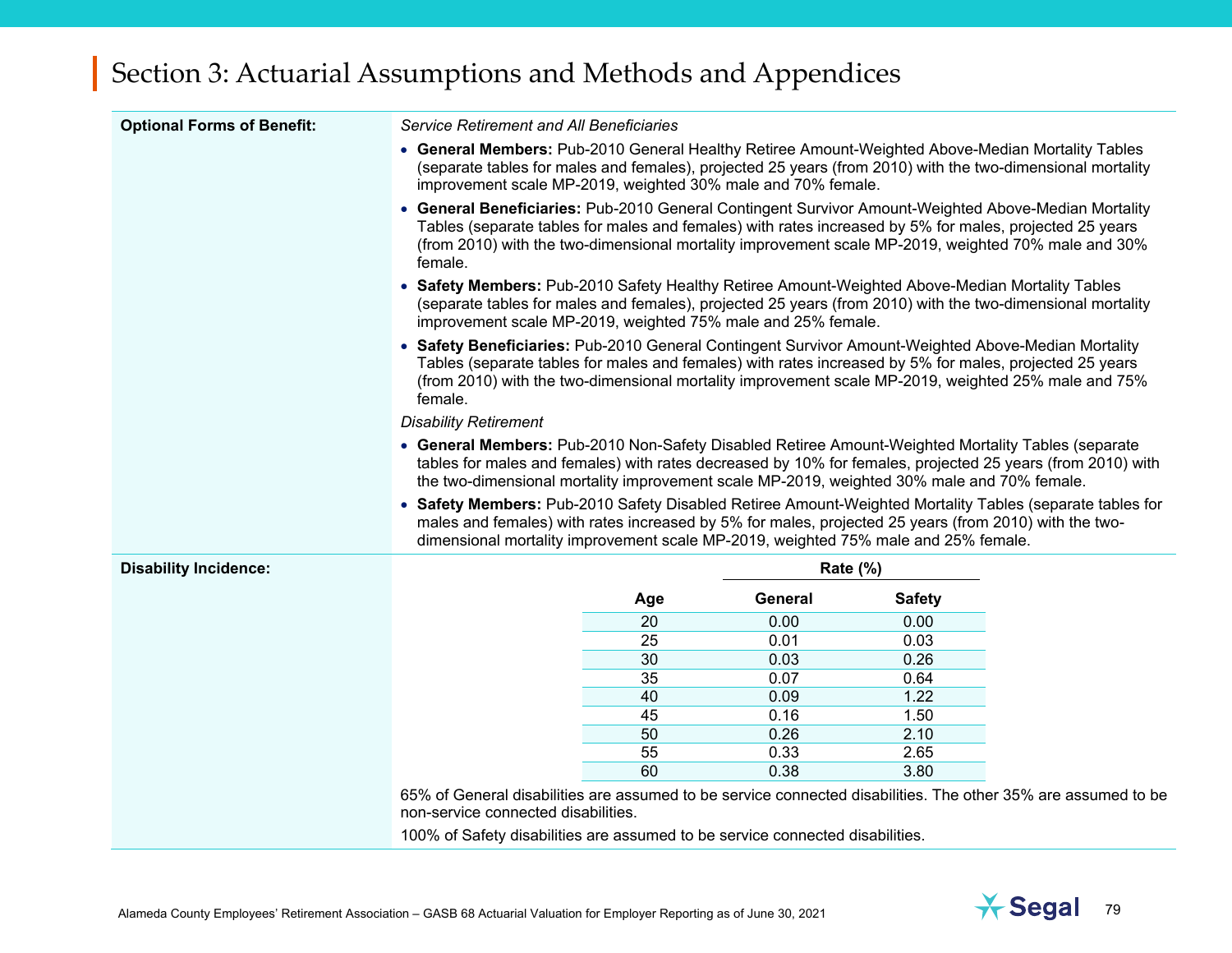| Termination: |                                                                                                                                                                                                                        | Years of       | <b>Rate (%)</b> |               |
|--------------|------------------------------------------------------------------------------------------------------------------------------------------------------------------------------------------------------------------------|----------------|-----------------|---------------|
|              |                                                                                                                                                                                                                        | <b>Service</b> | General         | <b>Safety</b> |
|              |                                                                                                                                                                                                                        | $0 - 1$        | 12.00           | 4.00          |
|              |                                                                                                                                                                                                                        | $1 - 2$        | 9.00            | 4.00          |
|              |                                                                                                                                                                                                                        | $2 - 3$        | 8.00            | 4.00          |
|              |                                                                                                                                                                                                                        | 3-4            | 6.00            | 3.50          |
|              |                                                                                                                                                                                                                        | $4 - 5$        | 6.00            | 3.00          |
|              |                                                                                                                                                                                                                        | $5-6$          | 6.00            | 2.00          |
|              |                                                                                                                                                                                                                        | $6 - 7$        | 5.25            | 1.80          |
|              |                                                                                                                                                                                                                        | $7-8$          | 4.25            | 1.70          |
|              |                                                                                                                                                                                                                        | $8-9$          | 3.75            | 1.60          |
|              |                                                                                                                                                                                                                        | $9 - 16$       | 3.50            | 1.50          |
|              |                                                                                                                                                                                                                        | $16 - 17$      | 3.40            | 1.40          |
|              |                                                                                                                                                                                                                        | $17 - 18$      | 3.30            | 1.30          |
|              |                                                                                                                                                                                                                        | $18-19$        | 3.20            | 1.20          |
|              |                                                                                                                                                                                                                        | 19-20          | 3.10            | 1.10          |
|              |                                                                                                                                                                                                                        | 20 or more     | 3.00            | 1.00          |
|              | For members with less than five years of service, 55% of all terminated members are assumed to choose a<br>refund of contributions and the other 45% are assumed to choose a deferred vested benefit. For members with |                |                 |               |
|              | five or more years of service, 30% of all terminated members are assumed to choose a refund of contributions<br>and the other 70% are assumed to choose a deferred vested benefit.                                     |                |                 |               |
|              | No termination is assumed after a member is eligible for retirement.                                                                                                                                                   |                |                 |               |

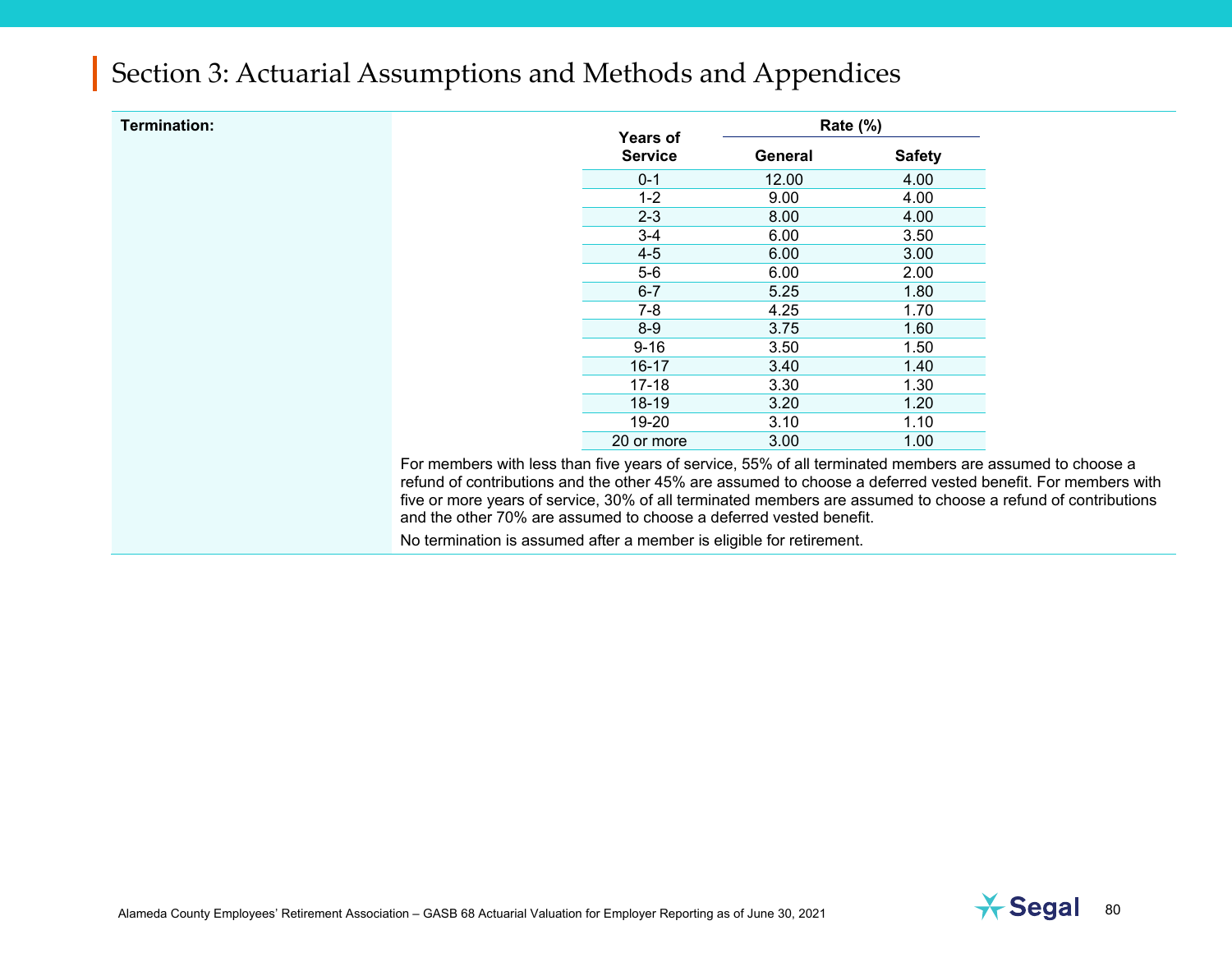#### **Retirement Rates:**

|                 | Rate (%) <sup>1</sup> |       |            |        |        |               |       |                |                      |        |  |
|-----------------|-----------------------|-------|------------|--------|--------|---------------|-------|----------------|----------------------|--------|--|
|                 |                       |       | General    |        |        | <b>Safety</b> |       |                |                      |        |  |
|                 |                       |       | Tier $2^2$ |        |        |               |       | Tier 2, $2D^2$ |                      |        |  |
| Age             | Tier 1                | < 30  | $30+$      | Tier 3 | Tier 4 | Tier $13$     | < 30  | $30+$          | Tier 2C <sup>3</sup> | Tier 4 |  |
| 49              | 0.0                   | 0.0   | 0.0        | 0.0    | 0.0    | 0.0           | 12.0  | 18.0           | 0.0                  | 0.0    |  |
| 50              | 2.0                   | 2.0   | 4.0        | 10.0   | 0.0    | 35.0          | 12.0  | 18.0           | 4.0                  | 4.0    |  |
| 51              | 4.0                   | 2.0   | 4.0        | 10.0   | 0.0    | 30.0          | 10.0  | 24.0           | 2.0                  | 2.0    |  |
| 52              | 4.0                   | 2.0   | 4.0        | 10.0   | 4.0    | 25.0          | 10.0  | 24.0           | 2.0                  | 2.0    |  |
| 53              | 5.0                   | 2.0   | 4.0        | 10.0   | 2.0    | 35.0          | 10.0  | 25.0           | 3.0                  | 3.0    |  |
| 54              | 5.0                   | 2.0   | 4.0        | 10.0   | 2.0    | 45.0          | 12.0  | 27.0           | 6.0                  | 6.0    |  |
| $\overline{55}$ | 6.0                   | 2.0   | 4.0        | 12.0   | 5.0    | 45.0          | 12.0  | 29.0           | 10.0                 | 10.0   |  |
| 56              | 10.0                  | 2.5   | 4.5        | 14.0   | 2.5    | 45.0          | 14.0  | 32.0           | 12.0                 | 12.0   |  |
| 57              | 12.0                  | 4.0   | 5.0        | 16.0   | 3.5    | 45.0          | 16.0  | 32.0           | 20.0                 | 20.0   |  |
| 58              | 12.0                  | 4.0   | 5.0        | 18.0   | 3.5    | 45.0          | 18.0  | 30.0           | 10.0                 | 10.0   |  |
| 59              | 14.0                  | 4.5   | 8.0        | 20.0   | 4.5    | 45.0          | 18.0  | 30.0           | 15.0                 | 15.0   |  |
| 60              | 20.0                  | 8.0   | 8.5        | 20.0   | 5.0    | 45.0          | 25.0  | 30.0           | 60.0                 | 60.0   |  |
| 61              | 20.0                  | 9.0   | 13.5       | 20.0   | 5.0    | 45.0          | 25.0  | 30.0           | 60.0                 | 60.0   |  |
| 62              | 35.0                  | 15.0  | 22.5       | 30.0   | 18.0   | 45.0          | 25.0  | 30.0           | 60.0                 | 60.0   |  |
| 63              | 30.0                  | 15.0  | 22.5       | 25.0   | 15.0   | 45.0          | 25.0  | 30.0           | 60.0                 | 60.0   |  |
| 64              | 30.0                  | 18.0  | 27.0       | 25.0   | 17.0   | 45.0          | 30.0  | 30.0           | 60.0                 | 60.0   |  |
| 65              | 30.0                  | 25.0  | 27.5       | 50.0   | 25.0   | 100.0         | 100.0 | 100.0          | 100.0                | 100.0  |  |
| 66              | 30.0                  | 30.0  | 33.0       | 50.0   | 30.0   | 100.0         | 100.0 | 100.0          | 100.0                | 100.0  |  |
| 67              | 30.0                  | 30.0  | 33.0       | 50.0   | 30.0   | 100.0         | 100.0 | 100.0          | 100.0                | 100.0  |  |
| 68              | 30.0                  | 30.0  | 33.0       | 50.0   | 30.0   | 100.0         | 100.0 | 100.0          | 100.0                | 100.0  |  |
| 69              | 35.0                  | 35.0  | 38.5       | 50.0   | 35.0   | 100.0         | 100.0 | 100.0          | 100.0                | 100.0  |  |
| $\overline{70}$ | 40.0                  | 40.0  | 40.0       | 65.0   | 25.0   | 100.0         | 100.0 | 100.0          | 100.0                | 100.0  |  |
| 71              | 40.0                  | 40.0  | 40.0       | 65.0   | 25.0   | 100.0         | 100.0 | 100.0          | 100.0                | 100.0  |  |
| 72              | 40.0                  | 40.0  | 40.0       | 65.0   | 25.0   | 100.0         | 100.0 | 100.0          | 100.0                | 100.0  |  |
| 73              | 40.0                  | 40.0  | 40.0       | 65.0   | 25.0   | 100.0         | 100.0 | 100.0          | 100.0                | 100.0  |  |
| 74              | 40.0                  | 40.0  | 40.0       | 65.0   | 25.0   | 100.0         | 100.0 | 100.0          | 100.0                | 100.0  |  |
| 75 & Over       | 100.0                 | 100.0 | 100.0      | 100.0  | 100.0  | 100.0         | 100.0 | 100.0          | 100.0                | 100.0  |  |

<sup>1</sup> The retirement rates only apply to members that are eligible to retire at the age shown.

<sup>2</sup> Different retirement rates are assumed for General Tier 2 and Safety Tier 2 & 2D members who have accrued less than 30 years of service and those who have accrued at least 30 years of service.

<sup>3</sup> Retirement rate is 100% after a member accrues a benefit of 100% of final average earnings.

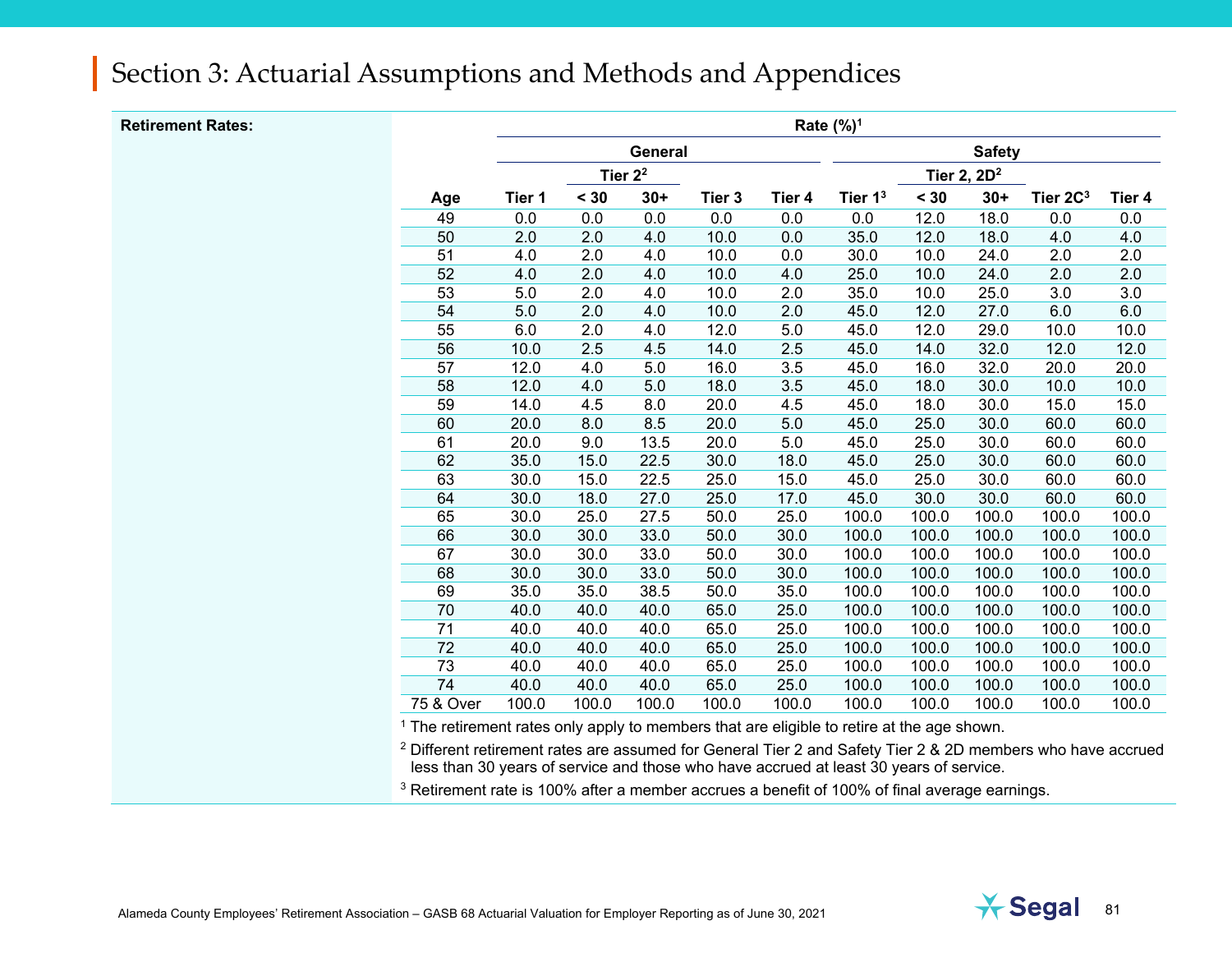| <b>Retirement Age and Benefit for</b><br><b>Deferred Vested Members:</b> | <b>General Retirement Age:</b><br>61<br>Safety Retirement Age:<br>55<br>Future deferred vested members who terminate with less than five years of service and are not vested are<br>assumed to retire at age 70 for both General and Safety if they decide to leave their contributions on deposit.<br>25% of future General and 50% of future Safety deferred vested members are assumed to continue to work for<br>a reciprocal employer. For reciprocals, 3.65% and 4.05% compensation increases are assumed per annum for<br>General and Safety, respectively. |
|--------------------------------------------------------------------------|--------------------------------------------------------------------------------------------------------------------------------------------------------------------------------------------------------------------------------------------------------------------------------------------------------------------------------------------------------------------------------------------------------------------------------------------------------------------------------------------------------------------------------------------------------------------|
| <b>Future Benefit Accruals:</b>                                          | 1.0 year of service per year of employment, plus 0.003 years of additional service for General members and<br>0.007 years of additional service for Safety members, to anticipate conversion of unused sick leave for each<br>year of employment.                                                                                                                                                                                                                                                                                                                  |
| <b>Unknown Data for Members:</b>                                         | Same as those exhibited by members with similar known characteristics. If not specified, members are<br>assumed to be male.                                                                                                                                                                                                                                                                                                                                                                                                                                        |
| <b>Inclusion of Deferred Vested</b><br><b>Members:</b>                   | All deferred vested members are included in the valuation.                                                                                                                                                                                                                                                                                                                                                                                                                                                                                                         |
| Data Adjustment:                                                         | Data as of November 30 has been adjusted to December 31 by adding one month of age and, for active<br>members, one month of service.                                                                                                                                                                                                                                                                                                                                                                                                                               |
| Form of Payment:                                                         | All active and inactive vested members are assumed to elect the unmodified option at retirement.                                                                                                                                                                                                                                                                                                                                                                                                                                                                   |
| <b>Percent Married:</b>                                                  | 70% of male members; 50% of female members.                                                                                                                                                                                                                                                                                                                                                                                                                                                                                                                        |
| Age and Gender of Spouse:                                                | For all active and inactive members, male members are assumed to have a female spouse who is 3 years<br>younger than the member and female members are assumed to have a male spouse who is 2 years older than<br>the member.                                                                                                                                                                                                                                                                                                                                      |
| <b>Actuarial Funding Policy</b>                                          |                                                                                                                                                                                                                                                                                                                                                                                                                                                                                                                                                                    |
| <b>Actuarial Cost Method:</b>                                            | Entry Age Actuarial Cost Method. Entry Age is the age on the valuation date minus years of service. Normal<br>Cost and Actuarial Accrued Liability are calculated on an individual basis and are based on costs allocated as a<br>level percentage of compensation.                                                                                                                                                                                                                                                                                                |
| <b>Expected Remaining Service Lives:</b>                                 | The average of the expected service lives of all employees is determined by:                                                                                                                                                                                                                                                                                                                                                                                                                                                                                       |
|                                                                          | Calculating each active employee's expected remaining service life as the present value of \$1 per year<br>of future service at zero percent interest.                                                                                                                                                                                                                                                                                                                                                                                                             |
|                                                                          | Setting the remaining service life to zero for each nonactive or retired member.<br>$\bullet$                                                                                                                                                                                                                                                                                                                                                                                                                                                                      |
|                                                                          | Dividing the sum of the above amounts by the total number of active employee, nonactive and retired<br>members.                                                                                                                                                                                                                                                                                                                                                                                                                                                    |

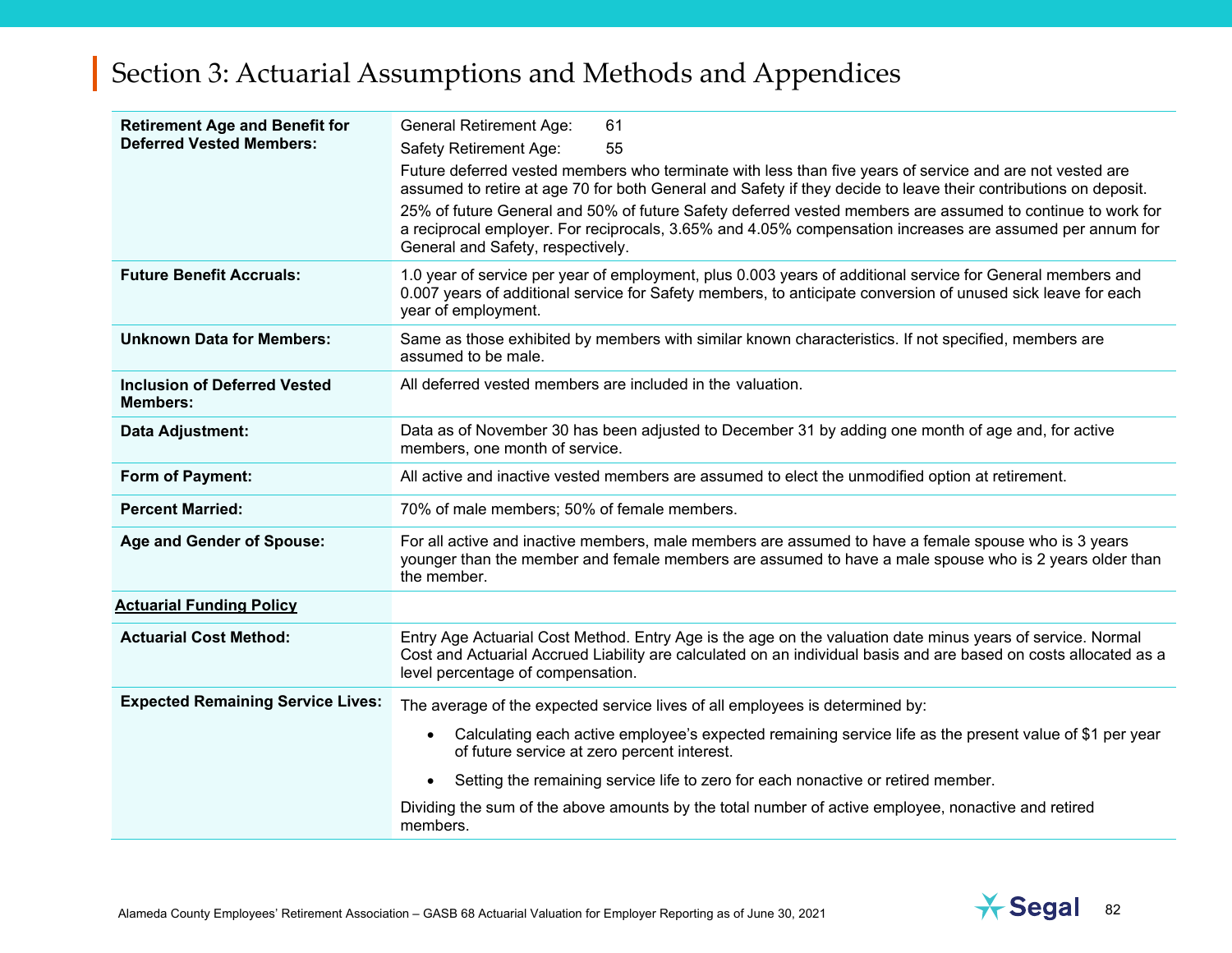| <b>Changed Actuarial Assumptions:</b>                                          | Based on the December 1, 2016 through November 30, 2019 Actuarial Experience Study report dated<br>September 9, 2020, various actuarial assumptions were updated. The prior actuarial assumptions are shown<br>below.                                                                                       |
|--------------------------------------------------------------------------------|-------------------------------------------------------------------------------------------------------------------------------------------------------------------------------------------------------------------------------------------------------------------------------------------------------------|
| <b>Prior Actuarial Assumptions:</b>                                            | Prior assumptions were based on the December 1, 2013 through November 30, 2016 Actuarial Experience<br>Study report dated September 6, 2017.                                                                                                                                                                |
| <b>Economic Assumptions</b>                                                    |                                                                                                                                                                                                                                                                                                             |
| Net Investment Return:                                                         | 7.25%; net of investment expenses.                                                                                                                                                                                                                                                                          |
| <b>Employee Contribution Crediting</b><br>Rate:                                | 7.25%, compounded semi-annually.                                                                                                                                                                                                                                                                            |
| Consumer Price Index:                                                          | Increase of 3.00% per year. Retiree COLA increases due to CPI are subject to a 3% maximum change per year<br>for General Tier 1, General Tier 3, and Safety Tier 1, and 2% maximum change per year for General Tier 2,<br>General Tier 4, Safety Tier 2, Safety Tier 2C, Safety Tier 2D, and Safety Tier 4. |
| Payroll Growth:                                                                | Inflation of 3.00% per year plus real "across the board" salary increases of 0.50% per year, used to amortize<br>the Unfunded Actuarial Accrued Liability as a level percentage of payroll.                                                                                                                 |
| Increase in Internal Revenue Code<br>Section 401(a)(17) Compensation<br>Limit: | Increase of 3.00% per year from the valuation date.                                                                                                                                                                                                                                                         |
| Increase in Section 7522.10<br>Compensation Limit:                             | Increase of 3.00% per year from the valuation date.                                                                                                                                                                                                                                                         |

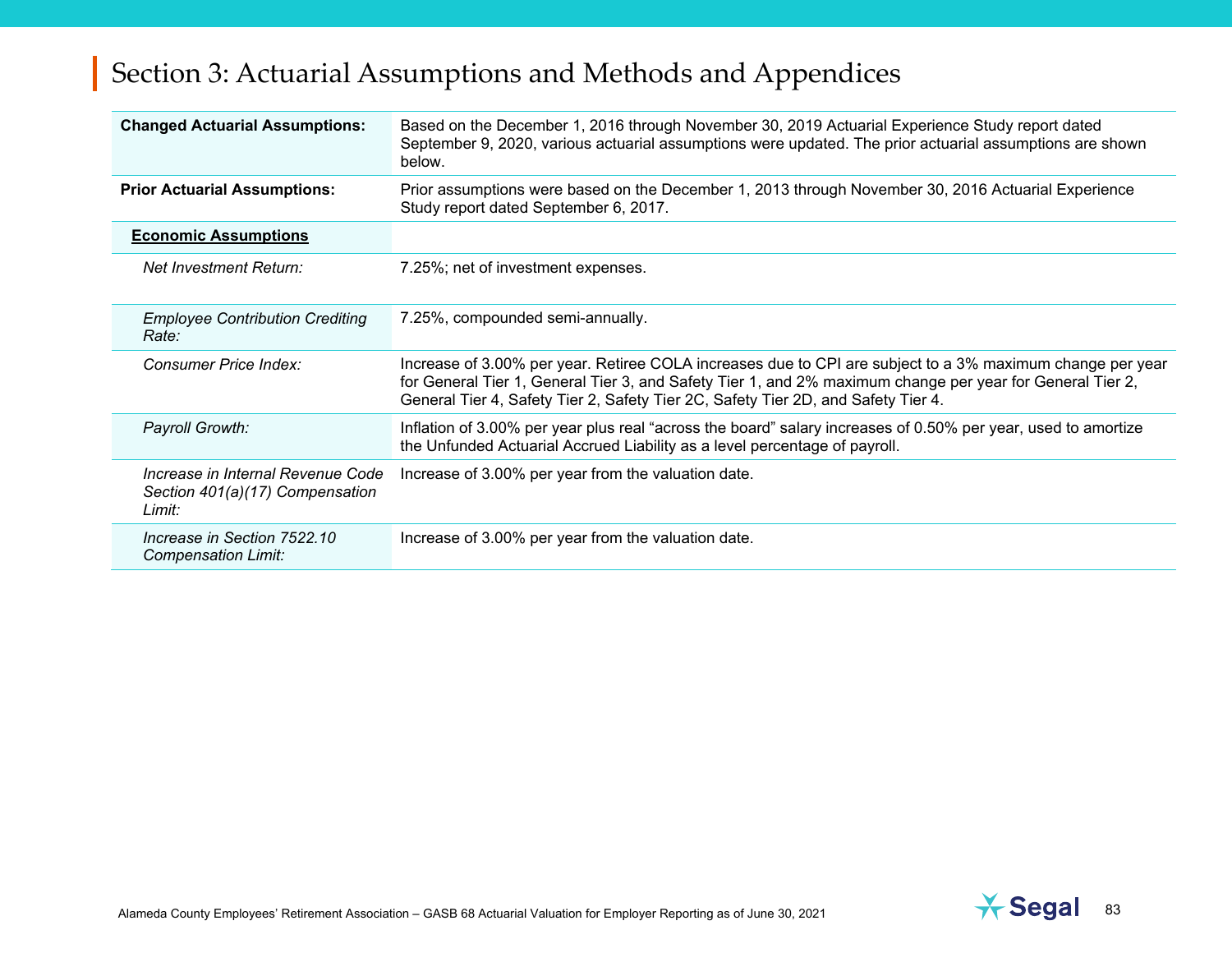| <b>Prior Actuarial Assumptions</b><br>(continued): | Prior assumptions were based on the December 1, 2013 through November 30, 2016 Actuarial Experience<br>Study report dated September 6, 2017.                                            |                                                |                   |                   |  |  |  |  |  |
|----------------------------------------------------|-----------------------------------------------------------------------------------------------------------------------------------------------------------------------------------------|------------------------------------------------|-------------------|-------------------|--|--|--|--|--|
| <b>Economic Assumptions</b><br>(continued)         |                                                                                                                                                                                         |                                                |                   |                   |  |  |  |  |  |
| Salary Increases:                                  | The annual rate of compensation increase includes:                                                                                                                                      |                                                |                   |                   |  |  |  |  |  |
|                                                    | • Inflation at 3.00%, plus                                                                                                                                                              |                                                |                   |                   |  |  |  |  |  |
|                                                    | • "Across the board" salary increases of 0.50% per year, plus                                                                                                                           |                                                |                   |                   |  |  |  |  |  |
|                                                    |                                                                                                                                                                                         |                                                |                   |                   |  |  |  |  |  |
|                                                    |                                                                                                                                                                                         | • The following merit and promotion increases: |                   |                   |  |  |  |  |  |
|                                                    |                                                                                                                                                                                         |                                                | Rate (%)          |                   |  |  |  |  |  |
|                                                    |                                                                                                                                                                                         | <b>Years of</b><br><b>Service</b>              | General           | <b>Safety</b>     |  |  |  |  |  |
|                                                    |                                                                                                                                                                                         | $0 - 1$                                        | 4.80              | 7.80              |  |  |  |  |  |
|                                                    |                                                                                                                                                                                         | $1 - 2$                                        | 4.80              | 7.80              |  |  |  |  |  |
|                                                    |                                                                                                                                                                                         | $2 - 3$                                        | 3.90              | 7.00              |  |  |  |  |  |
|                                                    |                                                                                                                                                                                         | $3 - 4$                                        | 2.40              | 4.40              |  |  |  |  |  |
|                                                    |                                                                                                                                                                                         | $4 - 5$                                        | 1.90              | 3.50              |  |  |  |  |  |
|                                                    |                                                                                                                                                                                         | $5-6$                                          | 1.60              | 2.30              |  |  |  |  |  |
|                                                    |                                                                                                                                                                                         | $6 - 7$                                        | 1.50              | 1.60              |  |  |  |  |  |
|                                                    |                                                                                                                                                                                         | $7 - 8$                                        | 1.10              | 1.00              |  |  |  |  |  |
|                                                    |                                                                                                                                                                                         | $8-9$                                          | 0.80              | 1.00              |  |  |  |  |  |
|                                                    |                                                                                                                                                                                         | $9 - 10$                                       | 0.80              | 0.90              |  |  |  |  |  |
|                                                    |                                                                                                                                                                                         | $10 - 11$                                      | 0.50              | 0.80              |  |  |  |  |  |
|                                                    |                                                                                                                                                                                         | 11 & Over                                      | 0.40              | 0.80              |  |  |  |  |  |
| <b>Additional Cashout Assumptions:</b>             | Additional pay elements are expected to be received during a member's final average earnings period. The<br>percentages, added to the final average salary, used in this valuation are: |                                                |                   |                   |  |  |  |  |  |
|                                                    |                                                                                                                                                                                         |                                                | <b>Service</b>    | <b>Disability</b> |  |  |  |  |  |
|                                                    |                                                                                                                                                                                         |                                                | <b>Retirement</b> | <b>Retirement</b> |  |  |  |  |  |
|                                                    |                                                                                                                                                                                         | <b>General Tier 1</b>                          | 8.0%              | 6.5%              |  |  |  |  |  |
|                                                    |                                                                                                                                                                                         | <b>General Tier 2</b>                          | 3.0%              | 1.4%              |  |  |  |  |  |
|                                                    |                                                                                                                                                                                         | General Tier 3                                 | 8.0%              | 6.5%              |  |  |  |  |  |
|                                                    |                                                                                                                                                                                         | General Tier 4                                 | N/A               | N/A               |  |  |  |  |  |
|                                                    |                                                                                                                                                                                         | Safety Tier 1                                  | 8.5%              | 6.4%              |  |  |  |  |  |
|                                                    |                                                                                                                                                                                         | Safety Tier 2                                  | 3.5%              | 2.1%              |  |  |  |  |  |
|                                                    |                                                                                                                                                                                         | Safety Tier 2C                                 | 3.5%              | 2.1%              |  |  |  |  |  |
|                                                    |                                                                                                                                                                                         | Safety Tier 2D                                 | 3.5%              | 2.1%              |  |  |  |  |  |
|                                                    |                                                                                                                                                                                         | Safety Tier 4                                  | N/A               | N/A               |  |  |  |  |  |

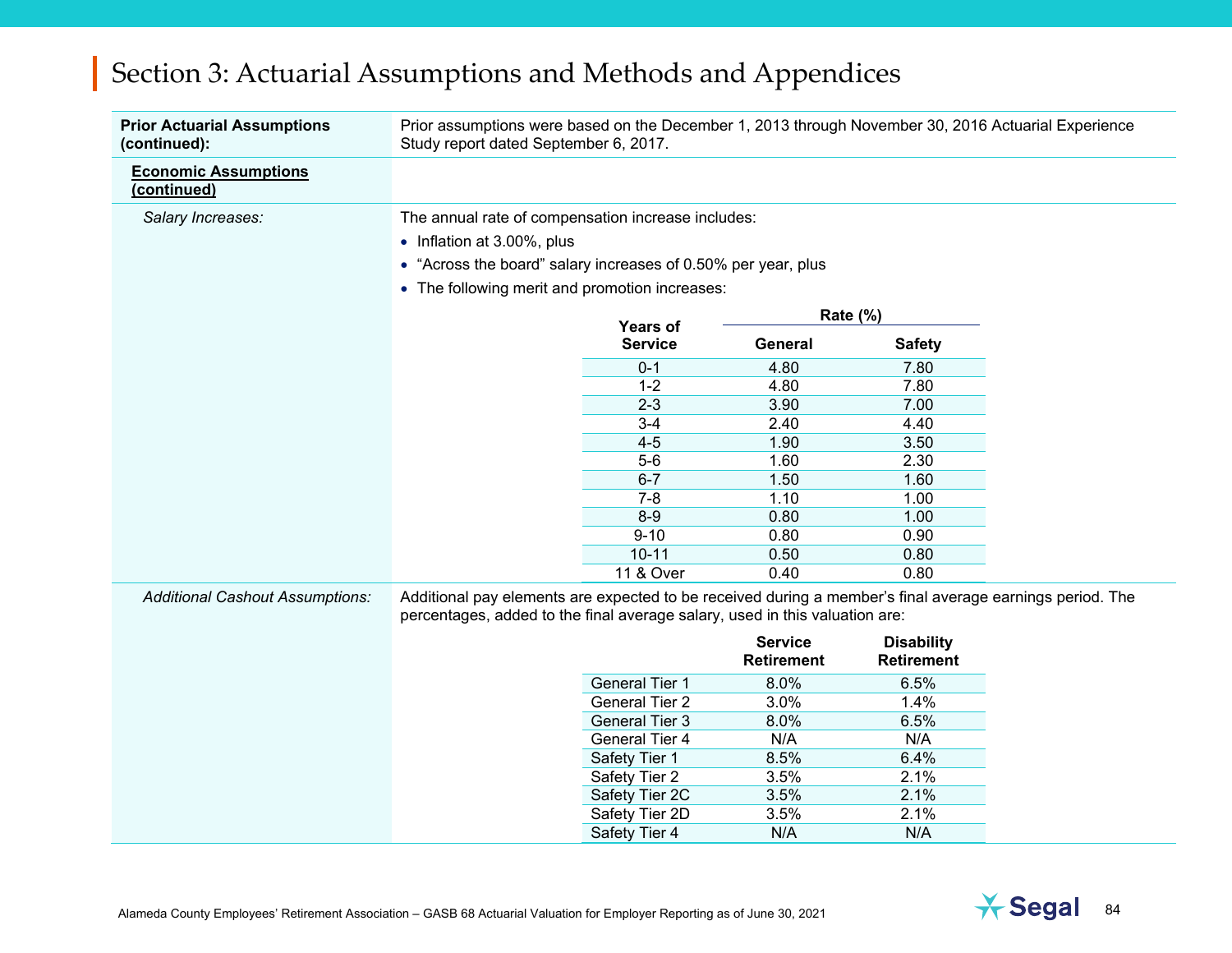| <b>Prior Actuarial Assumptions</b><br>(continued): | Prior assumptions were based on the December 1, 2013 through November 30, 2016 Actuarial Experience<br>Study report dated September 6, 2017.                                                                                                              |                 |                      |             |                     |  |  |
|----------------------------------------------------|-----------------------------------------------------------------------------------------------------------------------------------------------------------------------------------------------------------------------------------------------------------|-----------------|----------------------|-------------|---------------------|--|--|
| <b>Demographic Assumptions</b>                     |                                                                                                                                                                                                                                                           |                 |                      |             |                     |  |  |
| <b>Post-Retirement Mortality Rates:</b>            | Healthy                                                                                                                                                                                                                                                   |                 |                      |             |                     |  |  |
|                                                    | • General Members and All Beneficiaries: Headcount-Weighted RP-2014 (RPH-2014) Healthy Annuitant<br>Mortality Tables, with no setback for males and females, projected generationally with the two-dimensional<br>MP-2016 projection scale.               |                 |                      |             |                     |  |  |
|                                                    | • Safety Members: Headcount-Weighted RP-2014 (RPH-2014) Healthy Annuitant Mortality Tables, with no<br>setback for males and females, projected generationally with the two-dimensional MP-2016 projection scale.                                         |                 |                      |             |                     |  |  |
|                                                    | <b>Disabled</b>                                                                                                                                                                                                                                           |                 |                      |             |                     |  |  |
|                                                    | • General Members: Headcount-Weighted RP-2014 (RPH-2014) Healthy Annuitant Mortality Tables, set<br>forward seven years for males and set forward four years for females, projected generationally with the two-<br>dimensional MP-2016 projection scale. |                 |                      |             |                     |  |  |
|                                                    | • Safety Members: Headcount-Weighted RP-2014 (RPH-2014) Healthy Annuitant Mortality Tables, set<br>forward two years for males and with no set forward for females, projected generationally with the two-<br>dimensional MP-2016 projection scale.       |                 |                      |             |                     |  |  |
|                                                    | The RPH-2014 mortality tables and adjustments as shown above reasonably reflect the mortality experience as                                                                                                                                               |                 |                      |             |                     |  |  |
|                                                    | of the measurement date. These mortality tables were adjusted to future years using the generational                                                                                                                                                      |                 |                      |             |                     |  |  |
|                                                    | projection to reflect future mortality improvement between the measurement date and those years.                                                                                                                                                          |                 |                      |             |                     |  |  |
| <b>Pre-Retirement Mortality Rates:</b>             | • General and Safety Members: Headcount-Weighted RP-2014 (RPH-2014) Employee Mortality Tables<br>multiplied by 80%, projected generationally with the two-dimensional MP-2016 projection scale.                                                           |                 |                      |             |                     |  |  |
|                                                    |                                                                                                                                                                                                                                                           | <b>Rate (%)</b> |                      |             |                     |  |  |
|                                                    |                                                                                                                                                                                                                                                           |                 |                      |             |                     |  |  |
|                                                    |                                                                                                                                                                                                                                                           |                 | General <sup>1</sup> |             | Safety <sup>1</sup> |  |  |
|                                                    | Age                                                                                                                                                                                                                                                       | <b>Male</b>     | Female               | <b>Male</b> | Female              |  |  |
|                                                    | 20                                                                                                                                                                                                                                                        | 0.05            | 0.02                 | 0.05        | 0.02                |  |  |
|                                                    | 25                                                                                                                                                                                                                                                        | 0.05            | 0.02                 | 0.05        | 0.02                |  |  |
|                                                    | 30                                                                                                                                                                                                                                                        | 0.05            | 0.02                 | 0.05        | 0.02                |  |  |
|                                                    | 35                                                                                                                                                                                                                                                        | 0.05            | 0.03                 | 0.05        | 0.03                |  |  |
|                                                    | 40                                                                                                                                                                                                                                                        | 0.06            | 0.04                 | 0.06        | 0.04                |  |  |
|                                                    | 45                                                                                                                                                                                                                                                        | 0.10            | 0.07                 | 0.10        | 0.07                |  |  |
|                                                    | 50                                                                                                                                                                                                                                                        | 0.17            | 0.11                 | 0.17        | 0.11                |  |  |
|                                                    | 55                                                                                                                                                                                                                                                        | 0.27            | 0.17                 | 0.27        | 0.17                |  |  |
|                                                    | 60                                                                                                                                                                                                                                                        | 0.45            | 0.24                 | 0.45        | 0.24                |  |  |
|                                                    | 65                                                                                                                                                                                                                                                        | 0.78            | 0.36                 | 0.78        | 0.36                |  |  |
|                                                    | All pre-retirement deaths are assumed to be non-service connected.<br><sup>1</sup> Generational projections beyond the base year (2014) are not reflected in the above mortality rates.                                                                   |                 |                      |             |                     |  |  |

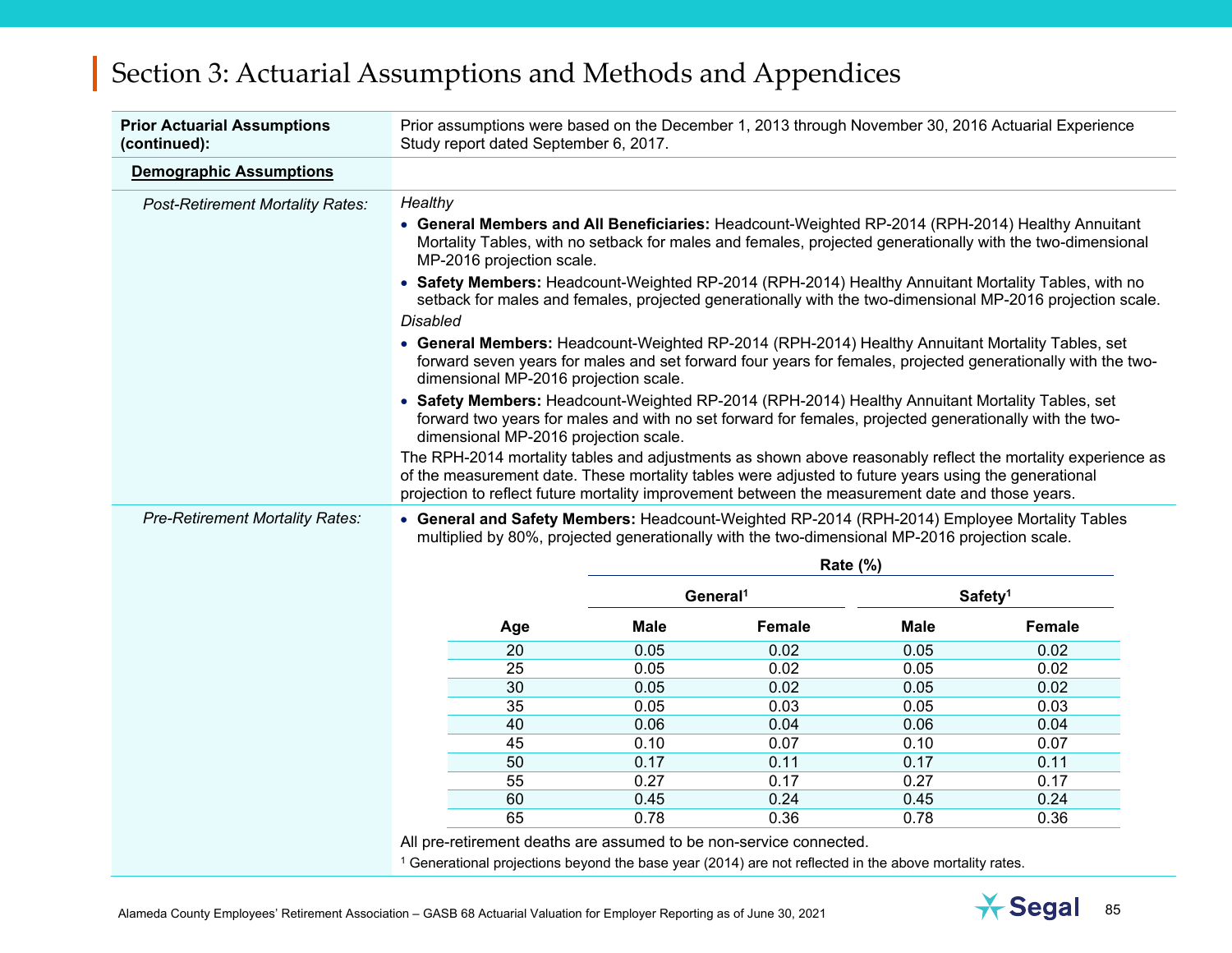| <b>Prior Actuarial Assumptions</b><br>(continued):  | Prior assumptions were based on the December 1, 2013 through November 30, 2016 Actuarial Experience<br>Study report dated September 6, 2017.                                                                                                                                                     |  |  |  |
|-----------------------------------------------------|--------------------------------------------------------------------------------------------------------------------------------------------------------------------------------------------------------------------------------------------------------------------------------------------------|--|--|--|
| <b>Demographic Assumptions</b><br>(continued)       |                                                                                                                                                                                                                                                                                                  |  |  |  |
| <b>Mortality Rates for Member</b><br>Contributions: | • General Members: Headcount-Weighted RP-2014 (RPH-2014) Healthy Annuitant Mortality Tables, with no<br>setback for males and females, projected 20 years with the two-dimensional mortality improvement Scale<br>MP-2016, weighted 30% male and 70% female.                                     |  |  |  |
|                                                     | • Safety Members: Headcount-Weighted RP-2014 (RPH-2014) Healthy Annuitant Mortality Tables, with no<br>setback for males and females, projected 20 years with the two-dimensional mortality improvement Scale<br>MP-2016, weighted 75% male and 25% female.                                      |  |  |  |
| <b>Optional Forms of Benefit:</b>                   | <b>Service Retirement and All Beneficiaries</b>                                                                                                                                                                                                                                                  |  |  |  |
|                                                     | • General Members: Headcount-Weighted RP-2014 (RPH-2014) Healthy Annuitant Mortality Tables, with no<br>setback for males and females, projected 20 years with the two-dimensional mortality improvement Scale<br>MP-2016, weighted 30% male and 70% female.                                     |  |  |  |
|                                                     | • General Beneficiaries: Headcount-Weighted RP-2014 (RPH-2014) Healthy Annuitant Mortality Tables, with<br>no setback for males and females, projected 20 years with the two-dimensional mortality improvement Scale<br>MP-2016, weighted 70% male and 30% female.                               |  |  |  |
|                                                     | • Safety Members: Headcount-Weighted RP-2014 (RPH-2014) Healthy Annuitant Mortality Tables, with no<br>setback for males and females, projected 20 years with the two-dimensional mortality improvement Scale<br>MP-2016, weighted 75% male and 25% female.                                      |  |  |  |
|                                                     | • Safety Beneficiaries: Headcount-Weighted RP-2014 (RPH-2014) Healthy Annuitant Mortality Tables, with<br>no setback for males and females, projected 20 years with the two-dimensional mortality improvement Scale<br>MP-2016, weighted 25% male and 75% female.                                |  |  |  |
|                                                     | <b>Disability Retirement</b>                                                                                                                                                                                                                                                                     |  |  |  |
|                                                     | • General Members: Headcount-Weighted RP-2014 (RPH-2014) Healthy Annuitant Mortality Tables, set<br>forward seven years for males and set forward four years for females, projected 20 years with the two-<br>dimensional mortality improvement Scale MP-2016, weighted 30% male and 70% female. |  |  |  |
|                                                     | • Safety Members: Headcount-Weighted RP-2014 (RPH-2014) Healthy Annuitant Mortality Tables, set<br>forward two years for males and with no set forward for females, projected 20 years with the two-dimensional<br>mortality improvement Scale MP-2016, weighted 75% male and 25% female.        |  |  |  |

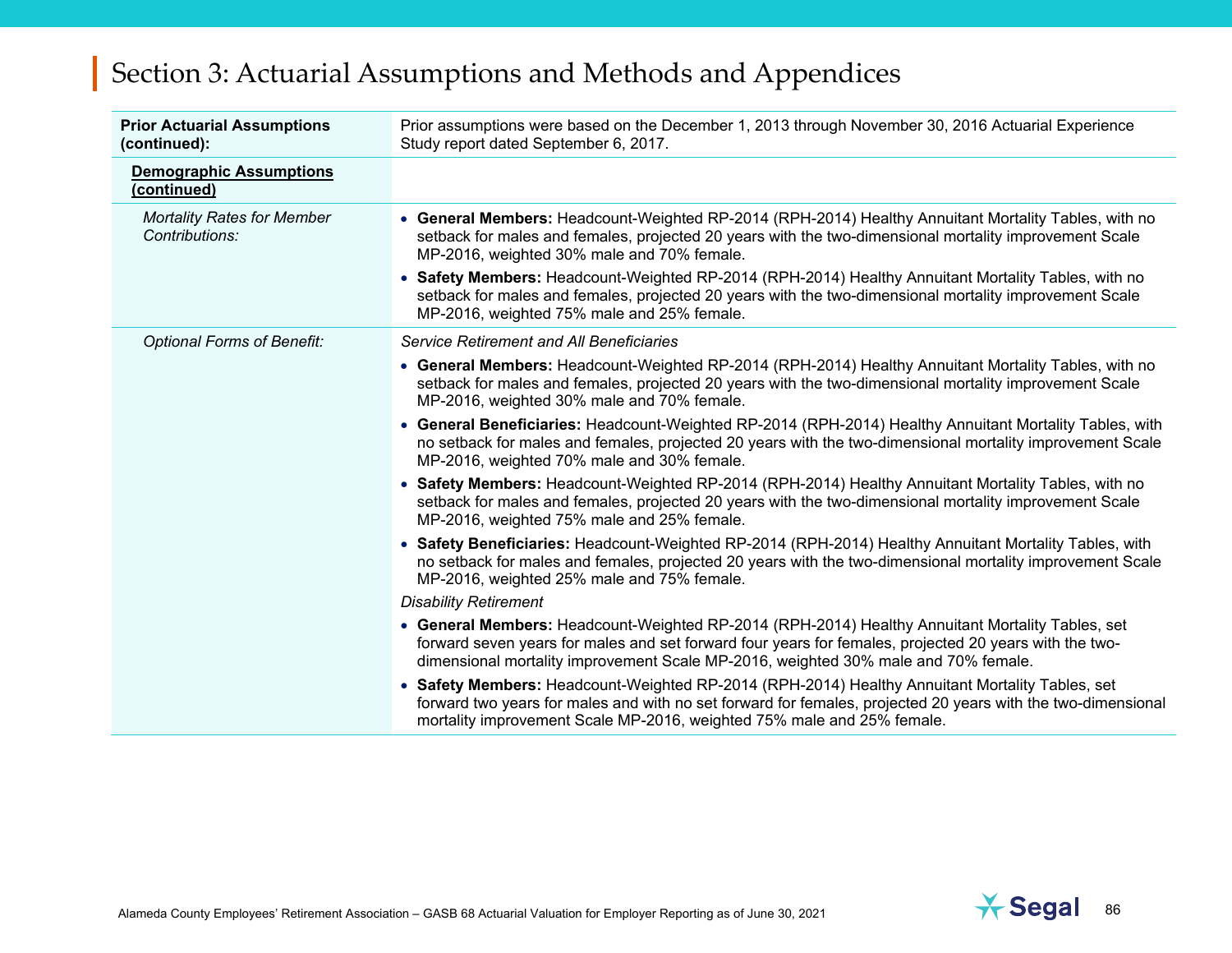| <b>Prior Actuarial Assumptions</b><br>(continued): | Prior assumptions were based on the December 1, 2013 through November 30, 2016 Actuarial Experience<br>Study report dated September 6, 2017. |     |             |               |  |
|----------------------------------------------------|----------------------------------------------------------------------------------------------------------------------------------------------|-----|-------------|---------------|--|
| <b>Demographic Assumptions</b><br>(continued)      |                                                                                                                                              |     |             |               |  |
| Disability Incidence:                              |                                                                                                                                              |     | Rate $(\%)$ |               |  |
|                                                    |                                                                                                                                              | Age | General     | <b>Safety</b> |  |
|                                                    |                                                                                                                                              | 20  | 0.00        | 0.00          |  |
|                                                    |                                                                                                                                              | 25  | 0.01        | 0.03          |  |
|                                                    |                                                                                                                                              | 30  | 0.03        | 0.26          |  |
|                                                    |                                                                                                                                              | 35  | 0.05        | 0.58          |  |
|                                                    |                                                                                                                                              | 40  | 0.08        | 0.73          |  |
|                                                    |                                                                                                                                              | 45  | 0.19        | 0.78          |  |
|                                                    |                                                                                                                                              | 50  | 0.31        | 1.52          |  |
|                                                    |                                                                                                                                              | 55  | 0.38        | 2.00          |  |
|                                                    |                                                                                                                                              | 60  | 0.43        | 2.60          |  |

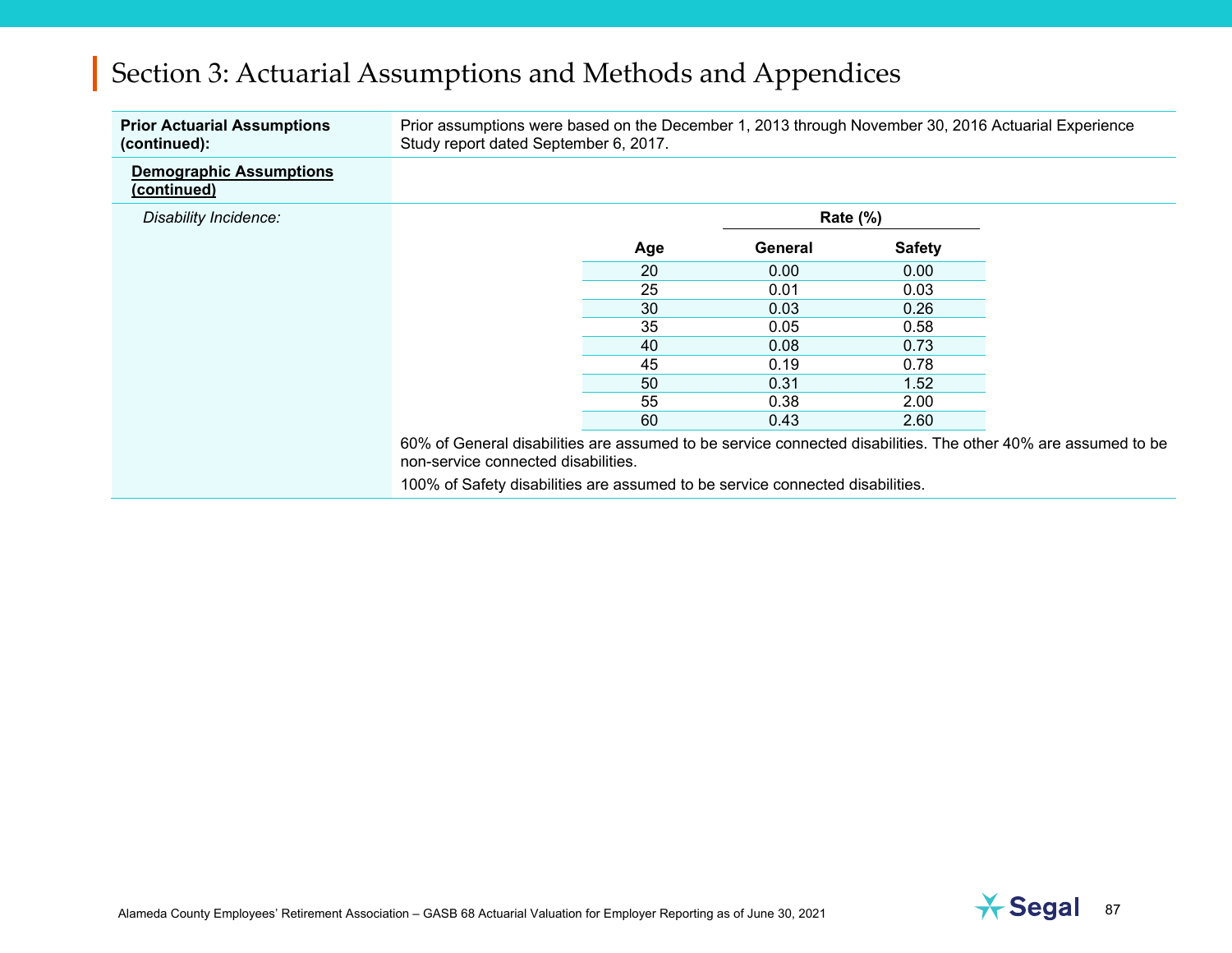| <b>Prior Actuarial Assumptions</b><br>(continued): | Prior assumptions were based on the December 1, 2013 through November 30, 2016 Actuarial Experience<br>Study report dated September 6, 2017. |                                   |             |               |  |
|----------------------------------------------------|----------------------------------------------------------------------------------------------------------------------------------------------|-----------------------------------|-------------|---------------|--|
| <b>Demographic Assumptions</b><br>(continued)      |                                                                                                                                              |                                   |             |               |  |
| Termination:                                       | Less Than Five Years of Service                                                                                                              |                                   |             |               |  |
|                                                    |                                                                                                                                              |                                   | Rate (%)    |               |  |
|                                                    |                                                                                                                                              | <b>Years of</b><br><b>Service</b> | General     | <b>Safety</b> |  |
|                                                    |                                                                                                                                              | $0 - 1$                           | 11.00       | 4.00          |  |
|                                                    |                                                                                                                                              | $1 - 2$                           | 9.00        | 3.50          |  |
|                                                    |                                                                                                                                              | $2 - 3$                           | 8.00        | 3.50          |  |
|                                                    |                                                                                                                                              | $3-4$                             | 6.00        | 2.50          |  |
|                                                    |                                                                                                                                              | $4 - 5$                           | 6.00        | 2.00          |  |
|                                                    |                                                                                                                                              |                                   | Rate $(\%)$ |               |  |
|                                                    |                                                                                                                                              |                                   |             |               |  |
|                                                    |                                                                                                                                              | Age                               | General     | <b>Safety</b> |  |
|                                                    |                                                                                                                                              | 20                                | 6.00        | 2.00          |  |
|                                                    |                                                                                                                                              | 25                                | 6.00        | 2.00          |  |
|                                                    |                                                                                                                                              | 30                                | 5.40        | 2.00          |  |
|                                                    |                                                                                                                                              | 35                                | 4.40        | 1.70          |  |
|                                                    |                                                                                                                                              | 40                                | 3.40        | 1.20          |  |
|                                                    |                                                                                                                                              | 45                                | 3.00        | 1.00          |  |
|                                                    |                                                                                                                                              | 50                                | 3.00        | 1.00          |  |
|                                                    |                                                                                                                                              | 55                                | 3.00        | 1.00          |  |
|                                                    |                                                                                                                                              | 60                                | 3.00        | 0.40          |  |

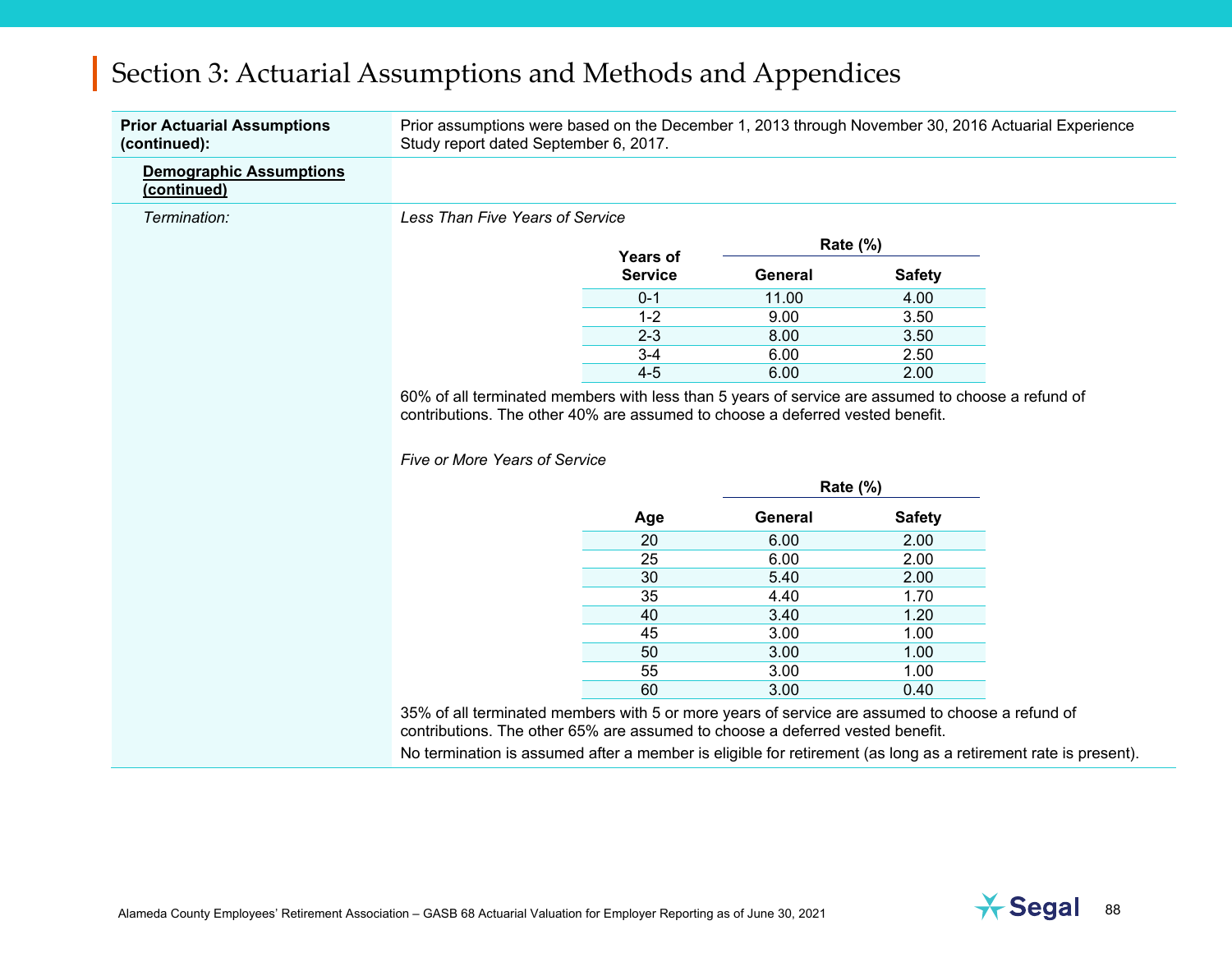**Prior Actuarial Assumptions (continued):** 

Prior assumptions were based on the December 1, 2013 through November 30, 2016 Actuarial Experience Study report dated September 6, 2017.

**Demographic Assumptions (continued)**

*Retirement Rates:* 

|     |        |        |         |        | Rate $(\%)^1$       |                            |        |        |
|-----|--------|--------|---------|--------|---------------------|----------------------------|--------|--------|
|     |        |        | General |        |                     | <b>Safety</b>              |        |        |
| Age | Tier 1 | Tier 2 | Tier 3  | Tier 4 | Tier 1 <sup>2</sup> | Tier 2, $2D^2$ Tier $2C^2$ |        | Tier 4 |
| 49  | 0.00   | 0.00   | 0.00    | 0.00   | 0.00                | 10.00                      | 0.00   | 0.00   |
| 50  | 4.00   | 2.00   | 6.00    | 0.00   | 35.00               | 15.00                      | 4.00   | 4.00   |
| 51  | 4.00   | 2.00   | 3.00    | 0.00   | 30.00               | 15.00                      | 2.00   | 2.00   |
| 52  | 4.00   | 2.00   | 5.00    | 4.00   | 25.00               | 15.00                      | 2.00   | 2.00   |
| 53  | 4.00   | 2.00   | 6.00    | 1.50   | 35.00               | 15.00                      | 3.00   | 3.00   |
| 54  | 4.00   | 2.00   | 6.00    | 1.50   | 45.00               | 15.00                      | 6.00   | 6.00   |
| 55  | 6.00   | 2.00   | 12.00   | 2.00   | 45.00               | 15.00                      | 10.00  | 10.00  |
| 56  | 8.00   | 3.00   | 13.00   | 2.50   | 45.00               | 15.00                      | 12.00  | 12.00  |
| 57  | 10.00  | 4.00   | 13.00   | 3.50   | 45.00               | 15.00                      | 20.00  | 20.00  |
| 58  | 12.00  | 4.00   | 14.00   | 3.50   | 45.00               | 20.00                      | 10.00  | 10.00  |
| 59  | 14.00  | 5.00   | 16.00   | 4.50   | 45.00               | 20.00                      | 15.00  | 15.00  |
| 60  | 20.00  | 7.00   | 21.00   | 6.00   | 45.00               | 30.00                      | 60.00  | 60.00  |
| 61  | 20.00  | 9.00   | 20.00   | 8.00   | 45.00               | 30.00                      | 60.00  | 60.00  |
| 62  | 35.00  | 15.00  | 30.00   | 18.00  | 45.00               | 30.00                      | 60.00  | 60.00  |
| 63  | 30.00  | 16.00  | 25.00   | 15.00  | 45.00               | 30.00                      | 60.00  | 60.00  |
| 64  | 30.00  | 18.00  | 25.00   | 17.00  | 45.00               | 50.00                      | 60.00  | 60.00  |
| 65  | 35.00  | 25.00  | 30.00   | 22.00  | 100.00              | 100.00                     | 100.00 | 100.00 |
| 66  | 35.00  | 25.00  | 25.00   | 25.00  | 100.00              | 100.00                     | 100.00 | 100.00 |
| 67  | 30.00  | 25.00  | 25.00   | 25.00  | 100.00              | 100.00                     | 100.00 | 100.00 |
| 68  | 30.00  | 30.00  | 25.00   | 30.00  | 100.00              | 100.00                     | 100.00 | 100.00 |
| 69  | 35.00  | 35.00  | 50.00   | 35.00  | 100.00              | 100.00                     | 100.00 | 100.00 |
| 70  | 65.00  | 50.00  | 65.00   | 50.00  | 100.00              | 100.00                     | 100.00 | 100.00 |
| 71  | 65.00  | 50.00  | 65.00   | 50.00  | 100.00              | 100.00                     | 100.00 | 100.00 |
| 72  | 65.00  | 50.00  | 65.00   | 50.00  | 100.00              | 100.00                     | 100.00 | 100.00 |
| 73  | 65.00  | 50.00  | 65.00   | 50.00  | 100.00              | 100.00                     | 100.00 | 100.00 |
| 74  | 65.00  | 50.00  | 65.00   | 50.00  | 100.00              | 100.00                     | 100.00 | 100.00 |
| 75  | 100.00 | 100.00 | 100.00  | 100.00 | 100.00              | 100.00                     | 100.00 | 100.00 |

**1** The retirement rates only apply to members that are eligible to retire at the age shown.

<sup>2</sup> Retirement rate is 100% after a member accrues a benefit of 100% of final average earnings.

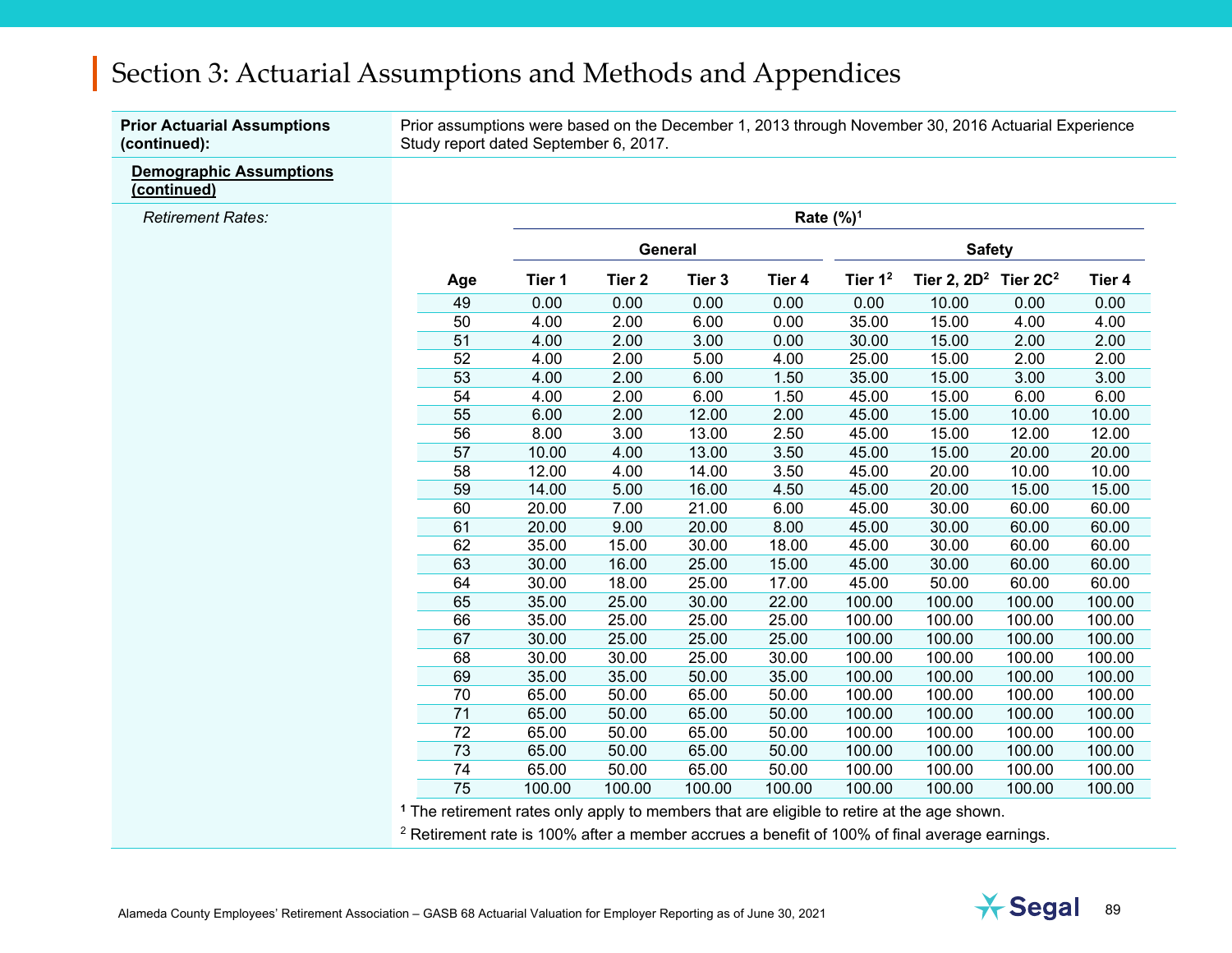| <b>Prior Actuarial Assumptions</b><br>(continued):                | Prior assumptions were based on the December 1, 2013 through November 30, 2016 Actuarial Experience<br>Study report dated September 6, 2017.                                                                                                                |  |  |  |  |
|-------------------------------------------------------------------|-------------------------------------------------------------------------------------------------------------------------------------------------------------------------------------------------------------------------------------------------------------|--|--|--|--|
| <b>Demographic Assumptions</b><br>(continued)                     |                                                                                                                                                                                                                                                             |  |  |  |  |
| <b>Retirement Age and Benefit for</b><br>Deferred Vested Members: | 61<br><b>General Retirement Age:</b>                                                                                                                                                                                                                        |  |  |  |  |
|                                                                   | Safety Retirement Age:<br>56                                                                                                                                                                                                                                |  |  |  |  |
|                                                                   | Future deferred vested members who terminate with less than five years of service and are not vested are<br>assumed to retire at age 70 for both General and Safety if they decide to leave their contributions on deposit.                                 |  |  |  |  |
|                                                                   | 30% of future General and 60% of future Safety deferred vested members are assumed to continue to work for<br>a reciprocal employer. For reciprocals, 3.90% and 4.30% compensation increases are assumed per annum for<br>General and Safety, respectively. |  |  |  |  |
| <b>Future Benefit Accruals:</b>                                   | 1.0 year of service per year of employment, plus 0.003 years of additional service for General members and<br>0.006 years of additional service for Safety members, to anticipate conversion of unused sick leave for each<br>year of employment.           |  |  |  |  |

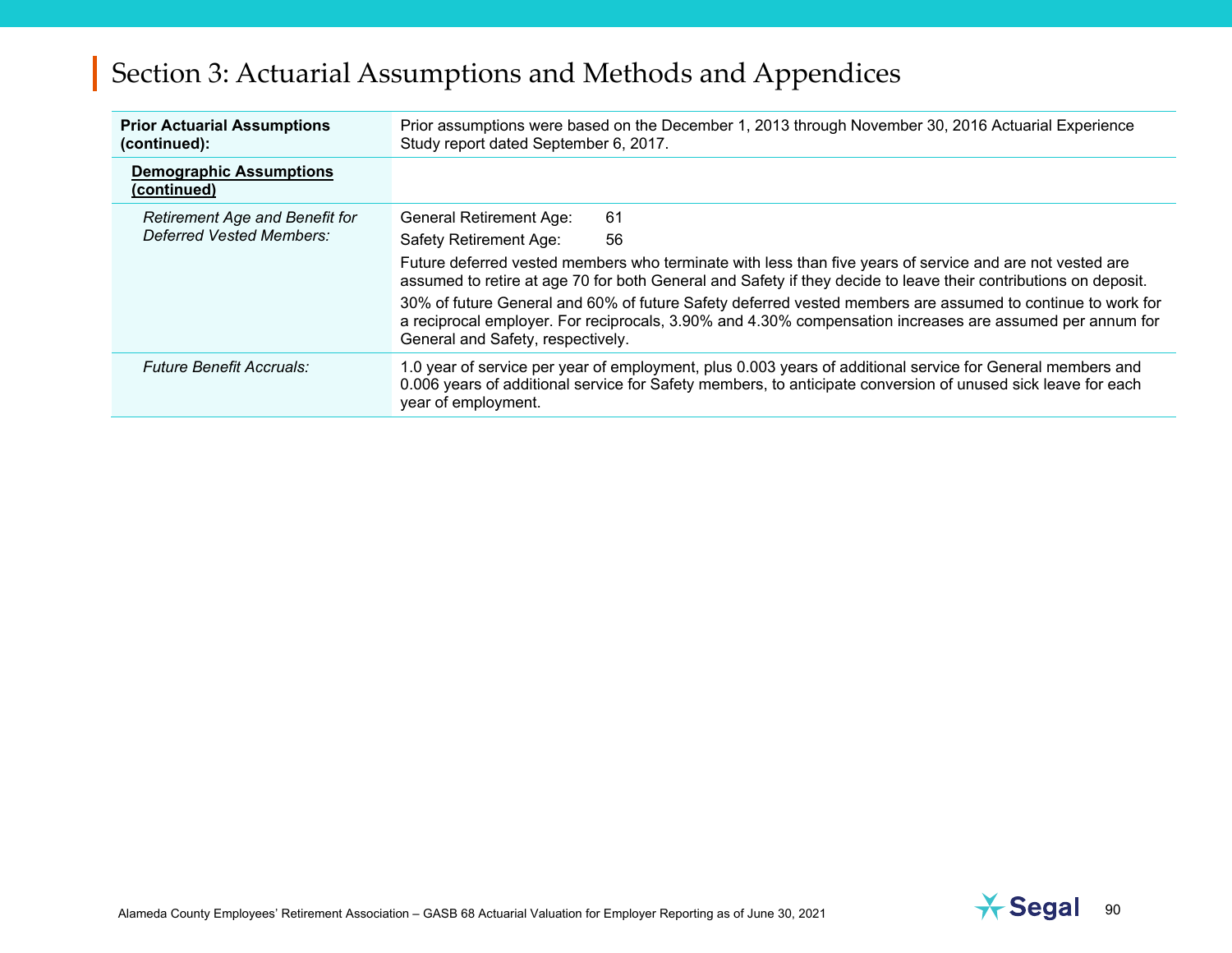#### **Appendix A: Projection of Plan's Fiduciary Net Position for Use in the Calculation of Discount Rate as of December 31, 2020 (\$ in millions)**

| Year<br><b>Beginning</b><br>January 1, | <b>Projected Beginning</b><br>Plan Fiduciary<br><b>Net Position</b><br>(a) | <b>Projected</b><br><b>Total</b><br><b>Contributions</b><br>(b) | Projected<br><b>Benefit</b><br><b>Payments</b><br>(c) | Projected<br>Administrative<br><b>Expenses</b><br>(d) | Projected<br>Investment<br><b>Earnings</b><br>(e) | <b>Projected Ending</b><br><b>Plan Fiduciary</b><br><b>Net Position</b><br>$(f) = (a) + (b) - (c) - (d) + (e)$ |
|----------------------------------------|----------------------------------------------------------------------------|-----------------------------------------------------------------|-------------------------------------------------------|-------------------------------------------------------|---------------------------------------------------|----------------------------------------------------------------------------------------------------------------|
| 2020                                   | 7,819                                                                      | 416                                                             | 531                                                   | 15                                                    | 657                                               | 8,346 **                                                                                                       |
| 2021                                   | 8,346 **                                                                   | 441                                                             | 622                                                   | 16                                                    | 574                                               | 8,724                                                                                                          |
| 2022                                   | 8,724                                                                      | 438                                                             | 652                                                   | 17                                                    | 599                                               | 9,092                                                                                                          |
| 2023                                   | 9,092                                                                      | 439                                                             | 683                                                   | 17                                                    | 624                                               | 9,454                                                                                                          |
| 2024                                   | 9,454                                                                      | 437                                                             | 715                                                   | 18                                                    | 648                                               | 9,806                                                                                                          |
| 2025                                   | 9,806                                                                      | 438                                                             | 747                                                   | 19                                                    | 671                                               | 10,150                                                                                                         |
| 2026                                   | 10,150                                                                     | 440                                                             | 778                                                   | 19                                                    | 694                                               | 10,487                                                                                                         |
| 2027                                   | 10,487                                                                     | 448                                                             | 809                                                   | 20                                                    | 717                                               | 10,822                                                                                                         |
| 2028                                   | 10,822                                                                     | 456                                                             | 840                                                   | 21                                                    | 739                                               | 11,157                                                                                                         |
| 2044                                   | 12,115                                                                     | 225                                                             | 1,198                                                 | 23                                                    | 807                                               | 11,926                                                                                                         |
| 2045                                   | 11,926                                                                     | 230                                                             | 1,206                                                 | 23                                                    | 794                                               | 11,721                                                                                                         |
| 2046                                   | 11,721                                                                     | 236                                                             | 1,205                                                 | 22                                                    | 780                                               | 11,511                                                                                                         |
| 2047                                   | 11,511                                                                     | 234                                                             | 1,194                                                 | 22                                                    | 765                                               | 11,294                                                                                                         |
| 2089                                   | 286                                                                        | 38                                                              | 115                                                   | $\mathbf{1}$                                          | 17                                                | 226                                                                                                            |
| 2090                                   | 226                                                                        | 34                                                              | 97                                                    | $0 *$                                                 | 13                                                | 175                                                                                                            |
| 2091                                   | 175                                                                        | 30                                                              | 82                                                    | $0 *$                                                 | $10$                                              | 133                                                                                                            |
| 2092                                   | 133                                                                        | 27                                                              | 68                                                    | $0 *$                                                 | 8                                                 | 100                                                                                                            |
| 2093                                   | 100                                                                        | 24                                                              | 56                                                    | $0 *$                                                 | 6                                                 | 73                                                                                                             |
| 2094                                   | 73                                                                         | 21                                                              | 45                                                    | $0 *$                                                 | 4                                                 | 53                                                                                                             |
| 2095                                   | 53                                                                         | 18                                                              | 37                                                    | $0 *$                                                 | 3                                                 | 37                                                                                                             |
| 2096                                   | 37                                                                         | 16                                                              | 29                                                    | $0 *$                                                 | $\overline{\mathbf{c}}$                           | 26                                                                                                             |
| 2097                                   | 26                                                                         | 14                                                              | 23                                                    | $0 *$                                                 |                                                   | 18                                                                                                             |
| 2098                                   | 18                                                                         | 12                                                              | 18                                                    | $0 *$                                                 |                                                   | 12                                                                                                             |
| 2099                                   | 12                                                                         | 10                                                              | 14                                                    | $0 *$                                                 |                                                   | 8                                                                                                              |
| 2100                                   | 8                                                                          | 9                                                               | 11                                                    | $0 *$                                                 | $0 *$                                             | 6                                                                                                              |
| 2110                                   | $\overline{\mathbf{c}}$                                                    | 1                                                               | $\overline{c}$                                        | $0 *$                                                 | $0 *$                                             | 1                                                                                                              |
| 2111                                   |                                                                            | 1                                                               | $\mathbf{1}$                                          | $0 *$                                                 | $0 *$                                             | 1                                                                                                              |
| 2112                                   | $\mathbf 1$                                                                | 1                                                               | 1                                                     | $0 *$                                                 | $0 *$                                             | $0 *$                                                                                                          |
| 2113                                   | $0 *$                                                                      | $0 *$                                                           | $\mathbf{1}$                                          | $0 *$                                                 | $0 *$                                             | $0 *$                                                                                                          |
| 2114                                   | $0 *$                                                                      | $0 *$                                                           | $0 *$                                                 | $0 *$                                                 | $0 *$                                             | $0 *$                                                                                                          |
| 2134                                   | $0 *$                                                                      | $0 *$                                                           | $0 *$                                                 | $\pmb{0}$                                             | $0 *$                                             | $0 *$                                                                                                          |
| 2135<br>2135                           | $0*$<br>$0$ *,**<br>Discounted Value:                                      | $0 *$                                                           | 0                                                     | $\pmb{0}$                                             | $0 *$                                             | $0 *$                                                                                                          |

*\**Less than \$1M, when rounded.

*\*\**Excludes \$69.0 million in the Contingency Reserve plus \$29.7 million required to bring the Contingency Reserve to 1% of total assets as of December 31, 2020. See Note 2.

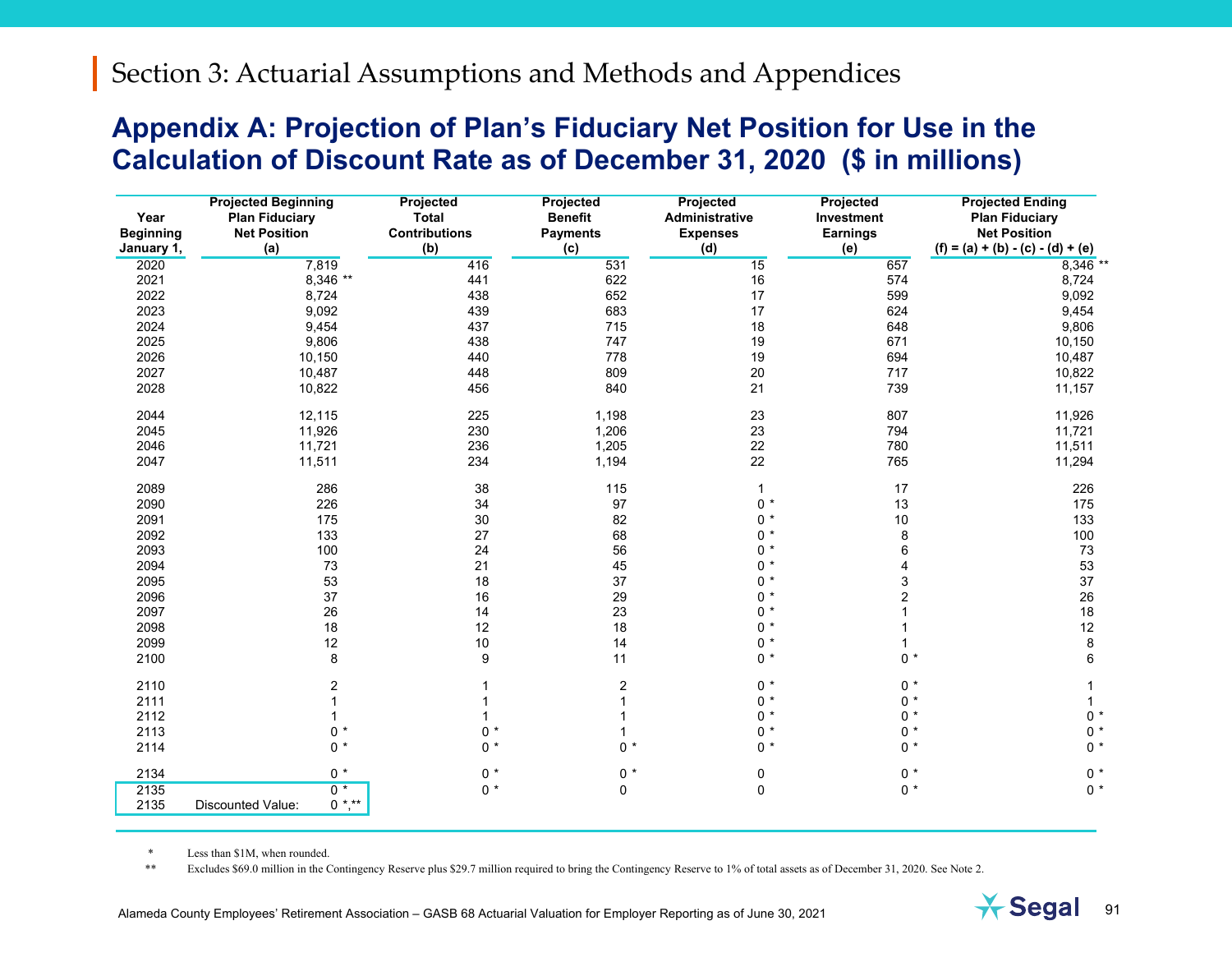#### **Notes**

- 1.Amounts may not total exactly due to rounding.
- 2.Amounts shown in the year beginning January 1, 2020 row are actual amounts, based on the financial statements provided by ACERA. The Plan Fiduciary Net Position as of December 31, 2020 differs from the amount used for other GASB 67 purposes in that it excludes the \$69.0 million Contingency Reserve plus the \$29.7 million of the Gross Market Stabilization Reserve expected to be used to bring the Contingency Reserve up to 1% of total assets (\$98.7 million). These assets are not used in developing the projected total contributions in column (b).
- 3.Years 2029-2043, 2048-2088, 2101-2109, and 2115-2133 have been omitted from this table.
- 4.Column (a): Except for the "discounted value" shown for 2135, all of the projected beginning plan fiduciary net position amounts shown have not been adjusted for the time value of money.
- 5.Column (b): Projected total contributions include employee and employer normal cost contributions based on closed group projections (based on covered active members as of November 30, 2019); plus employer contributions to the unfunded actuarial accrued liability; plus employer contributions to fund each year's annual administrative expenses as well as future allocations of excess earnings to the SRBR under ACERA's funding policy, both reflecting a 20-year amortization schedule. Contributions are assumed to occur halfway through the year, on average.
- 6.Column (c): Projected benefit payments have been determined in accordance with paragraph 39 of GASB Statement No. 67, and are based on the closed group of active, inactive vested, retired members, and beneficiaries as of November 30, 2019. The projected benefit payments reflect the cost of living increase assumption of 2.75% per annum for Tiers 1 and 3, and 2.00% per annum for Tiers 2 and 4. The projected benefit payments include the Non-OPEB Supplemental Retiree Benefits Reserve (SRBR) benefits to the extent the current Non-OPEB SRBR supports those benefits. Benefit payments are assumed to occur halfway through the year, on average. In accordance with paragraph 31.b.(1)(e) of GASB Statement No. 67, the long-term expected rate of return on Plan investments of 7.00% per annum was applied to all periods of projected benefit payments to determine the discount rate.

In addition, the projected benefit payments in column (c) include an amount equal to 0.65% of the beginning-of-year market value to reflect the approximated outflow of future allocations to the SRBR. This outflow has an estimated present value of \$0.99 billion. This present value of outflow is expected to be sufficient to pay for the remaining present value of the non-OPEB SRBR benefits of \$0.08 billion as well as the remaining present value of the OPEB SRBR benefits of \$0.26 billion.

- 7.Column (d): Projected administrative expenses are calculated as approximately 0.19% of the beginning plan fiduciary net position amount. The 0.19% portion was based on the actual fiscal year 2020 administrative expenses as a percentage of the beginning plan fiduciary net position amount as of January 1, 2020. Administrative expenses are assumed to occur halfway through the year, on average.
- 8.Column (e): Projected investment earnings are based on the assumed investment rate of return of 7.00% per annum.
- 9.As illustrated in this Exhibit, the Plan's fiduciary net position was projected to be available to make all projected future benefit payments for current Plan members. In other words, there is no projected "cross-over date" when projected benefits are not covered by projected assets. Therefore, the long-term expected rate of return on Plan investments of 7.00% per annum was applied to all periods of projected benefit payments to determine the total pension liability as of December 31, 2020 shown earlier in this report, pursuant to paragraph 44 of GASB Statement No. 67.
- 10. This projection is based on a model developed by our Actuarial Technology and Systems unit, comprised of both actuaries and programmers. The model allows the client team, under the supervision of the responsible actuary, control over the entry of future expected contribution income, benefit payments and administrative expenses. The projection of fiduciary net position and the discounting of benefits is part of the model.

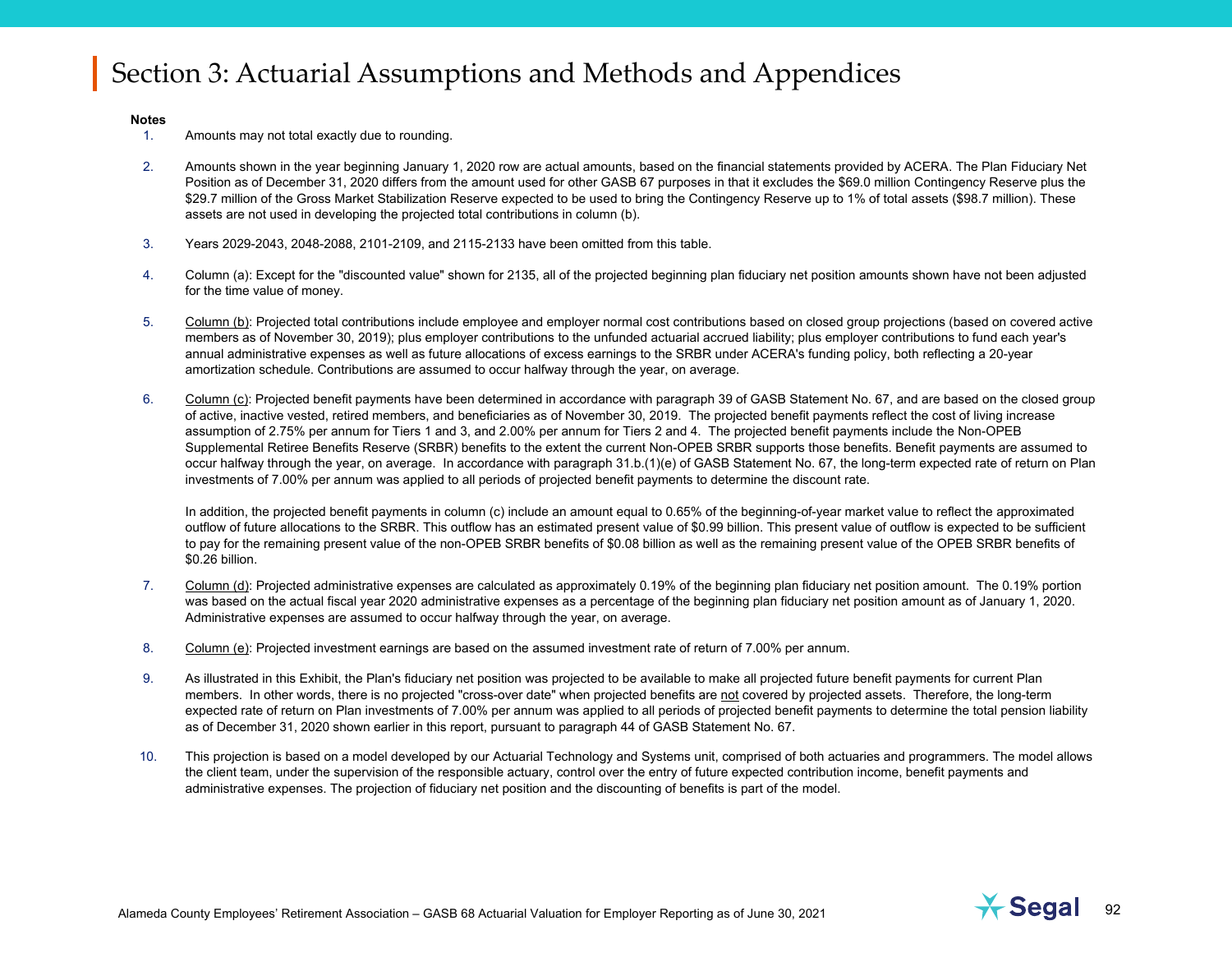## **Appendix B: Definition of Terms**

Definitions of certain terms as they are used in Statement 68. The terms may have different meanings in other contexts.

| <b>Active Employees</b>                                                                                                    | Individuals employed at the end of the reporting or measurement period, as applicable.                                                                                                                                                                                                                                                                          |
|----------------------------------------------------------------------------------------------------------------------------|-----------------------------------------------------------------------------------------------------------------------------------------------------------------------------------------------------------------------------------------------------------------------------------------------------------------------------------------------------------------|
| <b>Actual Contributions</b>                                                                                                | Cash contributions recognized as additions to a Pension Plan's Fiduciary Net Position.                                                                                                                                                                                                                                                                          |
| <b>Actuarial Present Value of Projected</b><br><b>Benefit Payments</b>                                                     | Projected benefit payments discounted to reflect the expected effects of the time value (present value)<br>of money and the probabilities of payment.                                                                                                                                                                                                           |
| <b>Actuarial Valuation</b>                                                                                                 | The determination, as of a point in time (the actuarial valuation date), of the service cost, Total Pension<br>Liability, and related actuarial present value of projected benefit payments for pensions performed in<br>conformity with Actuarial Standards of Practice unless otherwise specified by the GASB.                                                |
| <b>Actuarial Valuation Date</b>                                                                                            | The date as of which an actuarial valuation is performed.                                                                                                                                                                                                                                                                                                       |
| <b>Actuarially Determined Contribution</b>                                                                                 | A target or recommended contribution to a defined benefit pension plan for the reporting period,<br>determined in conformity with Actuarial Standards of Practice based on the most recent measurement<br>available when the contribution for the reporting period was adopted.                                                                                 |
| <b>Ad Hoc Cost-of-Living Adjustments</b><br>(Ad Hoc COLAs)                                                                 | Cost-of-living adjustments that require a decision to grant by the authority responsible for making such<br>decisions.                                                                                                                                                                                                                                          |
| <b>Ad Hoc Postemployment Benefit</b><br><b>Changes</b>                                                                     | Postemployment benefit changes that require a decision to grant by the authority responsible for<br>making such decisions.                                                                                                                                                                                                                                      |
| <b>Automatic Cost-of-Living Adjustments</b><br>(Automatic COLAs)                                                           | Cost-of-living adjustments that occur without a requirement for a decision to grant by a responsible<br>authority, including those for which the amounts are determined by reference to a specified experience<br>factor (such as the earnings experience of the pension plan) or to another variable (such as an<br>increase in the consumer price index).     |
| <b>Automatic Postemployment Benefit</b><br><b>Changes</b>                                                                  | Postemployment benefit changes that occur without a requirement for a decision to grant by a<br>responsible authority, including those for which the amounts are determined by reference to a specified<br>experience factor (such as the earnings experience of the pension plan) or to another variable (such as<br>an increase in the consumer price index). |
| <b>Closed Period</b>                                                                                                       | A specific number of years that is counted from one date and declines to zero with the passage of time.<br>For example, if the recognition period initially is five years on a closed basis, four years remain after the<br>first year, three years after the second year, and so forth.                                                                        |
| <b>Collective Deferred Outflows of</b><br><b>Resources and Deferred Inflows of</b><br><b>Resources Related to Pensions</b> | Deferred outflows of resources and deferred inflows of resources related to pensions arising from<br>certain changes in the collective Net Pension Liability.                                                                                                                                                                                                   |
| <b>Collective Net Pension Liability</b>                                                                                    | The Net Pension Liability for benefits provided through (1) a cost-sharing pension plan or (2) a single-<br>employer or agent pension plan in circumstances in which there is a special funding situation.                                                                                                                                                      |

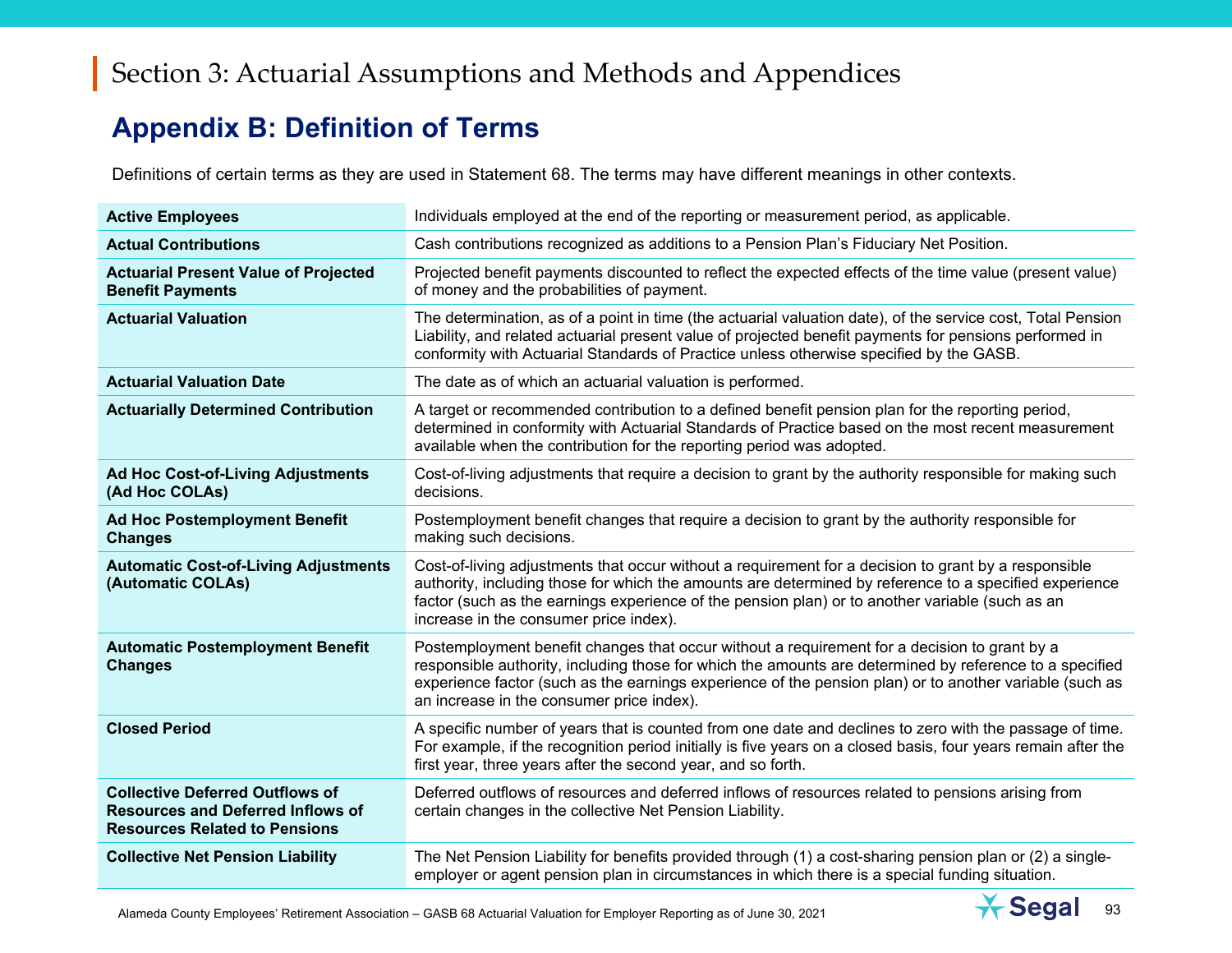| <b>Collective Pension Expense</b>                                                                                   | Pension expense arising from certain changes in the collective Net Pension Liability.                                                                                                                                                                                                                                                                                                                                                                                                                                                                                                                                                                                                                                                                   |
|---------------------------------------------------------------------------------------------------------------------|---------------------------------------------------------------------------------------------------------------------------------------------------------------------------------------------------------------------------------------------------------------------------------------------------------------------------------------------------------------------------------------------------------------------------------------------------------------------------------------------------------------------------------------------------------------------------------------------------------------------------------------------------------------------------------------------------------------------------------------------------------|
| <b>Contributions</b>                                                                                                | Additions to a Pension Plan's Fiduciary Net Position for amounts from employers, nonemployer<br>contributing entities (for example, state government contributions to a local government pension plan),<br>or employees. Contributions can result from cash receipts by the pension plan or from recognition by<br>the pension plan of a receivable from one of these sources.                                                                                                                                                                                                                                                                                                                                                                          |
| <b>Cost-of-Living Adjustments</b>                                                                                   | Postemployment benefit changes intended to adjust benefit payments for the effects of inflation.                                                                                                                                                                                                                                                                                                                                                                                                                                                                                                                                                                                                                                                        |
| <b>Cost-Sharing Employer</b>                                                                                        | An employer whose employees are provided with pensions through a cost-sharing multiple-employer<br>defined benefit pension plan.                                                                                                                                                                                                                                                                                                                                                                                                                                                                                                                                                                                                                        |
| <b>Cost-Sharing Multiple-Employer</b><br><b>Defined Benefit Pension Plan (Cost-</b><br><b>Sharing Pension Plan)</b> | A multiple-employer defined benefit pension plan in which the pension obligations to the employees of<br>more than one employer are pooled and pension plan assets can be used to pay the benefits of the<br>employees of any employer that provides pensions through the pension plan.                                                                                                                                                                                                                                                                                                                                                                                                                                                                 |
| <b>Covered Payroll</b>                                                                                              | Payroll on which contributions to a pension plan are based.                                                                                                                                                                                                                                                                                                                                                                                                                                                                                                                                                                                                                                                                                             |
| <b>Defined Benefit Pension Plans</b>                                                                                | Pension plans that are used to provide defined benefit pensions.                                                                                                                                                                                                                                                                                                                                                                                                                                                                                                                                                                                                                                                                                        |
| <b>Defined Benefit Pensions</b>                                                                                     | Pensions for which the income or other benefits that the employee will receive at or after separation<br>from employment are defined by the benefit terms. The pensions may be stated as a specified dollar<br>amount or as an amount that is calculated based on one or more factors such as age, years of service,<br>and compensation. (A pension that does not meet the criteria of a defined contribution pension is<br>classified as a defined benefit pension for purposes of Statement 68.)                                                                                                                                                                                                                                                     |
| <b>Defined Contribution Pension Plans</b>                                                                           | Pension plans that are used to provide defined contribution pensions.                                                                                                                                                                                                                                                                                                                                                                                                                                                                                                                                                                                                                                                                                   |
| <b>Defined Contribution Pensions</b>                                                                                | Pensions having terms that (1) provide an individual account for each employee; (2) define the<br>contributions that an employer is required to make (or the credits that it is required to provide) to an<br>active employee's account for periods in which that employee renders service; and (3) provide that the<br>pensions an employee will receive will depend only on the contributions (or credits) to the employee's<br>account, actual earnings on investments of those contributions (or credits), and the effects of forfeitures<br>of contributions (or credits) made for other employees, as well as pension plan administrative costs,<br>that are allocated to the employee's account.                                                 |
| <b>Discount Rate</b>                                                                                                | The single rate of return that, when applied to all projected benefit payments, results in an actuarial<br>present value of projected benefit payments equal to the total of the following:<br>1. The actuarial present value of benefit payments projected to be made in future periods in which (a)<br>the amount of the pension Plan's Fiduciary Net Position is projected (under the requirements of<br>Statement 67) to be greater than the benefit payments that are projected to be made in that period<br>and (b) pension plan assets up to that point are expected to be invested using a strategy to achieve<br>the long-term expected rate of return, calculated using the long-term expected rate of return on<br>pension plan investments. |
|                                                                                                                     | The actuarial present value of projected benefit payments not included in (1), calculated using the<br>2.<br>municipal bond rate.                                                                                                                                                                                                                                                                                                                                                                                                                                                                                                                                                                                                                       |

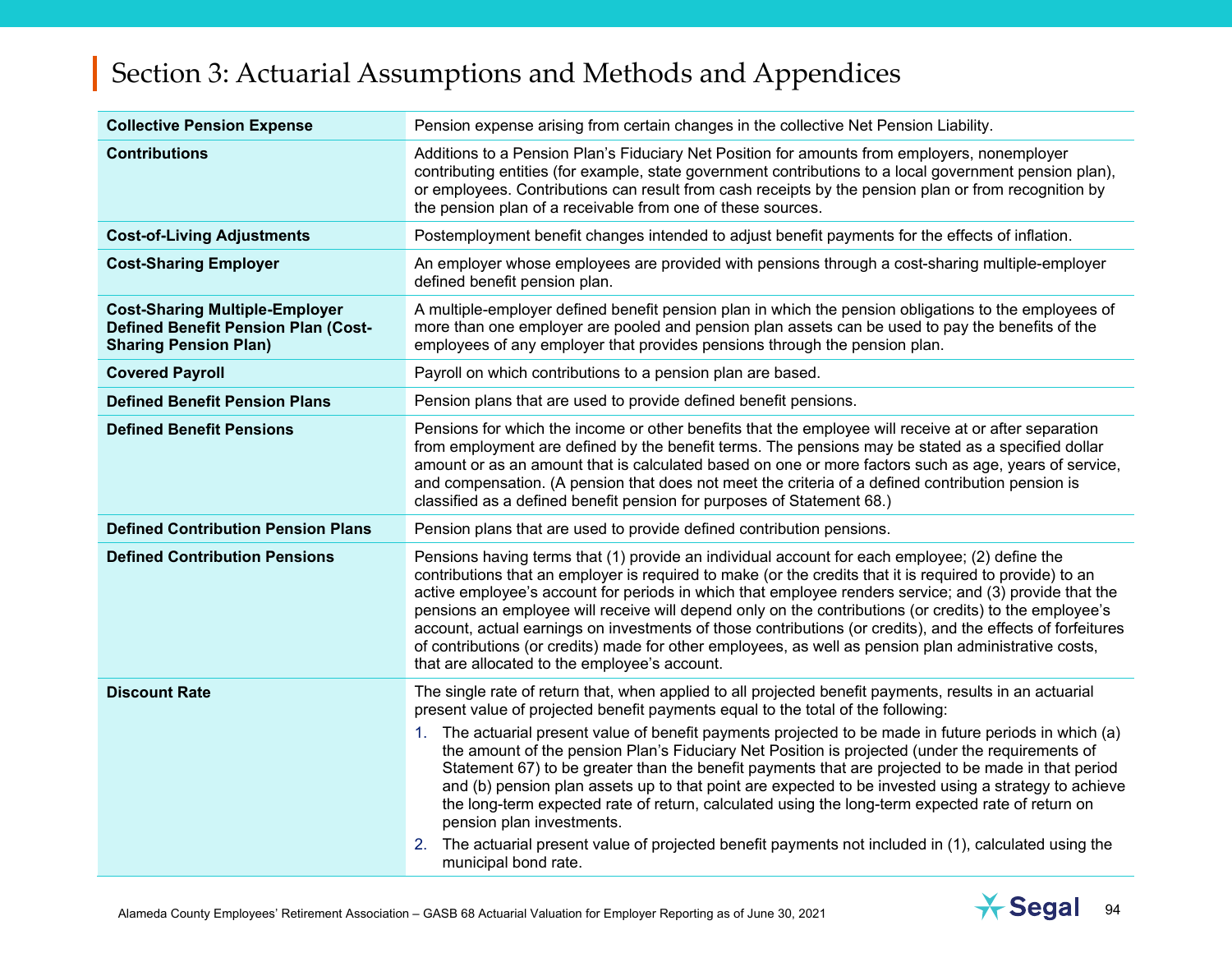| <b>Entry Age Actuarial Cost Method</b>                          | A method under which the actuarial present value of the projected benefits of each individual included<br>in an actuarial valuation is allocated on a level basis over the earnings or service of the individual<br>between entry age and assumed exit age(s). The portion of this actuarial present value allocated to a<br>valuation year is called the normal cost. The portion of this actuarial present value not provided for at a<br>valuation date by the actuarial present value of future normal costs is called the actuarial accrued<br>liability. |
|-----------------------------------------------------------------|----------------------------------------------------------------------------------------------------------------------------------------------------------------------------------------------------------------------------------------------------------------------------------------------------------------------------------------------------------------------------------------------------------------------------------------------------------------------------------------------------------------------------------------------------------------|
| <b>Inactive Employees</b>                                       | Terminated individuals that have accumulated benefits but are not yet receiving them, and retirees or<br>their beneficiaries currently receiving benefits.                                                                                                                                                                                                                                                                                                                                                                                                     |
| <b>Measurement Period</b>                                       | The period between the prior and the current measurement dates.                                                                                                                                                                                                                                                                                                                                                                                                                                                                                                |
| <b>Multiple-Employer Defined Benefit</b><br><b>Pension Plan</b> | A defined benefit pension plan that is used to provide pensions to the employees of more than one<br>employer.                                                                                                                                                                                                                                                                                                                                                                                                                                                 |
| <b>Net Pension Liability</b>                                    | The liability of employers and nonemployer contributing entities to employees for benefits provided<br>through a defined benefit pension plan.                                                                                                                                                                                                                                                                                                                                                                                                                 |
| <b>Other Postemployment Benefits</b>                            | All postemployment benefits other than retirement income (such as death benefits, life insurance,<br>disability, and long-term care) that are provided separately from a pension plan, as well as<br>postemployment healthcare benefits, regardless of the manner in which they are provided. Other<br>postemployment benefits do not include termination benefits.                                                                                                                                                                                            |
| <b>Pension Plans</b>                                            | Arrangements through which pensions are determined, assets dedicated for pensions are accumulated<br>and managed, and benefits are paid as they come due.                                                                                                                                                                                                                                                                                                                                                                                                      |
| <b>Pensions</b>                                                 | Retirement income and, if provided through a pension plan, postemployment benefits other than<br>retirement income (such as death benefits, life insurance, and disability benefits). Pensions do not<br>include postemployment healthcare benefits and termination benefits.                                                                                                                                                                                                                                                                                  |
| <b>Plan Members</b>                                             | Individuals that are covered under the terms of a pension plan. Plan members generally include (1)<br>employees in active service (active plan members) and (2) terminated employees who have<br>accumulated benefits but are not yet receiving them and retirees or their beneficiaries currently<br>receiving benefits (inactive plan members).                                                                                                                                                                                                              |
| Postemployment                                                  | The period after employment.                                                                                                                                                                                                                                                                                                                                                                                                                                                                                                                                   |
| <b>Postemployment Benefit Changes</b>                           | Adjustments to the pension of an inactive employee.                                                                                                                                                                                                                                                                                                                                                                                                                                                                                                            |
| <b>Projected Benefit Payments</b>                               | All benefits estimated to be payable through the pension plan to current active and inactive employees<br>as a result of their past service and their expected future service.                                                                                                                                                                                                                                                                                                                                                                                 |
| <b>Public Employee Retirement System</b>                        | A special-purpose government that administers one or more pension plans; also may administer other<br>types of employee benefit plans, including postemployment healthcare plans and deferred<br>compensation plans.                                                                                                                                                                                                                                                                                                                                           |
| <b>Real Rate of Return</b>                                      | The rate of return on an investment after adjustment to eliminate inflation.                                                                                                                                                                                                                                                                                                                                                                                                                                                                                   |